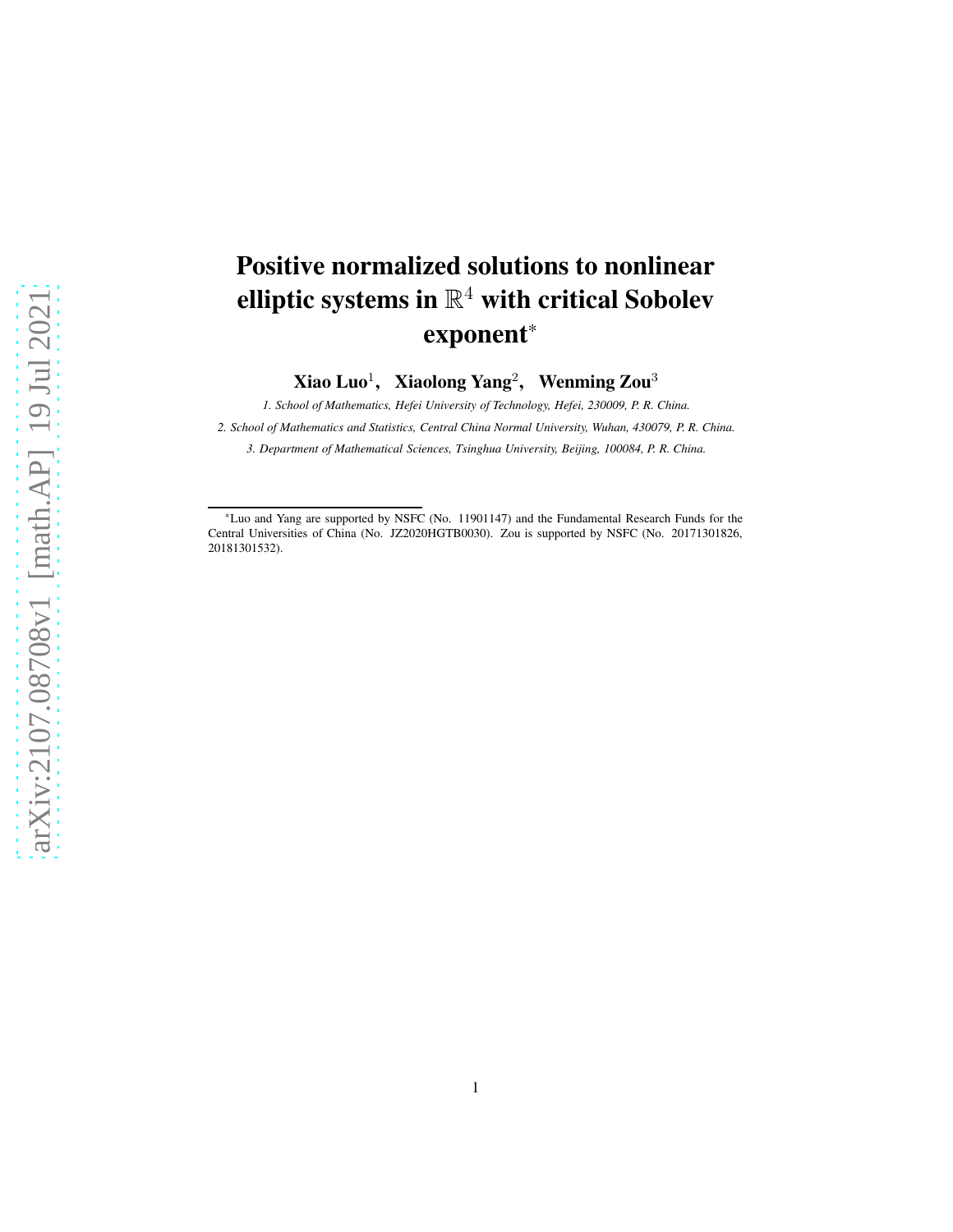#### Abstract

In this paper, we consider the existence and asymptotic behavior on mass of the positive solutions to the following system:

$$
\begin{cases} -\Delta u + \lambda_1 u = \mu_1 u^3 + \alpha_1 |u|^{p-2} u + \beta v^2 u & \text{in } \mathbb{R}^4, \\ -\Delta v + \lambda_2 v = \mu_2 v^3 + \alpha_2 |v|^{p-2} v + \beta u^2 v & \text{in } \mathbb{R}^4, \end{cases}
$$

under the mass constraint

$$
\int_{\mathbb{R}^4}u^2=a_1^2\quad\text{and}\quad\int_{\mathbb{R}^4}v^2=a_2^2,
$$

where  $a_1, a_2$  are prescribed,  $\mu_1, \mu_2, \beta > 0$ ;  $\alpha_1, \alpha_2 \in \mathbb{R}$ ,  $p \in (2, 4)$  and  $\lambda_1, \lambda_2 \in$ R appear as Lagrange multipliers. Firstly, we establish a non-existence result for the repulsive interaction case, i.e.,  $\alpha_i < 0(i = 1, 2)$ . Then turning to the case of  $\alpha_i > 0$ (i = 1, 2), if  $2 < p < 3$ , we show that the problem admits a ground state and an excited state, which are characterized respectively by a local minimizer and a mountain-pass critical point of the corresponding energy functional. Moreover, we give a precise asymptotic behavior of these two solutions as  $(a_1, a_2) \rightarrow (0, 0)$  and  $a_1 \sim a_2$ . This seems to be the first contribution regarding the multiplicity as well as the synchronized mass collapse behavior of the normalized solutions to Schrödinger systems with Sobolev critical exponent. When  $3 \leq p < 4$ , we prove an existence as well as non-existence  $(p = 3)$  results of the ground states, which are characterized by constrained mountain-pass critical points of the corresponding energy functional. Furthermore, precise asymptotic behaviors of the ground states are obtained when the masses of whose two components vanish and cluster to a upper bound (or infinity), respectively.

Keywords: Elliptic systems; Sobolev critical; Normalized solutions; Asymptotic behavior.

2010 Mathematics Subject Classification: 35J50, 35B33, 35B09, 35B40.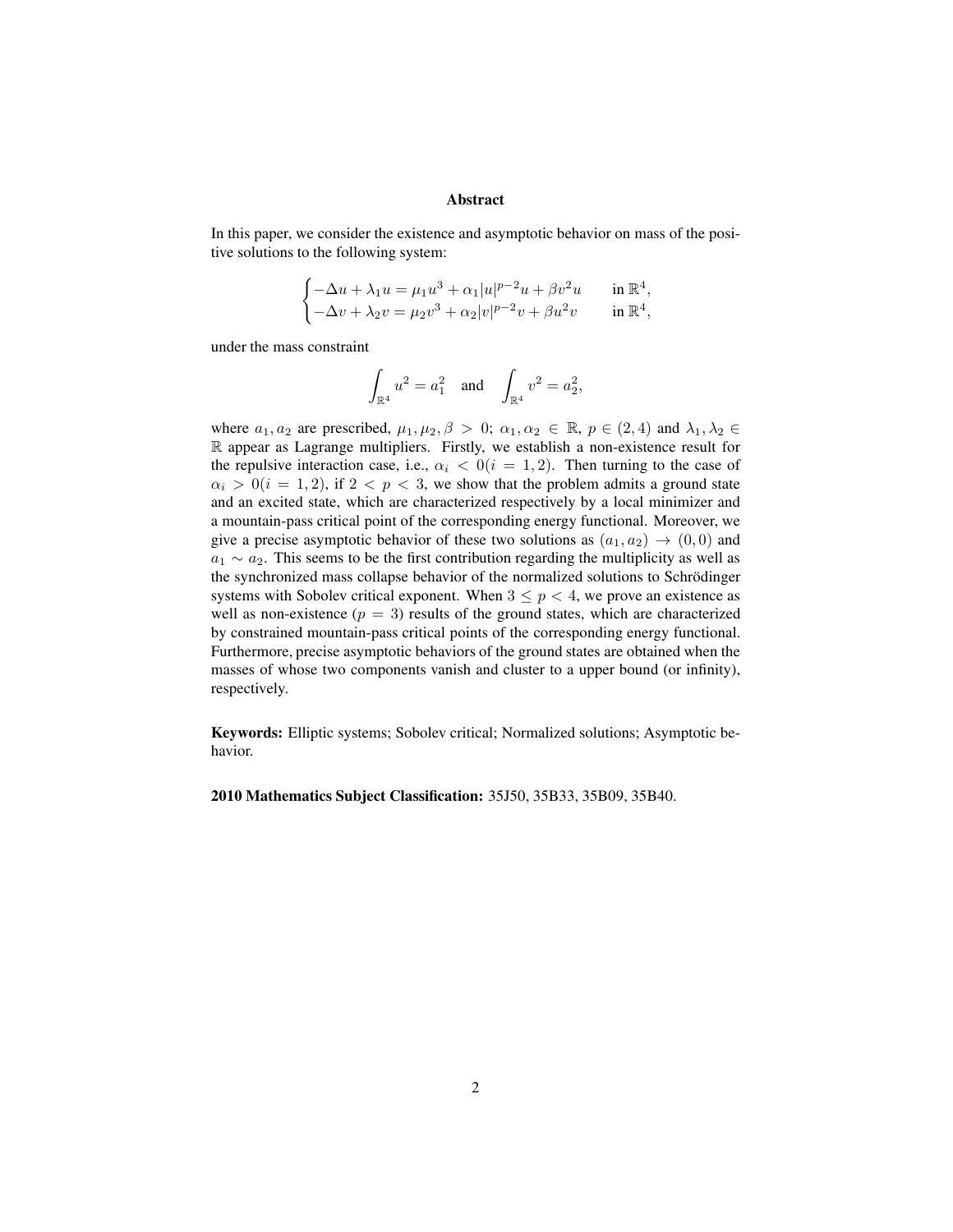#### 1 Introduction

In this paper, for prescribed  $a_1, a_2 > 0$ , we study the existence of solutions  $(\lambda_1, \lambda_2, u, v) \in$  $\mathbb{R}^2 \times \overline{H}^1(\mathbb{R}^4, \mathbb{R}^2)$  satisfying

<span id="page-2-0"></span>
$$
\begin{cases}\n-\Delta u + \lambda_1 u = \mu_1 u^3 + \alpha_1 |u|^{p-2} u + \beta v^2 u, \\
-\Delta v + \lambda_2 v = \mu_2 v^3 + \alpha_2 |v|^{p-2} v + \beta u^2 v,\n\end{cases} (1.1)
$$

and

<span id="page-2-3"></span>
$$
\int_{\mathbb{R}^4} u^2 = a_1^2, \quad \int_{\mathbb{R}^4} v^2 = a_2^2,
$$
\n(1.2)

where  $\mu_1, \mu_2, \beta > 0$  and  $\alpha_1, \alpha_2 \in \mathbb{R}$ .

Equation [\(1.1\)](#page-2-0) is closely related to the following focusing time-dependent nonlinear Schrödinger system

<span id="page-2-1"></span>
$$
\begin{cases}\n-i\partial_t \Phi_1 = \Delta \Phi_1 + \mu_1 |\Phi_1|^2 \Phi_1 + \alpha_1 |\Phi_1|^{p-2} \Phi_1 + \beta |\Phi_2|^2 \Phi_1 & \text{in } \mathbb{R}^4, \\
-i\partial_t \Phi_2 = \Delta \Phi_2 + \mu_2 |\Phi_2|^2 \Phi_2 + \alpha_2 |\Phi_2|^{p-2} \Phi_2 + \beta |\Phi_1|^2 \Phi_2 & \text{in } \mathbb{R}^4.\n\end{cases}
$$
\n(1.3)

Indeed, setting  $\Phi_1(t,x) = e^{i\lambda_1 t} u(x)$  and  $\Phi_2(t,x) = e^{i\lambda_2 t} v(x)$ , if  $(u, v)$  is a nontrivial solution of [\(1.1\)](#page-2-0), then  $(\Phi_1, \Phi_2)$  is a solitary wave solution of [\(1.3\)](#page-2-1). Physically, sys-tem [\(1.3\)](#page-2-1) has the nature of conservation of mass, i.e., the  $L^2$ -norms  $\|\Phi_1(t, \cdot)\|_2^2$  and  $\|\Phi_2(t, \cdot)\|_2^2$  of solutions are independent of  $t \in \mathbb{R}$ . Problems with prescribed masses (the former constraint) appear in nonlinear optics, where the mass represents the power supply, and in the theory of Bose-Einstein condensates, where it represents the total number of particles (see [\[2,](#page-54-0) [12,](#page-55-0) [13,](#page-55-1) [16,](#page-55-2) [37\]](#page-56-0)). In particular, the positive sign of  $\mu_1, \mu_2, \beta$ stays for attractive interaction, while the negative sign stays for repulsive interaction.

When  $\alpha_1 = \alpha_2 = 0$ , system [\(1.1\)](#page-2-0) becomes the following so-called Gross-Pitaevskii equation

<span id="page-2-2"></span>
$$
\begin{cases}\n-\Delta u + \lambda_1 u = \mu_1 u^3 + \beta v^2 u & \text{in } \mathbb{R}^N, \\
-\Delta v + \lambda_2 v = \mu_2 v^3 + \beta u^2 v & \text{in } \mathbb{R}^N,\n\end{cases}
$$
\n(1.4)

which governs various physical phenomena, for instance binary mixtures of Bose-Einstein condensates, or the propagation of mutually incoherent wave packets in nonlinear optics, see [\[16,](#page-55-2) [37\]](#page-56-0). Recently, normalized solutions to system [\(1.4\)](#page-2-2) have attracted much attention of researchers e.g. [\[5,](#page-54-1) [6,](#page-54-2) [7,](#page-54-3) [8\]](#page-54-4). Bartsch, Jeanjean, Soave [\[5\]](#page-54-1) and Bartsch, Soave [\[6\]](#page-54-2) dealt with  $\beta > 0$  and  $\beta < 0$  respectively, they found solutions to [\(1.4\)](#page-2-2)-[\(1.2\)](#page-2-3) for specific range of  $\beta$  depending on  $a_1, a_2$ . In addition, Bartsch, Zhong and Zou [\[8\]](#page-54-4) studied [\(1.2\)](#page-2-3)-[\(1.4\)](#page-2-2) for  $\beta > 0$  belonging to much better ranges independent of the masses  $a_1$  and  $a_2$ , they adopted a new approach based on bifurcation theory and the continuation method. Bartsch and Soave [\[7\]](#page-54-3) proved the existence of infinitely many normalized solutions to [\(1.4\)](#page-2-2) with  $\mu_1 = \mu_2 > 0$  and  $\beta \le -\mu_1$  by using a suitable minimax argument. For normalized solutions of nonlinear elliptic systems with more general nonlinearities, we refer the reader to [\[4,](#page-54-5) [15,](#page-55-3) [25,](#page-56-1) [29\]](#page-56-2).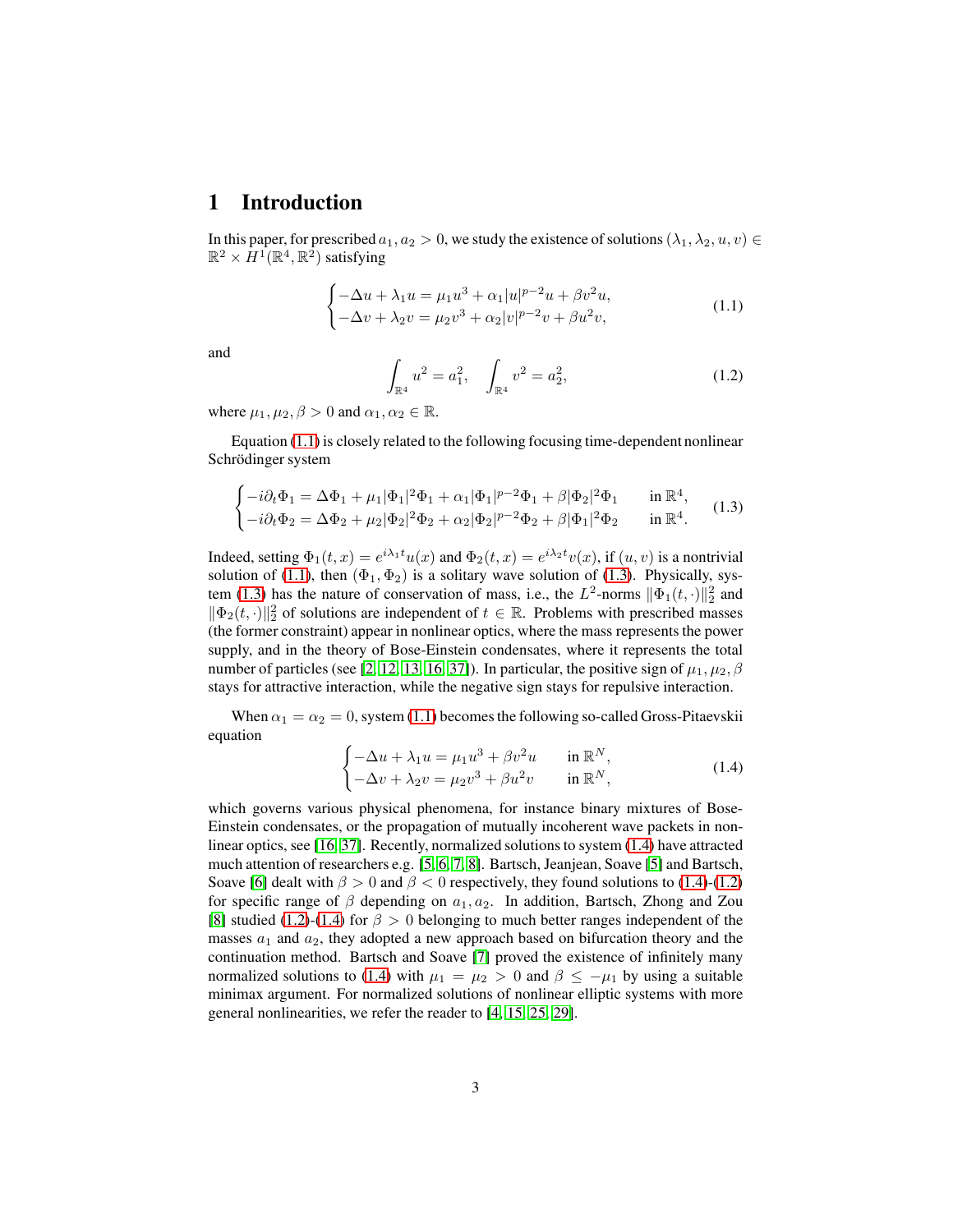For  $\beta = 0$ , system [\(1.1\)](#page-2-0) reduces to the following single energy (Sobolev) critical Schrödinger equation

<span id="page-3-0"></span>
$$
-\Delta u = \lambda u + \mu |u|^{q-2}u + |u|^{2^*-2}u, \quad u \in H^1(\mathbb{R}^N),\tag{1.5}
$$

where  $\mu \in \mathbb{R}$  and  $2 < q < 2^* = \frac{2N}{(N-2)^+}$ . If  $\mu > 0$ , it was proved in [\[34\]](#page-56-3) that if the product of  $\mu$  and the mass is well controlled, there is a normalized ground state to [\(1.5\)](#page-3-0). In addition, Soave [\[34\]](#page-56-3) raised an open question on how to obtain the second normalized solution to [\(1.5\)](#page-3-0) since the associated energy functional constrained on the  $L^2$ -sphere admits a convex-concave geometry. It is worth pointing out that, Jeanjean, Le [\[20\]](#page-55-4) solved this open question for  $N \geq 4$ . Recently, Wei and Wu [\[38\]](#page-56-4) proved the existence of normalized solutions of mountain-pass type of [\(1.5\)](#page-3-0) for  $N \geq 3$  and  $2 < q < 2 + \frac{4}{N}$ . Moreover, in [\[38\]](#page-56-4), they also got the precisely asymptotic behaviors of ground states and mountain-pass solutions as  $\mu \to 0$  or  $\mu$  goes to its upper bound. These studies answer some open questions proposed by Soave in [\[34\]](#page-56-3).

Elliptic systems with the doubly critical exponent have been investigated by many authors (c.f. [\[10,](#page-55-5) [11,](#page-55-6) [24,](#page-56-5) [31,](#page-56-6) [32,](#page-56-7) [42,](#page-57-0) [36\]](#page-56-8) and the references therein). However, much less is known when the  $L^2$ -norms  $||u||_2$ ,  $||v||_2$  are prescribed. Recently, Li, Zou in [\[25\]](#page-56-1) and Mederski, Schino in [\[29\]](#page-56-2) considered normalized solutions to coupled Schrödinger systems with a wide class of nonlinearities including the Sobolev critical terms. Here, we have to emphasize that the system considered by Li and Zou in [\[25\]](#page-56-1) contains only a single critical nonlinearity, and coupled terms of the systems considered by Mederski and Schino in [\[29\]](#page-56-2) must be Sobolev subcritical. In this paper, we study the existence of normalized solutions to problem [\(1.1\)](#page-2-0) with doubly Sobolev critical exponent involving coupling terms.

One can get solutions to [\(1.1\)](#page-2-0)-[\(1.2\)](#page-2-3) by looking for critical points  $(u, v) \in H^1(\mathbb{R}^4, \mathbb{R}^2)$ of the energy functional

<span id="page-3-2"></span>
$$
I(u,v) = \int_{\mathbb{R}^4} \frac{1}{2} (|\nabla u|^2 + |\nabla v^2|) - \frac{1}{4} (\mu_1 |u|^4 + \mu_2 |v|^4) - \frac{\alpha_1}{p} |u|^p - \frac{\alpha_2}{p} |v|^p - \frac{\beta}{2} |u|^2 |v|^2
$$
\n(1.6)

constrained on the sphere  $S(a_1) \times S(a_2)$ , where

$$
S(a) := \left\{ u \in H^{1}(\mathbb{R}^{4}) : \int_{\mathbb{R}^{4}} |u|^{2} = a^{2} \right\},
$$
\n(1.7)

and  $\lambda_1, \lambda_2$  in [\(1.1\)](#page-2-0) appear as the Lagrange multipliers with respect to the mass constraints.

If  $\alpha_i < 0$  (i = 1, 2), we have the following non-existence result.

<span id="page-3-1"></span>**Theorem 1.1.** Let  $\mu_i, a_i, \beta > 0 (i = 1, 2), 2 < p < 4$ . If  $\alpha_i < 0 (i = 1, 2)$ , then *problem* [\(1.1\)](#page-2-0)-[\(1.2\)](#page-2-3) *has no positive solution*  $(u, v) \in H^1(\mathbb{R}^4, \mathbb{R}^2)$  *and no non-trivial radial solution for*  $p > \frac{8}{3}$ .

Next, we consider the case  $\alpha_i > 0 (i = 1, 2)$ . By the  $L^2$ -norm preserving dilations  $s \star u(x) = e^{2s}u(e^{s}x)$  with  $s > 0$ , it is easy to know that  $\bar{p} := 3$  is the  $L^2$ -critical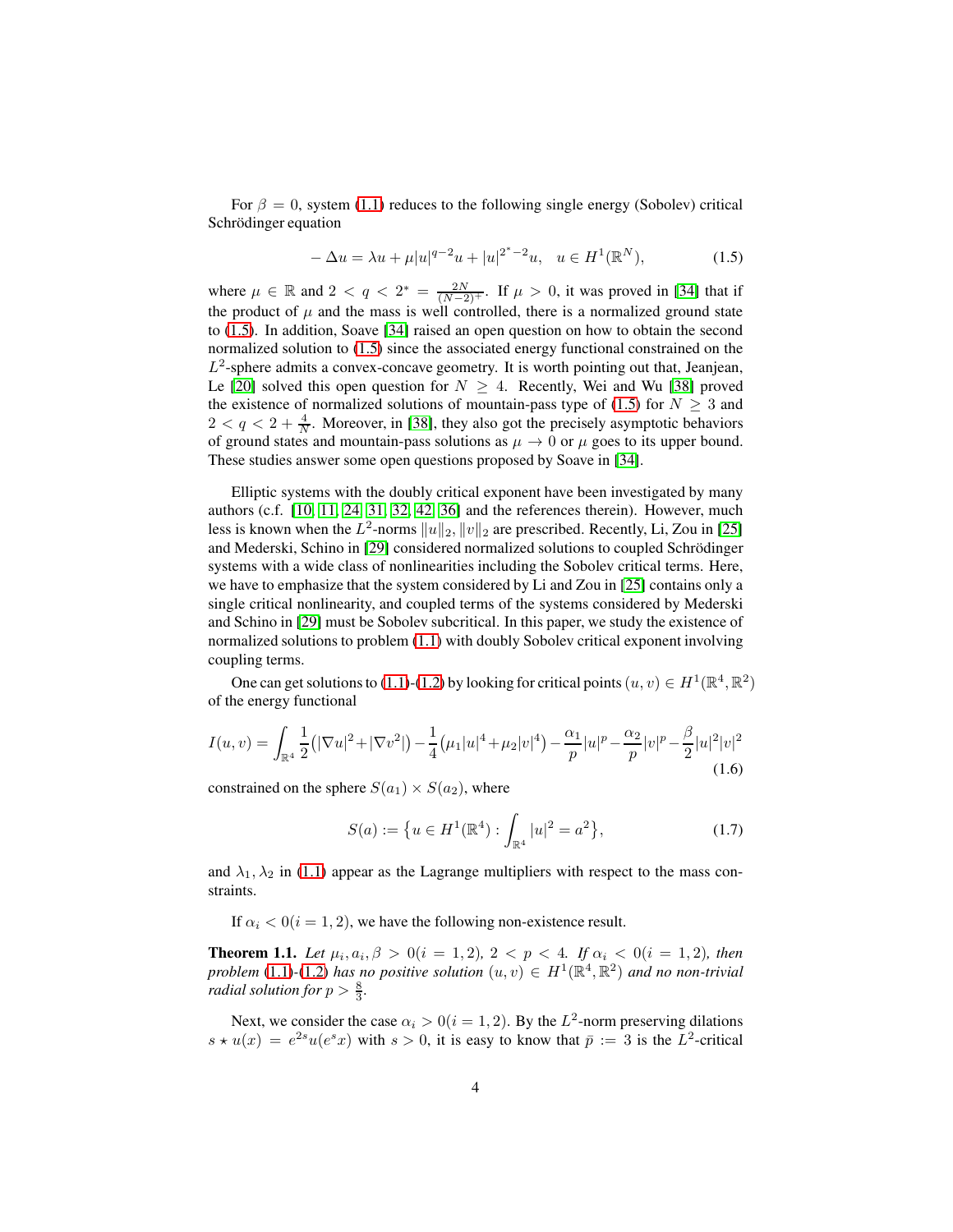exponent of [\(1.1\)](#page-2-0). We say that  $(\tilde{u}, \tilde{v})$  is a normalized ground state of [\(1.1\)](#page-2-0)-[\(1.2\)](#page-2-3) if  $dI|_{S(a_1)\times S(a_2)}(\tilde{u},\tilde{v})=0$  and

$$
I(\tilde{u}, \tilde{v}) = \inf \big\{ I(u, v) : dI|_{S(a_1) \times S(a_2)}(u, v) = 0 \text{ and } (u, v) \in S(a_1) \times S(a_2) \big\}.
$$

If  $(u, v) \in H^1(\mathbb{R}^4, \mathbb{R}^2)$  is a weak solution of [\(1.1\)](#page-2-0), then the Pohozaev identity holds true:

<span id="page-4-0"></span>
$$
P_{a_1, a_2}(u, v) =: ||\nabla u||_2^2 + ||\nabla v||_2^2 - \mu_1 ||u||_4^4 - \mu_2 ||v||_4^4
$$
  

$$
- \gamma_p \alpha_1 ||u||_p^p - \gamma_p \alpha_2 ||v||_p^p - 2\beta ||uv||_2^2
$$
 (1.8)

for  $\gamma_p = \frac{2(p-2)}{p}$ . Since  $2 < p < 4$ , we have  $\inf_{S(x,y) \ge 4}$  $\inf_{S(a_1)\times S(a_2)} I(u, v) = -\infty$ . In spirit of Bartsch and Soave in [\[6\]](#page-54-2), we introduce the following Pohozaev set:

<span id="page-4-2"></span>
$$
\mathcal{P}_{a_1, a_2} = \{(u, v) \in S(a_1) \times S(a_2) : P_{a_1, a_2}(u, v) = 0\}.
$$
 (1.9)

For  $u \in S(a)$  and  $s \in \mathbb{R}$ , it follows that  $s \star u \in S(a)$ . Define  $s \star (u, v) = (s \star u, s \star v)$ . The Pohozaev set  $\mathcal{P}_{a_1,a_2}$  is quite related to the fiber maps

<span id="page-4-1"></span>
$$
\Psi_{(u,v)}(s)
$$
\n
$$
:= I(s \star (u, v))
$$
\n
$$
= \frac{e^{2s}}{2} \int_{\mathbb{R}^4} \left( |\nabla u|^2 + |\nabla v|^2 \right) - \frac{e^{4s}}{4} \int_{\mathbb{R}^4} \left( \mu_1 |u|^4 + \mu_2 |v|^4 + 2\beta |u|^2 |v|^2 \right) \quad (1.10)
$$
\n
$$
- \frac{e^{p\gamma_p s}}{p} \alpha_1 \int_{\mathbb{R}^4} |u|^p - \frac{e^{p\gamma_p s}}{p} \alpha_2 \int_{\mathbb{R}^4} |v|^p.
$$

For  $(u, v) \in S(a_1) \times S(a_2)$  and  $s \in (0, \infty)$ , we have

<span id="page-4-3"></span>
$$
\Psi'_{u,v}(s) = P_{a_1, a_2}(s \star (u, v)), \tag{1.11}
$$

where  $P_{a_1, a_2}$  is defined by [\(1.8\)](#page-4-0). We shall see that the critical points of  $\Psi_{u,v}(s)$  allow to project a function on  $\mathcal{P}_{a_1, a_2}$ . Thus, the monotonicity and convexity properties of  $\Psi_{u,v}(s)$  strongly affect the structure of  $\mathcal{P}_{a_1,a_2}$ . Therefore,  $\mathcal{P}_{a_1,a_2}$  can be divided into the disjoint union  $\mathcal{P}_{a_1,a_2} = \mathcal{P}^+_{a_1,a_2} \cup \mathcal{P}^0_{a_1,a_2} \cup \mathcal{P}^-_{a_1,a_2}$ , where

<span id="page-4-4"></span>
$$
\mathcal{P}_{a_1,a_2}^+ := \left\{ (u,v) \in \mathcal{P}_{a_1,a_2} : \Psi_{(u,v)}(0) > 0 \right\},\
$$
  
\n
$$
\mathcal{P}_{a_1,a_2}^0 := \left\{ (u,v) \in \mathcal{P}_{a_1,a_2} : \Psi_{(u,v)}(0) = 0 \right\},\
$$
  
\n
$$
\mathcal{P}_{a_1,a_2}^- := \left\{ (u,v) \in \mathcal{P}_{a_1,a_2} : \Psi_{(u,v)}(0) < 0 \right\}.
$$
  
\n(1.12)

Let

$$
m^{\pm}(a_1, a_2) = \inf_{(u,v) \in \mathcal{P}_{a_1, a_2}^{\pm}} I(u, v).
$$

In the spirit of Soave [\[34\]](#page-56-3) and Jeanjean, Le [\[20\]](#page-55-4), we see that the presence of the mass subcritical terms  $\alpha_1|u|^{p-2}u, \alpha_2|v|^{p-2}v$  causes a convex-concave geometry of  $I|_{S(a_1)\times S(a_2)}$  if  $\alpha_1,\alpha_2>0$  and  $a_1,a_2>0$  are small. In view of this, if  $\alpha_1,\alpha_2>0$ , it is natural to introduce a suitable local minimization problem:

$$
m^+(a_1, a_2) := \inf_{(u,v) \in \mathcal{P}_{a_1, a_2}^+} I(u, v)
$$
  
= 
$$
\inf_{(u,v) \in \mathcal{P}_{a_1, a_2}} I(u, v) = \inf_{(u,v) \in V(a_1, a_2)} I(u, v) < 0,
$$
 (1.13)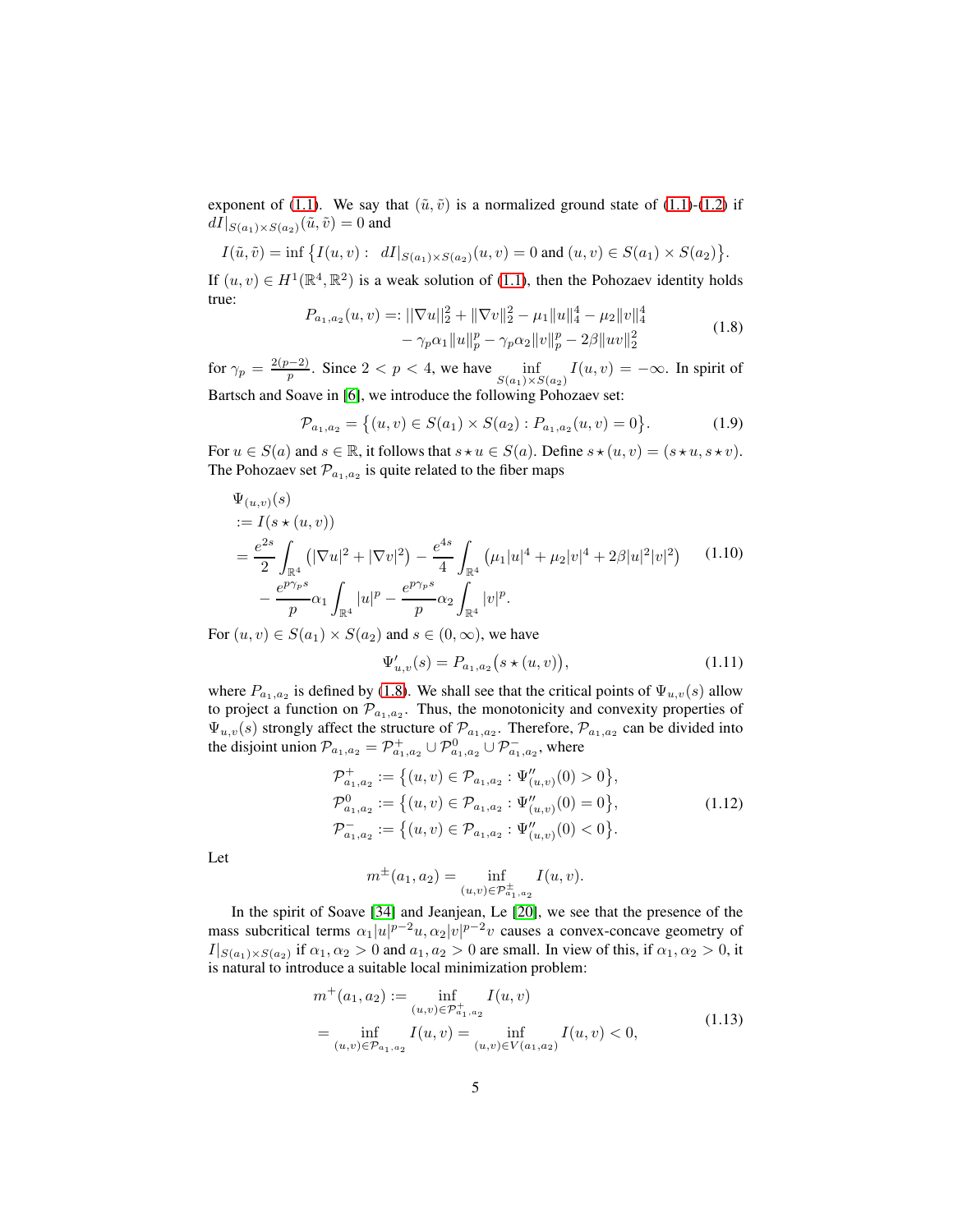where

$$
V(a_1, a_2) := \left\{ (u, v) \in S(a_1) \times S(a_2) : \left[ \|\nabla u\|_2^2 + \|\nabla v\|_2^2 \right]^{\frac{1}{2}} < \rho_0 \right\},\
$$

see Section 3 for details.

Our main results are as follows. If  $\alpha_i, \mu_i, \beta > 0 (i = 1, 2)$  and  $2 < p < 4$ , we first consider the existence and asymptotic behaviour of ground states to [\(1.1\)](#page-2-0)-[\(1.2\)](#page-2-3). Let  $w_p$ be the unique positive solution of

<span id="page-5-1"></span>
$$
-\Delta w + w = |w|^{p-2}w \text{ in } \mathbb{R}^4. \tag{1.14}
$$

For  $2 < p < 4$ , the Gagliardo-Nirenberg inequality (see [\[40\]](#page-57-1)) is

<span id="page-5-4"></span>
$$
||u||_p \leq C_p ||\nabla u||_2^{\gamma_p} ||u||_2^{1-\gamma_p}, \quad \forall u \in H^1(\mathbb{R}^4), \tag{1.15}
$$

where  $C_p > 0$  is a constant and  $\gamma_p = \frac{2(p-2)}{p}$ . Define

<span id="page-5-2"></span>
$$
T(a_1, a_2) := \alpha_1 a_1^{4-p} + \alpha_2 a_2^{4-p}
$$
\n(1.16)

and

$$
\gamma_1 := \frac{p}{2(4-p)|\mathcal{C}_p|^p} \left[ \frac{2(3-p)S_{\mu_1,\mu_2,\beta}^2}{4-p} \right]^{3-p},\tag{1.17}
$$

where

<span id="page-5-3"></span>
$$
\mathcal{S}_{\mu_1,\mu_2,\beta} := \inf_{(u,v)\in [D^{1,2}(\mathbb{R}^4)]^2\backslash\{(0,0)\}} \frac{\int_{\mathbb{R}^4} \left( |\nabla u|^2 + |\nabla v|^2 \right)}{\left[ \int_{\mathbb{R}^4} (\mu_1 |u|^4 + \mu_2 |v|^4 + 2\beta |u|^2 |v|^2) \right]^{\frac{1}{2}}}.
$$
 (1.18)

To state the next theorem, we use the notation  $c \sim d$  which means that  $C' d \le c \le d$  $Cd$  and  $c \leq d$  means  $c \leq Cd$ . We have

<span id="page-5-0"></span>**Theorem 1.2.** Let  $\mu_i, \alpha_i, a_i > 0 (i = 1, 2), \beta > 0$  and  $2 < p < 3$ , and  $T(a_1, a_2) \leq \gamma_1$ .

- 1. Then  $(1.1)$ - $(1.2)$  has a positive ground state  $(u_{a_1}, v_{a_2})$ , which is a local mini*mizer of* I *on*  $V(a_1, a_2)$ *.*
- 2. For any ground state  $(u_{a_1}, v_{a_2}) \in V(a_1, a_2)$ , we have

$$
\left( \left( \frac{L_1}{\alpha_1} \right)^{-\frac{1}{p-2}} u_{a_1} (L_1^{-\frac{1}{2}} x), \left( \frac{L_2}{\alpha_2} \right)^{-\frac{1}{p-2}} v_{a_2} (L_2^{-\frac{1}{2}} x) \right) \to (w_p, w_p) \text{ in } H^1(\mathbb{R}^4, \mathbb{R}^2),
$$
  
as  $(a_1, a_2) \to (0, 0)$  and  $a_1 \sim a_2$ , where  $L_1 = \left( \frac{a_1^2}{\|w_p\|_2^2} \alpha_1^{\frac{2}{p-2}} \right)^{\frac{p-2}{6-2p}}$  and  $L_2 = \left( \frac{a_2^2}{\|w_p\|_2^2} \alpha_2^{\frac{2}{p-2}} \right)^{\frac{p-2}{6-2p}}.$ 

Next, for  $2 < p < 3$ , we study the existence and asymptotic behaviour of the second solution of [\(1.1\)](#page-2-0)-[\(1.2\)](#page-2-3). Denote

$$
S = \inf_{u \in D^{1,2}(\mathbb{R}^4) \setminus \{0\}} \frac{\|\nabla u\|_2^2}{\|u\|_4^2}.
$$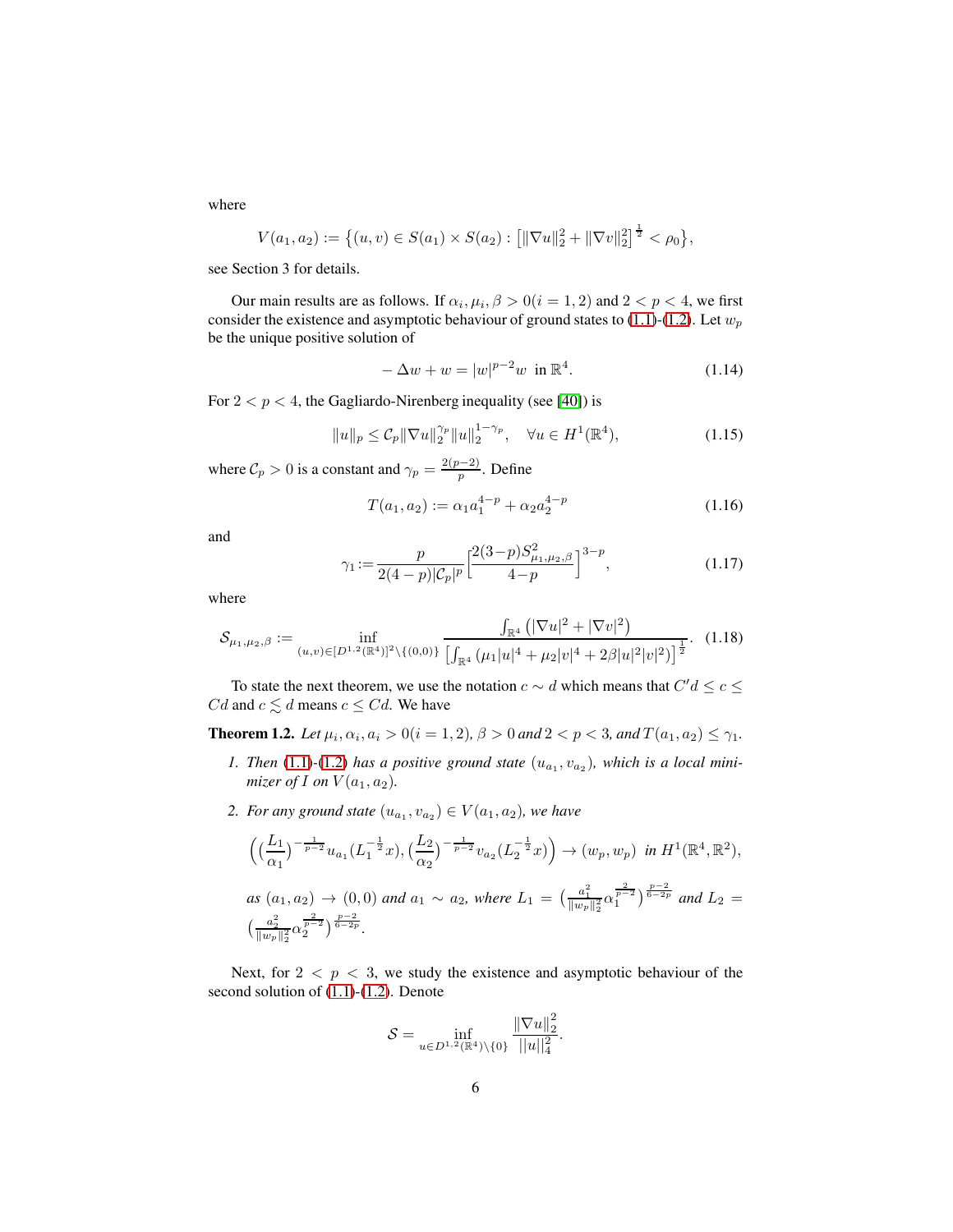From [\[35\]](#page-56-9), we know that  $S$  is attained by the Aubin-Talanti bubbles

<span id="page-6-2"></span>
$$
U_{\varepsilon}(x) := \frac{2\sqrt{2}\varepsilon}{\varepsilon^2 + |x|^2}, \quad \varepsilon > 0, \quad x \in \mathbb{R}^4.
$$
 (1.19)

Then  $U_{\varepsilon}$  satisfies  $-\Delta u = u^3$  and  $\int_{\mathbb{R}^4} |\nabla U_{\varepsilon}|^2 = \int_{\mathbb{R}^4} |U_{\varepsilon}|^4 = S^2$ . On the other hand, if  $0 < \beta < \min\{\mu_1, \mu_2\}$  or  $\beta > \max\{\mu_1, \mu_2\}$  (see Lemma [2.6\)](#page-11-0), the pair

$$
\Big(\sqrt{\frac{\beta-\mu_2}{\beta^2-\mu_1\mu_2}}U_{\varepsilon},\sqrt{\frac{\beta-\mu_1}{\beta^2-\mu_1\mu_2}}U_{\varepsilon}\Big)
$$

is the least energy solutions to the following elliptic system:

<span id="page-6-1"></span>
$$
\begin{cases}\n-\Delta u = \mu_1 u^3 + \beta v^2 u, & x \in \mathbb{R}^4, \\
-\Delta v = \mu_2 v^3 + \beta u^2 v, & x \in \mathbb{R}^4, \\
u, v \in D^{1,2}(\mathbb{R}^4),\n\end{cases}
$$
\n(1.20)

we refer to Section 2 for more details.

<span id="page-6-0"></span>**Theorem 1.3.** Let  $\mu_i$ ,  $\alpha_i$ ,  $a_i > 0$  ( $i = 1, 2$ ),  $\beta \in (0, \min\{\mu_1, \mu_2\}) \cup (\max\{\mu_1, \mu_2\}, \infty)$ ,  $2 < p < 3$ *, and*  $T(a_1, a_2) \leq \gamma_1$ *.* 

*1.* Then there exists a positive mountain pass type solution  $(u_{a_1}^-, v_{a_2}^-)$  to [\(1.1\)](#page-2-0)-[\(1.2\)](#page-2-3), *and*

$$
I(u_{a_1}^-, v_{a_2}^-) = m^-(a_1, a_2) \to \frac{2\beta - \mu_1 - \mu_2}{4(\beta^2 - \mu_1\mu_2)} \mathcal{S}^2 \text{ as } (a_1, a_2) \to (0, 0).
$$

*2. Moreover, there exists*  $\varepsilon_{a_1,a_2} > 0$  *such that* 

$$
\left(\varepsilon_{a_1,a_2}u_{a_1}^-(\varepsilon_{a_1,a_2}x),\varepsilon_{a_1,a_2}v_{a_2}^-(\varepsilon_{a_1,a_2}x)\right)
$$

$$
\rightarrow \Big(\sqrt{\frac{\beta-\mu_2}{\beta^2-\mu_1\mu_2}}U_{\varepsilon_0},\sqrt{\frac{\beta-\mu_1}{\beta^2-\mu_1\mu_2}}U_{\varepsilon_0}\Big)
$$

*in*  $D^{1,2}(\mathbb{R}^4, \mathbb{R}^2)$ *, for some*  $\varepsilon_0 > 0$  *as*  $(a_1, a_2) \to (0, 0)$  *and*  $a_1 \sim a_2$  *up to a subsequence.*

Remark 1.1. *Theorems [1.2](#page-5-0) and [1.3](#page-6-0) indicate that when the lower power perturbation terms are mass subcritical with a product of the perturbation coefficients and masses being controlled from above, problem* [\(1.1\)](#page-2-0) *possesses at least two normalized solutions, one ground state and one excited state (whose energy is strictly larger than that of ground state). Furthermore, by making appropriate scalings, two components of the ground state both converge to the unique positive solution of*  $-\Delta w + w = |w|^{p-2}w$ ;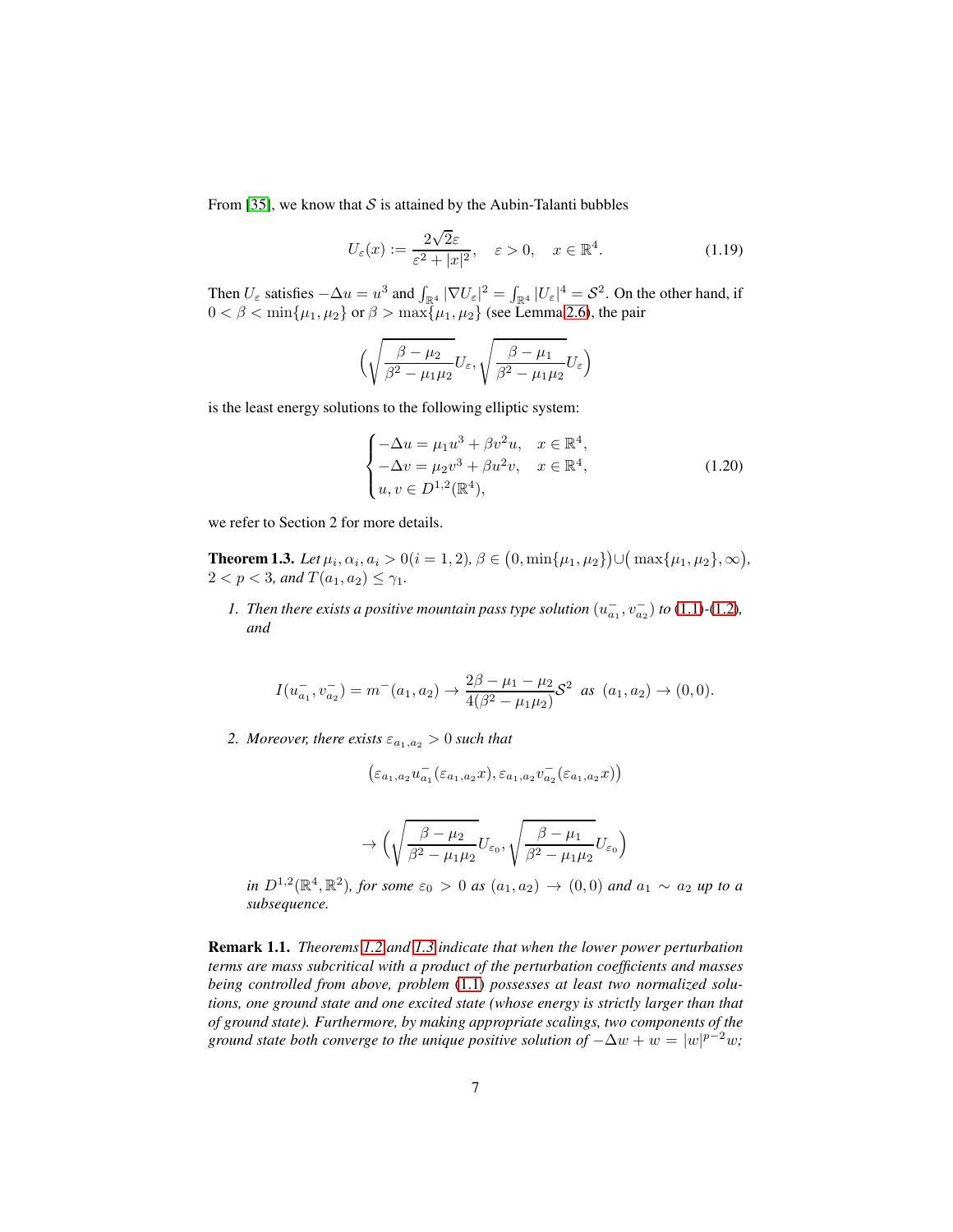*two components of the excited state both converge to the Aubin-Talanti bubble in related Sobolev spaces, as the masses of two components vanish at the same rate. As far as we know, this is the first result on the multiplicity as well as detailed synchronized mass collapse behavior of normalized solutions to Schrodinger systems with Sobolev ¨ critical exponent. The condition*  $T(a_1, a_2) \leq \gamma_1$  *in Theorems* [1.2](#page-5-0) *and* [1.3](#page-6-0) *not only ensures that the corresponding energy functional* I *admits a convex-concave geometry, but also guarantees that the Pohozaev manifold*  $\mathcal{P}_{a_1,a_2}$  *is a natural constraint, on which the critical points of* I *are indeed normalized solutions to problem* [\(1.1\)](#page-2-0)*. The value range of coupling coefficient* β *in Theorem [1.3](#page-6-0) (1) is used to prove*

$$
m^-(a_1, a_2) < \frac{k_1 + k_2}{4} \mathcal{S}^2 + m^+(a_1, a_2)
$$

*i.e., the mountain pass energy level is less than the usual critical threshold plus the ground state energy, and thus ensures the compactness of PS sequence and a mountain pass type solution follows. The condition*  $\beta \in (0, \min\{\mu_1, \mu_2\}) \cup (\max\{\mu_1, \mu_2\}, \infty)$ *in Theorem [1.3](#page-6-0) (2) also guarantees that the corresponding limiting system* [\(1.20\)](#page-6-1) *has a unique ground state solution up to translation and dilation. With the help of this uniqueness result, precise synchronized mass collapse behavior of the mountain pass type solution can be obtained.*

If  $p = 3$ ,  $w_3$  is the unique positive solution of [\(1.14\)](#page-5-1), then we get the following existence and non-existence results.

<span id="page-7-0"></span>**Theorem 1.4.** Let  $\mu_i, \alpha_i, a_i > 0$  $(i = 1, 2)$ ,  $p = 3$ , there exists  $\beta_0 > 0$  such that if  $\beta >$  $\beta_0$  and  $\beta \in (0, \min\{\mu_1, \mu_2\}) \cup (\max\{\mu_1, \mu_2\}, \infty)$ , then the following conclusions *hold.*

- *1.* If  $0 < \alpha_i a_i < ||w_3||_2 (i = 1, 2)$ , then [\(1.1\)](#page-2-0)-[\(1.2\)](#page-2-3) has a positive ground state *solution. However, for*  $\alpha_1 a_1 \geq ||w_3||_2$  *and*  $\alpha_2 a_2 \geq ||w_3||_2$ *, then* [\(1.1\)](#page-2-0)-[\(1.2\)](#page-2-3) *has no ground states.*
- 2. If  $0 < \alpha_i a_i < ||w_3||_2 (i = 1, 2)$ , the for any ground state  $(u_{a_1}^-, v_{a_2}^-)$  of [\(1.1\)](#page-2-0)-[\(1.2\)](#page-2-3)*, there exist*  $\nu_1, \nu_2 > 0$  *such that*

$$
\begin{split}\n&\left(\left(\frac{a_1}{\|w_3\|_2}\right)r_1^2u_{a_1}^-\left(\frac{a_1}{\|w_3\|_2}r_1x\right),\left(\frac{a_2}{\|w_3\|_2}\right)r_2^2v_{a_2}^-\left(\frac{a_2}{\|w_3\|_2}r_2x\right)\right) \\
&\to \left(\nu_1w_3(\sqrt{\nu_1}x),\nu_2w_3(\sqrt{\nu_2}x)\right), \\
&\text{in } H^1(\mathbb{R}^4, \mathbb{R}^2) \text{ as } (a_1, a_2) \to \left(\frac{\|w_3\|_2}{\alpha_1}, \frac{\|w_3\|_2}{\alpha_2}\right) \text{ and } \left(1 - \frac{\alpha_1a_1}{\|w_3\|_2}\right) \sim \left(1 - \frac{\alpha_2a_2}{\|w_3\|_2}\right), \\
&\text{up to a subsequence, where } r_1 = \left(1 - \frac{\alpha_1a_1}{\|w_3\|_2}\right)^{-\frac{1}{2}} \text{ and } r_2 = \left(1 - \frac{\alpha_2a_2}{\|w_3\|_2}\right)^{-\frac{1}{2}}.\n\end{split}
$$

*3. Moreover, there exists*  $\varepsilon_{a_1,a_2} > 0$  *such that* 

$$
\left(\varepsilon_{a_1,a_2}u_{a_1}^-(\varepsilon_{a_1,a_2}x), \varepsilon_{a_1,a_2}v_{a_2}^-(\varepsilon_{a_1,a_2}x)\right)
$$

$$
\to \left(\sqrt{\frac{\beta-\mu_2}{\beta^2-\mu_1\mu_2}}U_{\varepsilon_0}, \sqrt{\frac{\beta-\mu_1}{\beta^2-\mu_1\mu_2}}U_{\varepsilon_0}\right)
$$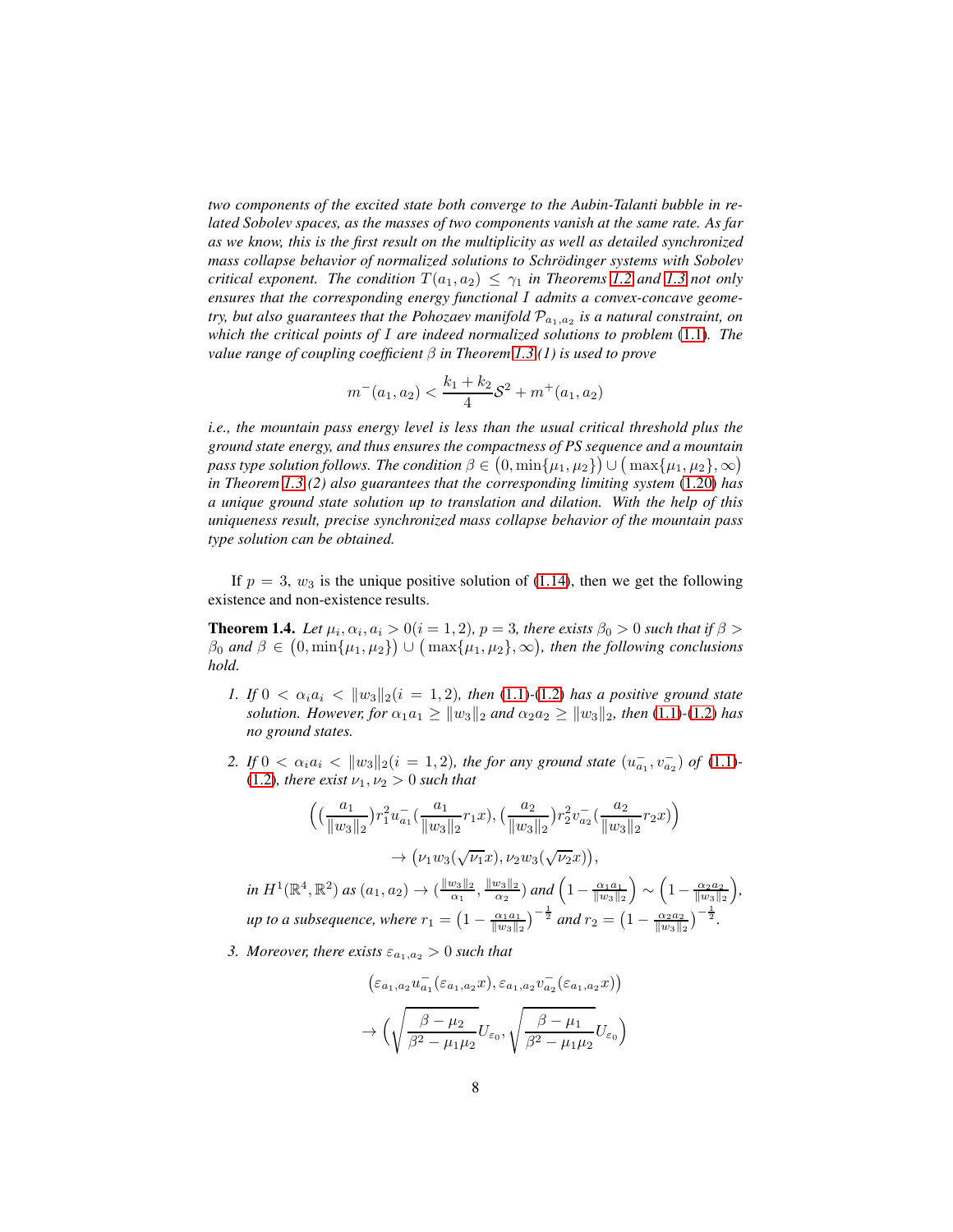*in*  $D^{1,2}(\mathbb{R}^4, \mathbb{R}^2)$ *, for some*  $\varepsilon_0 > 0$  *as*  $(a_1, a_2) \to (0, 0)$  *and*  $a_1 \sim a_2$ *, up to a subsequence.*

Remark 1.2. *For single Sobolev critical nonlinear Schrödinger equation* [\(1.5\)](#page-3-0) with  $q = 2 + \frac{4}{N}$ , there exists a critical mass  $a^* > 0$  such that if  $0 < a < a^*$  then [\(1.5\)](#page-3-0) has *normalized ground state solutions, while if* a <sup>∗</sup> ≤ a*,* [\(1.5\)](#page-3-0) *has no normalized ground states (see [\[27,](#page-56-10) [34,](#page-56-3) [38\]](#page-56-4)). However, for coupled system* [\(1.1\)](#page-2-0)*, such a mass threshold is not obtained in Theorem [1.4.](#page-7-0) The main reason is that there is a competitive relationship between the two components of system* [\(1.1\)](#page-2-0)*. In proving the non-existence result of Theorem [1.4,](#page-7-0) the monotonicity approach developed in [\[38\]](#page-56-4) cannot be used directly, because the monotonicity of*  $m^-(a_1, a_2)$  *with*  $a_1$  *and*  $a_2$  *seems difficult to prove. Mo-tivated by [\[27,](#page-56-10) [38\]](#page-56-4), we choose appropriate functions to prove that*  $m^-(a_1, a_2) = 0$ *when*  $\alpha_1 a_1 \ge ||w_3||_2$  *and*  $\alpha_2 a_2 \ge ||w_3||_2$ *, and then by contradiction* [\(1.1\)](#page-2-0)*-*[\(1.2\)](#page-2-3) *has no normalized ground state solution. In addition, similar as in the proof of Theorem [1.3](#page-6-0) (2), the precisely asymptotic behaviors of the normalized ground states solutions are also proved.*

If  $3 < p < 4$ , then  $\mathcal{P}_{a_1, a_2} = \mathcal{P}_{a_1, a_2}^-$ , and we could find at least one normalized solution to [\(1.1\)](#page-2-0)-[\(1.2\)](#page-2-3) on  $\mathcal{P}^-_{a_1,a_2}$ . Moreover, we give the asymptotic behavior of the normalized ground state solutions as  $(a_1, a_2) \rightarrow (+\infty, +\infty)$  and  $a_1 \sim a_2$ .

<span id="page-8-0"></span>**Theorem 1.5.** Let  $\mu_i, \alpha_i, a_i > 0$  ( $i = 1, 2$ ),  $3 < p < 4$ , and there exists  $\beta_1 > 0$  such *that when*  $\beta > \beta_1$  *and*  $\beta \in (0, \min\{\mu_1, \mu_2\}) \cup (\max\{\mu_1, \mu_2\}, \infty)$ *, then we have the following results.*

- *1. The problem* [\(1.1\)](#page-2-0)*-*[\(1.2\)](#page-2-3) *has a positive ground state solution.*
- 2. For  $(a_1, a_2)$  →  $(+\infty, +\infty)$  and  $a_1 \sim a_2$ , then for any ground state  $(u_{a_1}^-, v_{a_2}^-)$  ∈  $S(a_1) \times S(a_2)$ , we have

$$
\left( \left( \frac{L_1}{\alpha_1} \right)^{-\frac{1}{p-2}} u_{a_1}^{-} (L_1^{-\frac{1}{2}} x), \left( \frac{L_2}{\alpha_2} \right)^{-\frac{1}{p-2}} v_{a_2}^{-} (L_2^{-\frac{1}{2}} x) \right) \to (w_p, w_p) \text{ in } H^1(\mathbb{R}^4, \mathbb{R}^2),
$$
  
where  $L_1 = \left( \frac{a_1^2}{\|w_p\|_2^2} \alpha_1^{\frac{2}{p-2}} \right)^{-\frac{p-2}{2p-6}}$  and  $L_2 = \left( \frac{a_2^2}{\|w_p\|_2^2} \alpha_2^{\frac{2}{p-2}} \right)^{-\frac{p-2}{2p-6}}.$ 

*3. In addition, there exists*  $\varepsilon_{a_1,a_2} > 0$  *such that* 

$$
\begin{aligned} &\left(\varepsilon_{a_1,a_2}u^-_{a_1}(\varepsilon_{a_1,a_2}x),~~\varepsilon_{a_1,a_2}v^-_{a_2}(\varepsilon_{a_1,a_2}x)\right)\\ &\to \Big(\sqrt{\frac{\beta-\mu_2}{\beta^2-\mu_1\mu_2}}U_{\varepsilon_0},\sqrt{\frac{\beta-\mu_1}{\beta^2-\mu_1\mu_2}}U_{\varepsilon_0}\Big), \end{aligned}
$$

*in*  $D^{1,2}(\mathbb{R}^4, \mathbb{R}^2)$ *, for some*  $\varepsilon_0 > 0$  *as*  $(a_1, a_2) \to (0, 0)$  *and*  $a_1 \sim a_2$ *, up to a subsequence.*

Remark 1.3. *Theorems [1.4](#page-7-0) and [1.5](#page-8-0) indicate that problem* [\(1.1\)](#page-2-0) *possesses at least one normalized ground state solution once the system has a lower order perturbation of*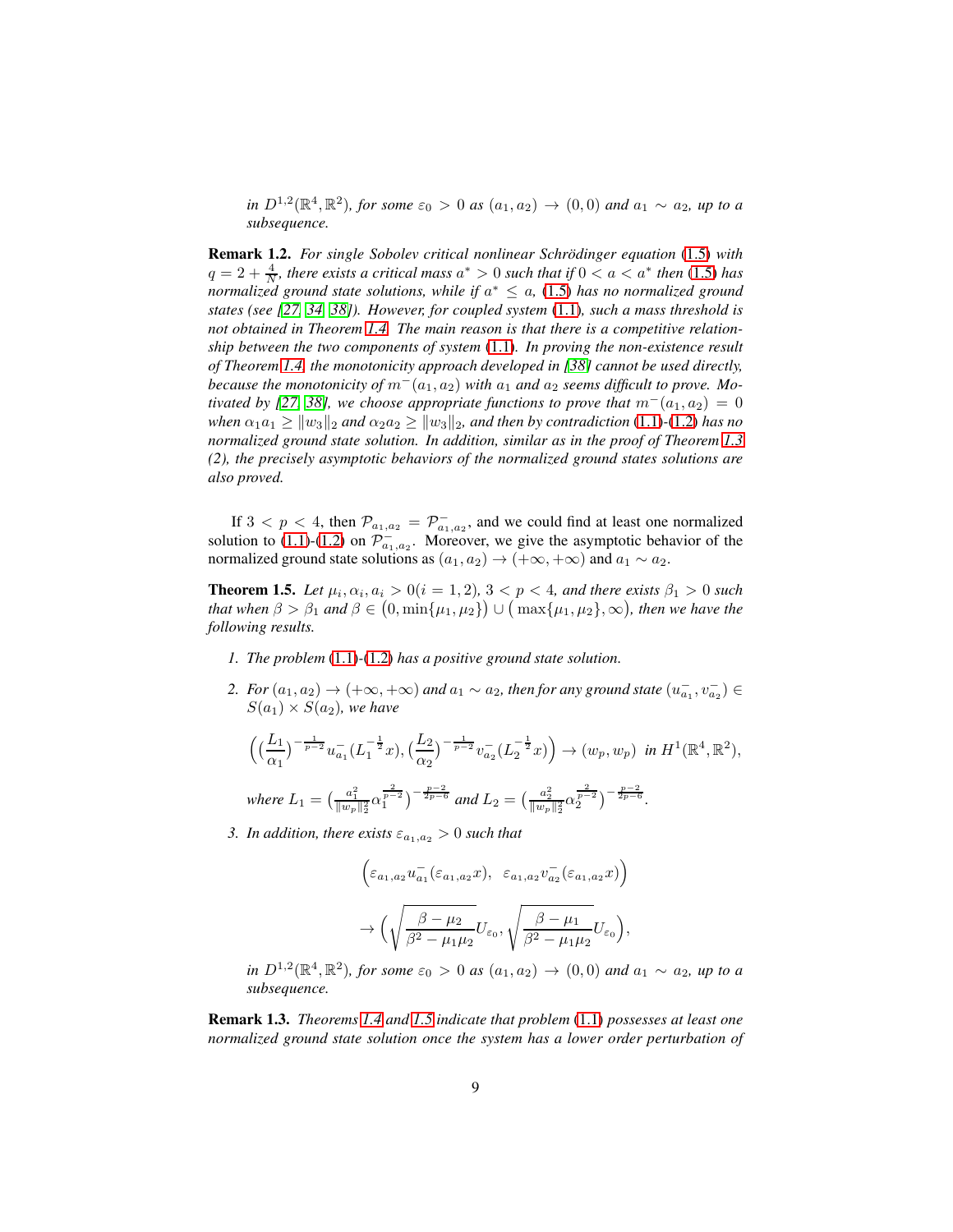*the mass critical term. Furthermore, a precise asymptotic behavior of the normalized ground state is obtained when the masses of the two components cluster either to an upper bound or to infinity at the same rate. The conditions*  $\beta > \beta_0 > 0$  *and*  $\beta > \beta_1 > 0$ *in these two theorems are used to prove that the ground state energy*  $m^-(a_1, a_2)$  *of coupled system* [\(1.1\)](#page-2-0) *is less than that of the related single equations. This revision of the energy threshold excludes the semitrivial solutions and guarantees the compactness of minimizing sequence at the energy level*  $m^-(a_1, a_2)$ *.* 

Remark 1.4. *The arguments in this paper can be applied to*

$$
\begin{cases}\n-\Delta u_i + \lambda_i u_i = \alpha_i |u_i|^{p_i - 2} u_i + \sum_{j=1}^k \beta_{i,j} u_j^2 u_i & \text{in } \mathbb{R}^4, \\
u_i \in H^1(\mathbb{R}^4), \quad i \in \{1, \dots, k\},\n\end{cases}
$$

*under the constraint*  $\int_{\mathbb{R}^4} u_i^2 = a_i^2$  *where*  $a_i (i \in \{1, ..., k\})$  *is prescribed,*  $\beta_{i,j} =$  $\beta_{j,i} \in \mathbb{R}, \beta_{i,j} > 0$  $(\forall i, j), 2 < p_i < 4, \alpha_i \in \mathbb{R}$ ; where  $\lambda_i \in \mathbb{R}$  appear as the Lagrange *multipliers. In addition,* p<sup>i</sup> *is divided into three cases*

$$
(H_0) \ 2 < p_i < 3; \qquad (H_1) \ p_i = 3; \qquad (H_2) \ 3 < p_i < 4,
$$

*for all*  $i \in \{1, ..., k\}$ *.* 

This paper is organized as follows, in Section 2, we give some preliminary results. The proofs of Theorems [1.1](#page-3-1) and [1.2](#page-5-0) are given in Section 3. In Sections 4, 5 and 6, we prove Theorems [1.3,](#page-6-0) [1.4](#page-7-0) and [1.5,](#page-8-0) respectively.

**Notations:**  $L^p = L^p(\mathbb{R}^N)(1 \leq p \leq \infty)$  is the Lebesgue space with the standard norm  $||u||_p = \left(\int_{\mathbb{R}^N} |u(x)|^p dx\right)^{1/p}$ . We use "  $\rightarrow$  " and "  $\rightarrow$  " to denote the strong and weak convergence in the related function spaces respectively.  $C, C'$  and  $C_i$  will denote positive constants.

### 2 Preliminaries

In this section, we give some preliminaries. We have the Sobolev inequality

$$
S||u||_4^2 \le ||\nabla u||_2^2, \quad \forall u \in D^{1,2}(\mathbb{R}^4),
$$

where  $D^{1,2}(\mathbb{R}^4)$  is the completion of  $C_c^{\infty}(\mathbb{R}^4)$  with respect to the norm  $||u||_{D^{1,2}} :=$  $\|\nabla u\|_2$ . If  $p = 4$ ,  $\gamma_4 = 1$ , then  $S = |\mathcal{C}_4|^{-2}$ . For nonlinear Schrödinger equation with critical nonlinearities

<span id="page-9-0"></span>
$$
\begin{cases}\n-\Delta u + \lambda u = \alpha |u|^{p-2}u + \mu u^3, & u \in H^1(\mathbb{R}^4), \\
\int_{\mathbb{R}^4} |u|^2 = a^2,\n\end{cases}
$$
\n(2.1)

where  $\mu, \alpha > 0, \lambda \in \mathbb{R}$ . The solutions of [\(2.1\)](#page-9-0) are critical points of the functional

$$
\mathcal{A}_{p,\mu,\alpha}(u) := \frac{1}{2} \int_{\mathbb{R}^4} |\nabla u|^2 - \frac{\alpha}{p} \int_{\mathbb{R}^4} |u|^p - \frac{\mu}{4} \int_{\mathbb{R}^4} |u|^4
$$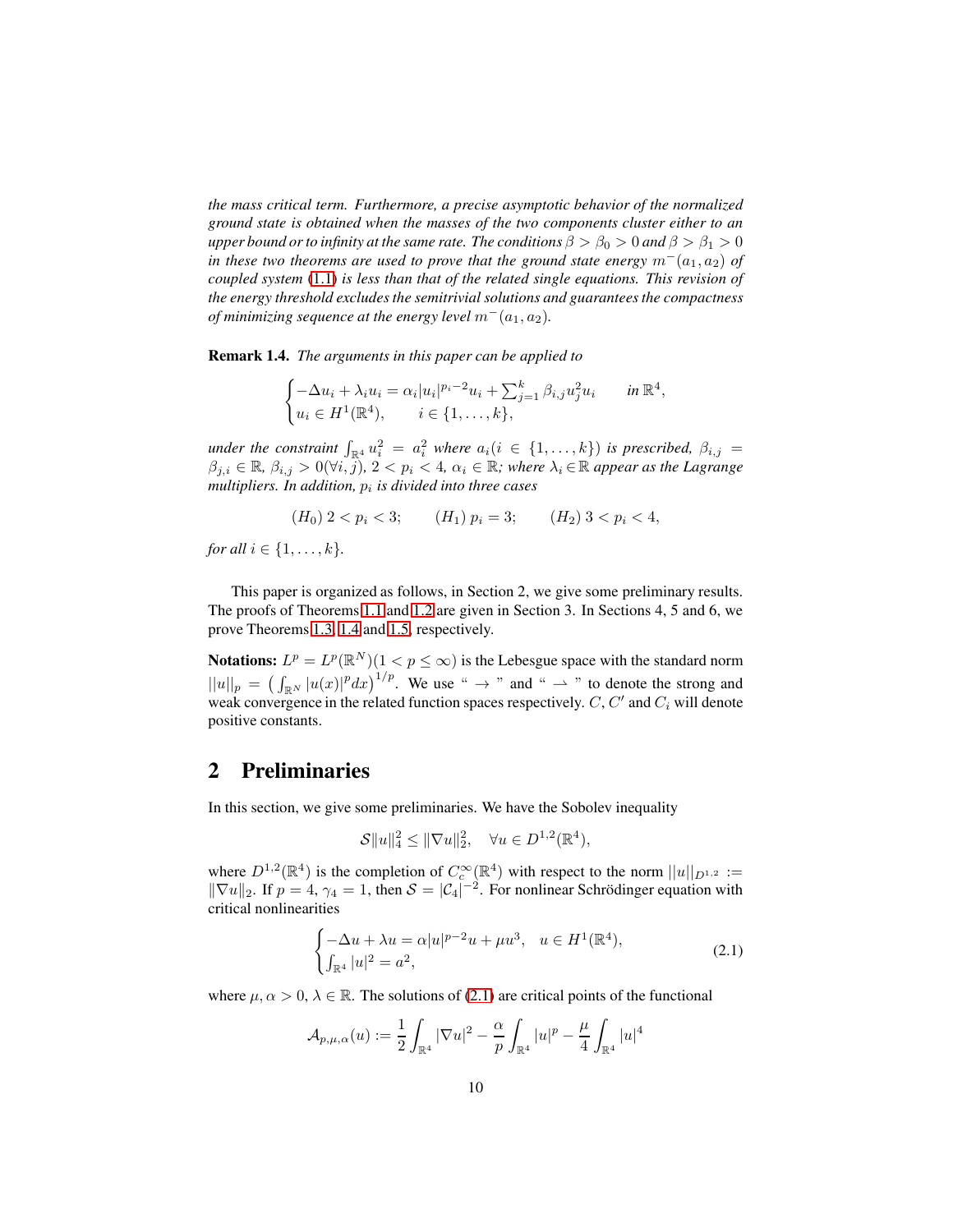on  $S(a)$ . Moreover, we introduce the Pohozaev manifold for the scalar equation:

$$
\mathcal{T}_{a,p,\mu,\alpha} := \left\{ u \in S(a) : \int_{\mathbb{R}^4} |\nabla u|^2 = \mu \int_{\mathbb{R}^4} |u|^4 + \alpha \gamma_p \int_{\mathbb{R}^4} |u|^p \right\}.
$$
 (2.2)

The  $L^2$ -Pohozaev manifold  $\mathcal{T}_{a,p,\mu,\alpha}$  is closely related to the fibering maps

$$
\overline{\Psi}_u(s) = A_{p,\mu,\alpha}(s \star u) = \frac{e^{2s}}{2} \int_{\mathbb{R}^4} |\nabla u|^2 - \frac{\alpha e^{p\gamma_p s}}{p} \int_{\mathbb{R}^4} |u|^p - \frac{\mu e^{4s}}{4} \int_{\mathbb{R}^4} |u|^4.
$$

Similar to the partition of  $L^2$ -Pohozaev manifold  $\mathcal{P}_{a_1,a_2}$ ,  $\mathcal{T}_{a,p,\mu,\alpha}$  can also be divided into the disjoint union  $\mathcal{T}_{a,p,\mu,\alpha} = \mathcal{T}_{a,p,\mu,\alpha}^+ \cup \mathcal{T}_{a,p,\mu,\alpha}^0 \cup \mathcal{T}_{a,p,\mu,\alpha}^-$ , where

$$
\mathcal{T}_{a,p,\mu,\alpha}^{+} := \big\{ (u,v) \in \mathcal{T}_{a,p,\mu,\alpha} : \overline{\Psi}_{u}^{\prime\prime}(0) > 0 \big\},
$$
  

$$
\mathcal{T}_{a,p,\mu,\alpha}^{0} := \big\{ (u,v) \in \mathcal{T}_{a,p,\mu,\alpha} : \overline{\Psi}_{u}^{\prime\prime}(0) = 0 \big\},
$$
  

$$
\mathcal{T}_{a,p,\mu,\alpha}^{-} := \big\{ (u,v) \in \mathcal{T}_{a,p,\mu,\alpha} : \overline{\Psi}_{u}^{\prime\prime}(0) < 0 \big\}.
$$

Define

$$
m_{p,\mu,\alpha}^{\pm}(a) := \inf_{u \in \mathcal{T}_{a,p,\mu,\alpha}^{\pm}} \mathcal{A}_{p,\mu,\alpha}(u). \tag{2.3}
$$

Let

<span id="page-10-1"></span>
$$
m^{\pm}(a_1, 0) = m^{\pm}_{p, \mu_1, \alpha_1}(a_1)
$$
 and  $m^{\pm}(0, a_2) = m^{\pm}_{p, \mu_2, \alpha_2}(a_2)$ . (2.4)

We have the following already known results.

<span id="page-10-2"></span>**Lemma 2.1.** *([\[34,](#page-56-3) Theorem 1.1];[\[38,](#page-56-4) Theorem 1.1];[\[27,](#page-56-10) Theorem 1.4]) Let*  $2 < p < 3$ *and*  $\mu$ ,  $a, \alpha > 0$  *in* [\(2.1\)](#page-9-0)*, there exists*  $\tau(\alpha, p) > 0$  *such that if*  $\mu a^{p-p\gamma_p} \leq \tau(\alpha, p)$  *then*  $m^{\pm}_{p,\mu,\alpha}(a) = \inf_{u \in \mathcal{T}^{\pm}_{a,p,\mu,\alpha}} \mathcal{A}_{p,\mu,\alpha}(u) < 0$  and it can be attained by some  $u^{\pm}_{a,\mu,\alpha}$  which is real valued, positive, radially symmetric and radially decreasing. Moreover,  $m^{\pm}_{p,\mu,\alpha}(a)$ 

*is strictly decreasing with respect to*  $a > 0$ *.* 

<span id="page-10-0"></span>**Lemma 2.2.** *([\[25,](#page-56-1) Corollary B.1])* Suppose  $(u, v) \in H^1(\mathbb{R}^4, \mathbb{R}^2)$  *is a nonnegative solution of* [\(1.1\)](#page-2-0)-[\(1.2\)](#page-2-3) *with*  $2 < p < 4$ *, then*  $(u, v)$  *is a smooth solution.* 

<span id="page-10-4"></span>**Lemma 2.3.** *([\[25,](#page-56-1) Lemma 2.3])* Suppose  $\alpha_1, \alpha_2 > 0$  and  $(u, v) \in H^1(\mathbb{R}^4, \mathbb{R}^2)$  is a *nonnegative solution of* [\(1.1\)](#page-2-0)-[\(1.2\)](#page-2-3) *with*  $2 < p < 4$ *, then*  $u > 0$  *implies*  $\lambda_1 > 0$ *;*  $v > 0$ *implies*  $\lambda_2 > 0$ *.* 

**Lemma 2.4.** *([\[15,](#page-55-3) Lemma 2.4]) If*  $(u_n, v_n) \rightharpoonup (u, v)$  *in*  $H^1(\mathbb{R}^4, \mathbb{R}^2)$ *, then up to a subsequence,*

$$
\int_{\mathbb{R}^4} |u_n|^2 |v_n|^2 - |u_n - u|^2 |v_n - v|^2 = \int_{\mathbb{R}^4} |u|^2 |v|^2 + o(1).
$$

<span id="page-10-3"></span>Lemma 2.5. ([\[23,](#page-55-7) Chapter 3]) Let  $u^*$ ,  $v^*$  denote the symmetric decreasing rearrange*ment of*  $u, v$  *respectively, and*  $u, v \in H^1(\mathbb{R}^4)$ *. Then we have* 

$$
\|\nabla u^*\|_2 \le \|\nabla u\|_2, \ \ \|u^*\|_p = \|u\|_p \ \text{and} \ \int_{\mathbb{R}^4} |u^*|^2 |v^*|^2 \ge \int_{\mathbb{R}^4} |u|^2 |v|^2.
$$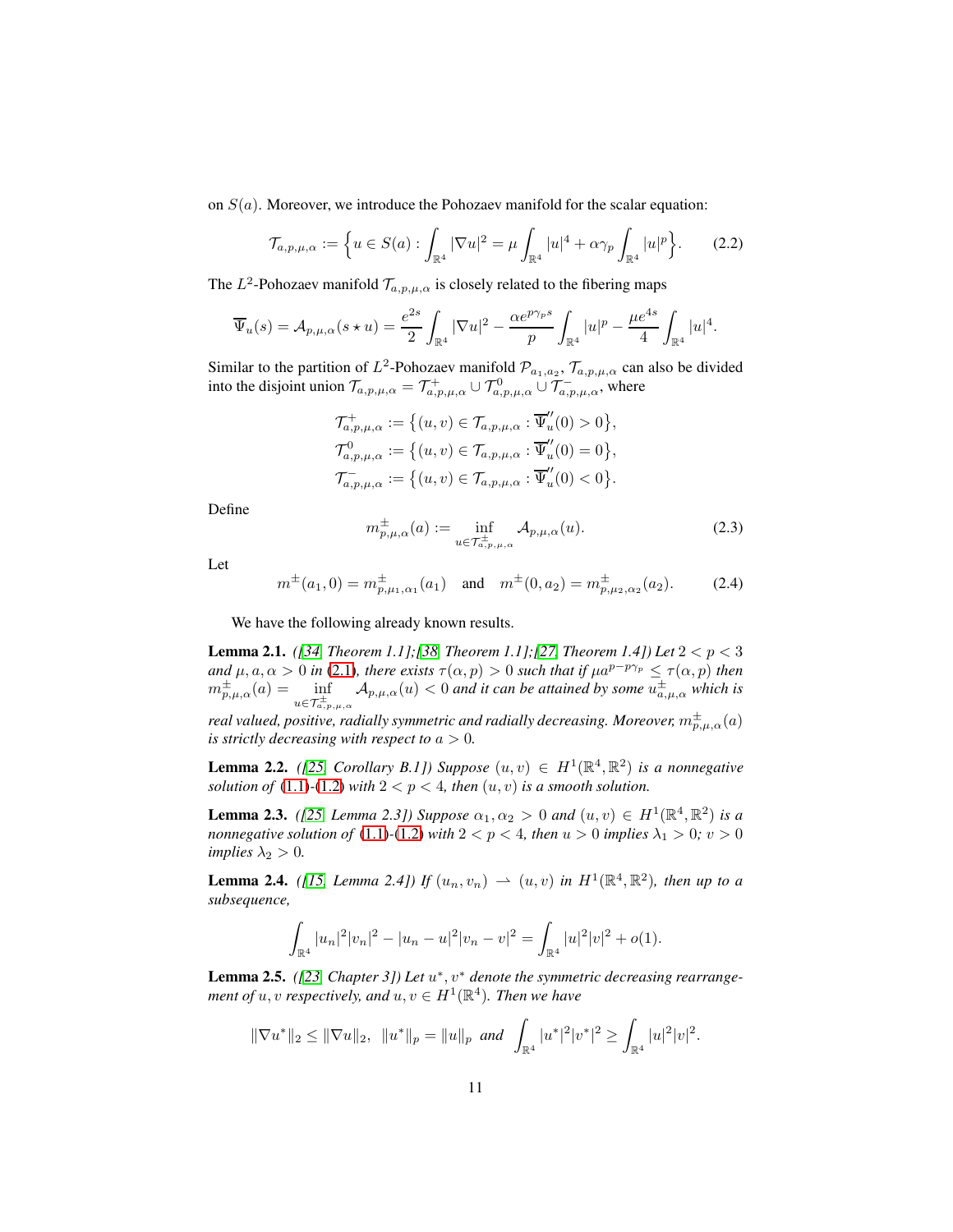From [\[10,](#page-55-5) [31,](#page-56-6) [32,](#page-56-7) [39\]](#page-57-2), we get the least energy solutions to [\(1.20\)](#page-6-1). Note that [\(1.20\)](#page-6-1) has semi-trivial solutions  $(\mu_1^{-\frac{1}{2}}U_{\varepsilon},0)$  and  $(0,\mu_2^{-\frac{1}{2}}U_{\varepsilon})$ . Here, we are only interested in the nontrivial solutions of [\(1.20\)](#page-6-1), this is  $(\sqrt{k_1}U_{\varepsilon}, \sqrt{k_2}U_{\varepsilon})$ , where  $U_{\varepsilon}$  is defined in [\(1.19\)](#page-6-2),  $k_1 = \frac{\beta - \mu_2}{\beta^2 - \mu_1 \mu_2}$  and  $k_2 = \frac{\beta - \mu_1}{\beta^2 - \mu_1 \mu_2}$ . The main results in this aspect are summarized below. Next, we turn to the related limiting elliptic system [\(1.20\)](#page-6-1).

<span id="page-11-0"></span>**Lemma 2.6.** *([\[10,](#page-55-5) Theorems 1.5 and 4.1]). Let*  $\mu_1, \mu_2 > 0$ .

- *1. If*  $\beta$  < 0*, then*  $S_{\mu_1,\mu_2,\beta}$  *is not attained.*
- *2. If*  $0 < \beta < \min\{\mu_1, \mu_2\}$  *or*  $\beta > \max\{\mu_1, \mu_2\}$ *, then any positive least energy solution* (u, v) *of* [\(1.20\)](#page-6-1) *must be of the form*

$$
(u,v) = \left(\sqrt{k_1}U_{\varepsilon}, \sqrt{k_2}U_{\varepsilon}\right).
$$

*3. If*  $\beta$  ∈ [min{ $\mu_1, \mu_2$ }, max{ $\mu_1, \mu_2$ }] *and*  $\mu_1 ≠ \mu_2$ , [\(1.20\)](#page-6-1) *does not have a nontrivial nonnegative solution.*

Solutions to [\(1.20\)](#page-6-1) correspond to critical points of the functional

$$
J(u,v) = \int_{\mathbb{R}^4} \frac{1}{2} (|\nabla u|^2 + |\nabla v^2|) - \frac{1}{4} (\mu_1 |u|^4 + \mu_2 |v|^4 + 2\beta |u|^2 |v|^2), \ u, v \in D^{1,2}(\mathbb{R}^4).
$$

From Lemma 2.1 of [\[31\]](#page-56-6) or [\[10\]](#page-55-5), if  $0 < \beta < \min\{\mu_1, \mu_2\}$  or  $\beta > \max\{\mu_1, \mu_2\}$ ,  $(u_0, v_0)$  is a least energy solution of [\(1.20\)](#page-6-1), we have

$$
J(u_0, v_0) = \frac{k_1 + k_2}{4} S^2 \text{ and } S_{\mu_1, \mu_2, \beta} = \sqrt{k_1 + k_2} S.
$$

We observe that the functional  $I(u, v)$  defined in [\(1.6\)](#page-3-2) is well defined. Throughout this paper, we denote

$$
D_1 = \frac{1}{4S_{\mu_1,\mu_2,\beta}^2}, \quad D_2 = \frac{\alpha_1}{p} |\mathcal{C}_p|^p a_1^{4-p} \text{ and } D_3 = \frac{\alpha_2}{p} |\mathcal{C}_p|^p a_2^{4-p}.
$$
 (2.5)

Then we have

<span id="page-11-1"></span>
$$
\frac{1}{4} \int_{\mathbb{R}^4} \mu_1 |u|^4 + \mu_2 |v|^4 + 2\beta |u|^2 |v|^2 \le D_1 \Big( \int_{\mathbb{R}^4} |\nabla u|^2 + |\nabla v^2| \Big)^2, \qquad (2.6)
$$

<span id="page-11-2"></span>
$$
\frac{1}{p} \int_{\mathbb{R}^4} \alpha_1 |u|^p \le D_2 \|\nabla u\|_2^{2(p-2)} \quad \text{and} \quad \frac{1}{p} \int_{\mathbb{R}^4} \alpha_2 |v|^p \le D_3 \|\nabla v\|_2^{2(p-2)}.
$$
 (2.7)

Substituting  $(2.6)-(2.7)$  $(2.6)-(2.7)$  $(2.6)-(2.7)$  into  $(1.6)$ , we obtain

<span id="page-11-3"></span>
$$
I(u, v) \ge \frac{1}{2} \left( \|\nabla u\|_2^2 + \|\nabla v\|_2^2 \right) - D_1 \left( \|\nabla u\|_2^2 + \|\nabla v\|_2^2 \right)^2
$$
  

$$
- D_2 \|\nabla u\|_2^{2(p-2)} - D_3 \|\nabla v\|_2^{2(p-2)}
$$
  

$$
\ge h \left( \|\nabla u\|_2^2 + \|\nabla v\|_2^2 \right)^{\frac{1}{2}} \right),
$$
 (2.8)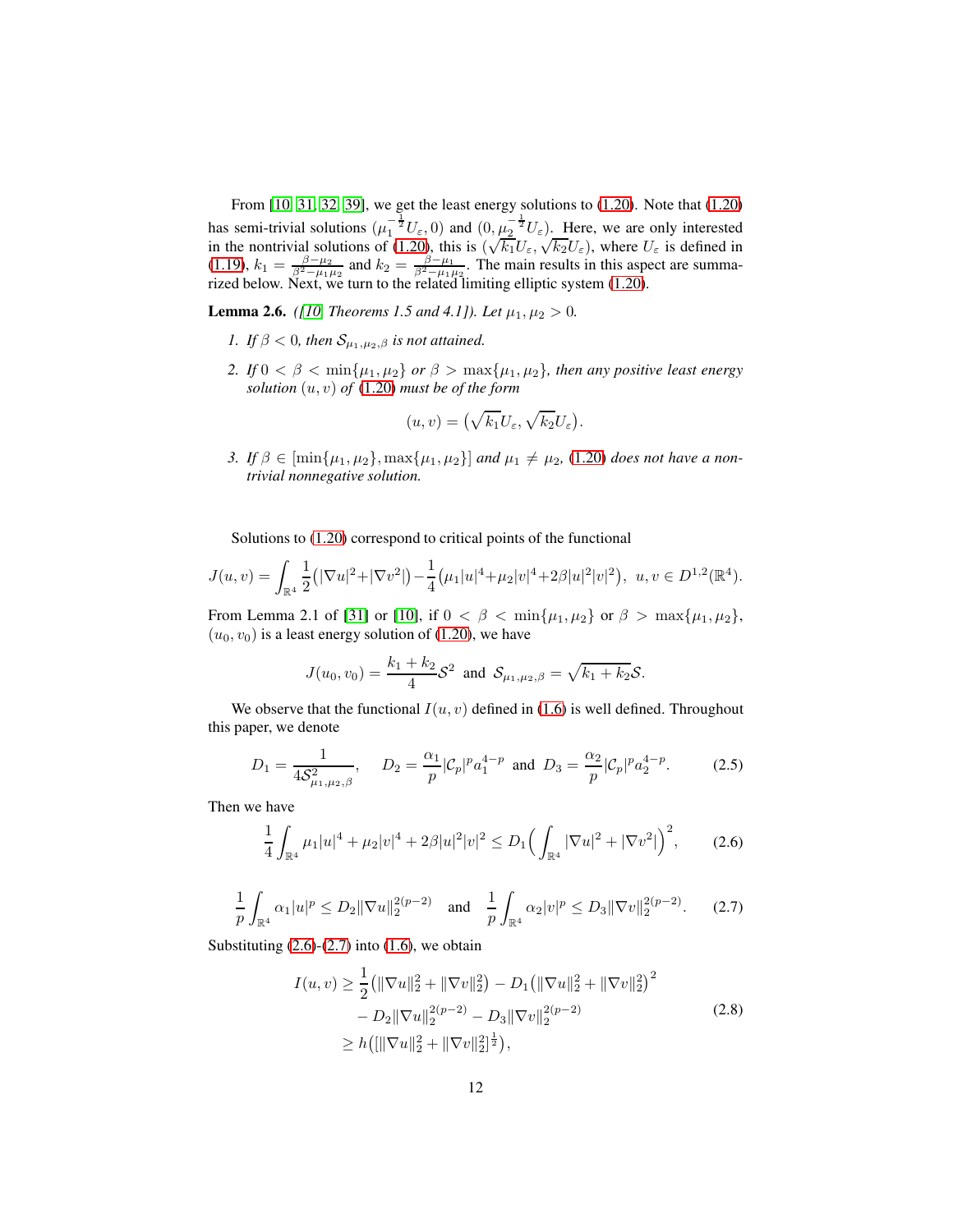where  $h(\rho) : (0, +\infty) \to \mathbb{R}$  is defined by

<span id="page-12-1"></span>
$$
h(\rho) = \frac{1}{2}\rho^2 - D_1\rho^4 - (D_2 + D_3)\rho^{2(p-2)}, \ \forall \rho \ge 0.
$$
 (2.9)

Recall the definitions of  $T(a_1, a_2)$  and  $\gamma_1$  in [\(1.16\)](#page-5-2).

<span id="page-12-0"></span>**Lemma 2.7.** *Let*  $\mu_i$ ,  $\alpha_i$ ,  $a_i$ ( $i = 1, 2$ ),  $\beta > 0$ ,  $2 < p < 3$  and  $\rho_0 = \left[\frac{3-p}{2(4-p)D_1}\right]^{\frac{1}{2}}$ .

(i) If  $T(a_1, a_2) < \gamma_1$ , then  $h(\rho)$  has a local minimum at negative level and a *global maximum at positive level. Moreover, there exist*  $R_0 = R_0(a_1, a_2)$  *and*  $R_1 =$  $R_1(a_1, a_2)$  *such that* 

 $0 < R_0 < \rho_0 < R_1$ ,  $h(R_0) = 0 = h(R_1)$ ;  $h(\rho) > 0 \Leftrightarrow \rho \in (R_0, R_1)$ .

(*ii*) *If*  $T(a_1, a_2) = \gamma_1$ , then  $h(\rho)$  has a local minimum at negative level and a global maximum at level 0. Moreover, we have  $h(\rho^*) = 0$  and  $h(\rho) < 0 \Leftrightarrow \rho \in$  $(0, \rho^*) \cup (\rho^*, +\infty).$ 

*Proof.* (i) We first prove that  $h$  has exactly two critical points. In fact,

$$
h'(\rho) = 0 \iff \phi_1(\rho) = 2(p-2)(D_2 + D_3)
$$
, with  $\phi_1(\rho) = \rho^{6-2p} - 4D_1\rho^{8-2p}$ .

We have,  $\phi_1(\rho) \nearrow$  on  $[0, \bar{\rho}), \searrow$  on  $(\bar{\rho}, +\infty)$ , where  $\bar{\rho} = \left[\frac{3-p}{4(4-p)D_1}\right]^{\frac{1}{2}}$ . Since  $2 < p < 3$ , we get  $\max_{\rho \ge 0} \phi_1(\rho) = \phi_1(\bar{\rho}) = \frac{1}{4-p} \bar{\rho}^{6-2p} > 2(p-2)(D_2 + D_3)$  if and only if

$$
\alpha_1 a_1^{4-p} + \alpha_2 a_2^{4-p} < \gamma_0 := \frac{p}{2(p-2)(4-p)|\mathcal{C}_p|^p} \Big[\frac{(3-p)S_{\mu_1,\mu_2,\beta}^2}{4-p}\Big]^{3-p}.
$$

By  $\phi_1(0^+) = 0^+$  and  $\phi_1(+\infty) = -\infty$ , we see that h has exactly two critical points if  $T(a_1, a_2) := \alpha_1 a_1^{4-p} + \alpha_2 a_2^{4-p} < \gamma_0.$ 

Notice that

$$
h(\rho) > 0 \iff \psi_1(\rho) > D_2 + D_3
$$
, with  $\psi_1(\rho) = \frac{1}{2}\rho^{6-2p} - D_1\rho^{8-2p}$ .

It is not difficult to check that  $\psi_1(\rho) \nearrow$  on  $[0, \rho_0)$ ,  $\searrow$  on  $(\rho_0, +\infty)$ , where  $\rho_0 =$  $\left[\frac{3-p}{2(4-p)D_1}\right]^{\frac{1}{2}}$ . We have  $\max_{\rho \ge 0} \psi_1(\rho) = \psi_1(\rho_0) = \frac{1}{2(4-p)} \rho_0^{6-2p} > D_2 + D_3$  provided

$$
\alpha_1 a_1^{4-p} + \alpha_2 a_2^{4-p} < \gamma_1 := \frac{p}{2(4-p)|\mathcal{C}_p|^p} \Big[\frac{2(3-p)S_{\mu_1,\mu_2,\beta}^2}{4-p}\Big]^{3-p}
$$

.

We have  $h(\rho) > 0$  on an open interval  $(R_0, R_1)$  if and only if  $T(a_1, a_2) := \alpha_1 a_1^{4-p} +$  $\alpha_2 a_2^{4-p} < \gamma_1$ . It follows from Lemma 5.2 of [\[33\]](#page-56-11) that

$$
(p-2)2^{3-p} < 1 \Leftrightarrow \gamma_1 < \gamma_0.
$$

Combined with  $h(0^+) = 0^-$  and  $h(+\infty) = -\infty$ , we see that h has a local minimum point at negative level in  $(0, R_0)$  and a global maximum point at positive level in  $(R_0, R_1).$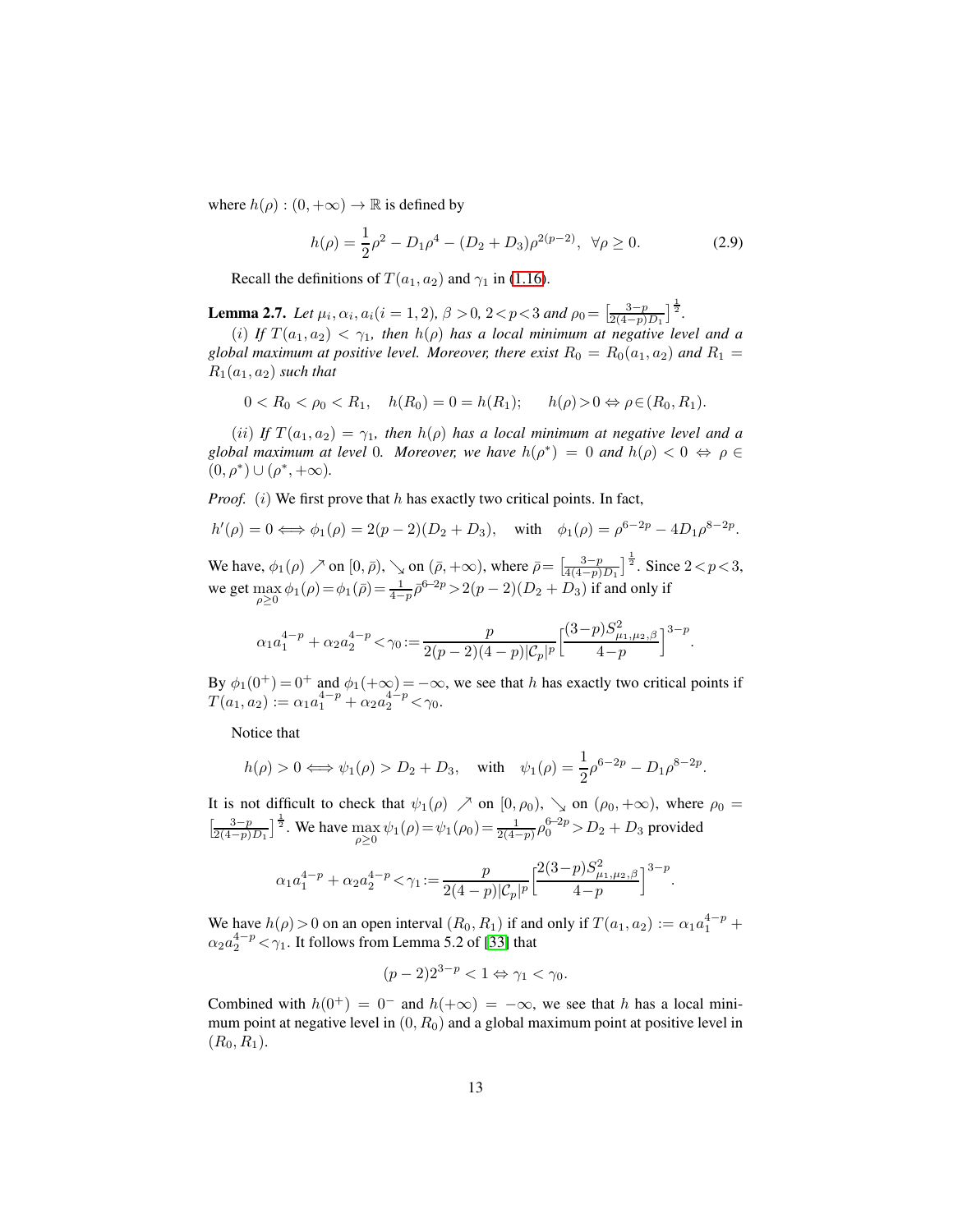$(ii)$  Similar to the proof of  $(i)$ , we deduce that

$$
R_0 = \bar{\rho} = \rho_0 = R_1, \quad \psi_1(\rho_0) = D_2 + D_3, \quad \phi_1(\bar{\rho}) > 2(p-2)(D_2 + D_3).
$$

<span id="page-13-1"></span>**Lemma 2.8.** *Let*  $\mu_i$ ,  $\alpha_i$ ,  $a_i$ ( $i = 1, 2$ ),  $\beta > 0$  *and*  $2 < p < 3$ ,  $T(a_1, a_2) \le \gamma_1$ . *Then, for fixed*  $(u, v) \in S(a_1) \times S(a_2)$ ,  $\Psi_{(u, v)}(s)$  *has exactly two critical points in*  $(0, \infty)$ *.* 

*Proof.* By [\(1.10\)](#page-4-1), we have

<span id="page-13-0"></span>
$$
\Psi_{(u,v)}(s) = \frac{e^{2s}}{2} \int_{\mathbb{R}^4} (|\nabla u|^2 + |\nabla v|^2) - \frac{e^{4s}}{4} \int_{\mathbb{R}^4} (\mu_1 |u|^4 + \mu_2 |v|^4 + 2\beta |u|^2 |v|^2) - \frac{e^{p\gamma_p s}}{p} \int_{\mathbb{R}^4} \alpha_1 |u|^p - \frac{e^{p\gamma_p s}}{p} \int_{\mathbb{R}^4} \alpha_2 |v|^p.
$$
\n(2.10)

Let  $t = e^s$ ,  $A_1 = \int_{\mathbb{R}^4} (|\nabla u|^2 + |\nabla v|^2)$ ,  $A_2 = \frac{1}{4} \int_{\mathbb{R}^4} (\mu_1 |u|^4 + \mu_2 |v|^4 + 2\beta |u|^2 |v|^2)$ ,  $A_3 = \frac{1}{p} \int_{\mathbb{R}^4} \alpha_1 |u|^p$  and  $A_4 = \frac{1}{p} \int_{\mathbb{R}^4} \alpha_2 |v|^p$ . Moreover, from [\(2.6\)](#page-11-1)-[\(2.7\)](#page-11-2), we have  $A_2 \leq D_1 |A_1|^2$ ,  $A_3 \leq D_2 |A_1|^{p-2}$  and  $A_4 \leq D_3 |A_1|^{p-2}$ . Then we can rewrite [\(2.10\)](#page-13-0) as

$$
l(t) = \frac{A_1}{2}t^2 - A_2t^4 - (A_3 + A_4)t^{2(p-2)}
$$
  
 
$$
\geq \frac{1}{2}(A_1^{\frac{1}{2}}t)^2 - D_1(A_1^{\frac{1}{2}}t)^4 - (D_2 + D_3)(A_1^{\frac{1}{2}}t)^{2(p-2)}.
$$

Similar to the calculation in Lemma [2.7,](#page-12-0) we can prove  $\Psi_{(u,v)}(s)$  has exactly two critical points in  $(0, \infty)$ .  $\Box$ 

#### 3 Proof of Theorems 1.1 and 1.2

In this section, we first study the case  $\alpha_i < 0 (i = 1, 2), 2 < p < 4, \mu_i > 0 (i = 1, 2)$ and  $\beta > 0$ .

**Proof of Theorem 1.1.** If  $\alpha_i < 0$  (i = 1, 2), let  $(u, v)$  be a constraint critical point of I on  $S(a_1) \times S(a_2)$  and  $u, v > 0$ . Therefore,  $(u, v)$  solves [\(1.1\)](#page-2-0)-[\(1.2\)](#page-2-3) for some  $\lambda_1, \lambda_2 \in \mathbb{R}$ . By the Pohozaev identity  $P_{a_1, a_2}(u, v) = 0$ , we have

$$
\lambda_1 \|u\|_2^2 + \lambda_2 \|v\|_2^2 = \alpha_1 (1 - \gamma_p) \|u\|_p^p + \alpha_2 (1 - \gamma_p) \|v\|_p^p.
$$

Then one of the  $\lambda_1, \lambda_2$  is negative. Without loss of generality, we assume  $\lambda_1 < 0, \alpha_1 <$ 0. It follows from Lemma [2.2](#page-10-0) that  $(u, v)$  is smooth, and is in  $L^{\infty}(\mathbb{R}^4) \times L^{\infty}(\mathbb{R}^4)$ ; thus,  $|\Delta u|, |\Delta v| \in L^{\infty}(\mathbb{R}^4)$  as well, and stand gradient estimates for the Poisson equation (see formula (3,15) in [\[14\]](#page-55-8)) imply that  $|\nabla u|, |\nabla v| \in L^{\infty}(\mathbb{R}^{4})$ . Combining the fact that  $u, v \in L^2(\mathbb{R}^4)$ , we get  $u(x), v(x) \to 0$  as  $|x| \to \infty$ . Thus, we have

$$
-\Delta u = ( -\lambda_1 + \alpha_1 |u|^{p-2} + \mu_1 u^2 + \beta v^2 ) u \ge \frac{-\lambda_1}{2} u > 0
$$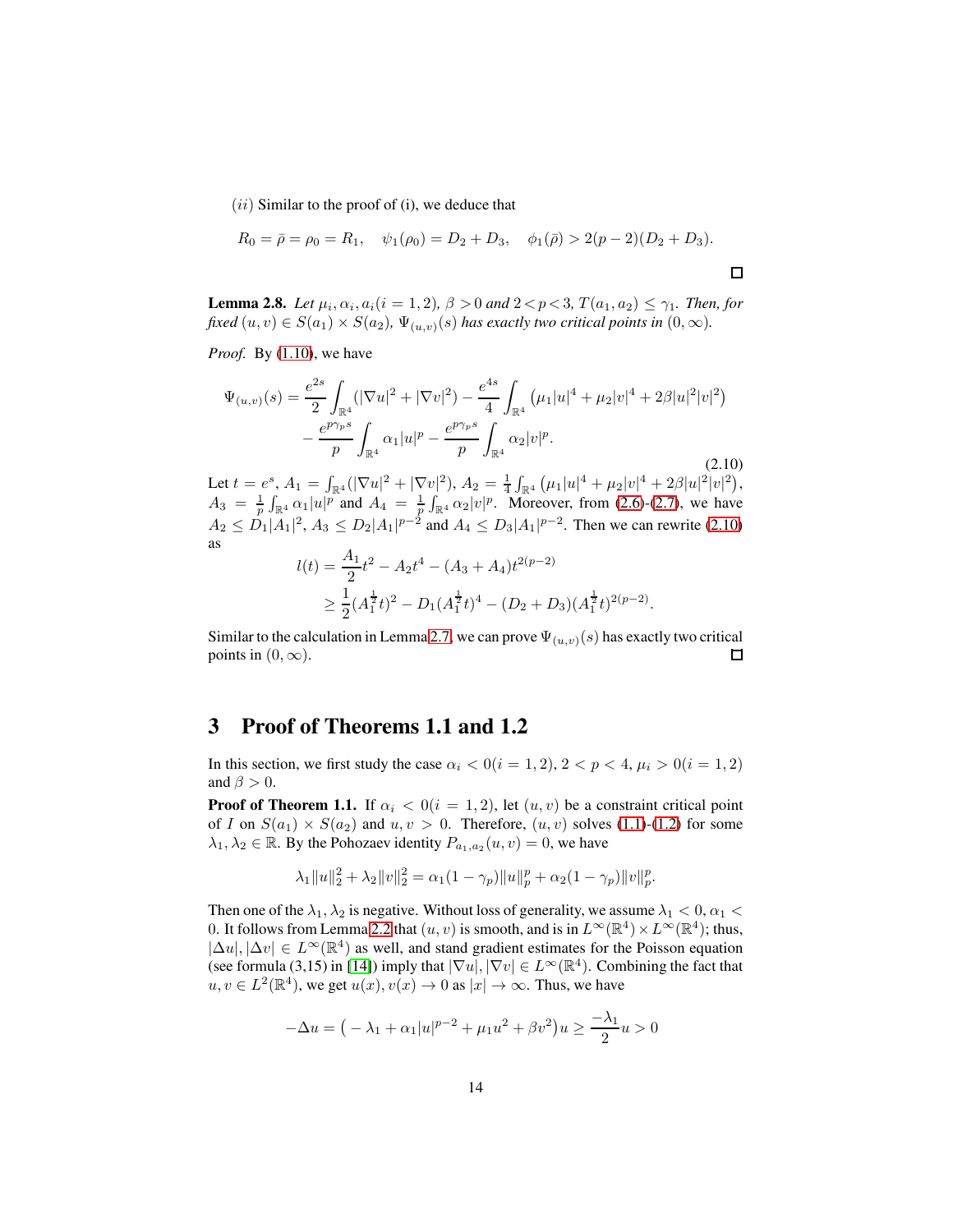for  $|x| > R_0$ , with  $R_0 > 0$  large enough, and then u is superharmonic at infinity. From the Hadamard three spheres theorem [\[30,](#page-56-12) Chapter 2], this implies that the function  $m(r) := \min u(x)$  satisfies  $|x|=r$ 

$$
m(r) \ge \frac{m(r_1)(r^{-2} - r_2^{-2}) + m(r_2)(r_1^{-2} - r^{-2})}{r_1^{-2} - r_2^{-2}} \qquad \forall R_0 < r_1 < r < r_2.
$$

Since u decays at infinity, we have that  $m(r_2) \rightarrow 0$  as  $r_2 \rightarrow +\infty$ , it is not difficult to see that  $r \mapsto r^2m(r)$  is monotone non-decreasing for  $r > R_0$ . Moreover,  $m(r) > 0$ for every  $r > 0$  because  $u > 0$  in  $\mathbb{R}^4$ . Thus,

$$
m(r) \ge m(R_0)R_0^2 \cdot r^{-2} \qquad \forall r > R_0,
$$

and we deduce that

$$
||u||_2^2 \ge C \int_{R_0}^{+\infty} |m(r)|^2 r^3 dr \ge C \int_{R_0}^{+\infty} \frac{1}{r} dr = +\infty,
$$

with  $C > 0$ . This is a contradiction. Then we know that [\(1.1\)](#page-2-0)-[\(1.2\)](#page-2-3) has no positive solution for  $\alpha_i < 0 (i = 1, 2)$ .

If  $u \in H^1(\mathbb{R}^4)$  is a radial function, by [\[3,](#page-54-6) Radial Lemma A.II], there exist  $C > 0$ and  $R_1 > 0$  such that

$$
|u(x)| \leq C|x|^{-\frac{3}{2}}
$$
 for  $|x| \geq R_1$ .

If  $\alpha_i < 0$  (i = 1, 2), let  $(u, v)$  be a non-trivial radial solution of [\(1.1\)](#page-2-0)-[\(1.2\)](#page-2-3). Similarly, we assume  $\lambda_1 < 0$ . Setting  $p(x) = -\alpha_1 |u|^{p-2} - \mu_1 u^2 - \beta v^2$ , then

<span id="page-14-0"></span>
$$
-\Delta u + p(x)u = -\lambda_1 u.
$$
\n(3.1)

Since  $p > \frac{8}{3}$ ,

$$
\lim_{n \to +\infty} |x||p(x)| \le \lim_{n \to +\infty} [C|x|^{-\frac{3p}{2}+4} + C|x|^{-2}] = 0.
$$

By Kato's result [\[22\]](#page-55-9), i.e., Schrödinger operator  $H = -\Delta + p(x)$  has no positive eigenvalue with an  $L^2$ -eigenfunction if  $p(x) = o(|x|^{-1})$ , then [\(3.1\)](#page-14-0) has no solution. We show that [\(1.1\)](#page-2-0)-[\(1.2\)](#page-2-3) has no non-trivial radial solution for  $p > \frac{8}{3}$  and  $\alpha_i < 0$  (i = 1, 2).  $\Box$ 

In the following, we deal with the case  $2 < p < 3$ ,  $\alpha_i, \mu_i, a_i > 0 (i = 1, 2), \beta > 0$ and prove Theorem [1.2.](#page-5-0) The first step consists in showing that  $\mathcal{P}_{a_1,a_2}$  is a manifold.

<span id="page-14-1"></span>**Lemma 3.1.** *If*  $T(a_1, a_2) \leq \gamma_1$ , then  $\mathcal{P}^0_{a_1, a_2} = \emptyset$ , and the set  $\mathcal{P}_{a_1, a_2}$  is a  $C^1$ -submanifold of codimension 1 in  $S(a_1) \times S(a_2)$ , hence it is a  $C^1$ -submanifold of codimension 3 in  $H^1(\mathbb{R}^4, \mathbb{R}^2)$ .

*Proof.* It is sufficient to prove that  $\mathcal{P}^0_{a_1, a_2} = \emptyset$  holds. Indeed, if  $\mathcal{P}^0_{a_1, a_2} = \emptyset$ , we show that  $\mathcal{P}_{a_1,a_2}$  is a  $C^1$ -submanifold of codimension 1 in  $S(a_1) \times S(a_2)$ . From [\(1.9\)](#page-4-2), we know that  $\mathcal{P}_{a_1,a_2}$  is defined by  $P_{a_1,a_2}(u,v) = 0$ ,  $G_1(u) = 0$  and  $G_2(v) = 0$ , where

$$
G_1(u) = ||u||_2^2 - a_1^2
$$
 and  $G_2(v) = ||v||_2^2 - a_2^2$ .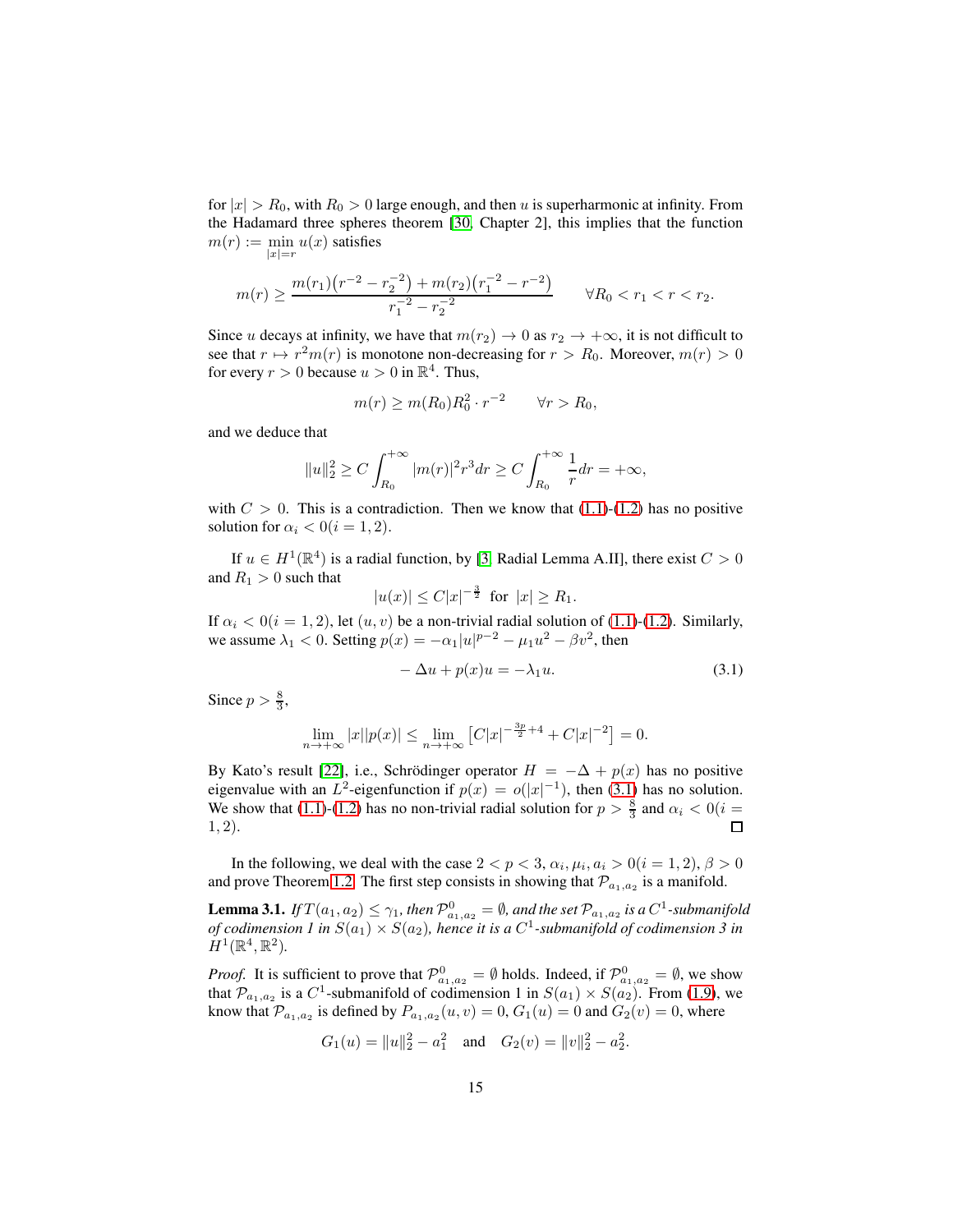Since  $P_{a_1, a_2}$ ,  $G_1$  and  $G_2$  are class of  $C<sup>1</sup>$ , the proof is completed by showing that  $d(P_{a_1,a_2}, G_1, G_2) : H^1(\mathbb{R}^4, \mathbb{R}^2) \to \mathbb{R}^3$  is a surjective. If this is not true, then  $dP_{a_1,a_2}$ has to be linearly dependent from  $dG_1$  and  $dG_2$ , i.e., there exist  $\bar{\nu}_1, \bar{\nu}_2 \in \mathbb{R}$  such that  $(u, v)$  is a solution to

$$
\begin{cases}-\Delta u+\bar\nu_1 u=2\mu_1 u^3+\frac{p\gamma_p}{2}\alpha_1 |u|^{p-2}u+2\beta v^2 u&\text{in } \mathbb{R}^4,\\ -\Delta v+\bar\nu_2 v=2\mu_2 v^3+\frac{p\gamma_p}{2}\alpha_2 |v|^{p-2}v+2\beta u^2 v&\text{in } \mathbb{R}^4,\\ \|u\|_2^2=a_1^2,\quad \|v\|_2^2=a_2^2.\end{cases}
$$

By the Pohozaev identity for above equation, we get

 $2(||\nabla u||_2^2 + ||\nabla v||_2^2) = 4\mu_1 ||u||_4^4 + 4\mu_2 ||v||_4^4 + p\gamma_p^2 \alpha_1 ||u||_p^p + p\gamma_p^2 \alpha_2 ||v||_p^p + 8\beta ||uv||_2^2,$ which contradicts with  $(u, v) \in \mathcal{P}_{a_1, a_2}^0 = \emptyset$ .

Next, we only need to prove that  $\mathcal{P}^0_{a_1,a_2} = \emptyset$  provided that  $T(a_1,a_2) \leq \gamma_1$ . We argue by contradiction, suppose that there is a pair  $(u, v) \in \mathcal{P}^0_{a_1, a_2}$ . Let

$$
E(t) := t\Psi'_{(u,v)}(0) - \Psi''_{(u,v)}(0)
$$
  
=  $(t-2)\int_{\mathbb{R}^4} |\nabla u|^2 + |\nabla v|^2 - (t-4)\mu_1 \int_{\mathbb{R}^4} |u|^4 - (t-4)\mu_2 \int_{\mathbb{R}^4} |v|^4$   
 $- (t-p\gamma_p)\gamma_p \alpha_1 \int_{\mathbb{R}^4} |u|^p - (t-p\gamma_p)\gamma_p \alpha_2 \int_{\mathbb{R}^4} |v|^p - 2\beta(t-4) \int_{\mathbb{R}^4} |u|^2 |v|^2$   
= 0.

If  $2 < p < 3$ , we have  $p\gamma_p < 2$ . It follows from  $E(p\gamma_p) = 0$  that

<span id="page-15-0"></span>
$$
(2 - p\gamma_p) \int_{\mathbb{R}^4} |\nabla u|^2 + |\nabla v|^2 = (4 - p\gamma_p)\mu_1 \int_{\mathbb{R}^4} |u|^4 + (4 - p\gamma_p)\mu_2 \int_{\mathbb{R}^4} |v|^4
$$
  
+ 2\beta(4 - p\gamma\_p) \int\_{\mathbb{R}^4} |u|^2 |v|^2. (3.2)

Let  $\rho = \left[ \|\nabla u\|_2^2 + \|\nabla v\|_2^2 \right]^{\frac{1}{2}}$ , by [\(2.6\)](#page-11-1) and [\(3.2\)](#page-15-0), we can infer that  $\rho \ge \left( \frac{3-p}{4(4-p)D_1} \right)^{\frac{1}{2}}$ . Since  $E(4) = 0$ , we get

<span id="page-15-1"></span>
$$
2 = (4 - p\gamma_p)\gamma_p\alpha_1\rho^{-2} \int_{\mathbb{R}^4} |u|^p + (4 - p\gamma_p)\gamma_p\alpha_2\rho^{-2} \int_{\mathbb{R}^4} |v|^p
$$
  
\n
$$
\leq (4 - p\gamma_p)p\gamma_pD_2\rho^{2(p-2)-2} + (4 - p\gamma_p)p\gamma_pD_3\rho^{2(p-2)-2}
$$
  
\n
$$
\leq C'(p)(\alpha_1a_1^{4-p} + \alpha_2a_2^{4-p}),
$$
\n(3.3)

 $\left(\frac{4-p}{(3-p)S_{\mu_1,\mu_2,\beta}^2}\right)^{3-p}$  and  $p\gamma_p = 2(p-2)$ . Since where  $C'(p) = \frac{4(4-p)(p-2)|C_p|^p}{p}$ p  $T(a_1, a_2) = \alpha_1 a_1^{4-p} + \alpha_2 a_2^{4-p} \leq \gamma_1 < \gamma_0$  with  $\gamma_0 = \frac{2}{C'(p)}$ , then this contradicts with [\(3.3\)](#page-15-1). Thus,  $\mathcal{P}^0_{a_1,a_2} = \emptyset$ .  $\Box$ 

<span id="page-15-2"></span>**Lemma 3.2.** *If*  $T(a_1, a_2) \leq \gamma_1$ , for  $(u, v) \in S(a_1) \times S(a_2)$ , then the function  $\Psi_{(a_1,a_2)}(s)$  *has exactly two critical points*  $s_{(u,v)} < t_{(u,v)} \in \mathbb{R}$  *and two zeros*  $c_{(u,v)} <$  $d_{(u,v)}$  with  $s_{(u,v)} < c_{(u,v)} < t_{(u,v)} < d_{(u,v)}$ . Moreover,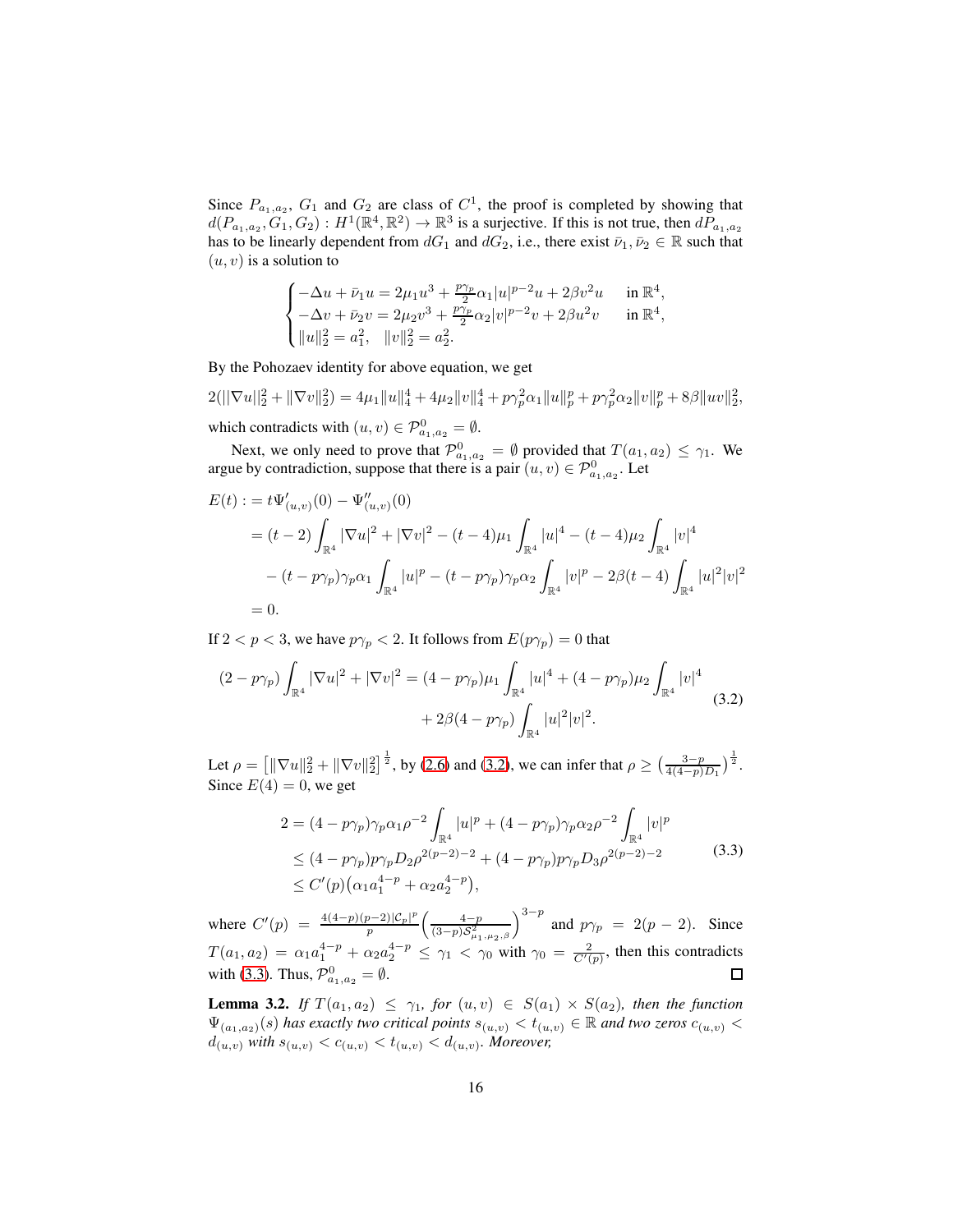- $(1)$   $s_{(u,v)} \star (u, v) \in \mathcal{P}^+_{a_1, a_2}$  and  $t_{(u,v)} \star (u, v) \in \mathcal{P}^-_{a_1, a_2}$ . Moreover, if  $s \star (u, v) \in$  $\mathcal{P}_{(a_1,a_2)}$ , then either  $s = s_{(u,v)}$  or  $s = t_{(u,v)}$ .
- (2)  $s_{(u,v)} < \log \frac{R_0}{[\|\nabla u\|_2^2 + \|\nabla v\|_2^2]^{\frac{1}{2}}}$  and  $\Psi_{(u,v)}(s_{(u,v)}) = \inf \left\{ \Psi_{(u,v)}(s) : s \in \big(-\infty, \log \frac{R_0}{\ln |\nabla u||^2 + 1} \big) \right\}$  $\left[\|\nabla u\|_2^2 + \|\nabla v\|_2^2\right]^{\frac{1}{2}}$  $\} < 0.$
- (3)  $I(t_{(u,v)} \star (u, v)) = \max_{s \in \mathbb{R}} I(s \star (u, v)) > 0.$
- (4) *The maps*  $(u, v) \mapsto s_{(u, v)} \in \mathbb{R}$  *and*  $(u, v) \mapsto t_{(u, v)} \in \mathbb{R}$  *are of class*  $C^1$ *.*

*Proof.* Let  $(u, v) \in S(a_1) \times S(a_2)$ , from [\(1.11\)](#page-4-3), we have  $s \star (u, v) \in \mathcal{P}_{(a_1, a_2)}$  if and only if  $\Psi'_{(u,v)}(s) = 0$ . By [\(2.8\)](#page-11-3), we get

$$
\Psi_{(u,v)}(s) = I(s \star (u,v)) \ge h\big(e^s[\|\nabla u\|_2^2 + \|\nabla v\|_2^2]^{\frac{1}{2}}\big).
$$

Therefore,  $\Psi_{(u,v)}(s)$  is positive on  $\left(\log \frac{R_0}{\log |v|^2}\right)$  $\frac{R_0}{[\|\nabla u\|_2^2 + \|\nabla v\|_2^2]^{\frac{1}{2}}}, \log \frac{R_1}{[\|\nabla u\|_2^2 + \|}$  $\left[\|\nabla u\|_2^2 + \|\nabla v\|_2^2\right]^{\frac{1}{2}}$ ) and  $\Psi_{(u,v)}(-\infty) = 0^-$ ,  $\Psi_{(u,v)}(+\infty) = -\infty$ , thus we can see that  $\Psi_{(u,v)}(s)$  has a local minimum point  $s_{(u,v)}$  at negative level in  $\left(-\infty, \log \frac{R_0}{[\|\nabla u\|_2^2 + \|\nabla v\|_2^2]^{\frac{1}{2}}} \right)$ ) and has a global maximum point  $t_{(u,v)}$  at positive level in  $\left( \log \frac{R_0}{\|u\|_{\infty}^2} \right)$  $\frac{R_0}{\left[\|\nabla u\|_2^2 + \|\nabla v\|_2^2\right]^{\frac{1}{2}}}, \log \frac{R_1}{\left[\|\nabla u\|_2^2 + \|\nabla v\|_2^2\right]}$  $\left[\|\nabla u\|_2^2 + \|\nabla v\|_2^2\right]^{\frac{1}{2}}$  . It follows from Lemma [2.8](#page-13-1) that  $\Psi_{(u,v)}(s)$  has no other critical points.

Since  $\Psi''_{(u,v)}(s_{(u,v)}) \geq 0$ ,  $\Psi''_{(u,v)}(t_{(u,v)}) \leq 0$  and  $\mathcal{P}^0_{a_1,a_2} = \emptyset$ , we know that  $s_{(u,v)} \in \mathcal{P}^+_{a_1,a_2}$  and  $t_{(u,v)} \in \mathcal{P}^-_{a_1,a_2}$ . By the monotonicity and the behavior at infinity of  $\Psi_{(u,v)}(s)$ , we get that  $\Psi_{(u,v)}(s)$  has exactly zeros  $c_{(u,v)} < d_{(u,v)}$  with  $s_{(u,v)}$  $c_{(u,v)} < t_{(u,v)} < d_{(u,v)}$ . Thus, the conclusions (1)-(3) follows from these facts above. Finally, applying the Implicit Function Theorem to the  $C^1$  function  $g_{(u,v)} : \mathbb{R} \times S(a_1) \times S(a_2)$  $S(a_2) \mapsto \mathbb{R}$  defined by  $g_{(u,v)}(s) = \Psi'_{(u,v)}(s)$ . Therefore, we have that  $(u, v) \mapsto s_{(u,v)}$ is of class  $C^1$  because  $g_{(u,v)}(s_{(u,v)}) = 0$  and  $\partial_s g_{(u,v)}(s_{(u,v)}) = \Psi''_{(u,v)}(s_{(u,v)}) > 0$ . Similarly, we can prove that  $(u, v) \mapsto t_{(u,v)} \in \mathbb{R}$  is of class  $C^1$ . □

Let  $T(a_1, a_2) > 0$  and  $\rho_0$  be given in Lemma [2.7.](#page-12-0) Note that by Lemma [2.7,](#page-12-0) we have that  $f(a_1, a_2, \rho_0) = h(\rho_0) \ge 0$  for all  $T(a_1, a_2) \le \gamma_1$ . Define

$$
B_{\rho_0} := \left\{ (u, v) \in H^1(\mathbb{R}^4, \mathbb{R}^2) : \left[ \|\nabla u\|_2^2 + \|\nabla v\|_2^2 \right]^{\frac{1}{2}} < \rho_0 \right\},\
$$

and

$$
V(a_1, a_2) := (S(a_1) \times S(a_2)) \cap B_{\rho_0}
$$

.

Thus, we can define the local minimization problem: for any  $T(a_1, a_2) \leq \gamma_1$ ,

$$
m(a_1, a_2) := \inf_{(u,v) \in V(a_1, a_2)} I(u, v).
$$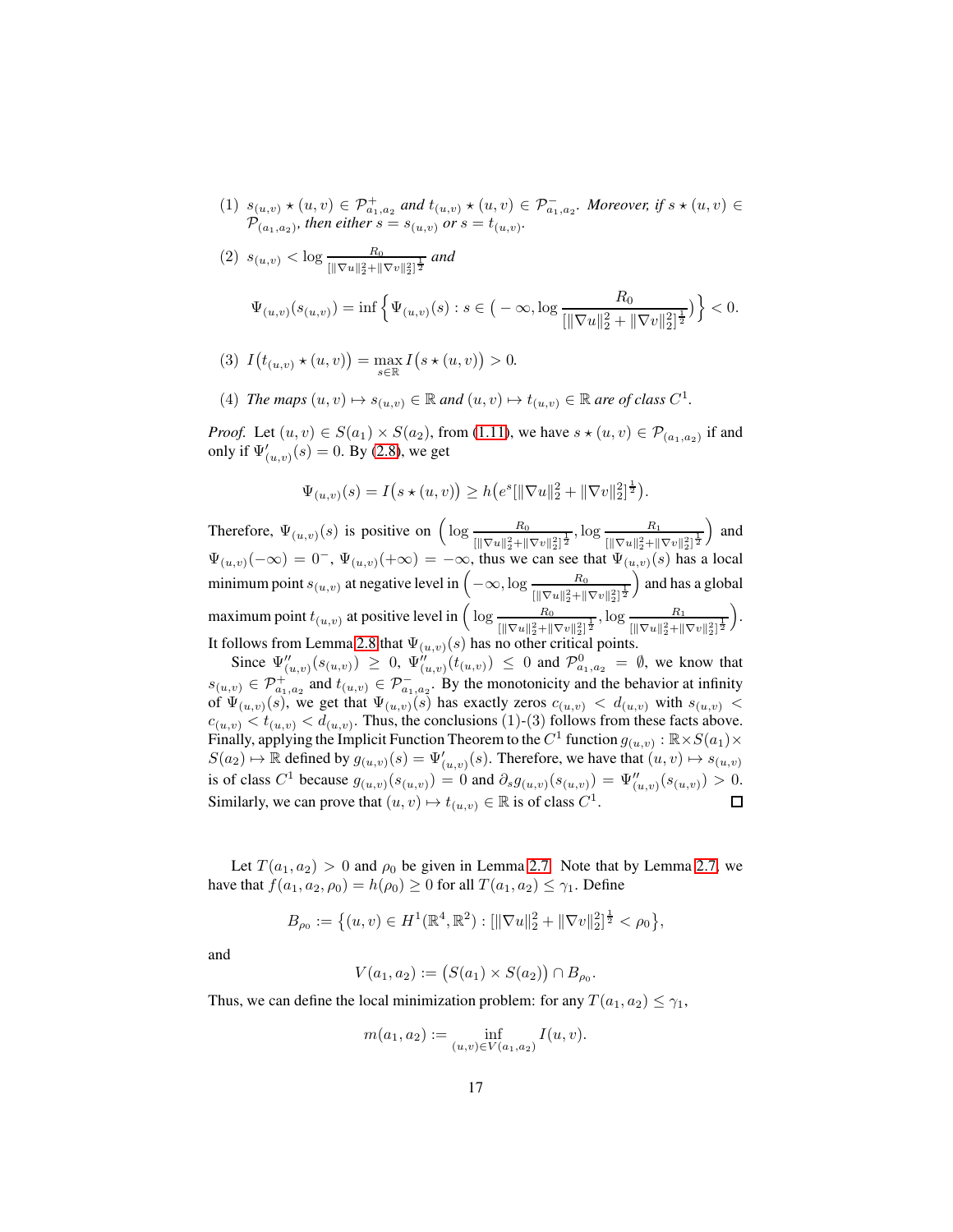**Corollary 3.3.** *If*  $T(a_1, a_2) \leq \gamma_1$ , the set  $\mathcal{P}^+_{a_1, a_2}$  is contained in  $V(a_1, a_2)$  and

$$
m(a_1, a_2) = m^+(a_1, a_2) = \inf_{(u,v) \in \mathcal{P}_{a_1, a_2}} I(u,v) = \inf_{(u,v) \in \mathcal{P}_{a_1, a_2}^+} I(u,v).
$$

*Proof.* For  $(u, v) \in V(a_1, a_2)$ , we have

$$
I(u, v) \ge h\big( [\|\nabla u\|_2^2 + \|\nabla v\|_2^2]^{\frac{1}{2}} \big) \ge \min_{\rho \in [0, \rho_0]} h(\rho) > -\infty.
$$

Let  $(u, v) \in S(a_1) \times S(a_2)$ , there exists  $s_0 \ll -1$  such that  $s_0 \star (u, v) \in B_{\rho_0}$  and  $I(s_0 \star (u, v)) < 0$ . Hence, we get  $m(a_1, a_2) \in (-\infty, 0)$ . From Lemma [3.2,](#page-15-2) we have  $\mathcal{P}^+_{a_1,a_2} \subset V(a_1,a_2)$ , and then  $m(a_1,a_2) \leq \inf_{(u,v) \in \mathcal{P}^+_{a_1,a_2}}$  $I(u, v)$ .

In addition, if 
$$
(u, v) \in V(a_1, a_2)
$$
,  $s_{(u,v)} \star (u, v) \in \mathcal{P}^+_{a_1, a_2} \subset V(a_1, a_2)$ , we get  
\n
$$
I(s_{(u,v)} \star (u, v)) = \min \{ I(s \star (u, v)) : s \in \mathbb{R} \text{ and } s \star (u, v) \in V(a_1, a_2) \} \leq I(u, v),
$$
\nand it follows that  $\inf_{\mathcal{P}^+_{a_1, a_2}} I(u, v) \leq m(a_1, a_2)$ . By Lemma 3.2,  $I(u, v) > 0$  on  $\mathcal{P}^-_{a_1, a_2}$ ,  
\nwe conclude that  $m(a_1, a_2) = \inf_{(u,v) \in \mathcal{P}_{a_1, a_2}} I(u, v) = \inf_{(u,v) \in \mathcal{P}^+_{a_1, a_2}} I(u, v).$ 

<span id="page-17-0"></span>**Lemma 3.4.** *If*  $T(a_1, a_2) \leq \gamma_1$ *, then* 

$$
m(a_1, a_2) < \min\left\{m^+(a_1, 0), m^+(0, a_2)\right\} < 0,
$$

*where*  $m^+(a_1, 0)$  *and*  $m^+(0, a_2)$  *are defined in* [\(2.4\)](#page-10-1)*.* 

*Proof.* By Lemma [2.1,](#page-10-2)  $m^+(a_1, 0) < 0$ ,  $m^+(a_1, 0)$  can be achieved by  $u^* \in S(a_1)$  and  $u^*$  is radially symmetric and decreasing. We choose a proper test function  $v \in S(a_2)$ such that  $(u^*, s \star v) \in S(a_1) \times S(a_2)$  with  $s \in \mathbb{R}$ . It follows from [\(2.9\)](#page-12-1) that

$$
h(\rho) < h_1(\rho) = \frac{1}{2}\rho^2 - \frac{\mu_1}{4\mathcal{S}^2}\rho^4 - \frac{\alpha_1}{p}|\mathcal{C}_p|^p a_1^{4-p} \rho^{2(p-2)},
$$

where we have used the fact that  $S^2_{\mu_1,\mu_2,\beta} < \min\{\frac{1}{\mu_1},\frac{1}{\mu_2}\}S^2$ . By direct calculations, there exists  $0 < \hat{\rho} < R_0$  such that  $h_1(\hat{\rho}) = 0$ . In [\[19,](#page-55-10) [20\]](#page-55-4), it has been proved that

$$
m^+(a_1, 0) = \inf_{u \in \mathcal{T}_{a_1, p, \mu_1, \alpha_1}^+} A_{p, \mu_1, \alpha_1}(u) = \inf_{u \in S(a_1) \cap B_{\hat{\rho}}} A_{p, \mu_1, \alpha_1}(u).
$$

Then, we have

$$
\|\nabla u^*\|_2 \leq \hat{\rho} < R_0 < \rho_0.
$$

Since  $h(R_0) = h(R_1) = 0$  and the monotonicity of  $h(\rho)$ , we deduce that  $(u^*, s \star v) \in$  $V(a_1, a_2)$  for  $s \ll -1$ . It follows that

$$
m(a_1, a_2) = \inf_{(u,v)\in V(a_1, a_2)} I(u, v) \le I(u^*, s \star v)
$$
  
\n
$$
\le A_{p,\mu_1,\alpha_1}(u^*) + \frac{e^{2s}}{2} \|\nabla v\|_2^2 - \frac{e^{p\gamma_p s}}{p} \|v\|_p^p - \frac{e^{4s}}{4} \|v\|_4^4 - \frac{\beta}{2} \|u^*(s \star v)\|_2^2
$$
  
\n
$$
< A_{p,\mu_1,\alpha_1}(u^*) = m^+(a_1, 0),
$$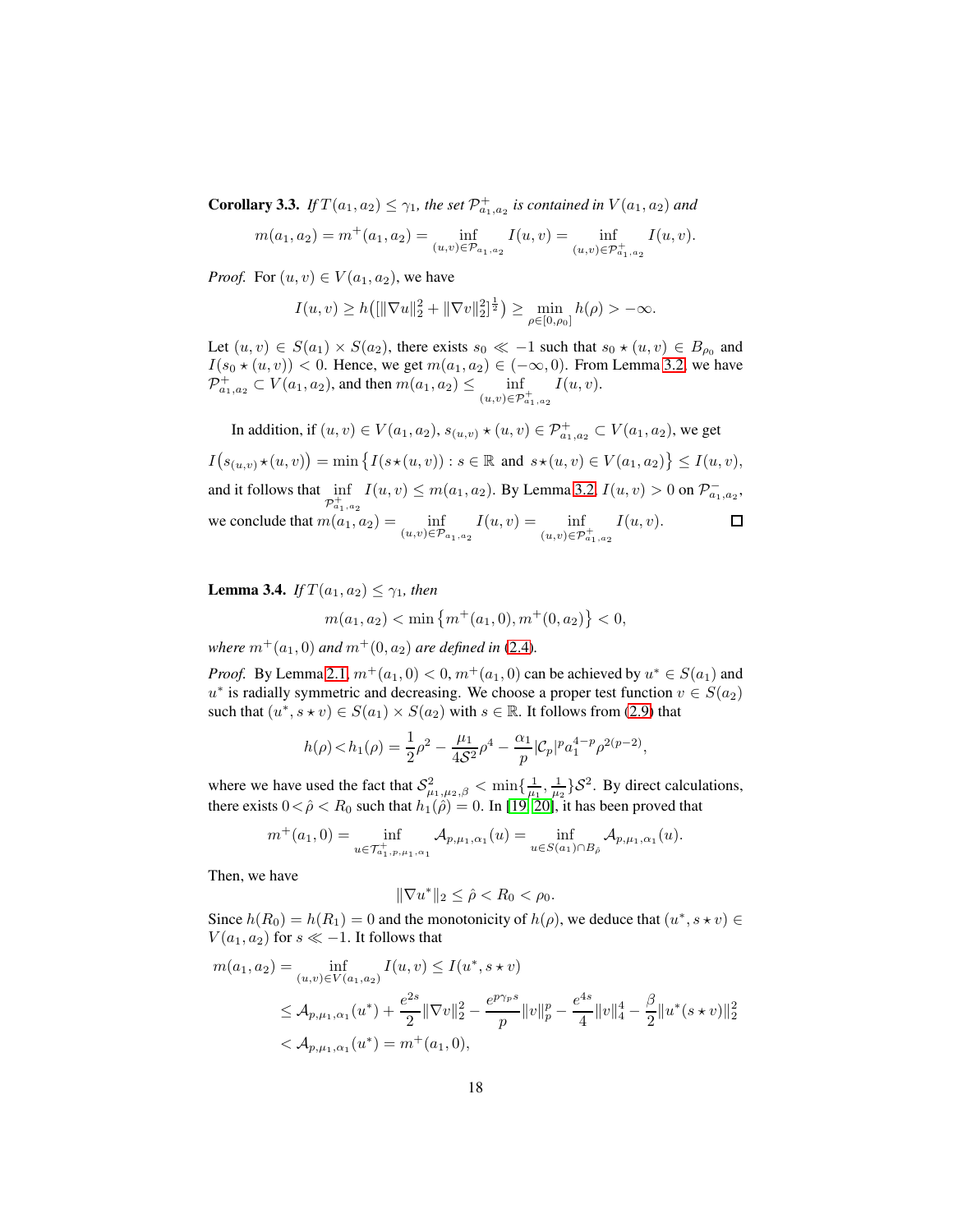because  $p\gamma_p < 2$ . On the other hand, we similarly get that  $m(a_1, a_2) < m^+(0, a_2)$ .  $\Box$ Hence, the proof is completed.

The main aim of this section is the following results.

<span id="page-18-1"></span>**Lemma 3.5.** *If*  $T(a_1, a_2) \leq \gamma_1$  *and* 

$$
m^+(a_1, a_2) < \min\left\{m^+(a_1, 0), m^+(0, a_2)\right\} < 0,
$$

*then*  $m^+(a_1, a_2)$  *can be achieved by some function*  $(u_{a_1}, v_{a_2}) \in V(a_1, a_2)$  *which is real valued, positive, radially symmetric and radially decreasing.*

*Proof.* Let  $\{(u_n, v_n)\}\subset \mathcal{P}^+_{a_1, a_2}$  be a minimizing sequence of  $m^+(a_1, a_2)$ . From Lemma [2.5,](#page-10-3) then by taking  $(\tilde{u}_n, \tilde{v}_n)$  and adapting the Schwarz symmetrization to  $(|u_n|, |v_n|)$  if necessary, we can obtain a new minimizing sequence (up to a subsequence), such that  $(u_n, v_n)$  are all real valued, nonnegative, radially symmetric and decreasing in  $r = |x|$ . We first prove that  $\{(u_n, v_n)\}\$ is bounded in  $H^1(\mathbb{R}^4, \mathbb{R}^2)$ . Since  $P_{a_1,a_2}(u_n,v_n) \to 0$ , we have

$$
||\nabla u_n||_2^2 + ||\nabla v_n||_2^2 - \mu_1 ||u_n||_4^4 - \mu_2 ||v_n||_4^4 - \gamma_p \alpha_1 ||u_n||_p^p
$$

$$
-\gamma_p \alpha_2 ||v_n||_p^p - 2\beta ||u_n v_n||_2^2 = o_n(1).
$$

By Gagliardo-Nirenberg inequality and [\(2.7\)](#page-11-2), we get

$$
I(u_n, v_n) = \frac{1}{4} \int_{\mathbb{R}^4} |\nabla u_n|^2 + |\nabla v_n|^2 - \frac{\alpha_1}{p} \left(1 - \frac{p\gamma_p}{4}\right) \int_{\mathbb{R}^4} |u_n|^p
$$
  

$$
- \frac{\alpha_2}{p} \left(1 - \frac{p\gamma_p}{4}\right) \int_{\mathbb{R}^4} |v_n|^p
$$
  

$$
\geq \frac{1}{4} \left(\|\nabla u_n\|_2^2 + \|\nabla v_n\|_2^2\right) - \left(1 - \frac{p\gamma_p}{4}\right) D_2 \|\nabla u_n\|_2^{p\gamma_p}
$$
  

$$
- \left(1 - \frac{p\gamma_p}{4}\right) D_3 \|\nabla v_n\|_2^{p\gamma_p}.
$$
 (3.4)

Therefore,

$$
\frac{1}{4}(\|\nabla u_n\|_2^2 + \|\nabla v_n\|_2^2)
$$
  

$$
\leq (1 - \frac{p\gamma_p}{4})D_2\|\nabla u_n\|_2^{p\gamma_p} + (1 - \frac{p\gamma_p}{4})D_3\|\nabla v_n\|_2^{p\gamma_p} + m^+(a_1, a_2) + o_n(1),
$$

which implies that  $\{(u_n, v_n)\}\$ is bounded. By the compact embedding of  $H_r^1(\mathbb{R}^4)$ into  $L^{p_1}(\mathbb{R}^4)$  for  $2 < p_1 < 4$ , there exists  $(u, v)$  such that  $(u_n, v_n) \rightarrow (u, v)$  in  $H^1(\mathbb{R}^4, \mathbb{R}^2)$ ,  $u_n \to u$  in  $L^p(\mathbb{R}^4)$  and  $v_n \to v$  in  $L^p(\mathbb{R}^4)$ . Therefore,  $u, v \ge 0$  are radial functions. By the Lagrange multiplier's rule (see [\[9,](#page-54-7) Lemma 3]), we know that there exists a sequence  $\{(\lambda_{1,n}, \lambda_{2,n})\} \subset \mathbb{R} \times \mathbb{R}$  such that

<span id="page-18-0"></span>
$$
\int_{\mathbb{R}^4} \nabla u_n \nabla \phi + \lambda_{1,n} u_n \phi - \mu_1(u_n)^3 \phi - \alpha_1 |u_n|^{p-2} u_n \phi - \beta |v_n|^2 u_n \phi = o_n(1) \|\phi\|,
$$
\n(3.5)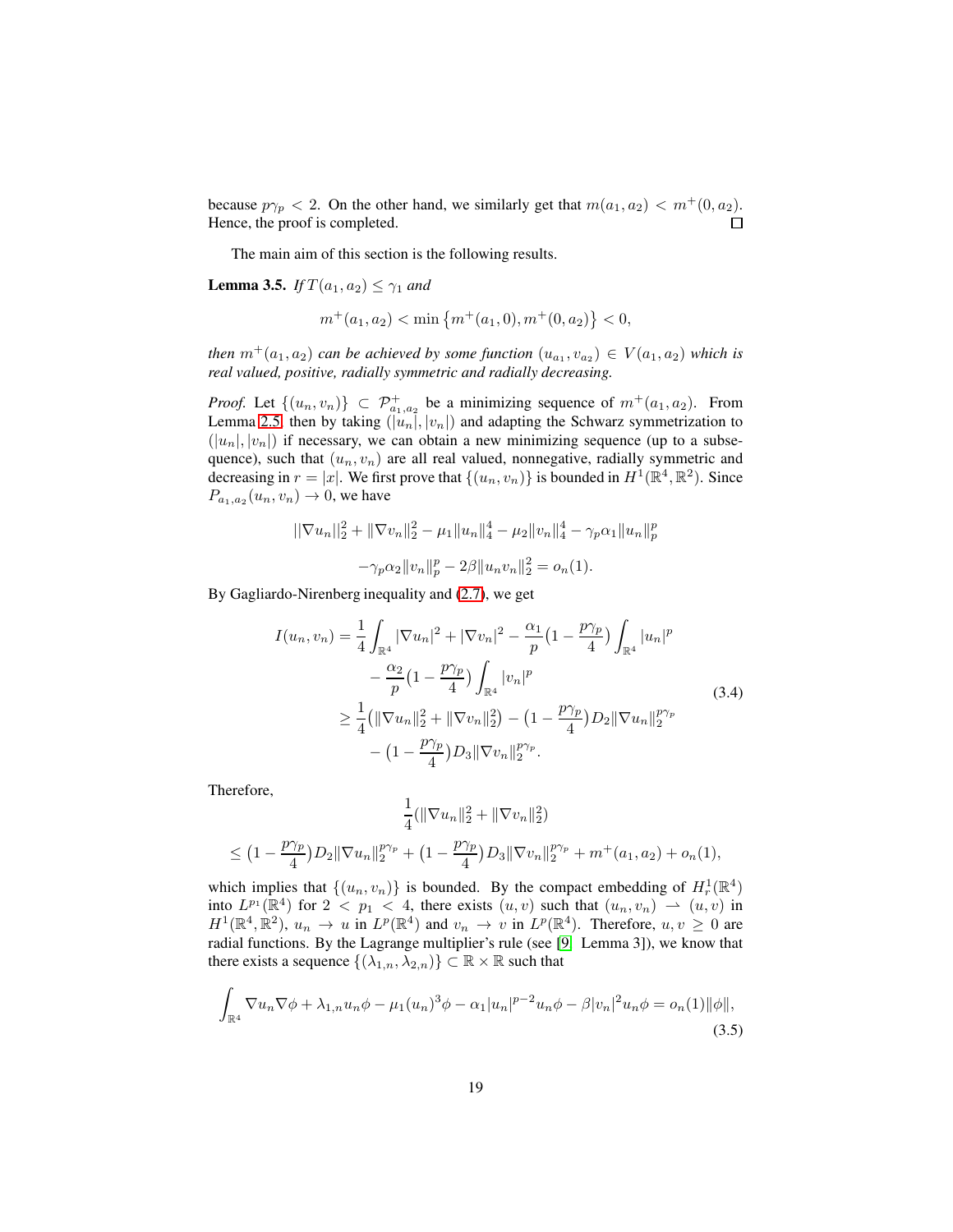<span id="page-19-0"></span>
$$
\int_{\mathbb{R}^4} \nabla v_n \nabla \varphi + \lambda_{2,n} v_n \varphi - \mu_2(v_n)^3 \varphi - \alpha_2 |v_n|^{p-2} v_n \varphi - \beta |u_n|^2 v_n \varphi = o_n(1) \|\varphi\|, (3.6)
$$

as  $n \to \infty$ , for every  $(\phi, \varphi) \in H^1(\mathbb{R}^4, \mathbb{R}^2)$ . In particular, if we take  $(\phi, \varphi) = (u_n, v_n)$ ,  $(\lambda_{1,n}, \lambda_{2,n})$  is bounded. Up to a subsequence,  $(\lambda_{1,n}, \lambda_{2,n}) \to (\lambda_1, \lambda_2) \in \mathbb{R} \times \mathbb{R}$ . Passing to the limit in [\(3.5\)](#page-18-0)-[\(3.6\)](#page-19-0), then  $(u, v)$  satisfies

$$
\begin{cases} -\Delta u + \lambda_1 u = \mu_1 u^3 + \alpha_1 |u|^{p-2} u + \beta v^2 u, \\ -\Delta v + \lambda_2 v = \mu_2 v^3 + \alpha_2 |v|^{p-2} v + \beta u^2 v. \end{cases}
$$

By  $P_{a_1,a_2}(u,v)=0$ ,

<span id="page-19-1"></span>
$$
\lambda_1 \|u\|_2^2 + \lambda_2 \|v\|_2^2 = (1 - \gamma_p) \int_{\mathbb{R}^4} \alpha_1 |u|^p + (1 - \gamma_p) \int_{\mathbb{R}^4} \alpha_2 |v|^p. \tag{3.7}
$$

From [\(3.5\)](#page-18-0)-[\(3.6\)](#page-19-0) and  $P_{a_1, a_2}(u_n, v_n) = o_n(1)$ , we obtain

<span id="page-19-2"></span>
$$
\lambda_1 a_1^2 + \lambda_2 a_2^2 = \lim_{n \to \infty} \lambda_1 \|u_n\|_2^2 + \lambda_2 \|v_n\|_2^2
$$
  
= 
$$
\lim_{n \to \infty} (1 - \gamma_p) \int_{\mathbb{R}^4} \alpha_1 |u_n|^p + (1 - \gamma_p) \int_{\mathbb{R}^4} \alpha_2 |v_n|^p
$$
  
= 
$$
(1 - \gamma_p) \int_{\mathbb{R}^4} \alpha_1 |u|^p + (1 - \gamma_p) \int_{\mathbb{R}^4} \alpha_2 |v|^p.
$$
 (3.8)

We claim that  $u \neq 0$  and  $v \neq 0$ .

**Case 1.** If  $u = 0$  and  $v = 0$ , then  $\int_{\mathbb{R}^4} \alpha_1 |u_n|^p \to 0$ ,  $\int_{\mathbb{R}^4} \alpha_2 |v_n|^p \to 0$ , we have

$$
P_{a_1,a_2}(u_n,v_n) = ||\nabla u_n||_2^2 + ||\nabla v_n||_2^2 - \mu_1 ||u_n||_4^4 - \mu_2 ||v_n||_4^4 - 2\beta ||u_n v_n||_2^2 + o_n(1) = o_n(1).
$$

Therefore,

$$
m^+(a_1, a_2) + o_n(1) = I(u_n, v_n) = \frac{1}{4} \int_{\mathbb{R}^4} |\nabla u_n|^2 + |\nabla v_n|^2 + o_n(1) \ge 0,
$$

this contradicts the fact that  $m^+(a_1, a_2) < 0$ .

**Case 2.** If  $u \neq 0$  and  $v = 0$ , then  $v_n \to 0$  in  $L^p(\mathbb{R}^4)$ . Let  $\bar{u}_n = u_n - u$ ,  $\bar{u}_n \to 0$  in  $L^p(\mathbb{R}^4)$ . By the maximum principle (see [\[17,](#page-55-11) Theorem 2.10]), u is a positive solution of [\(2.1\)](#page-9-0). It follows from Lemma [2.1](#page-10-2) that  $m^+(a_1, 0) \leq m^+ (\|u\|_2, 0)$ . By the Brézis-Lieb Lemma [\[41\]](#page-57-3), we deduce that

$$
P_{a_1, a_2}(u_n, v_n) = ||\nabla u_n||_2^2 + ||\nabla v_n||_2^2 - \mu_1 ||u_n||_4^4 - \mu_2 ||v_n||_4^4 - \gamma_p \alpha_1 ||u_n||_p^p
$$
  
\n
$$
- 2\beta ||u_n v_n||_2^2 + o_n(1)
$$
  
\n
$$
= ||\nabla \bar{u}_n||_2^2 + ||\nabla v_n||_2^2 - \mu_1 ||\bar{u}_n||_4^4 - \mu_2 ||v_n||_4^4 - 2\beta ||\bar{u}_n v_n||_2^2
$$
  
\n
$$
+ ||\nabla u||_2^2 - \mu_1 ||u||_4^4 - \gamma_p \alpha_1 ||u||_p^p + o_n(1)
$$
  
\n
$$
= ||\nabla \bar{u}_n||_2^2 + ||\nabla v_n||_2^2 - \mu_1 ||\bar{u}_n||_4^4 - \mu_2 ||v_n||_4^4 - 2\beta ||\bar{u}_n v_n||_2^2 + o_n(1).
$$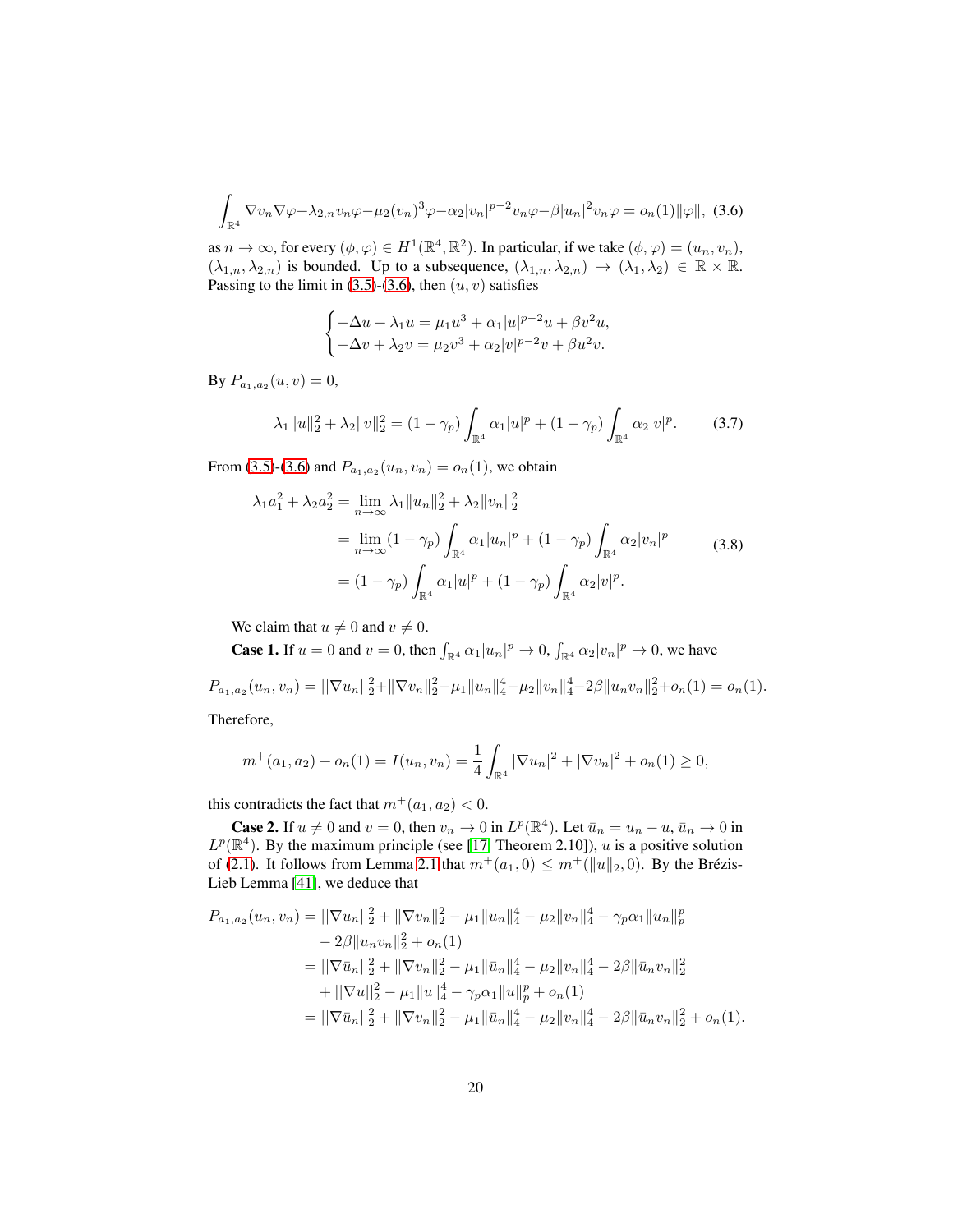Thus,

$$
m^+(a_1, a_2) + o_n(1) = I(u_n, v_n) = I(\bar{u}_n, v_n) + I(u, 0) + o_n(1)
$$
  
\n
$$
\geq \frac{1}{4} \int_{\mathbb{R}^4} (|\nabla \bar{u}_n|^2 + |\nabla v_n|^2) + m^+(||u||_2, 0) + o_n(1)
$$
  
\n
$$
\geq m^+(a_1, 0),
$$

which contradicts our assumption on  $m^+(a_1, a_2)$ .

**Case 3.** If  $u = 0$  and  $v \neq 0$ . The analysis similar to that in the proof of Case 2 shows that  $m^+(a_1, a_2) \geq m^+(0, a_2) + o_n(1)$ , we also have a contradiction.

Therefore,  $u \neq 0$  and  $v \neq 0$ . It remains to show that  $m^+(a_1, a_2)$  is achieved. By the maximum principle (see [\[17,](#page-55-11) Theorem 2.10]),  $u, v > 0$ . Then, from Lemma [2.3,](#page-10-4) we get  $\lambda_1, \lambda_2 > 0$ . Moreover, combining [\(3.7\)](#page-19-1) with [\(3.8\)](#page-19-2), we have

<span id="page-20-0"></span>
$$
\lambda_1 a_1^2 + \lambda_2 a_2^2 = \lambda_1 \|u\|_2^2 + \lambda_2 \|v\|_2^2. \tag{3.9}
$$

Since  $||u||_2^2 \le a_1^2$  and  $||v||_2^2 \le a_2^2$ , it follows from [\(3.9\)](#page-20-0) that  $||u||_2^2 = a_1^2$  and  $||v||_2^2 = a_2^2$ , and hence  $(u, v) \in \mathcal{P}_{a_1, a_2}$ . Let  $(\bar{u}_n, \bar{v}_n) = (u_n - u, v_n - v)$ , we obtain

$$
o_n(1) = P_{a_1, a_2}(u_n, v_n) = P_{a_1, a_2}(\bar{u}_n, \bar{v}_n) + P_{a_1, a_2}(u, v) + o_n(1)
$$
  
= 
$$
||\nabla \bar{u}_n||_2^2 + ||\nabla \bar{v}_n||_2^2 - \mu_1 ||\bar{u}_n||_4^4 - \mu_2 ||\bar{v}_n||_4^4 - 2\beta ||\bar{u}_n \bar{v}_n||_2^2 + o_n(1).
$$

Therefore,

$$
m^+(a_1, a_2) + o_n(1) = I(u_n, v_n) = I(\bar{u}_n, \bar{v}_n) + I(u, v) + o_n(1)
$$
  
\n
$$
\geq \frac{1}{4} \int_{\mathbb{R}^4} (|\nabla \bar{u}_n|^2 + |\nabla v_n|^2) + m^+(a_1, a_2) + o_n(1)
$$
  
\n
$$
\geq m^+(a_1, a_2) + o_n(1).
$$

We then conclude that  $I(u, v) = m^+(a_1, a_2)$  and  $(u_n, v_n) \to (u, v)$  in  $H^1(\mathbb{R}^4, \mathbb{R}^2)$ . Then, we have proved that  $m^+(a_1, a_2)$  can be attained by some  $(u_{a_1}, v_{a_2})$  which is real valued, positive, radially symmetric and decreasing in  $r = |x|$ .  $\Box$ 

In the following, we derive a better upper bound of  $m^+(a_1, a_2)$ . We consider the problem

<span id="page-20-1"></span>
$$
\begin{cases}\n-\Delta u + \lambda u = \alpha_1 |u|^{p-2} u \text{ in } \mathbb{R}^4, \\
\int_{\mathbb{R}^4} |u|^2 = a_1^2,\n\end{cases}
$$
\n(3.10)

where  $\alpha_1 > 0$  and  $2 < p < 3$ . Define  $I_0(u) = \frac{1}{2} ||\nabla u||_2^2 - \frac{\alpha_1}{p} ||u||_p^p$ , then solutions u of [\(3.10\)](#page-20-1) can be found as minimizers of

$$
m_0(a_1) = \inf_{u \in S(a_1)} I_0(u) > -\infty,
$$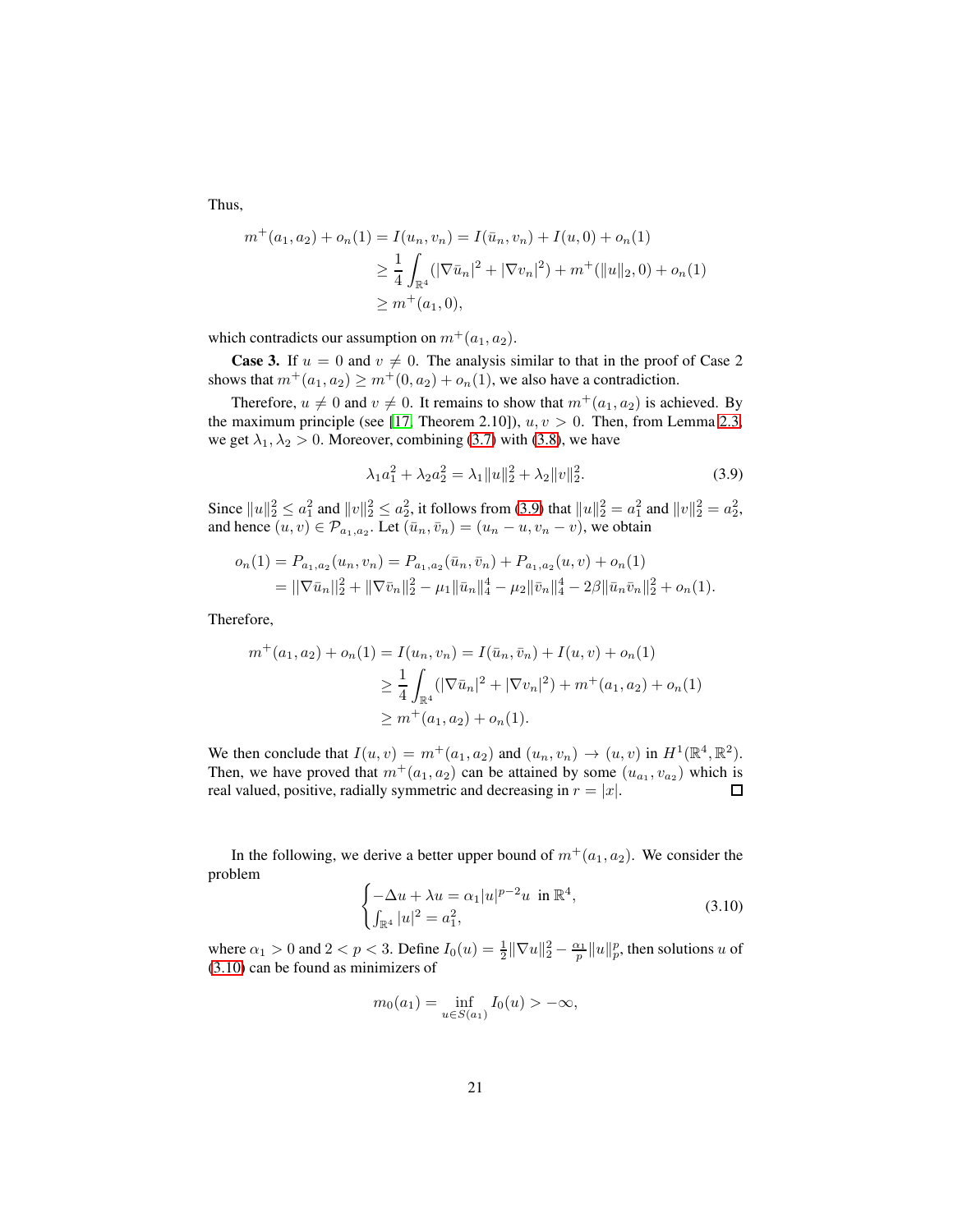where  $\lambda$  is a Lagrange multiplier. From [\[21\]](#page-55-12), we obtain that [\(3.10\)](#page-20-1) has a unique positive solution  $(\lambda, u_{p, \alpha_1})$  given by

<span id="page-21-2"></span>
$$
\lambda = \left(\frac{a_1^2}{\|w_p\|_2^2} \alpha_1^{\frac{2}{p-2}}\right)^{\frac{p-2}{6-2p}}, \qquad u_{p,\alpha_1} = \left(\frac{\lambda}{\alpha_1}\right)^{\frac{1}{p-2}} w_p(\lambda^{\frac{1}{2}} x), \tag{3.11}
$$

where  $w_p$  is the unique positive solution of [\(1.14\)](#page-5-1).

By direct calculations, we have the following corollaries.

<span id="page-21-0"></span>**Corollary 3.6.** *Let*  $a_1 > 0$ ,  $\alpha_1 > 0$  *and*  $p \in (2, 3)$ *. Then, we have* 

$$
m_0(a_1) = I_0(u_{p,\alpha_1}) = -K_{p,\alpha_1} \cdot a_1^{\frac{4-p}{3-p}} < 0,
$$

*where*  $K_{p,\alpha_1} := \frac{3-p}{4-p} ||w_p||_2^{\frac{2-p}{3-p}} \alpha_1^{\frac{1}{3-p}} > 0.$ 

If  $\alpha_1 := \alpha_2$  and  $a_1 := a_2$  in [\(3.10\)](#page-20-1), the analogues of  $u_{p,\alpha_1}$  will be denoted by  $u_{p,\alpha_2}$ respectively. Combining Lemma [3.4](#page-17-0) with Corollary [3.6,](#page-21-0) we have

**Corollary 3.7.** *Let*  $a_i, \alpha_i > 0 (i = 1, 2)$  *and*  $2 < p < 3$ *. If*  $T(a_1, a_2) \leq \gamma_1$ *, then we have*

$$
m^+(a_1, a_2) < \min\left\{ -K_{p,\alpha_1} \cdot a_1^{\frac{4-p}{3-p}}, -K_{p,\alpha_2} \cdot a_2^{\frac{4-p}{3-p}} \right\},\
$$
\n
$$
a_1^{2-p} = \frac{1}{a_1^2 - a_2^2} \cdot a_1^{2-p} \cdot a_2^{2-p} \cdot a_1^{2-p}
$$

*where*  $K_{p,\alpha_1} := \frac{3-p}{4-p} \|w_p\|_2^{\frac{2-p}{3-p}} \alpha_1^{\frac{1}{3-p}} > 0$  *and*  $K_{p,\alpha_2} := \frac{3-p}{4-p} \|w_p\|_2^{\frac{2-p}{3-p}} \alpha_2^{\frac{1}{3-p}} > 0$ .

Next, we prove the asymptotic behaviour of the ground states to  $(1.1)-(1.2)$  $(1.1)-(1.2)$ .

<span id="page-21-1"></span>**Lemma 3.8.** *For any fixed*  $\alpha_i, \mu_i, \alpha_i > 0$  ( $i = 1, 2$ ),  $\beta > 0$  and  $2 < p < 3$ . Letting  $(a_1, a_2) \to (0, 0)$  *and*  $a_1 \sim a_2$ *, then for any ground state*  $(u_{a_1}, v_{a_2})$  *of* [\(1.1\)](#page-2-0)-[\(1.2\)](#page-2-3)*,* we *have*

$$
\Big(\big(\frac{L_1}{\alpha_1}\big)^{-\frac{1}{p-2}}u_{a_1}(L_1^{-\frac{1}{2}}x),\big(\frac{L_2}{\alpha_2}\big)^{-\frac{1}{p-2}}v_{a_2}(L_2^{-\frac{1}{2}}x)\Big)\to (w_p,w_p)\ \ \text{in}\ H^1(\mathbb{R}^4,\mathbb{R}^2),
$$

*where*  $w_p$  *is defined as above,*  $L_1 = \left(\frac{a_1^2}{\|w_p\|_2^2} \alpha_1^{\frac{2}{p-2}}\right)^{\frac{p-2}{6-2p}}$  and  $L_2 = \left(\frac{a_2^2}{\|w_p\|_2^2} \alpha_2^{\frac{2}{p-2}}\right)^{\frac{p-2}{6-2p}}$ .

*Proof.* For  $\mu_i$ ,  $\alpha_i$ ,  $\beta > 0$  ( $i = 1, 2$ ) fixed, let  $(a_{1,k}, a_{2,k}) \rightarrow (0^+, 0^+)$  as  $k \rightarrow +\infty$  and  $(u_{a_{1,k}}, v_{a_{2,k}}) \in V(a_{1,k}, a_{2,k})$  be a minimizer of  $m^+(a_{1,k}, a_{2,k})$  for each  $k \in \mathbb{N}$ , where  $V(a_{1,k}, a_{2,k}) = \left\{(u, v) \in S(a_{1,k}) \times S(a_{2,k}) : [\|\nabla u_{a_{1,k}}\|_2^2 + \|\nabla v_{a_{2,k}}\|_2^2]^{\frac{1}{2}} < \rho_0 \right\}$ . By Lemma [3](#page-18-1).5, we can suppose that  $\{(u_{a_{1,k}}, v_{a_{2,k}})\}\)$  is positive and radially symmetric, i.e.,  $0 < u_{a_{1,k}}, v_{a_{2,k}} \in H^1_r(\mathbb{R}^4)$ . From Lemma [2.7,](#page-12-0) we have  $\rho_0 \to 0$  as  $(a_{1,k}, a_{2,k}) \to$  $(0,0)$ . So  $\|\nabla u_{a_{1,k}}\|_{2}^{2} + \|\nabla v_{a_{2,k}}\|_{2}^{2} \to 0$  as well. In addition,

$$
0 > m^{+}(a_{1,k}, a_{2,k}) + o_{k}(1) = I(u_{a_{1,k}}, v_{a_{2,k}}) \ge h\left( \left[ \|\nabla u_{a_{1,k}}\|_{2}^{2} + \|\nabla v_{a_{2,k}}\|_{2}^{2} \right] \frac{1}{2} \right) \to 0,
$$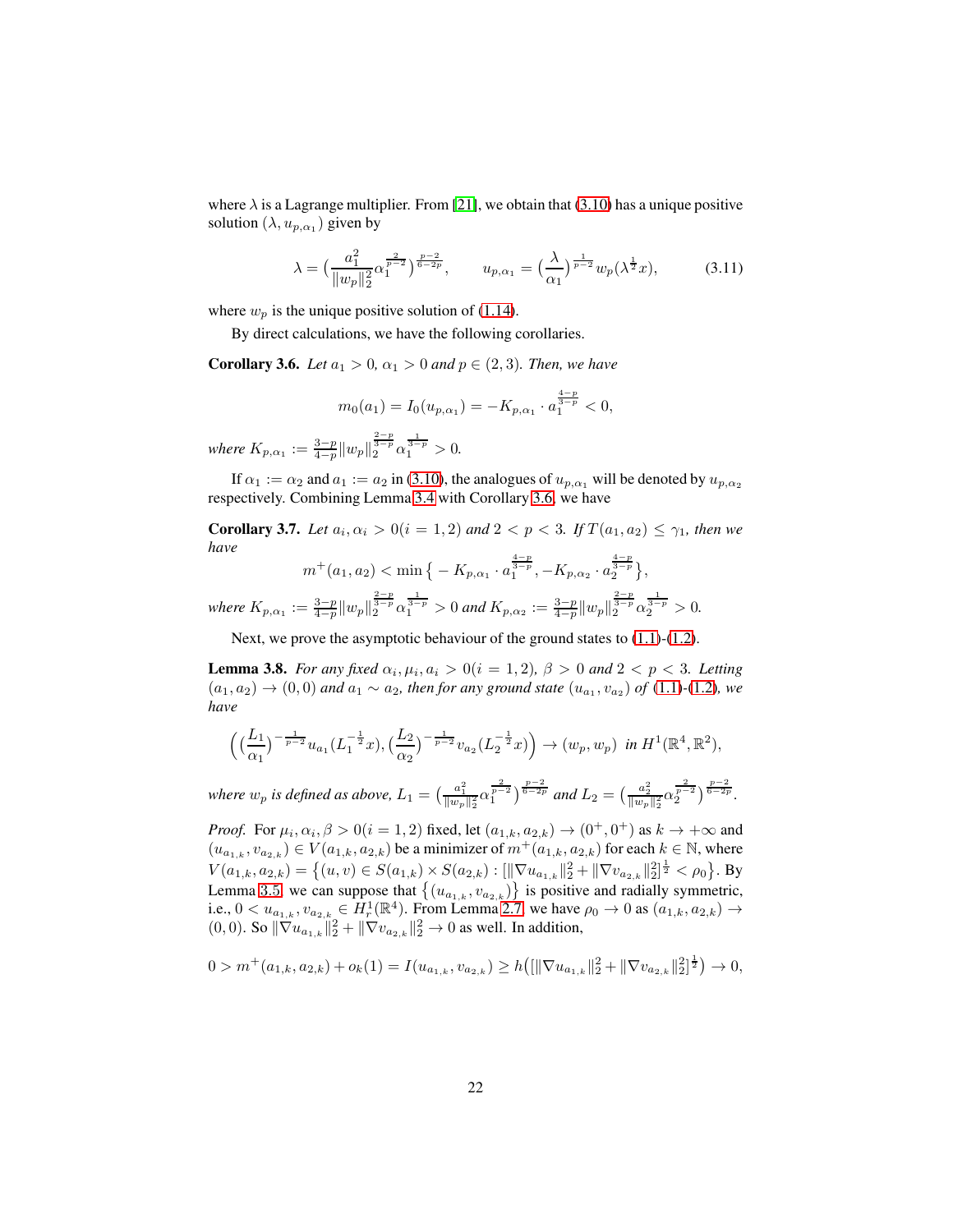it follows that  $m^+(a_{1,k}, a_{2,k}) \to 0$  as  $(a_{1,k}, a_{2,k}) \to (0, 0)$ . Since  $P_{a_{1,k}, a_{2,k}}(u_{a_{1,k}}, v_{a_{2,k}}) =$ 0, we get

$$
I(u_{a_{1,k}}, v_{a_{2,k}}) = \frac{1}{4} \int_{\mathbb{R}^{4}} |\nabla u_{a_{1,k}}|^{2} + |\nabla v_{a_{2,k}}|^{2} - \left(\frac{1}{p} - \frac{\gamma_{p}}{4}\right) \int_{\mathbb{R}^{4}} \alpha_{1} |u_{a_{1,k}}|^{p}
$$
  
\n
$$
- \left(\frac{1}{p} - \frac{\gamma_{p}}{4}\right) \int_{\mathbb{R}^{4}} \alpha_{2} |v_{a_{2,k}}|^{p}
$$
  
\n
$$
= \left(\frac{1}{2} - \frac{1}{p\gamma_{p}}\right) \int_{\mathbb{R}^{4}} |\nabla u_{a_{1,k}}|^{2} + |\nabla v_{a_{2,k}}|^{2}
$$
  
\n
$$
- \left(\frac{1}{4} - \frac{1}{p\gamma_{p}}\right) \int_{\mathbb{R}^{4}} (\mu_{1} |u_{a_{1,k}}|^{4} + \mu_{2} |v_{a_{2,k}}|^{4}
$$
  
\n
$$
+ 2\beta |u_{a_{1,k}}|^{2} |v_{a_{2,k}}|^{2})
$$
  
\n
$$
\leq \min \left\{ -K_{p,\alpha_{1}} \cdot a_{1,k}^{\frac{4-p}{3-p}}, -K_{p,\alpha_{2}} \cdot a_{2,k}^{\frac{4-p}{3-p}} \right\}.
$$

Then, there exist  $C_i, C'_i > 0 (i = 1, 2)$  such that

<span id="page-22-0"></span>
$$
C_{1}a_{1,k}^{\frac{4-p}{3-p}} + C_{2}a_{2,k}^{\frac{4-p}{3-p}} \leq \int_{\mathbb{R}^{4}} |\nabla u_{a_{1,k}}|^{2} + |\nabla v_{a_{2,k}}|^{2} \leq C_{1}^{\prime}a_{1,k}^{\frac{4-p}{3-p}} + C_{2}^{\prime}a_{2,k}^{\frac{4-p}{3-p}}.
$$
 (3.12)

Moreover, from [\(3.12\)](#page-22-0), we have

$$
\int_{\mathbb{R}^4} \left( \mu_1 |u_{a_{1,k}}|^4 + \mu_2 |v_{a_{2,k}}|^4 + 2\beta |u_{a_{1,k}}|^2 |v_{a_{2,k}}|^2 \right)
$$
  
\n
$$
\leq \mathcal{S}_{\mu_1, \mu_2, \beta}^2 \Big( \int_{\mathbb{R}^4} |\nabla u_{a_{1,k}}|^2 + |\nabla v_{a_{2,k}}|^2 \Big)^2
$$
  
\n
$$
\leq C a_{1,k}^{\frac{2(4-p)}{3-p}} + C' a_{2,k}^{\frac{2(4-p)}{3-p}}.
$$

The Lagrange multipliers rule implies the existence of some  $\lambda_{1,k}, \lambda_{2,k} \in \mathbb{R}$  such that

$$
\int_{\mathbb{R}^4} \nabla u_{a_{1,k}} \nabla \phi + \lambda_{1,k} \int_{\mathbb{R}^4} u_{a_{1,k}} \phi = \alpha_1 \int_{\mathbb{R}^4} |u_{a_{1,k}}|^{p-2} u_{a_{1,k}} \phi + \mu_1 \int_{\mathbb{R}^4} (u_{a_{1,k}})^3 \phi
$$

$$
+ \beta \int_{\mathbb{R}^4} |v_{a_{2,k}}|^2 u_{a_{1,k}} \phi,
$$

$$
\begin{aligned} \int_{\mathbb{R}^4} \nabla v_{a_{2,k}} \nabla \psi + \lambda_{2,k} \int_{\mathbb{R}^4} v_{a_{2,k}} \psi &= \alpha_2 \int_{\mathbb{R}^4} |v_{a_{2,k}}|^{p-2} v_{a_{2,k}} \psi + \mu_2 \int_{\mathbb{R}^4} (v_{a_{2,k}})^3 \psi \\ &+ \beta \int_{\mathbb{R}^4} |u_{a_{1,k}}|^2 v_{a_{2,k}} \psi, \end{aligned}
$$

for each  $\phi, \psi \in H^1(\mathbb{R}^4)$ . Taking  $\phi = u_{a_{1,k}}$  and  $\psi = v_{a_{2,k}}$ , we get

$$
\lambda_{1,k} a_{1,k}^2 = -\left[\|\nabla u_{a_{1,k}}\|_2^2 - \mu_1 \|u_{a_{1,k}}\|_4^4 - \beta \|u_{a_{1,k}} v_{a_{2,k}}\|_2^2 - \alpha_1 \|u_{a_{1,k}}\|_p^p\right],
$$

and

$$
\lambda_{2,k}a_{2,k}^2=-\big[\|\nabla v_{a_{2,k}}\|_2^2-\mu_2\|v_{a_{2,k}}\|_4^4-\beta\|v_{a_{2,k}}u_{a_{1,k}}\|_2^2-\alpha_2\|v_{a_{2,k}}\|_p^p\big],
$$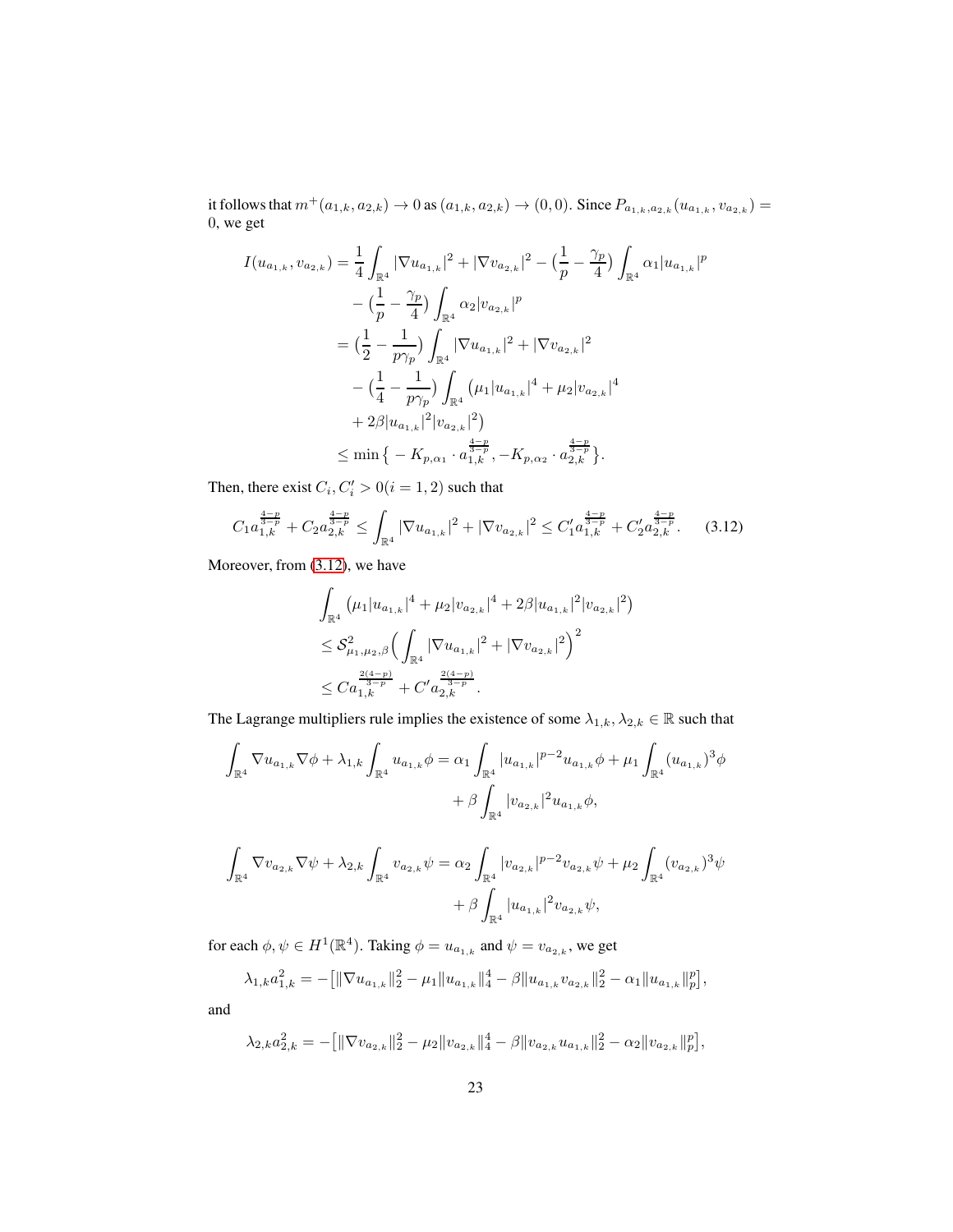hence that

<span id="page-23-0"></span>
$$
2K_{p,\alpha_1} \cdot a_{1,k}^{\frac{4-p}{3-p}} \leq \lambda_{1,k} a_{1,k}^2 + \lambda_{2,k} a_{2,k}^2 \text{ or } 2K_{p,\alpha_2} \cdot a_{2,k}^{\frac{4-p}{3-p}} \leq \lambda_{1,k} a_{1,k}^2 + \lambda_{2,k} a_{2,k}^2, (3.13)
$$
  
and finally that  $\lambda_{1,k} \geq a_{1,k}^{\frac{p-2}{3-p}}$  and  $\lambda_{2,k} \geq a_{2,k}^{\frac{p-2}{3-p}}$ . In addition, by  $P_{a_{1,k},a_{2,k}}(u_{a_{1,k}},v_{a_{2,k}}) = 0$ ,  

$$
C a_{1,k}^{\frac{4-p}{3-p}} + C' a_{2,k}^{\frac{4-p}{3-p}}
$$

$$
\leq \lambda_{1,k} a_{1,k}^2 + \lambda_{2,k} a_{2,k}^2
$$

$$
= -(1 - \frac{1}{\gamma_p}) [\|\nabla u_{a_{1,k}}\|_{2}^{2} + \|\nabla v_{a_{2,k}}\|_{2}^{2}] + (1 - \frac{1}{\gamma_p}) [\mu_1 \|u_{a_{1,k}}\|_{4}^{4}
$$
(3.14)
$$
+ \mu_2 \|v_{a_{2,k}}\|_{4}^{4} + 2\beta \|u_{a_{1,k}}v_{a_{2,k}}\|_{2}^{2}]
$$

$$
\leq -(1 - \frac{1}{\gamma_p}) [\|\nabla u_{a_{1,k}}\|_{2}^{2} + \|\nabla v_{a_{2,k}}\|_{2}^{2}] \leq C_1 a_{1,k}^{\frac{4-p}{3-p}} + C'_1 a_{2,k}^{\frac{4-p}{3-p}}.
$$

<span id="page-23-1"></span>Therefore, from [\(3.13\)](#page-23-0)-[\(3.14\)](#page-23-1), there are  $\lambda_{1,k} \sim a_{1,k}^{\frac{p-2}{3-p}}$  and  $\lambda_{2,k} \sim a_{2,k}^{\frac{p-2}{3-p}}$  as  $(a_{1,k}, a_{2,k}) \to$  $(0,0)$  and  $a_{1,k} \sim a_{2,k}$ . Moreover, we also have  $||u_{a_{1,k}}||_p^p \sim a_{1,k}^{\frac{4-p}{3-p}}$  and  $||v_{a_{2,k}}||_p^p \sim$  $a_{2,k}^{\frac{4-p}{3-p}}$ . Define

$$
\tilde{u}_{a_{1,k}}=\frac{1}{\theta_{1,k}}u_{a_{1,k}}\big(\frac{1}{\gamma_{1,k}}x\big)\ \ \text{and}\ \ \tilde{v}_{a_{2,k}}=\frac{1}{\theta_{2,k}}v_{a_{2,k}}\big(\frac{1}{\gamma_{2,k}}x\big),
$$

where

$$
\theta_{1,k}=\big(\frac{a_{1,k}^2}{\|w_p\|_2^2}\big)^{\frac{1}{6-2p}}\alpha_1^{\frac{1}{3-p}},\quad \theta_{2,k}=\big(\frac{a_{2,k}^2}{\|w_p\|_2^2}\big)^{\frac{1}{6-2p}}\alpha_2^{\frac{1}{3-p}},
$$

and

$$
\gamma_{1,k}=\big(\frac{a_{1,k}^2}{\|w_p\|_2^2}\big)^{\frac{p-2}{4(3-p)}}\alpha_1^{\frac{1}{6-2p}},\quad \gamma_{2,k}=\big(\frac{a_{2,k}^2}{\|w_p\|_2^2}\big)^{\frac{p-2}{4(3-p)}}\alpha_2^{\frac{1}{6-2p}}
$$

Then,

<span id="page-23-2"></span>
$$
\|\nabla \tilde{u}_{a_{1,k}}\|_{2}^{2} = \frac{\gamma_{1,k}^{2}}{\theta_{1,k}^{2}} \|\nabla u_{a_{1,k}}\|_{2}^{2} = \left[\frac{a_{1,k}}{\|w_{p}\|_{2}}\right]^{\frac{p-4}{3-p}} \frac{1}{\alpha_{1}^{3-p}} \|\nabla u_{a_{1,k}}\|_{2}^{2},
$$
(3.15)

.

<span id="page-23-3"></span>
$$
\|\nabla \tilde{v}_{a_{2,k}}\|_{2}^{2} = \frac{\gamma_{2,k}^{2}}{\theta_{2,k}^{2}} \|\nabla v_{a_{2,k}}\|_{2}^{2} = \left[\frac{a_{2,k}}{\|w_{p}\|_{2}}\right]^{\frac{p-4}{3-p}} \frac{1}{\alpha_{2}^{3-p}} \|\nabla v_{a_{2,k}}\|_{2}^{2},\tag{3.16}
$$

$$
\|\tilde{u}_{a_{1,k}}\|_{2}^{2} = \frac{\gamma_{1,k}^{4}}{\theta_{1,k}^{2}}\|u_{a_{1,k}}\|_{2}^{2} = \|w_{p}\|_{2}^{2}, \quad \|\tilde{v}_{a_{2,k}}\|_{2}^{2} = \frac{\gamma_{2,k}^{4}}{\theta_{2,k}^{2}}\|v_{a_{2,k}}\|_{2}^{2} = \|w_{p}\|_{2}^{2},
$$

and

$$
\|\tilde{u}_{a_{1,k}}\|_p^p=\frac{\gamma_{1,k}^4}{\theta_{1,k}^p}\|u_{a_{1,k}}\|_p^p=\frac{\|w_p\|_2^{\frac{4-p}{3-p}}}{\alpha_1^{\frac{p-2}{3-p}}}\frac{\|u_{a_{1,k}}\|_p^p}{\frac{4-p}{a_{1,k}^{\frac{4-p}{3-p}}}},
$$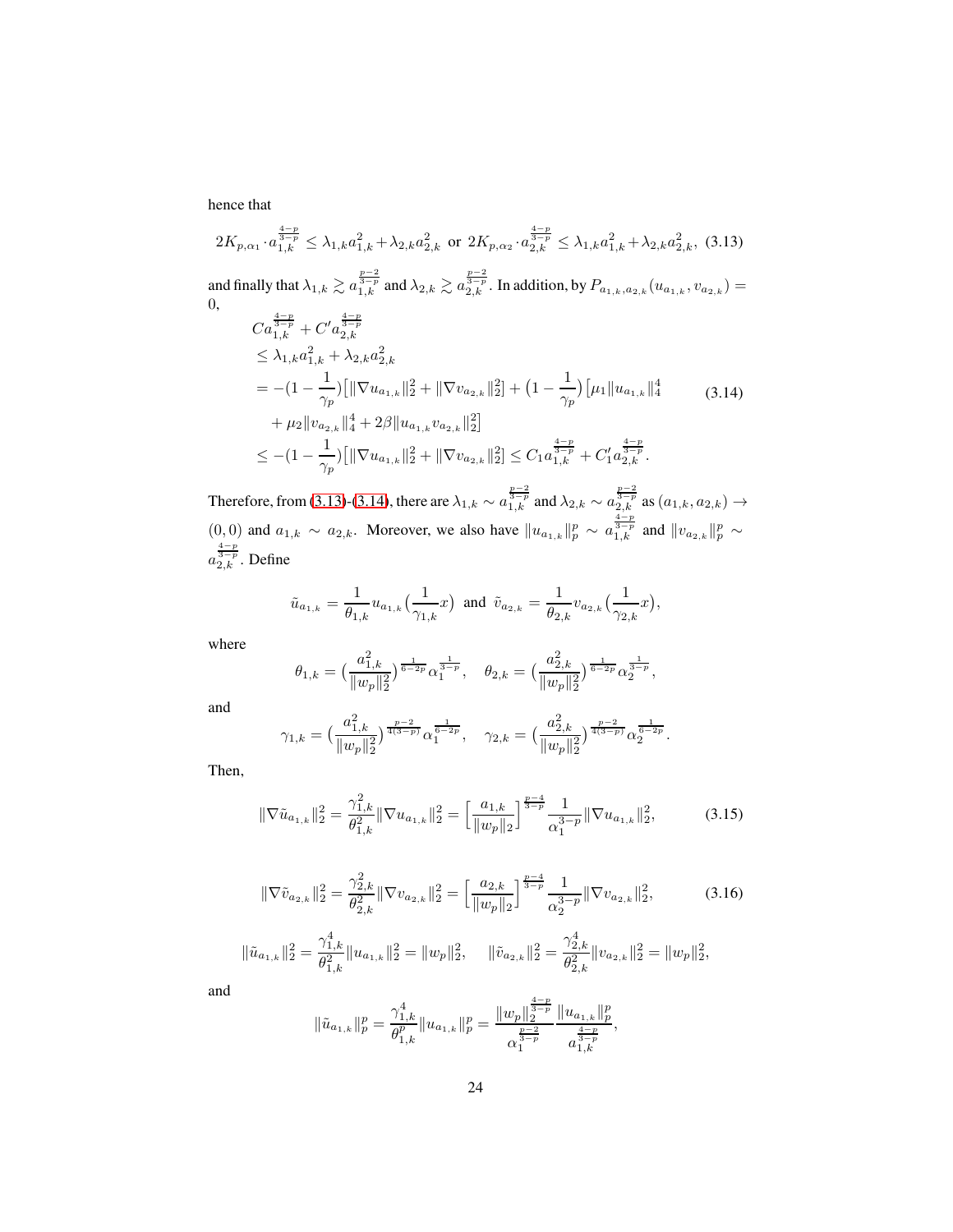$$
\|\tilde{v}_{a_{2,k}}\|_p^p=\frac{\gamma_{2,k}^4}{\theta_{2,k}^p}\|v_{a_{2,k}}\|_2^2=\frac{\|w_p\|_2^{\frac{4-p}{3-p}}}{\alpha_2^{\frac{p-2}{3-p}}}\frac{\|v_{a_{2,k}}\|_p^p}{\frac{4-p}{3-p}}.
$$

We note that such an additional assumption is appropriate for  $a_{1,k} \sim a_{2,k}$  as  $(a_{1,k}, a_{2,k}) \to (0, 0)$ . We see that  $(\tilde{u}_{a_{1,k}}, \tilde{v}_{a_{2,k}})$  solves

<span id="page-24-1"></span>
$$
\begin{cases}\n-\Delta \tilde{u}_{a_{1,k}} + \frac{\lambda_{1,k}}{\gamma_{1,k}^2} \tilde{u}_{a_{1,k}} = \mu_1 \frac{\theta_{1,k}^2}{\gamma_{1,k}^2} \tilde{u}_{a_{1,k}}^3 + \alpha_1 \frac{\theta_{1,k}^{p-2}}{\gamma_{1,k}^2} |\tilde{u}_{a_{1,k}}|^{p-2} \tilde{u}_{a_{1,k}} + \beta \frac{\theta_{2,k}^2}{\gamma_{1,k}^2} \tilde{v}_{a_{2,k}}^2 \tilde{u}_{a_{1,k}}, \\
-\Delta \tilde{v}_{a_{2,k}} + \frac{\lambda_{2,k}}{\gamma_{2,k}^2} \tilde{v}_{a_{2,k}} = \mu_2 \frac{\theta_{2,k}^2}{\gamma_{2,k}^2} \tilde{v}_{a_{2,k}}^3 + \alpha_2 \frac{\theta_{2,k}^{p-2}}{\gamma_{2,k}^2} |\tilde{v}_{a_{2,k}}|^{p-2} \tilde{v}_{a_{2,k}} + \beta \frac{\theta_{1,k}^2}{\gamma_{2,k}^2} \tilde{u}_{a_{1,k}}^2 \tilde{v}_{a_{2,k}}.\n\end{cases} (3.17)
$$

The assumption  $a_{1,k} \sim a_{2,k}$  is used to ensure that  $\frac{\theta_{2,k}^2}{\gamma_{1,k}^2} \to 0$  and  $\frac{\theta_{1,k}^2}{\gamma_{2,k}^2} \to 0$  as  $(a_{1,k}, a_{2,k}) \rightarrow (0, 0)$ . From the asymptotic properties of  $\lambda_{1,k}, \lambda_{2,k}, \theta_{1,k}, \theta_{2,k}, \gamma_{1,k}, \gamma_{2,k}$ , there exist  $\lambda_1^*, \lambda_2^* > 0$  such that

$$
\begin{alignedat}{2}\frac{\lambda_{1,k}}{\gamma_{1,k}^2}\rightarrow\lambda_1^*,\qquad &\frac{\theta_{1,k}^2}{\gamma_{1,k}^2}\rightarrow0,\qquad &\alpha_1\frac{\theta_{1,k}^{p-2}}{\gamma_{1,k}^2}\rightarrow1,\qquad &\frac{\theta_{2,k}^2}{\gamma_{1,k}^2}\rightarrow0;\\ \frac{\lambda_{2,k}}{\gamma_{2,k}^2}\rightarrow\lambda_2^*,\qquad &\frac{\theta_{2,k}^2}{\gamma_{2,k}^2}\rightarrow0,\qquad &\alpha_2\frac{\theta_{2,k}^{p-2}}{\gamma_{2,k}^2}\rightarrow1,\qquad &\frac{\theta_{1,k}^2}{\gamma_{2,k}^2}\rightarrow0, \end{alignedat}
$$

as  $k \to \infty$ . Since [\(3.12\)](#page-22-0) and [\(3.15\)](#page-23-2)-[\(3.16\)](#page-23-3), there exists  $(u_0, v_0) \in H^1(\mathbb{R}^4, \mathbb{R}^2)$  such that

$$
(\tilde{u}_{a_{1,k}}, \tilde{v}_{a_{2,k}}) \rightharpoonup (u_0, v_0) \quad \text{in } H^1(\mathbb{R}^4, \mathbb{R}^2).
$$

Therefore,  $(u_0, v_0)$  solves

<span id="page-24-0"></span>
$$
\begin{cases}\n-\Delta u + \lambda_1^* u - |u|^{p-2} u = 0, \\
-\Delta v + \lambda_2^* v - |v|^{p-2} v = 0.\n\end{cases}
$$
\n(3.18)

Since  $0 \le u_0, v_0$  and  $(u_0, v_0) \ne (0, 0)$ , it follows from the strong maximum principle that  $0 < u_0, v_0$ . We know that

$$
u_0 = (\lambda_1^*)^{\frac{1}{p-2}} w_p(\sqrt{\lambda_1^*}x), \quad v_0 = (\lambda_2^*)^{\frac{1}{p-2}} w_p(\sqrt{\lambda_2^*}x)
$$

is the unique positive solution of [\(3.18\)](#page-24-0) (see [\[28,](#page-56-13) [21\]](#page-55-12)). Testing [\(3.17\)](#page-24-1) and [\(3.18\)](#page-24-0) with  $\tilde{u}_{a_{1,k}} - u_0, \tilde{v}_{a_{2,k}} - v_0$  respectively, we obtain

$$
\int_{\mathbb{R}^4} |\nabla(\tilde{u}_{a_{1,k}} - u_0)|^2 + \int_{\mathbb{R}^4} \left(\frac{\lambda_{1,k}}{\gamma_{1,k}^2} \tilde{u}_{a_{1,k}} - \lambda_1^* u_0\right) (\tilde{u}_{a_{1,k}} - u_0)
$$
  
\n
$$
= \int_{\mathbb{R}^4} |\nabla(\tilde{u}_{a_{1,k}} - u_0)|^2 + \lambda_1^* |\tilde{u}_{a_{1,k}} - u_0|^2 + o_k(1) = o_k(1),
$$
  
\n
$$
\int_{\mathbb{R}^4} |\nabla(\tilde{v}_{a_{2,k}} - v_0)|^2 + \int_{\mathbb{R}^4} \left(\frac{\lambda_{2,k}}{\gamma_{2,k}^2} \tilde{v}_{a_{2,k}} - \lambda_2^* v_0\right) (\tilde{v}_{a_{2,k}} - v_0)
$$
  
\n
$$
= \int_{\mathbb{R}^4} |\nabla(\tilde{v}_{a_{2,k}} - v_0)|^2 + \lambda_2^* |\tilde{v}_{a_{2,k}} - v_0|^2 + o_k(1) = o_k(1).
$$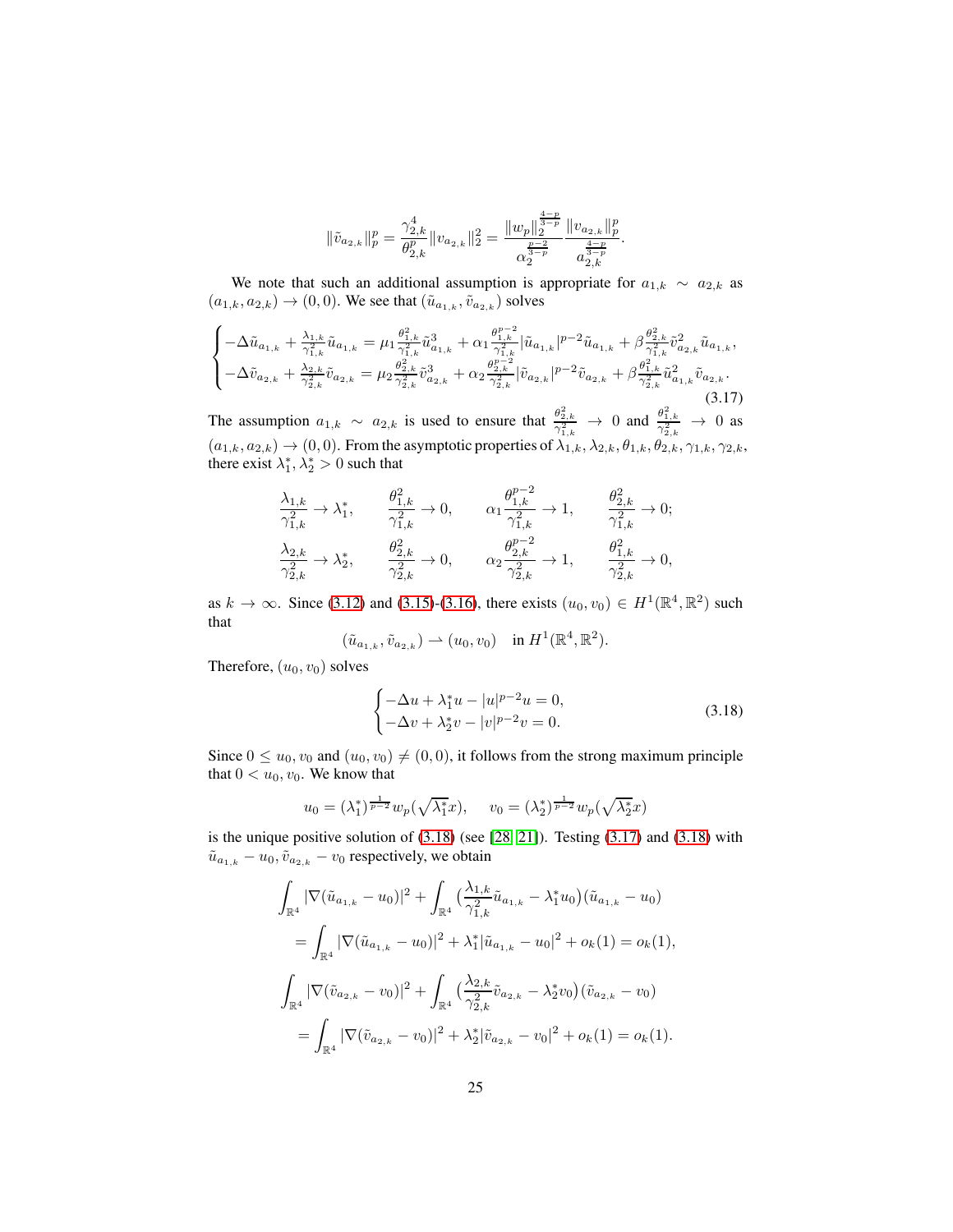We deduce that  $\lim_{k \to \infty} \|\tilde{u}_{a_{1,k}}\|_2^2 = \|u_0\|_2^2 = \|w_p\|_2^2$  and  $\lim_{k \to \infty} \|\tilde{v}_{a_{2,k}}\|_2^2 = \|v_0\|_2^2 =$  $||w_p||_2^2$ , hence that

$$
(\lambda_1^*)^{\frac{6-2p}{p-2}} \|w_p\|_2^2 = \|u_0\|_2^2 = \|w_p\|_2^2, \quad (\lambda_2^*)^{\frac{6-2p}{p-2}} \|w_p\|_2^2 = \|w_0\|_2^2 = \|w_p\|_2^2,
$$

and finally that  $\lambda_1^* = 1$  and  $\lambda_2^* = 1$ . Since  $(w_p, w_p)$  is unique,  $(\tilde{u}_{a_{1,k}}, \tilde{v}_{a_{2,k}}) \rightarrow$  $(w_p, w_p)$  in  $H^1(\mathbb{R}^4, \mathbb{R}^2)$  as  $(a_{1,k}, a_{2,k}) \to (0, 0)$  and  $a_{1,k} \sim a_{2,k}$ . Then, by direct calculations, there exist  $L_1 = \left(\frac{a_1^2}{\|w_p\|_2^2} \alpha_1^{\frac{2}{p-2}}\right)^{\frac{p-2}{6-2p}}$  and  $L_2 = \left(\frac{a_2^2}{\|w_p\|_2^2} \alpha_2^{\frac{2}{p-2}}\right)^{\frac{p-2}{6-2p}}$  such that

$$
(\tilde{u}_{a_{1,k}}, \tilde{v}_{a_{2,k}}) = \left( \left( \frac{L_1}{\alpha_1} \right)^{-\frac{1}{p-2}} u_{a_1} (L_1^{-\frac{1}{2}} x), \left( \frac{L_2}{\alpha_2} \right)^{-\frac{1}{p-2}} v_{a_2} (L_2^{-\frac{1}{2}} x) \right).
$$

 $\Box$ 

Proof of Theorem 1.2. It follows from Lemma [3.1](#page-14-1) and Lemma [3.5](#page-18-1) that there is a local minimizer of I on  $V(a_1, a_2)$ . The item 2 of Theorem [1.2](#page-5-0) follows from Lemma [3.8.](#page-21-1)  $\Box$ 

#### 4 Proof of Theorem 1.3

In this section, we follow the approach of [\[38\]](#page-56-4). By Theorem [1.2,](#page-5-0)  $\mu_i, \alpha_i > 0$  (i = 1, 2),  $\beta > 0$  and  $T(a_1, a_2) \leq \gamma_1$ ,  $(\bar{u}, \bar{v})$  is a local minimum point of I restricted on  $S(a_1) \times S(a_2)$ , i.e.,  $I(\bar{u}, \bar{v}) = m^+(a_1, a_2)$ . We can suppose that  $(\bar{u}, \bar{v})$  is a positive and radially symmetric decreasing function. Using the ground state  $(\bar{u}, \bar{v})$ , we can not only obtain a good energy estimate  $m^-(a_1, a_2)$  for  $2 < p < 3$ , but also recover the compactness of minimizing sequence at energy  $m^-(a_1, a_2)$ .

<span id="page-25-2"></span>**Lemma 4.1.** *Let*  $2 < p < 3$ ,  $\mu_i$ ,  $\alpha_i$ ,  $a_i > 0$  ( $i = 1, 2$ ), and  $\beta \in (0, \min\{\mu_1, \mu_2\}) \cup$  $(\max\{\mu_1, \mu_2\}, \infty)$ . Then for  $T(a_1, a_2) \leq \gamma_1$ ,

$$
0 < m^-(a_1, a_2) = \inf_{(u,v) \in \mathcal{P}_{a_1, a_2}} I(u, v) < m^+(a_1, a_2) + \frac{k_1 + k_2}{4} \mathcal{S}^2,
$$

*where*  $k_1 = \frac{\beta - \mu_2}{\beta^2 - \mu_1 \mu_2}$  *and*  $k_2 = \frac{\beta - \mu_1}{\beta^2 - \mu_1 \mu_2}$ *.* 

*Proof.* From [\(1.19\)](#page-6-2),  $U_{\varepsilon} = \frac{2\sqrt{2}\varepsilon}{\varepsilon^2 + |x|^2}$ , taking a radially decreasing cut-off function  $\xi \in$  $C_0^{\infty}(\mathbb{R}^4)$  such that  $\xi \equiv 1$  in  $B_1$ ,  $\xi \equiv 0$  in  $\mathbb{R}^4 \setminus B_2$ , and let  $W_{\varepsilon}(x) = \xi(x)U_{\varepsilon}(x)$ . We have (see  $[1]$ ),

<span id="page-25-0"></span>
$$
\|\nabla W_{\varepsilon}\|_{2}^{2} = \mathcal{S}^{2} + O(\varepsilon^{2}), \quad \|W_{\varepsilon}\|_{4}^{4} = \mathcal{S}^{2} + O(\varepsilon^{4}), \tag{4.1}
$$

and

<span id="page-25-1"></span>
$$
||W_{\varepsilon}||_{p}^{p} = O(\varepsilon^{4-p}), \quad ||W_{\varepsilon}||_{2}^{2} = O(\varepsilon^{2}|\ln \varepsilon|). \tag{4.2}
$$

Setting

$$
(\widehat{W}_{\varepsilon,t_1},\widehat{V}_{\varepsilon,t_2})=(\bar{u}+t_1W_{\varepsilon},\bar{v}+t_2W_{\varepsilon}),(\overline{W}_{\varepsilon,t_1},\overline{V}_{\varepsilon,t_2})=(s_1\widehat{W}_{\varepsilon,t_1}(s_1x),s_2\widehat{V}_{\varepsilon,t_2}(s_2x)),
$$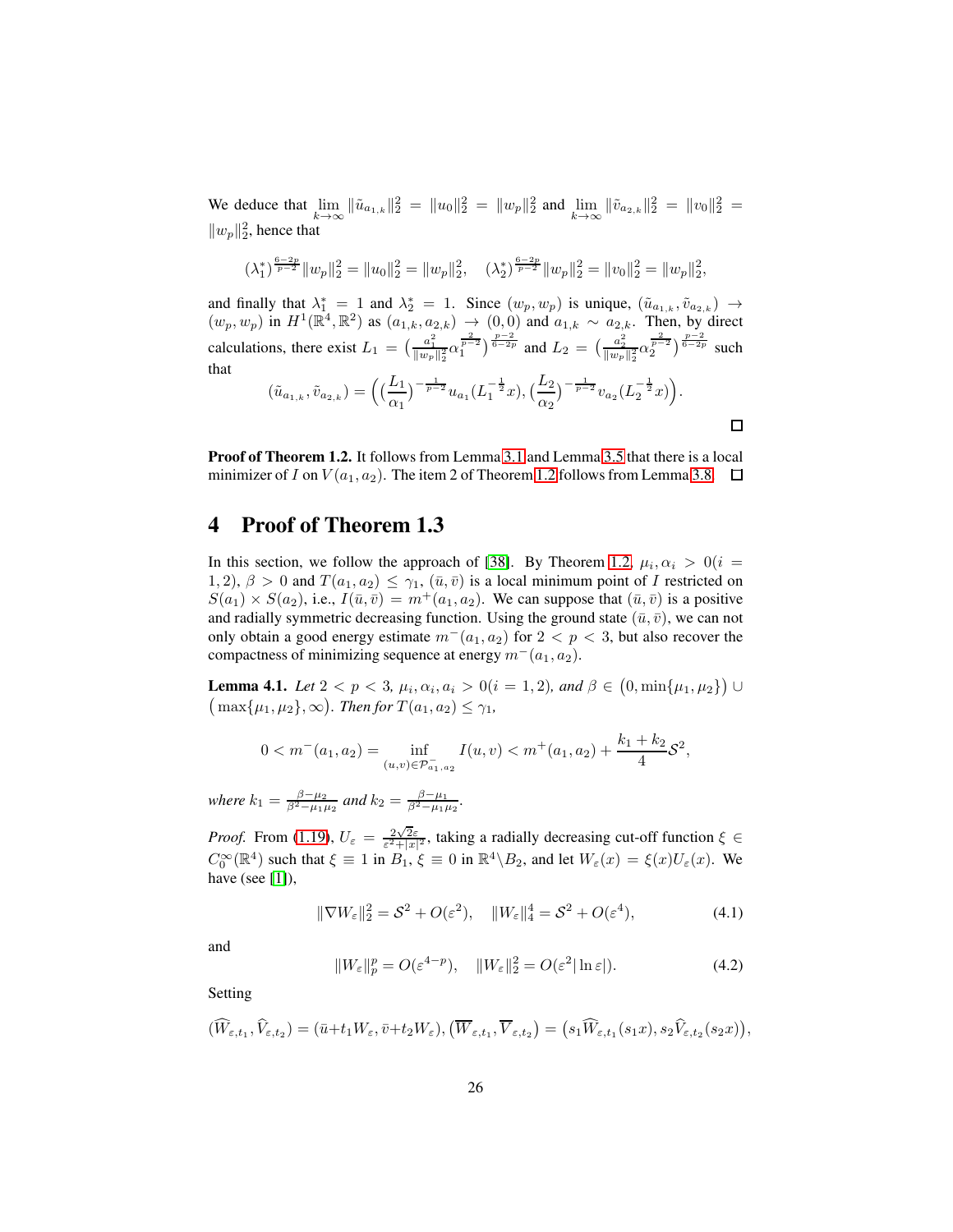where  $t_1, t_2 > 0$  and  $\frac{t_1}{a_1^2} \int_{\mathbb{R}^4} \bar{u} W_{\varepsilon} = \frac{t_2}{a_2^2} \int_{\mathbb{R}^4} \bar{v} W_{\varepsilon}$ . It holds that

$$
\|\nabla \overline{W}_{\varepsilon,t_1}\|_2^2 = \|\nabla \widehat{W}_{\varepsilon,t_1}\|_2^2, \qquad \|\overline{W}_{\varepsilon,t_1}\|_4^4 = \|\widehat{W}_{\varepsilon,t_1}\|_4^4,
$$
  

$$
\|\overline{W}_{\varepsilon,t_1}\|_2^2 = (s_1)^{-2} \|\widehat{W}_{\varepsilon,t_1}\|_2^2, \quad \|\overline{W}_{\varepsilon,t_1}\|_p^p = (s_1)^{p-4} \|\widehat{W}_{\varepsilon,t_1}\|_p^p.
$$
 (4.3)

Similarly,

$$
\|\nabla \overline{V}_{\varepsilon,t_2}\|_2^2 = \|\nabla \widehat{V}_{\varepsilon,t_2}\|_2^2, \qquad \|\overline{V}_{\varepsilon,t_2}\|_4^4 = \|\widehat{V}_{\varepsilon,t_2}\|_4^4,
$$
  

$$
\|\overline{V}_{\varepsilon,t_2}\|_2^2 = (s_2)^{-2} \|\widehat{V}_{\varepsilon,t_2}\|_2^2, \quad \|\overline{V}_{\varepsilon,t_2}\|_p^p = (s_2)^{p-4} \|\widehat{V}_{\varepsilon,t_2}\|_p^p.
$$
 (4.4)

In particular,

<span id="page-26-1"></span>
$$
\|\overline{W}_{\varepsilon,t_1}\overline{V}_{\varepsilon,t_2}\|_2^2 = s_1^2 s_2^2 \int_{\mathbb{R}^4} |\widehat{W}_{\varepsilon,t_1}(s_1x)|^2 |\widehat{V}_{\varepsilon,t_2}(s_2x)|^2. \tag{4.5}
$$

We choose  $s_1 = \frac{\|\widehat{W}_{\varepsilon,t_1}\|_2}{a_1}$  and  $s_2 = \frac{\|\widehat{V}_{\varepsilon,t_2}\|_2}{a_2}$ , then  $(\overline{W}_{\varepsilon,t_1}, \overline{V}_{\varepsilon,t_2}) \in S(a_1) \times S(a_2)$ . From Lemma [3.2,](#page-15-2) there exists  $\tau_{\varepsilon} \in \mathbb{R}$  such that  $\tau_{\varepsilon} \star (\overline{W}_{\varepsilon,t_1}, \overline{V}_{\varepsilon,t_2}) \in \mathcal{P}^-_{a_1,a_2}$ . Then,

<span id="page-26-0"></span>
$$
e^{2\tau_{\varepsilon}}\left[\|\nabla \overline{W}_{\varepsilon,t_{1}}\|_{2}^{2} + \|\nabla \overline{V}_{\varepsilon,t_{2}}\|_{2}^{2}\right]
$$
  
=  $e^{4\tau_{\varepsilon}}\left[\mu_{1} \|\overline{W}_{\varepsilon,t_{1}}\|_{4}^{4} + \mu_{2} \|\overline{V}_{\varepsilon,t_{2}}\|_{4}^{4} + 2\beta \|\overline{W}_{\varepsilon,t_{1}}\overline{V}_{\varepsilon,t_{2}}\|_{2}^{2}\right]$   
+  $e^{p\gamma_{p}\tau_{\varepsilon}}\left[\alpha_{1}\gamma_{p} \|\overline{W}_{\varepsilon,t_{1}}\|_{p}^{p} + \alpha_{2}\gamma_{p} \|\overline{V}_{\varepsilon,t_{2}}\|_{p}^{p}\right].$  (4.6)

Since  $(\bar{u}, \bar{v}) \in \mathcal{P}^+_{a_1, a_2}$ , we have that  $\tau_{\varepsilon} > 0$  for  $t_1 = t_2 = 0$ . By [\(4.1\)](#page-25-0)-[\(4.2\)](#page-25-1) and [\(4.6\)](#page-26-0), we get  $\tau_{\varepsilon} \to -\infty$  as  $t_1, t_2 \to +\infty$  uniformly for  $\varepsilon > 0$  sufficiently small. It follows from Lemma [3.2](#page-15-2) that  $\tau_{\varepsilon}$  is unique and continuous for  $(\overline{W}_{\varepsilon,t_1}, \overline{V}_{\varepsilon,t_2})$ , and then there exist  $t_1(\varepsilon)$ ,  $t_2(\varepsilon) > 0$  such that  $\tau_{\varepsilon} = 0$ . Therefore, we have

$$
m^-(a_1, a_2) \leq \sup_{t_1, t_2 \geq 0} I(\overline{W}_{\varepsilon, t_1}, \overline{V}_{\varepsilon, t_2}).
$$

By [\(4.1\)](#page-25-0)–[\(4.5\)](#page-26-1), there exists  $t_0 > 0$  such that

$$
I(\overline{W}_{\varepsilon,t_{1}}, \overline{V}_{\varepsilon,t_{2}}) = \frac{1}{2} ( \| \nabla \widehat{W}_{\varepsilon,t_{1}} \|_{2}^{2} + \| \nabla \widehat{V}_{\varepsilon,t_{2}} \|_{2}^{2} ) - \frac{1}{4} (\mu_{1} \| \widehat{W}_{\varepsilon,t_{1}} \|_{4}^{4} + \mu_{2} \| \widehat{V}_{\varepsilon,t_{2}} \|_{4}^{4}
$$
  
+  $2\beta s_{1}^{2} s_{2}^{2} \| \widehat{W}_{\varepsilon,t_{1}}(s_{1}x) \widehat{V}_{\varepsilon,t_{2}}(s_{2}x) \|_{2}^{2} ) - \frac{\alpha_{1}}{p} s_{1}^{p\gamma_{p} - p} \| \widehat{W}_{\varepsilon,t_{1}} \|_{p}^{p}$   

$$
- \frac{\alpha_{2}}{p} s_{2}^{p\gamma_{p} - p} \| \widehat{V}_{\varepsilon,t_{2}} \|_{p}^{p}
$$
  

$$
\leq m^{+}(a_{1}, a_{2}) + \frac{k_{1} + k_{2}}{4} \mathcal{S}^{2} - \sigma,
$$

for  $0 < t_1, t_2 < \frac{1}{t_0}$  and  $t_1, t_2 > t_0$  with  $\sigma > 0$ . By Lemma [2.2,](#page-10-0) we have

$$
\int_{\mathbb{R}^4} \bar{u} W_{\varepsilon} = O\Big(\varepsilon^3 \int_1^{\frac{1}{\varepsilon}} \frac{|r|^3}{1+|r|^2}\Big) = O(\varepsilon),
$$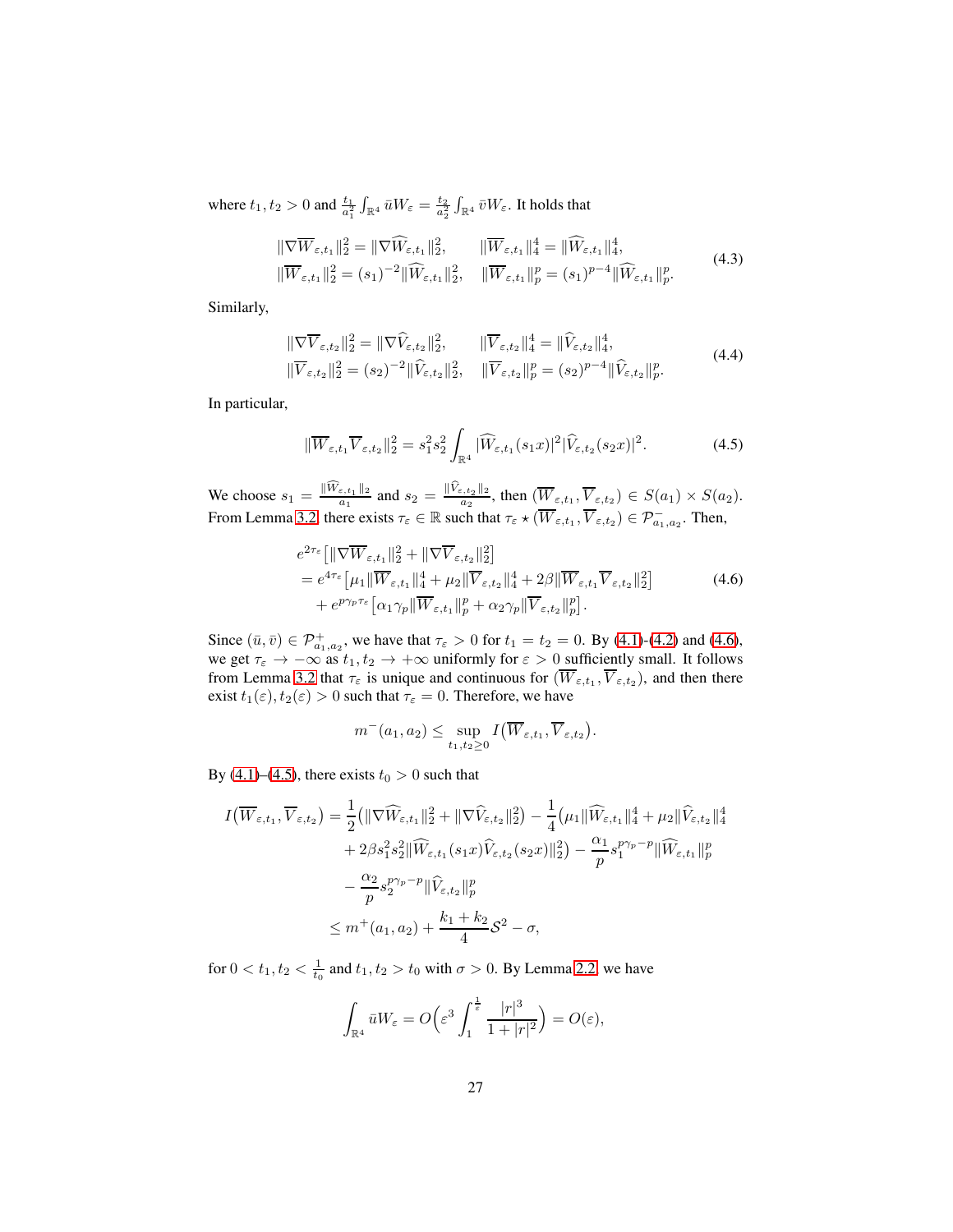and

$$
\int_{\mathbb{R}^4} \bar{u} W_{\varepsilon}^3 = O\big(\varepsilon \int_1^{\frac{1}{\varepsilon}} \frac{|r|^3}{(1+|r|^2)^3}\big) = O(\varepsilon).
$$

Moreover,

<span id="page-27-0"></span>
$$
s_1^2 = \frac{\|\widehat{W}_{\varepsilon,t_1}\|_2^2}{a_1^2} = 1 + \frac{2t_1}{a_1^2} \int_{\mathbb{R}^4} \bar{u} W_{\varepsilon} + \frac{t_1^2}{a_1^2} \|W_{\varepsilon}\|_2^2 = 1 + O(\varepsilon),\tag{4.7}
$$

and

<span id="page-27-1"></span>
$$
s_2^2 = \frac{\|\widehat{V}_{\varepsilon,t_2}\|_2^2}{a_2^2} = 1 + \frac{2t_2}{a_2^2} \int_{\mathbb{R}^4} \bar{v} W_{\varepsilon} + \frac{t_2^2}{a_2^2} \|W_{\varepsilon}\|_2^2 = 1 + O(\varepsilon),\tag{4.8}
$$

for  $\frac{1}{t_0} < t_1, t_2 < t_0$ . By direct calculations, we use the fact that  $(a + b)^4 \ge a^4 + b^4 +$  $4a^3b + 4ab^3$  for all  $a, b \ge 0$ , and  $(\bar{u}, \bar{v})$  is a positive solution of [\(1.1\)](#page-2-0) for  $\lambda_1, \lambda_2 > 0$ , then

$$
\begin{split} &I(\overline{W}_{\varepsilon,t_{1}},\overline{V}_{\varepsilon,t_{2}}) \\ &\leq \frac{1}{2}\big[\|\nabla \widehat{W}_{\varepsilon,t_{1}}\|_{2}^{2}+\|\nabla \widehat{V}_{\varepsilon,t_{2}}\|_{2}^{2}\big]-\frac{1}{4}\big[\mu_{1}\|\widehat{W}_{\varepsilon,t_{1}}\|_{4}^{4}+\mu_{2}\|\widehat{V}_{\varepsilon,t_{2}}\|_{4}^{4}\big] \\ &\quad -\frac{\alpha_{1}}{p}s_{1}^{p\gamma_{p}-p}\|\widehat{V}_{\varepsilon,t_{2}}\|_{p}^{p} -\frac{\beta}{2}s_{1}^{2}s_{2}^{2}\|\widehat{W}_{\varepsilon,t_{1}}(s_{1}x)\widehat{V}_{\varepsilon,t_{2}}(s_{2}x)\|_{2}^{2} \\ &\leq I(\bar{u},\bar{v})-\frac{\beta}{2}\Big(s_{1}^{2}s_{2}^{2}\int_{\mathbb{R}^{4}}|\widehat{W}_{\varepsilon,t_{1}}(s_{1}x)|^{2}|\widehat{V}_{\varepsilon,t_{2}}(s_{2}x)|^{2}-\int_{\mathbb{R}^{4}}|\widehat{W}_{\varepsilon,t_{1}}(x)|^{2}|\widehat{V}_{\varepsilon,t_{2}}(x)|^{2}\Big) \\ &+I(t_{1}W_{\varepsilon},t_{2}W_{\varepsilon})-\mu_{1}\int_{\mathbb{R}^{4}}\bar{u}(t_{1}W_{\varepsilon})^{3}-\mu_{2}\int_{\mathbb{R}^{4}}\bar{v}(t_{2}W_{\varepsilon})^{3} \\ &\quad +\int_{\mathbb{R}^{4}}[t_{1}\nabla\bar{u}+t_{2}\nabla\bar{v}]\nabla W_{\varepsilon} \\ &\quad -\int_{\mathbb{R}^{4}}\left[t_{1}\alpha_{1}|\bar{u}|^{p-1}+t_{2}\alpha_{2}|\bar{v}|^{p-1}+t_{1}\mu_{1}|\bar{u}|^{3}+t_{2}\mu_{2}|\bar{v}|^{3}+t_{1}\beta|\bar{v}|^{2}\bar{u}+t_{2}\beta|\bar{u}|^{2}\bar{v}\right]W_{\varepsilon} \\ &\quad +\frac{\alpha_{1}(1-\gamma_{p})}{a_{1}^{2}}\|\widehat{W}_{\varepsilon,t_{
$$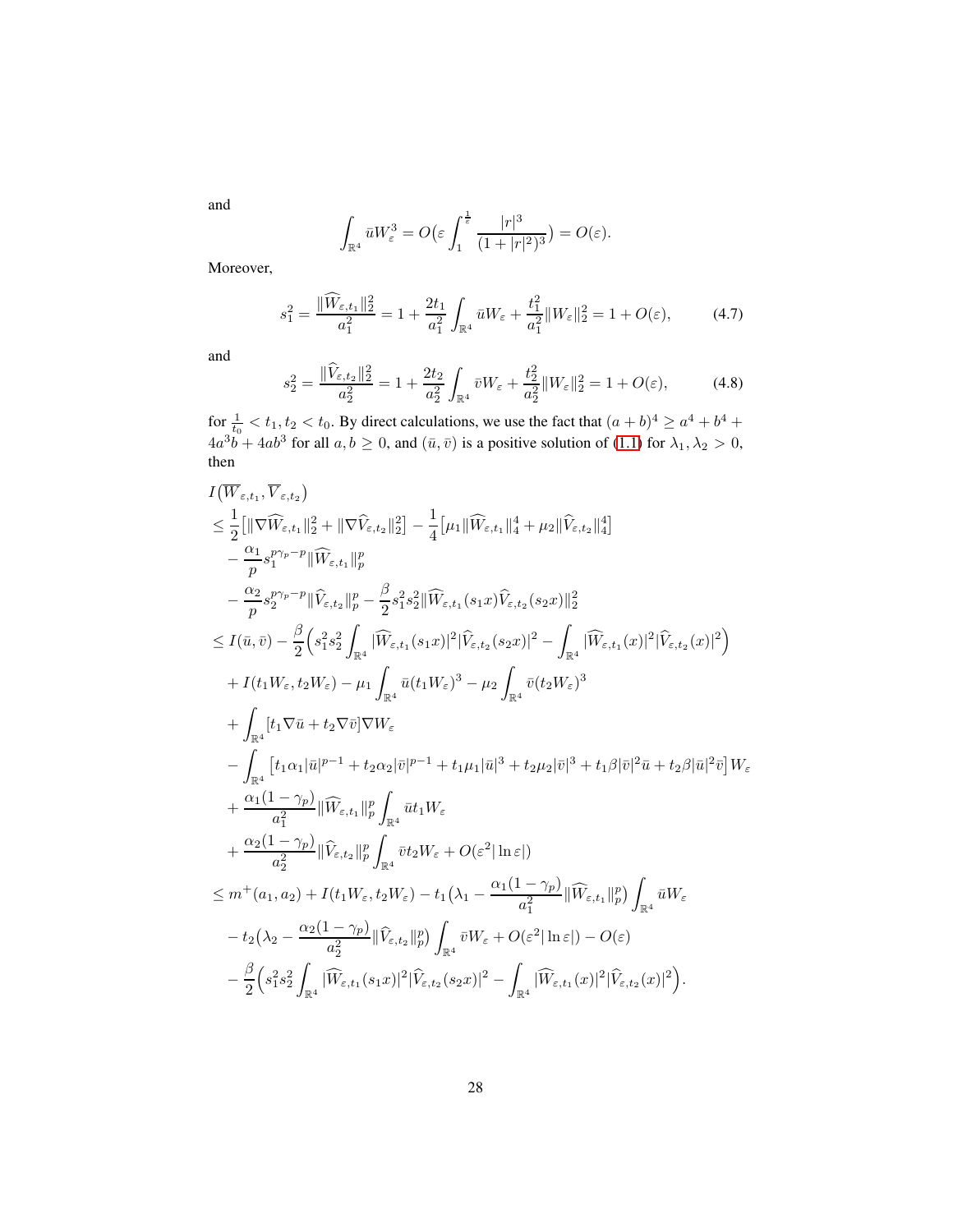It follows from Lemma [2.6](#page-11-0) that

$$
I(t_1 W_{\varepsilon}, t_2 W_{\varepsilon}) = \frac{t_1^2 + t_2^2}{2} \|\nabla W_{\varepsilon}\|_2^2 - \frac{1}{4} \|W_{\varepsilon}\|_4^4 \left(\mu_1 t_1^4 + \mu_2 t_2^4 + 2\beta t_1^2 t_2^2\right) - O(\varepsilon^{4-p})
$$
  

$$
\leq \frac{k_1 + k_2}{4} \mathcal{S}^2 - O(\varepsilon^{4-p}),
$$

where  $k_1 = \frac{\beta - \mu_2}{\beta^2 - \mu_1 \mu_2}$  and  $k_2 = \frac{\beta - \mu_1}{\beta^2 - \mu_1 \mu_2}$ . Since  $(\bar{u}, \bar{v})$  is the ground state solution of [\(1.1\)](#page-2-0)-[\(1.2\)](#page-2-3),<br>  $\log^2 + \log^2 = \alpha_1 (1 - \alpha) \frac{\|\vec{v}\|^p}{\|\vec{v}\|^p} + \alpha_2 (1 - \alpha) \frac{\|\vec{v}\|^p}{\|\vec{v}\|^p}$ .

$$
\lambda_1 a_1^2 + \lambda_2 a_2^2 = \alpha_1 (1 - \gamma_p) \|\bar{u}\|_p^p + \alpha_2 (1 - \gamma_p) \|\bar{v}\|_p^p
$$

The assumption  $\frac{t_1}{a_1^2} \int_{\mathbb{R}^4} \bar{u} W_{\varepsilon} = \frac{t_2}{a_2^2} \int_{\mathbb{R}^4} \bar{v} W_{\varepsilon}$  is applied to ensure that

$$
\begin{split} &\left(\lambda_1a_1^2-\alpha_1(1-\gamma_p)\|\widehat{W}_{\varepsilon,t_1}\|_p^p\right)\frac{t_1}{a_1^2}\int_{\mathbb{R}^4}\bar{u}W_{\varepsilon}+\left(\lambda_2a_2^2-\alpha_2(1-\gamma_p)\|\widehat{V}_{\varepsilon,t_2}\|_p^p\right)\frac{t_2}{a_2^2}\int_{\mathbb{R}^4}\bar{v}W_{\varepsilon} \\ &\leq C\Big(\int_{\mathbb{R}^4}|\bar{u}|^{p-1}W_{\varepsilon}+O(\varepsilon^{4-p})\Big)\int_{\mathbb{R}^4}\bar{u}W_{\varepsilon}+C\Big(\int_{\mathbb{R}^4}|\bar{v}|^{p-1}W_{\varepsilon}+O(\varepsilon^{4-p})\Big)\int_{\mathbb{R}^4}\bar{v}W_{\varepsilon} \\ &=O(\varepsilon^2). \end{split}
$$

In view of [\(4.7\)](#page-27-0), [\(4.8\)](#page-27-1) and using Fatou Lemma, we have

$$
\int_{\mathbb{R}^4} |\widehat{W}_{\varepsilon,t_1}(x)|^2 |\widehat{V}_{\varepsilon,t_2}(x)|^2 \le \liminf_{\varepsilon \to 0} s_1^2 s_2^2 \int_{\mathbb{R}^4} |\widehat{W}_{\varepsilon,t_1}(s_1x)|^2 |\widehat{V}_{\varepsilon,t_2}(s_2x)|^2. \tag{4.9}
$$

Therefore, for  $\varepsilon$  small enough, we have

$$
I(\overline{W}_{\varepsilon,t_1}, \overline{V}_{\varepsilon,t_2}) \le m^+(a_1, a_2) + \frac{k_1 + k_2}{4} \mathcal{S}^2 - O(\varepsilon^{4-p}) - O(\varepsilon) + O(\varepsilon^2 |\ln \varepsilon|)
$$
  
< 
$$
< m^+(a_1, a_2) + \frac{k_1 + k_2}{4} \mathcal{S}^2.
$$

<span id="page-28-1"></span>**Lemma 4.2.** *Let*  $2 < p < 3$ ,  $\mu_i, \alpha_i, a_i > 0$  (i = 1, 2),  $\beta \in (0, \min\{\mu_1, \mu_2\})$  $(\max\{\mu_1, \mu_2\}, \infty)$ . Then for  $T(a_1, a_2) \leq \gamma_1$ ,

$$
m^-(a_1, a_2) < \min\left\{m^-(a_1, 0), m^-(0, a_2)\right\},
$$

*where*  $m^-(a_1, 0)$  *and*  $m^-(0, a_2)$  *are defined in* [\(2.4\)](#page-10-1)*.* 

*Proof.* By Lemma [2.1,](#page-10-2)  $m^-(a_1, 0)$  can be achieved by  $u^* \in S(a_1)$ . We choose a proper test function  $v \in S(a_2)$  such that  $(u^*, s \star v) \in S(a_1) \times S(a_2)$  with  $s \in \mathbb{R}$ . In [\[20,](#page-55-4) [42\]](#page-57-0), it has been proved that

$$
m^{-}(a_1, 0) = \inf_{u \in \mathcal{T}_{a_1, p, \mu_1, \alpha_1}} \mathcal{A}_{p, \mu_1, \alpha_1}(u).
$$

From Lemma [3.2,](#page-15-2) there exists  $t_s \in \mathbb{R}$  such that  $t_s \star (u^*, s \star v) \in \mathcal{P}_{a_1, a_2}^{-}$ . Then, we have

<span id="page-28-0"></span>
$$
\|\nabla u^*\|_2^2 + \|\nabla(s \star v)\|_2^2
$$
  
=  $e^{(p\gamma_p - 2)t_s} [\alpha_1 \|u^*\|_p^p + \alpha_2 \|s \star v\|_p^p]$   
+  $e^{2t_s} [\mu_1 \|u^*\|_4^4 + \mu_2 \|s \star v\|_4^4 + 2\beta \|u^*(s \star v)\|_2^2].$  (4.10)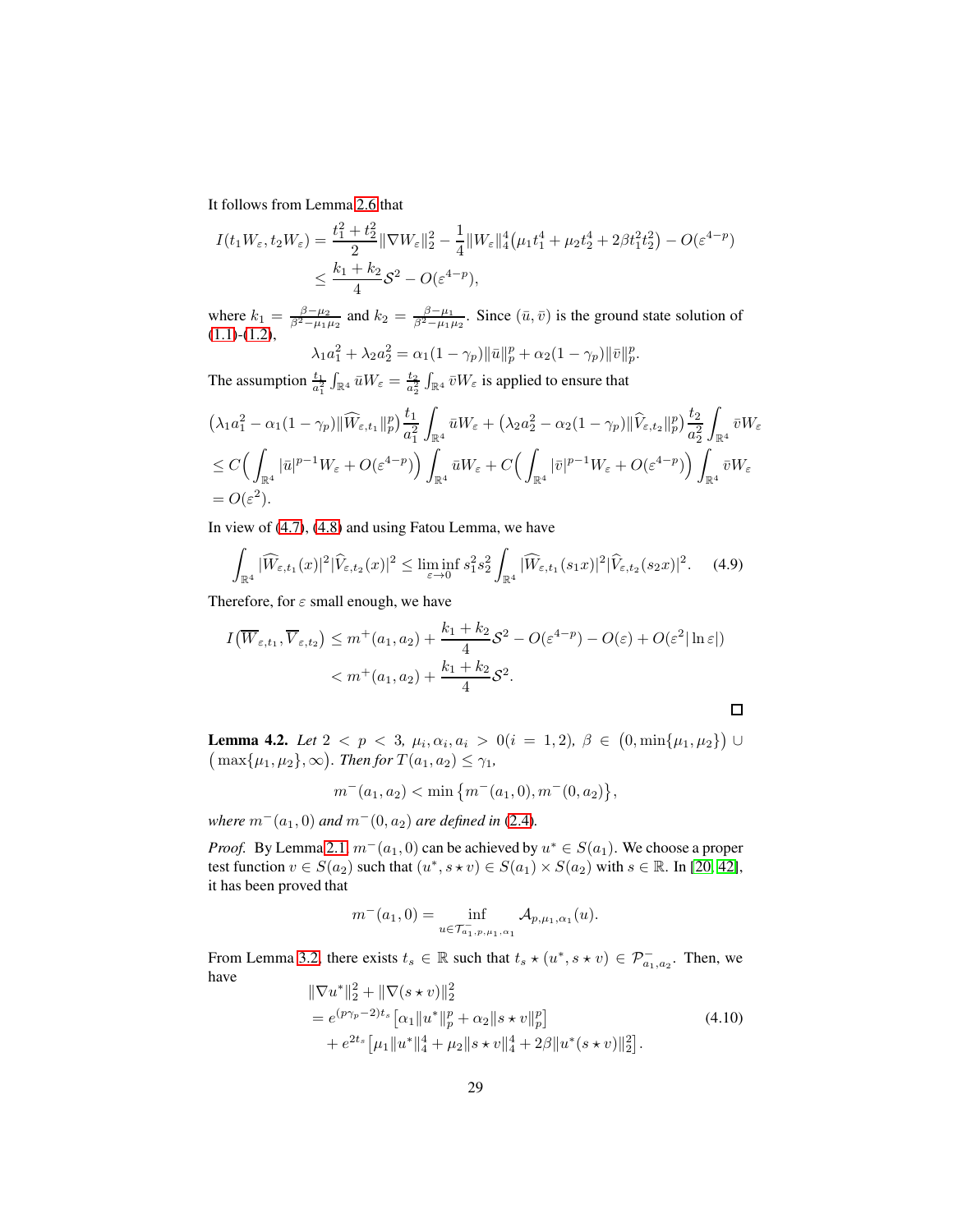By [\(4.10\)](#page-28-0), we obtain that  $e^{t_s}$  is bounded as  $s \to -\infty$ . If  $s \ll -1$ , we deduce that

$$
m^{-}(a_1, a_2) = \inf_{(u,v) \in \mathcal{P}_{a_1, a_2}^{-}} I(u, v) \le I(t_s \star (u^*, s \star v))
$$
  
\n
$$
\le \mathcal{A}_{p, \mu_1, \alpha_1}(t_s \star u^*) + \frac{e^{2t_s}}{2} \|\nabla s \star v\|_2^2
$$
  
\n
$$
-\frac{e^{p\gamma_p t_s}}{p} \|s \star v\|_p^p - \frac{e^{4t_s}}{4} \|s \star v\|_4^4 - \frac{\beta e^{4t_s}}{2} \|u^*(s \star v)\|
$$
  
\n
$$
< \mathcal{A}_{p, \mu_1, \alpha_1}(u^*) = m^-(a_1, 0),
$$

 $\frac{2}{2}$ 

because  $p\gamma_p < 2$ . On the other hand, we similarly get that  $m^-(a_1, a_2) < m^-(0, a_2)$ . Hence, the proof is completed.  $\Box$ 

With the help of Lemmas [4.1-](#page-25-2)[4.2,](#page-28-1) we can prove the existence of the second solution.

<span id="page-29-1"></span>**Lemma 4.3.** *Let*  $2 < p < 3$ ,  $\mu_i, \alpha_i, a_i > 0$  (*i* = 1, 2),  $\beta \in (0, \min\{\mu_1, \mu_2\})$   $\cup$  $(\max\{\mu_1, \mu_2\}, \infty)$ . *If*  $T(a_1, a_2) \leq \gamma_1$  *and* 

$$
0 < m^-(a_1, a_2) < \min\left\{m^+(a_1, a_2) + \frac{k_1 + k_2}{4} S^2, m^-(a_1, 0), m^-(0, a_2)\right\},
$$

*where*  $k_1 = \frac{\beta - \mu_2}{\beta^2 - \mu_1 \mu_2}$  *and*  $k_2 = \frac{\beta - \mu_1}{\beta^2 - \mu_1 \mu_2}$ *, then*  $m^-(a_1, a_2)$  *can be achieved by some* function  $(u_{a_1}^-, v_{a_2}^-) \in S(a_1) \times S(a_2)$  which is real valued, positive, radially symmetric *and radially decreasing.*

*Proof.* Since the proof is similar to that of Lemma [3.5,](#page-18-1) we only sketch it. Let  $\{(u_n, v_n)\}$  $\subset \mathcal{P}^-_{a_1,a_2}$  be a minimizing sequence. We assume that  $(u_n, v_n)$  are all real valued, nonnegative, radially symmetric and decreasing in  $r = |x|$ . Moreover,  $\{(u_n, v_n)\}$  is bounded in  $H^1(\mathbb{R}^4, \mathbb{R}^2)$ , and  $(u_n, v_n) \rightharpoonup (u, v)$  in  $H^1(\mathbb{R}^4, \mathbb{R}^2)$ . We need to prove that  $u \neq 0$  or  $v \neq 0$ .

**Case 1.** If  $u = 0$  and  $v = 0$ , then  $\int_{\mathbb{R}^4} \alpha_1 |u_n|^p \to 0$ ,  $\int_{\mathbb{R}^4} \alpha_2 |v_n|^p \to 0$ , we have

$$
P_{a_1,a_2}(u_n,v_n) = ||\nabla u_n||_2^2 + ||\nabla v_n||_2^2 - \mu_1 ||u_n||_4^4 - \mu_2 ||v_n||_4^4 - 2\beta ||u_n v_n||_2^2 = o_n(1).
$$

By  $(1.18)$ , we have

<span id="page-29-0"></span>
$$
\sqrt{k_1 + k_2} \mathcal{S}\big(\mu_1 \|u_n\|_4^4 + \mu_2 \|v_n\|_4^4 + 2\beta \|u_n v_n\|_2^2\big)^{\frac{1}{2}} \le ||\nabla u_n||_2^2 + \|\nabla v_n\|_2^2. \tag{4.11}
$$

Then, we distinguish the two cases:

either (i) 
$$
||\nabla u_n||_2^2 + ||\nabla v_n||_2^2 \to 0
$$
 or (ii)  $||\nabla u_n||_2^2 + ||\nabla v_n||_2^2 \to l > 0$ .

If (i) holds, we have that  $I(u_n, v_n) \to 0$  which contradicts the fact that  $m^-(a_1, a_2)$ 0. If  $(ii)$  holds, we deduce from  $(4.11)$  that

$$
\|\nabla u_n\|_2^2 + \|\nabla v_n\|_2^2 \ge (k_1 + k_2)\mathcal{S}^2 + o_n(1).
$$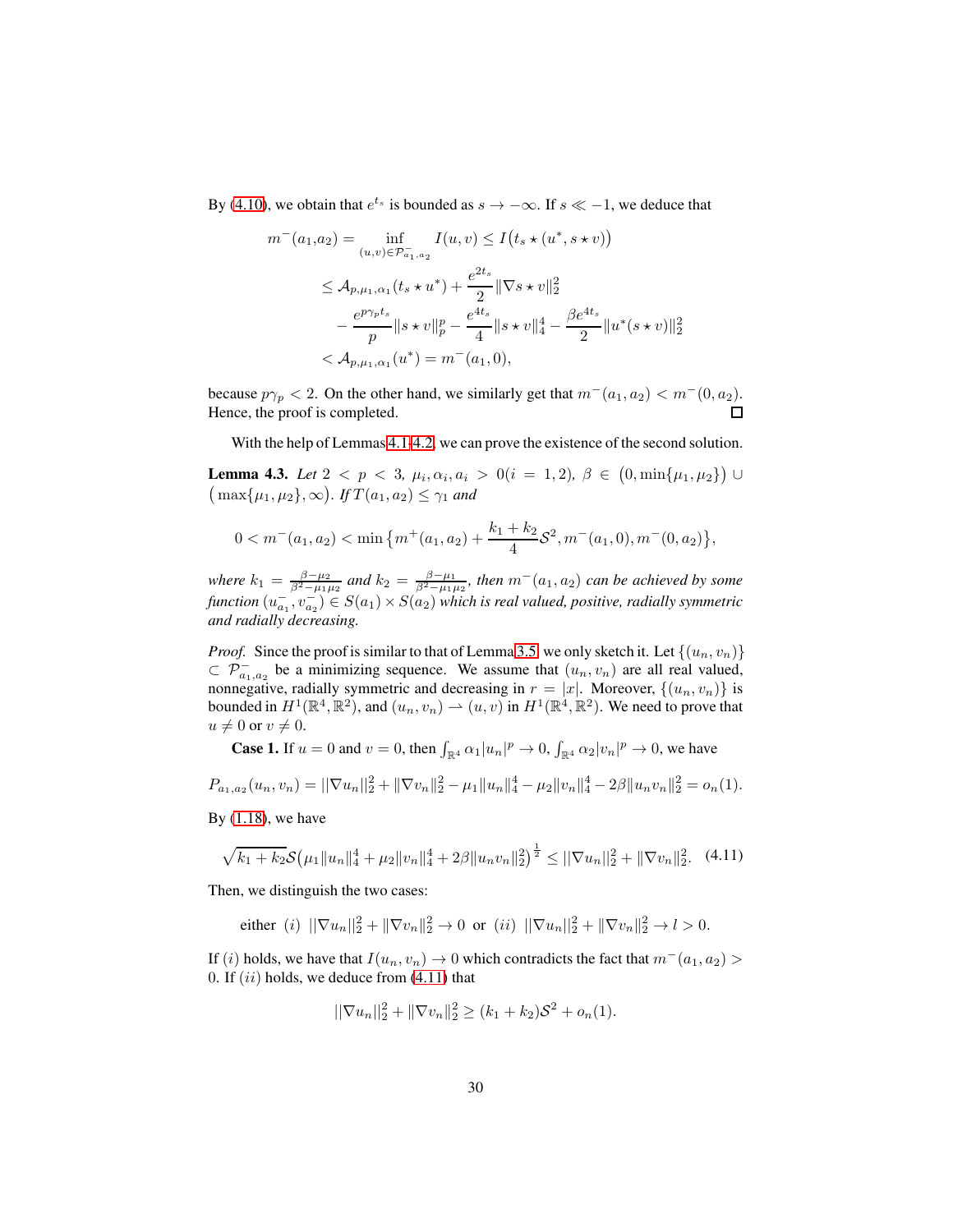Therefore,

$$
m^-(a_1, a_2) + o_n(1) = I(u_n, v_n) = \frac{1}{4} \int_{\mathbb{R}^4} |\nabla u_n|^2 + |\nabla v_n|^2 + o_n(1)
$$

$$
\geq \frac{k_1 + k_2}{4} \mathcal{S}^2 + o_n(1),
$$

this contradicts  $m^-(a_1, a_2) < m^+(a_1, a_2) + \frac{k_1+k_2}{4}S^2$ .

**Case 2.** If  $u \neq 0$  and  $v = 0$ , then  $v_n \to 0$  in  $L^p(\mathbb{R}^4)$ . Let  $\bar{u}_n = u_n - u$ ,  $\bar{u}_n \to 0$  in  $L^p(\mathbb{R}^4)$ . By the maximum principle (see [\[17,](#page-55-11) Theorem 2.10]), u is a positive solution of [\(2.1\)](#page-9-0), then  $m^-(a_1, 0) \leq m^-(\|u\|_2, 0)$ . By the Brézis-Lieb Lemma [\[41\]](#page-57-3), we deduce that

$$
P_{a_1, a_2}(u_n, v_n)
$$
  
=  $||\nabla u_n||_2^2 + ||\nabla v_n||_2^2 - \mu_1 ||u_n||_4^4 - \mu_2 ||v_n||_4^4 - \gamma_p \alpha_1 ||u_n||_p^p - 2\beta ||u_n v_n||_2^2 + o_n(1)$   
=  $||\nabla \bar{u}_n||_2^2 + ||\nabla v_n||_2^2 - \mu_1 ||\bar{u}_n||_4^4 - \mu_2 ||v_n||_4^4 - 2\beta ||\bar{u}_n v_n||_2^2 + o_n(1).$ 

Again by [\(1.18\)](#page-5-3), we have

$$
\sqrt{k_1+k_2} \mathcal{S}\big(\mu_1 \|\bar{u}_n\|_4^4 + \mu_2 \|v_n\|_4^4 + 2\beta \|\bar{u}_n v_n\|_2^2\big)^{\frac{1}{2}} \le ||\nabla \bar{u}_n||_2^2 + \|\nabla v_n\|_2^2.
$$

Similarly, we distinguish the two cases:

either (i) 
$$
||\nabla \bar{u}_n||_2^2 + ||\nabla v_n||_2^2 \to 0
$$
 or (ii)  $||\nabla \bar{u}_n||_2^2 + ||\nabla v_n||_2^2 \to l > 0$ .

If (i) holds, we have  $I(\bar{u}_n, v_n) \to 0$ . Thus,

$$
m^-(a_1, a_2) + o_n(1) = I(u_n, v_n) = I(\bar{u}_n, v_n) + I(u, 0) + o_n(1)
$$
  
=  $I(u, 0) + o_n(1) \ge m^-(a_1, 0)$ .

This is a contradiction. If  $(ii)$  holds,

$$
m^{-}(a_1, a_2) + o_n(1) = I(u_n, v_n) = I(\bar{u}_n, v_n) + I(u, 0) + o_n(1)
$$
  
\n
$$
\geq \frac{1}{4} \int_{\mathbb{R}^4} (|\nabla \bar{u}_n|^2 + |\nabla v_n|^2) + m^{+}(||u||_2, 0) + o_n(1)
$$
  
\n
$$
\geq \frac{k_1 + k_2}{4} S^2 + m^{+}(a_1, 0)
$$
  
\n
$$
\geq \frac{k_1 + k_2}{4} S^2 + m^{+}(a_1, a_2),
$$

which contradicts our assumption on  $m^-(a_1, a_2)$ .

**Case 3.** If  $u = 0$  and  $v \neq 0$ . The analysis similar to that in the proof of Case 2, we also have a contradiction.

Therefore,  $u \neq 0$  and  $v \neq 0$ . It remains to show that  $m^-(a_1, a_2)$  is achieved. It follows from the same computations in [\(3.5\)](#page-18-0)-[\(3.8\)](#page-19-2) that there exist  $\lambda_1, \lambda_2 > 0$  such that

<span id="page-30-0"></span>
$$
\lambda_1 a_1^2 + \lambda_2 a_2^2 = \lambda_1 \|u\|_2^2 + \lambda_2 \|v\|_2^2. \tag{4.12}
$$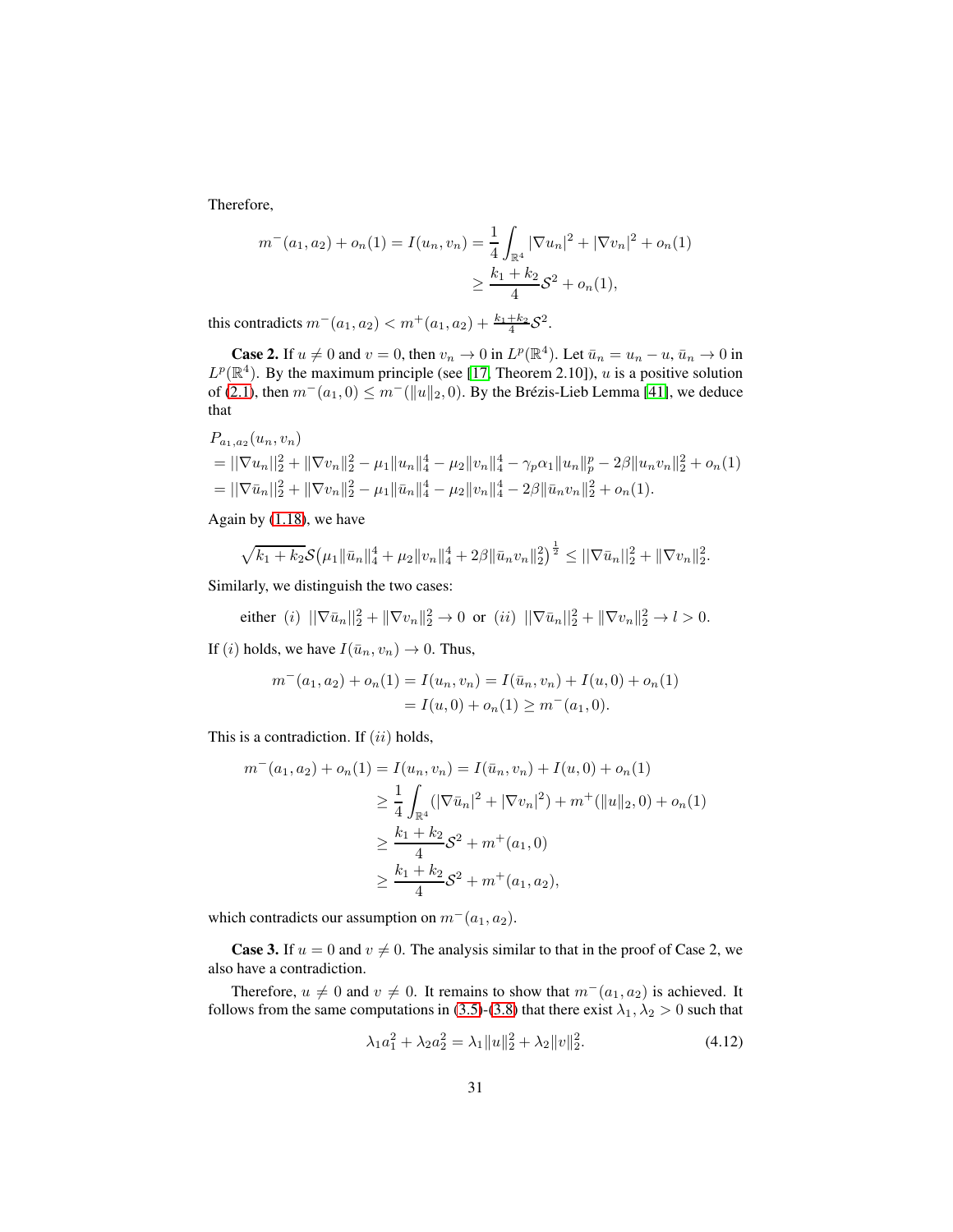Since  $||u||_2^2 \le a_1^2$  and  $||v||_2^2 \le a_2^2$ , it follows from [\(4.12\)](#page-30-0) that  $||u||_2^2 = a_1^2$  and  $||v||_2^2 = a_2^2$ , and hence  $(u, v) \in \mathcal{P}_{a_1, a_2}$ . Let  $(\bar{u}_n, \bar{v}_n) = (u_n - u, v_n - v)$ , we obtain

$$
o_n(1) = P_{a_1, a_2}(u_n, v_n) = P_{a_1, a_2}(\bar{u}_n, \bar{v}_n) + P_{a_1, a_2}(u, v) + o_n(1)
$$
  
= 
$$
||\nabla \bar{u}_n||_2^2 + ||\nabla \bar{v}_n||_2^2 - \mu_1 ||\bar{u}_n||_4^4 - \mu_2 ||\bar{v}_n||_4^4 - 2\beta ||\bar{u}_n \bar{v}_n||_2^2 + o_n(1).
$$

Here again we have the two cases:

either (i)  $\|\nabla \bar{u}_n\|_2^2 + \|\nabla \bar{v}_n\|_2^2 \to 0$  or (ii)  $\|\nabla \bar{u}_n\|_2^2 + \|\nabla \bar{v}_n\|_2^2 \to l > 0$ .

If  $(ii)$  holds,

$$
m^-(a_1, a_2) + o_n(1) = I(u_n, v_n) = I(\bar{u}_n, \bar{v}_n) + I(u, v) + o_n(1)
$$
  
\n
$$
\geq \frac{1}{4} \int_{\mathbb{R}^4} (|\nabla \bar{u}_n|^2 + |\nabla \bar{v}_n|^2) + m^+(a_1, a_2) + o_n(1)
$$
  
\n
$$
\geq \frac{k_1 + k_2}{4} S^2 + m^+(a_1, a_2) + o_n(1),
$$

which is a contradiction. Then (i) holds, we conclude that  $I(u, v) = m^-(a_1, a_2)$  and  $(u_n, v_n) \to (u, v)$  in  $H^1(\mathbb{R}^4, \mathbb{R}^2)$ . Therefore, we have proved that  $m^-(a_1, a_2)$  can be attained by some  $(u_{a_1}^-, v_{a_2}^-)$  which is real valued, positive, radially symmetric and decreasing in  $r = |x|$ .  $\Box$ 

In the following, we study the asymptotic behavior of the second solution for  $(1.1)$ - $(1.2)$  as  $(a_1, a_2) \rightarrow (0, 0)$ .

<span id="page-31-0"></span>**Lemma 4.4.** *Let*  $2 < p < 3$ ,  $\mu_i, \alpha_i, a_i > 0$  (*i* = 1, 2),  $\beta \in (0, \min\{\mu_1, \mu_2\})$   $\cup$  $\left(\max\{\mu_1, \mu_2\}, \infty\right)$ *. If*  $T(a_1, a_2) \leq \gamma_1$ *, then* 

$$
I(u_{a_1}^-, v_{a_2}^-) = m^-(a_1, a_2) \to \frac{k_1 + k_2}{4} S^2 \text{ as } (a_1, a_2) \to (0, 0).
$$

*Moreover, there exists*  $\varepsilon_{a_1,a_2} > 0$  *such that* 

$$
\left(\varepsilon_{a_1,a_2}u_{a_1}^{-}(\varepsilon_{a_1,a_2}x),\varepsilon_{a_1,a_2}v_{a_2}^{-}(\varepsilon_{a_1,a_2}x)\right)\to(\sqrt{k_1}U_{\varepsilon_0},\sqrt{k_2}U_{\varepsilon_0})
$$

*in*  $D^{1,2}(\mathbb{R}^4, \mathbb{R}^2)$ , for some  $\varepsilon_0 > 0$  as  $(a_{1}, a_{2}) \to (0, 0)$  and  $a_1 \sim a_2$  up to a subse*quence, where*  $k_1 = \frac{\beta - \mu_2}{\beta^2 - \mu_1 \mu_2}$  and  $k_2 = \frac{\beta - \mu_1}{\beta^2 - \mu_1 \mu_2}$ .

*Proof.* Since  $P(u_{a_1}^-, v_{a_2}^-) = 0$ , using the Gagliardo-Nirenberg inequality, we get

$$
I(u_{a_1}^-, v_{a_2}^-) = \frac{1}{4} \int_{\mathbb{R}^4} |\nabla u_{a_1}^-|^2 + |\nabla v_{a_2}^-|^2 - \frac{\alpha_1}{p} \left(1 - \frac{p\gamma_p}{4}\right) \int_{\mathbb{R}^4} |u_{a_1}^-|^p
$$
  

$$
- \frac{\alpha_2}{p} \left(1 - \frac{p\gamma_p}{4}\right) \int_{\mathbb{R}^4} |v_{a_2}^-|^p,
$$
  

$$
\geq \frac{1}{4} \left( \|\nabla u_{a_1}^-\|_2^2 + \|\nabla v_{a_2}^-\|_2^2 \right) - \left(1 - \frac{p\gamma_p}{4}\right) D_2 \|\nabla u_{a_1}^-\|_2^{2(p-2)}
$$
  

$$
- \left(1 - \frac{p\gamma_p}{4}\right) D_3 \|\nabla v_{a_2}^-\|_2^{2(p-2)}.
$$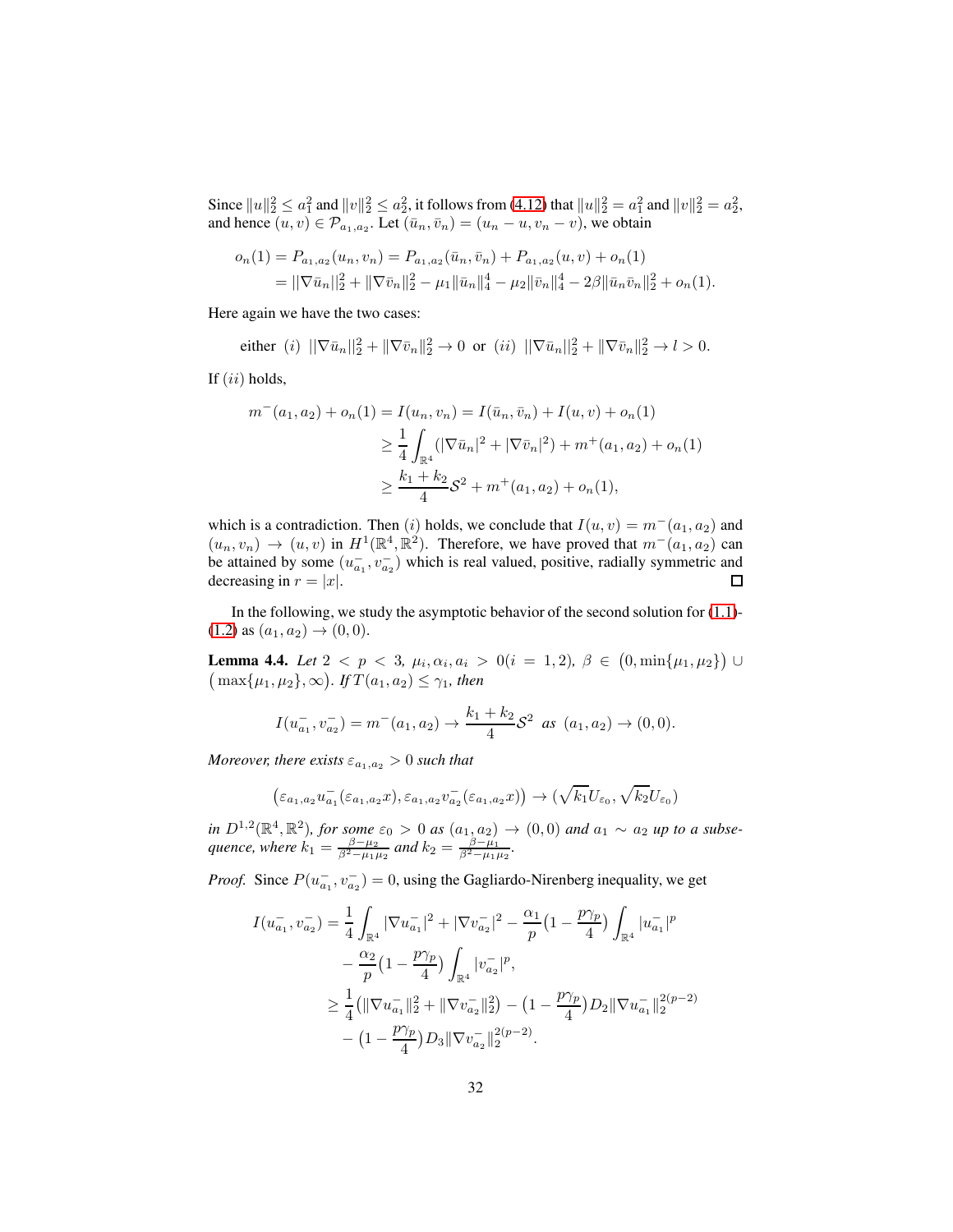By Lemma [4.1,](#page-25-2)  $I(u_{a_1}^-, v_{a_2}^-) < m^+(a_1, a_2) + \frac{k_1+k_2}{4} \mathcal{S}^2$ , we have that  $\{(u_{a_1}^-, v_{a_2}^-)\}\subset$  $H^1(\mathbb{R}^4, \mathbb{R}^2)$  is bounded. Using the Gagliardo-Nirenberg inequality again,

$$
\int_{\mathbb{R}^4} |u_{a_1}^{-}|^p \leq |\mathcal{C}_p|^p a_1^{4-p} \|\nabla u_{a_1}^{-}\|_2^{2(p-2)} \to 0,
$$
  

$$
\int_{\mathbb{R}^4} |v_{a_2}^{-}|^p \leq |\mathcal{C}_p|^p a_2^{4-p} \|\nabla v_{a_2}^{-}\|_2^{2(p-2)} \to 0,
$$

as  $(a_1, a_2) \rightarrow (0, 0)$ . Therefore, it follows from  $P(u_{a_1}^-, v_{a_2}^-) = 0$  that

$$
\|\nabla u_{a_1}^{-}\|_2^2 + \|\nabla v_{a_2}^{-}\|_2^2 = \mu_1 \|u_{a_1}^{-}\|_4^4 + \mu_2 \|v_{a_2}^{-}\|_4^4 + 2\beta \|u_{a_1}^{-}v_{a_2}^{-}\|_2^2 + o(1).
$$

From [\(1.18\)](#page-5-3), we have

$$
\sqrt{k_1+k_2} \mathcal{S}\big(\mu_1 \|u_{a_1}^{-}\|_4^4 + \mu_2 \|v_{a_2}^{-}\|_4^4 + 2\beta \|u_{a_1}^{-}v_{a_2}^{-}\|_2^2\big)^{\frac{1}{2}} \leq \|\nabla u_{a_1}^{-}\|_2^2 + \|\nabla v_{a_2}^{-}\|_2^2.
$$

Thus, we distinguish the two cases:

either (*i*)  $\|\nabla u_{a_1}^{-}\|_2^2 + \|\nabla v_{a_2}^{-}\|_2^2 \to 0$  or (*ii*)  $\|\nabla u_{a_1}^{-}\|_2^2 + \|\nabla v_{a_2}^{-}\|_2^2 \to l > 0$ . We claim that (*i*) is impossible. In fact, since  $(u_{a_1}^-, v_{a_2}^-) \in \mathcal{P}_{a_1, a_2}^-$ , we get

$$
\begin{aligned}\n2\|\nabla u_{a_1}^{-}\|_2^2 + 2\|\nabla v_{a_2}^{-}\|_2^2 &< 4\big[\mu_1\|u_{a_1}^{-}\|_4^4 + \mu_2\|v_{a_2}^{-}\|_4^4 + 2\beta\|u_{a_1}^{-}v_{a_2}^{-}\|_2^2\big] \\
&\quad + p\gamma_p^2\alpha_1\|u_{a_1}^{-}\|_p^p + p\gamma_p^2\alpha_2\|v_{a_2}^{-}\|_p^p.\n\end{aligned}
$$

Then

$$
\begin{aligned} \|\nabla u_{a_1}^-\|_2^2+\|\nabla v_{a_2}^-\|_2^2 &< \frac{4-p\gamma_p}{2-p\gamma_p}\big[\mu_1\|u_{a_1}^-\|_4^4+\mu_2\|v_{a_2}^-\|_4^4+2\beta\|u_{a_1}^-\bar{v}_{a_2}^-\|_2^2\big] \\ &< \frac{4-p\gamma_p}{2-p\gamma_p}\frac{1}{(k_1+k_2)\mathcal{S}^2}\big[\|\nabla u_{a_1}^-\|_2^2+\|\nabla v_{a_2}^-\|_2^2\big]^2. \end{aligned}
$$

The claim is proved. Therefore, (ii) holds, and  $l \geq (k_1 + k_2)S^2$ . Moreover, by [\[20\]](#page-55-4),  $m^-(a_1, 0) \to \frac{\mu_1}{4} S^2$  as  $a_1 \to 0$ , and  $m^-(0, a_2) \to \frac{\mu_2}{4} S^2$  as  $a_2 \to 0$ . We obtain that

$$
\frac{k_1 + k_2}{4} S^2 + m^+(a_1, a_2) > m^-(a_1, a_2) = I(u_{a_1}^-, v_{a_2}^-)
$$
  

$$
= \frac{1}{4} \int_{\mathbb{R}^4} |\nabla u_{a_1}^-|^2 + |\nabla v_{a_2}^-|^2 - \frac{\alpha_1}{p} (1 - \frac{p\gamma_p}{4}) \int_{\mathbb{R}^4} |u_{a_1}^-|^p
$$
  

$$
- \frac{\alpha_2}{p} (1 - \frac{p\gamma_p}{4}) \int_{\mathbb{R}^4} |v_{a_2}^-|^p
$$
  

$$
\geq \frac{1}{4} \int_{\mathbb{R}^4} |\nabla u_{a_1}^-|^2 + |\nabla v_{a_2}^-|^2 + o(1)
$$
  

$$
\geq \frac{k_1 + k_2}{4} S^2 + o(1).
$$

Taking into account that  $m^+(a_1, a_2) \to 0$  as  $(a_1, a_2) \to (0, 0)$ . Thus, we know that

$$
\begin{aligned} ||\nabla u_{a_1}^{-}||_2^2 + ||\nabla v_{a_2}^{-}||_2^2 &\to (k_1 + k_2)\mathcal{S}^2, \\ \mu_1 ||u_{a_1}^{-}||_4^4 + \mu_2 ||v_{a_2}^{-}||_4^4 + 2\beta ||u_{a_1}^{-}v_{a_2}^{-}||_2^2 &\to (k_1 + k_2)\mathcal{S}^2, \end{aligned}
$$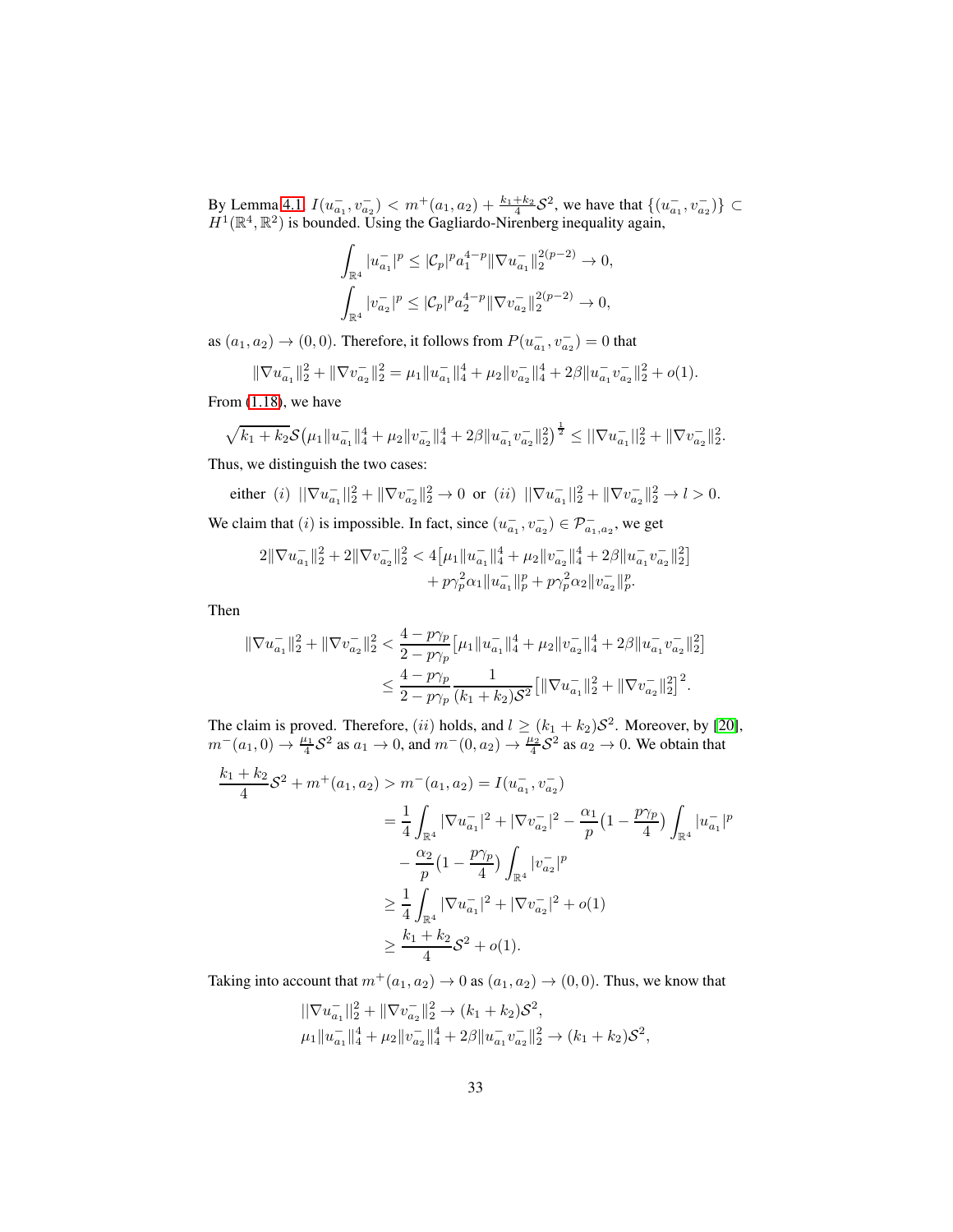as  $(a_1, a_2) \rightarrow (0, 0)$ . It follows that, up to a subsequence,  $\{(u_{a_1}^-, v_{a_2}^-\})$  is a minimizing sequence of the minimizing problem [\(1.18\)](#page-5-3). From Lemma [3.2,](#page-15-2)  $(u_{a_1}^-, v_{a_2}^-)$  is radially symmetric. By [\[41,](#page-57-3) Theorem 1.41] or [\[24,](#page-56-5) Lemma 3.5], up to a subsequence, there exists  $\sigma_1 := \sigma_1(a_1, a_2)$  such that for some  $\varepsilon_0 > 0$ ,

<span id="page-33-3"></span>
$$
u_1(x) = \sigma_1 u_{a_1}^-(\sigma_1 x) \to \sqrt{k_1} U_{\varepsilon_0} \text{ and } v_1(x) = \sigma_1 v_{a_2}^-(\sigma_1 x) \to \sqrt{k_2} U_{\varepsilon_0} \quad (4.13)
$$

in  $D^{1,2}(\mathbb{R}^4, \mathbb{R}^2)$ , as  $(a_1, a_2) \to (0, 0)$ . Since  $||U_{\varepsilon_0}||_2^2 \notin L^2(\mathbb{R}^4)$ ,  $||u_1||_2^2 = \frac{a_1^2}{\sigma_1^2}$  and  $||v_1||_2^2 = \frac{a_2^2}{\sigma_1^2}$ , by the Fatou lemma, we have  $\sigma_1 = o(a_1)$ ,  $\sigma_1 = o(a_2)$  and  $||u_1||_2^2 \to +\infty$ ,  $||v_1||_2^2 \to +\infty$  as  $(a_1, a_2) \to (0, 0)$ .

Therefore, we get that  $(u_1, v_1)$  satisfies

$$
\begin{cases}\n-\Delta u_1 + \lambda_1 \sigma_1^2 u_1 = \mu_1 u_1^3 + \alpha_1 \sigma_1^{4-p} |u_1|^{p-2} u_1 + \beta v_1^2 u_1 & \text{in } \mathbb{R}^4, \\
-\Delta v_1 + \lambda_2 \sigma_1^2 v_1 = \mu_2 v_1^3 + \alpha_2 \sigma_1^{4-p} |v_1|^{p-2} v_1 + \beta u_1^2 v_1 & \text{in } \mathbb{R}^4,\n\end{cases}
$$
\n(4.14)

where  $\lambda_1 := \lambda_{1, a_1, a_2}$  and  $\lambda_2 := \lambda_{2, a_1, a_2}$ . We note that such an additional assumption is appropriate for the case  $a_1 \sim a_2$  as  $(a_1, a_2) \to (0, 0)$ . By  $P_{a_1, a_2}(u_{a_1}^-, v_{a_2}^-) = 0$ , we have

$$
\lambda_1 \sigma_1^2 \|u_1\|_2^2 + \lambda_2 \sigma_1^2 \|v_1\|_2^2 = (1 - \gamma_p) \alpha_1 \sigma_1^{4-p} \|u_1\|_p^p + (1 - \gamma_p) \alpha_2 \sigma_1^{4-p} \|v_1\|_p^p.
$$

Since  $2 < p < 3$ , it follows that  $\lambda_1 \sigma_1^2 = o(\sigma_1^{4-p})$  and  $\lambda_2 \sigma_1^2 = o(\sigma_1^{4-p})$  as  $(a_1, a_2) \to a_1$  $(0, 0)$  and  $a_1 \sim a_2$ . This follows by the same methods as in Lemma [2.2,](#page-10-0) hence

<span id="page-33-0"></span>
$$
(u_1, v_1) \to (\sqrt{k_1} U_{\varepsilon_0}, \sqrt{k_2} U_{\varepsilon_0}) \text{ in } C^2_{loc}(\mathbb{R}^4) \times C^2_{loc}(\mathbb{R}^4). \tag{4.15}
$$

In what follows, we follow the ideas in [\[42\]](#page-57-0) to drive a uniformly upper bound of  $(u_1, v_1)$ . We define

$$
\bar{u}_1 := \frac{1}{u_1(0)} u_1(\sqrt{u_1(0)}x), \quad \bar{v}_1 := \frac{1}{v_1(0)} v_1(\sqrt{v_1(0)}x).
$$

Since  $(u_1, v_1)$  is radial, a direct computation shows that  $(\bar{u}_1, \bar{v}_1)$  solve

<span id="page-33-2"></span>
$$
\begin{cases}\n-\bar{u}_1'' - \frac{3}{r}\bar{u}_1' = f(\bar{u}_1, \bar{v}_1) & \text{in } \mathbb{R}^4, \\
-\bar{v}_1'' - \frac{3}{r}\bar{v}_1' = g(\bar{u}_1, \bar{v}_1) & \text{in } \mathbb{R}^4,\n\end{cases}
$$
\n(4.16)

where

<span id="page-33-1"></span>
$$
f(\bar{u}_1, \bar{v}_1) = -\lambda_1 \sigma_1^2 u_1(0)\bar{u}_1 + \mu_1 [u_1(0)]^3 \bar{u}_1^3 + \alpha_1 \sigma_1^{4-p} [u_1(0)]^{p-1} |\bar{u}_1|^{p-2} \bar{u}_1
$$
  
+  $\beta [v_1(0)]^2 u_1(0) \bar{v}_1^2 \bar{u}_1,$  (4.17)

and

$$
g(\bar{u}_1, \bar{v}_1) = -\lambda_2 \sigma_1^2 v_1(0) \bar{v}_1 + \mu_2 [v_1(0)]^3 \bar{v}_1^3 + \alpha_2 \sigma_1^{4-p} [v_1(0)]^{p-1} |\bar{v}_1|^{p-2} \bar{v}_1 + \beta [u_1(0)]^2 v_1(0) \bar{u}_1^2 \bar{v}_1.
$$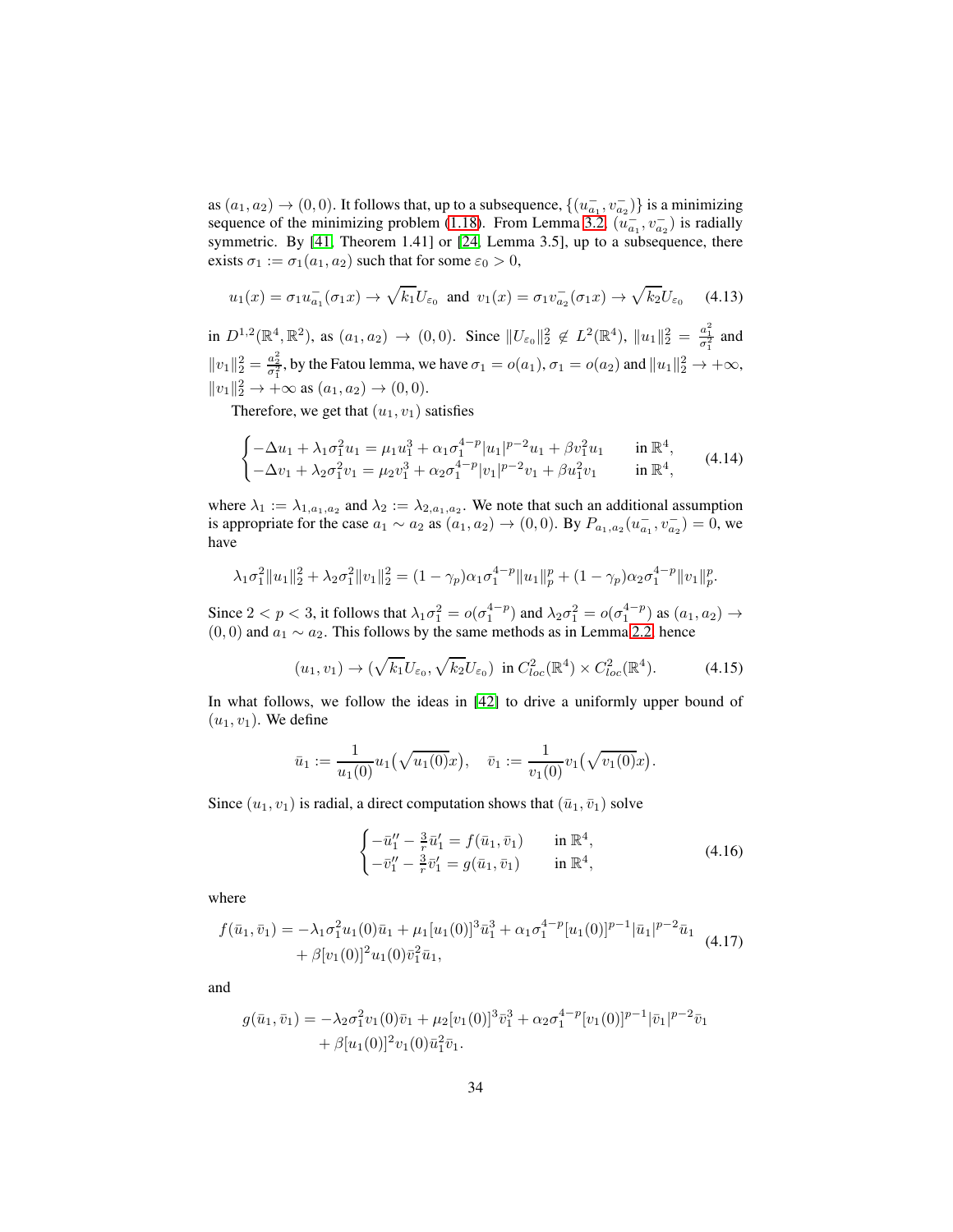Let

$$
H_1(r) = r^4(\bar{u}'_1)^2 + 2r^3\bar{u}_1\bar{u}'_1 + \frac{1}{2}r^4\bar{u}_1f(\bar{u}_1,\bar{v}_1),
$$

and

$$
H_2(r) = r^4(\bar{v}'_1)^2 + 2r^3\bar{v}_1\bar{v}'_1 + \frac{1}{2}r^4\bar{v}_1g(\bar{u}_1,\bar{v}_1).
$$

By direct calculations, we have

$$
H'_1(r) = 4r^3(\bar{u}'_1)^2 + 2r^4\bar{u}'_1\bar{u}''_1 + 6r^2\bar{u}_1\bar{u}'_1 + 2r^3[(\bar{u}'_1)^2 + \bar{u}_1\bar{u}''_1] + 2r^3\bar{u}_1f(\bar{u}_1, \bar{v}_1) + \frac{1}{2}r^4[\bar{u}'_1f(\bar{u}_1, \bar{v}_1) + \bar{u}_1\frac{\partial f(\bar{u}_1, \bar{v}_1)}{\partial r}].
$$

From [\(4.15\)](#page-33-0)-[\(4.17\)](#page-33-1), it follows that

$$
H'_1(r) = r^4 u_1(0)\bar{u}_1 \bar{u}'_1 \Big[\lambda_1 \sigma_1^2 - \frac{4-p}{2} \alpha_1 \sigma_1^{4-p} [u_1(0)]^{p-2} |\bar{u}_1|^{p-2}\Big] + r^4 \beta [v_1(0)]^2 u_1(0) \bar{u}_1 \bar{v}_1 \Big[\bar{v}'_1 \bar{u}_1 - \bar{u}'_1 \bar{v}_1\Big] = r^4 \sigma_1^{4-p} u_1(0) \bar{u}_1 \bar{u}'_1 \Big[ o(1) - \frac{4-p}{2} \alpha_1 |\sqrt{k_1} U_{\varepsilon_0}|^{p-2} \Big] + o(1),
$$

for  $\varepsilon_0$  small enough. Moreover,  $u_1, v_1$  exponentially decays to zero as  $r \to +\infty$  (see [\[42\]](#page-57-0)), then  $\lim_{r \to +\infty} H_1(r) = 0$ . Since  $u_1, v_1 > 0$ ,  $\bar{u}'_1, \bar{v}'_1 < 0$ , there exists  $r_1 :=$  $r(a_1, a_2) > 0$ ,  $H'_1(r_1) > 0$  for  $0 < r < r_1$  and  $H'_1(r) < 0$  for  $r > r_1$ . Therefore,  $H_1(r) > H_1(0) = 0$  for all  $r > 0$ . Let

$$
\Psi(r) = \frac{-\bar{u}'_1}{r|\bar{u}_1|^2}.
$$

By [\(4.16\)](#page-33-2), we deduce that

$$
\Psi'(r) = 2r^{-5}\bar{u}_1^{-3}H_1(r) > 0, \ \forall r > 0.
$$

It follows from [\(4.16\)](#page-33-2) once more that

<span id="page-34-0"></span>
$$
\Psi(r) > \Psi(0) = -\bar{u}_1''(0) = \frac{d}{4},\tag{4.18}
$$

where

$$
d = -\lambda_1 \sigma_1^2 u_1(0) + \mu_1 [u_1(0)]^3 + \alpha_1 \sigma_1^{4-p} [u_1(0)]^{p-1} + \beta [v_1(0)]^2 u_1(0).
$$

Let  $Z(r) = \frac{1}{1 + \frac{d}{8}r^2}$ , then we have

<span id="page-34-1"></span>
$$
\frac{-Z'(r)}{[Z(r)]^2} = \frac{d}{4}r.\tag{4.19}
$$

From [\(4.18\)](#page-34-0)-[\(4.19\)](#page-34-1), we get that

$$
\frac{\bar{u}'_1(r)}{[\bar{u}_1(r)]^2} \le \frac{Z'(r)}{[Z(r)]^2} \quad \forall r > 0,
$$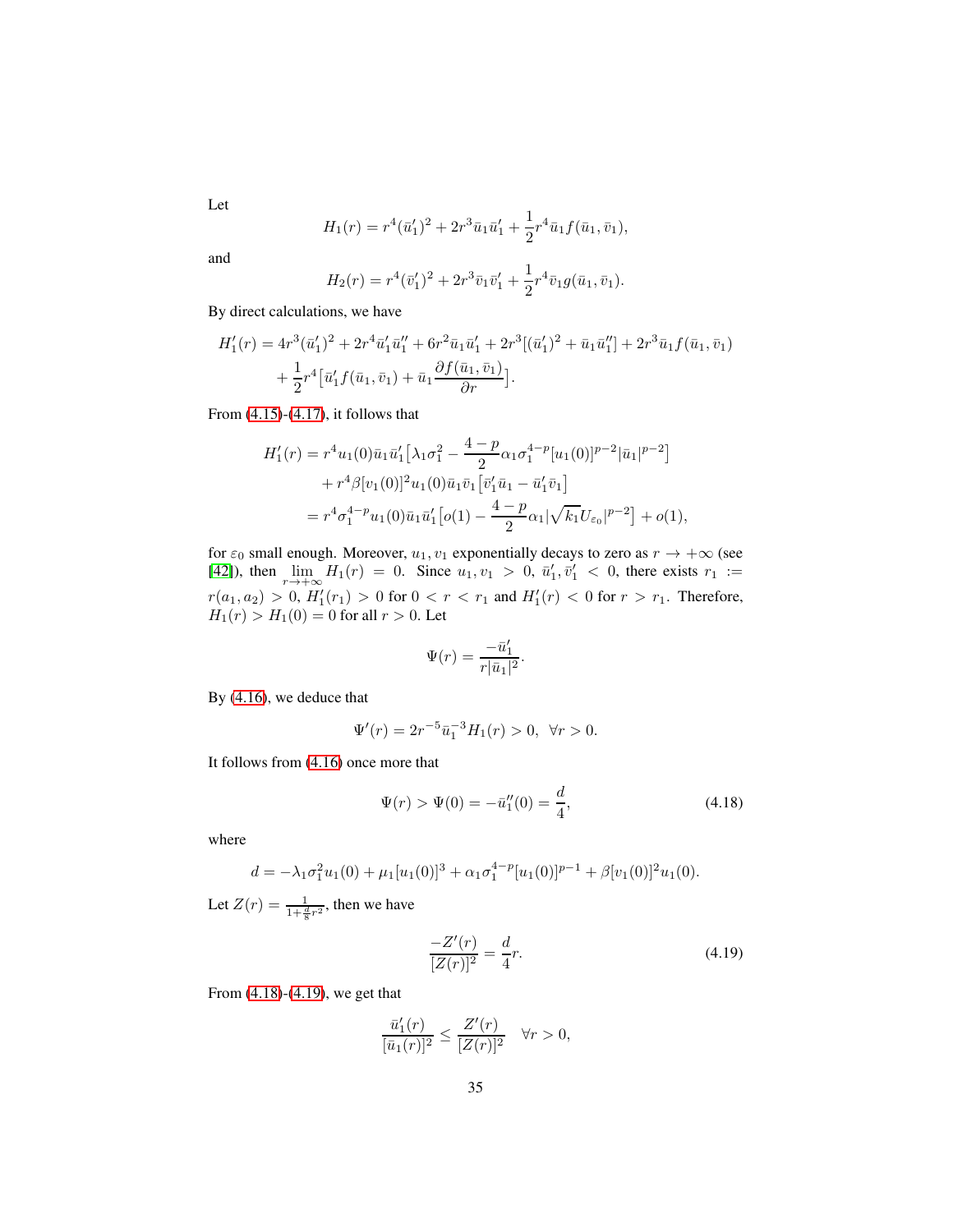which together with  $(4.15)$ , implies

<span id="page-35-2"></span>
$$
u_1(r) \lesssim \frac{1}{1+r^2} \quad \forall r > 0,
$$
\n(4.20)

uniformly for  $a_1, a_2 > 0$  sufficiently small and  $a_1 \sim a_2$ .

Similarly, we can deduce that

<span id="page-35-3"></span>
$$
v_1(r) \lesssim \frac{1}{1+r^2} \quad \forall r > 0,\tag{4.21}
$$

uniformly for  $a_1, a_2 > 0$  sufficiently small and  $a_1 \sim a_2$ . Then for  $2 < p < 3$ , we get

$$
||u_1||_p^p \lesssim \int_0^{+\infty} \frac{r^3}{(1+r^2)^p} \lesssim 1
$$
 and  $||v_1||_p^p \lesssim \int_0^{+\infty} \frac{r^3}{(1+r^2)^p} \lesssim 1$ .

By the Fatou lemma,  $||u_1||_p^p \ge ||\sqrt{k_1}U_{\epsilon_0}||_p^p \gtrsim 1 + o(1)$  and  $||v_1||_p^p \ge ||\sqrt{k_2}U_{\epsilon_0}||_p^p \gtrsim$ 1 +  $o(1)$ . Thus,  $||u_1||_p^p \sim 1$ ,  $||v_1||_p^p \sim 1$ , and

$$
\lambda_1 a_1^2 \sim \sigma_1^{4-p}
$$
 and  $\lambda_2 a_2^2 \sim \sigma_1^{4-p}$ ,

where  $(a_1, a_2) \rightarrow (0, 0)$  and  $a_1 \sim a_2$ .

Let us define

$$
V_{\varepsilon}(x) = \sqrt{k_1} U_{\varepsilon} \phi(R_{\varepsilon}^{-1} x) \text{ and } \overline{V}_{\varepsilon}(x) = \sqrt{k_2} U_{\varepsilon} \phi(\bar{R}_{\varepsilon}^{-1} x),
$$

where  $U_{\varepsilon}$  is defined in [\(1.19\)](#page-6-2),  $\phi \in C_0^{\infty}(\mathbb{R}^4)$  is a radially decreasing cut-off function with  $\phi \equiv 1$  in  $B_1$ ,  $\phi \equiv 0$  in  $\mathbb{R}^4 \setminus B_2$ , and  $R_{\varepsilon}$ ,  $\overline{R}_{\varepsilon}$  are chosen such that  $(V_{\varepsilon}, \overline{V}_{\varepsilon}) \in$  $S(a_1) \times S(a_2)$ . We choose  $\varepsilon > 0$  sufficiently small and then

<span id="page-35-0"></span>
$$
a_1^2 = \int_{\mathbb{R}^4} \left| \sqrt{k_1} U_{\varepsilon} \phi(R_{\varepsilon}^{-1} x) \right|^2 \sim \varepsilon^2 \int_1^{R_{\varepsilon} \varepsilon^{-1}} \frac{1}{r} \sim \varepsilon^2 \ln(R_{\varepsilon} \varepsilon^{-1}), \tag{4.22}
$$

<span id="page-35-1"></span>
$$
a_2^2 = \int_{\mathbb{R}^4} \left| \sqrt{k_2} U_{\varepsilon} \phi(\bar{R}_{\varepsilon}^{-1} x) \right|^2 \sim \varepsilon^2 \int_1^{\bar{R}_{\varepsilon} \varepsilon^{-1}} \frac{1}{r} \sim \varepsilon^2 \ln(\bar{R}_{\varepsilon} \varepsilon^{-1}),\tag{4.23}
$$

which implies  $R_{\varepsilon} \varepsilon^{-1} \to +\infty$  and  $\bar{R}_{\varepsilon} \varepsilon^{-1} \to +\infty$  as  $\varepsilon \to 0$ . From we have

$$
\|\nabla V_{\varepsilon}\|_{2}^{2} + \|\nabla \overline{V}_{\varepsilon}\|_{2}^{2} = (k_{1} + k_{2})\mathcal{S}^{2} + O\big((R_{\varepsilon}\varepsilon^{-1})^{-2}\big) + O\big((\bar{R}_{\varepsilon}\varepsilon^{-1})^{-2}\big),
$$

 $\alpha_1 \|V_{\varepsilon}\|_p^p + \alpha_2 \|\overline{V}_{\varepsilon}\|_p^p + 2\beta \|V_{\varepsilon}\overline{V}_{\varepsilon}\|_2^2 = (k_1 + k_2)S^2 + O((R_{\varepsilon}\varepsilon^{-1})^{-4}) + O((\bar{R}_{\varepsilon}\varepsilon^{-1})^{-4}),$ and

$$
||V_{\varepsilon}||_{p}^{p} \sim \varepsilon^{4-p}, \quad ||\overline{V}_{\varepsilon}||_{p}^{p} \sim \varepsilon^{4-p},
$$

for  $\varepsilon$  small enough. By Lemma [3.2,](#page-15-2) there exists  $t_0 := t_0(V_\varepsilon, V_\varepsilon) > 0$  such that  $t_0 \star (V_\varepsilon, \overline{V}_\varepsilon) \in \mathcal{P}^-_{a_1, a_2}$ . For convenience, we replace  $e^{t_0}$  by  $t_1$ , then

$$
\begin{aligned}\n||\nabla V_{\varepsilon}||_{2}^{2} + \|\nabla \overline{V}_{\varepsilon}||_{2}^{2} \\
&= t_{1}^{2} \big[\mu_{1}||V_{\varepsilon}||_{4}^{4} + \mu_{2} \|\overline{V}_{\varepsilon}||_{4}^{4} + 2\beta \|V_{\varepsilon}\overline{V}_{\varepsilon}||_{2}^{2}\big] + t_{1}^{p\gamma_{p}-2} \big[\gamma_{p}\alpha_{1}||V_{\varepsilon}||_{p}^{p} + \gamma_{p}\alpha_{2} \|\overline{V}_{\varepsilon}||_{p}^{p}\big]\n\end{aligned}
$$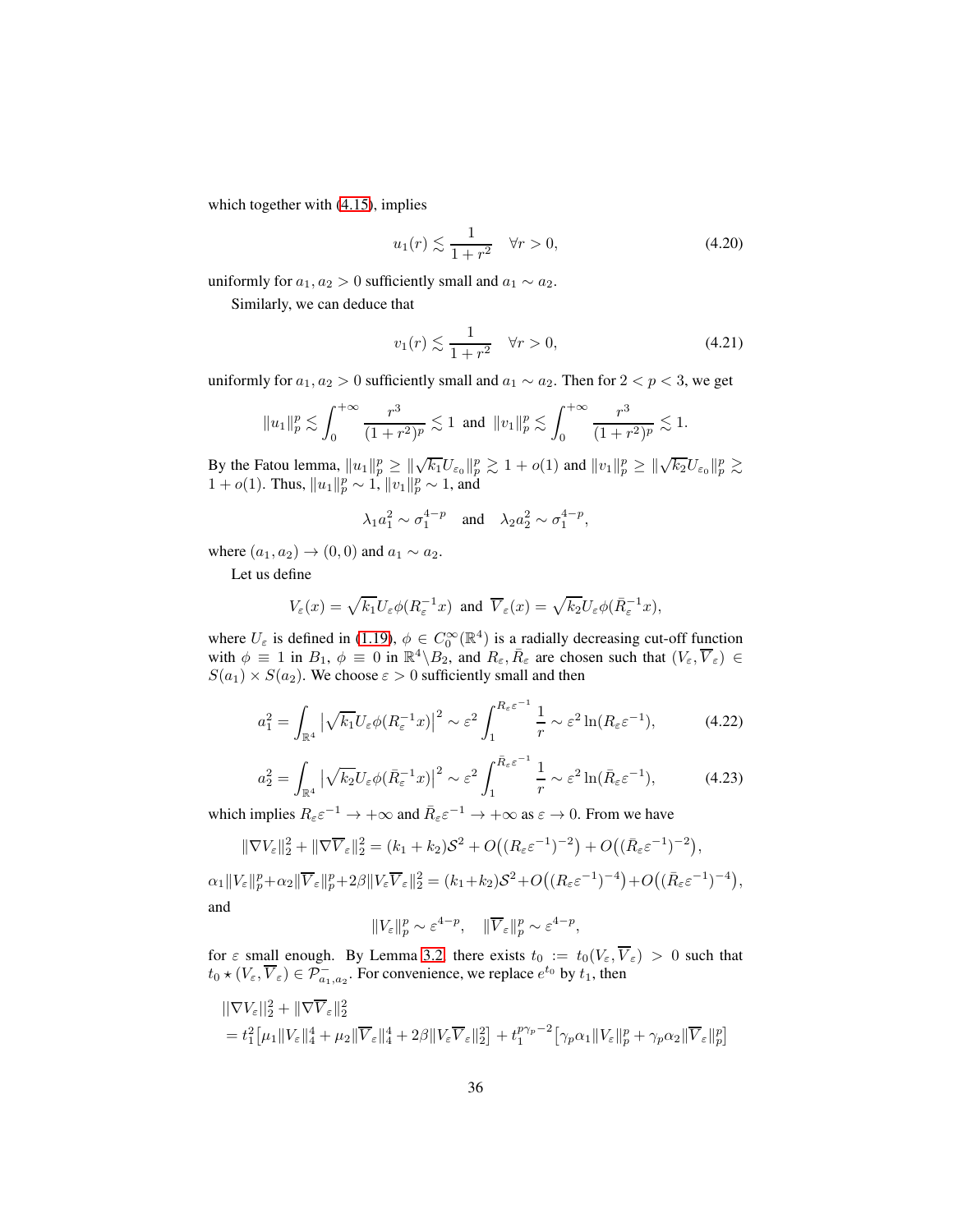$$
2||\nabla V_{\varepsilon}||_2^2 + 2||\nabla \overline{V}_{\varepsilon}||_2^2 < 4t_1^2[\mu_1||V_{\varepsilon}||_4^4 + \mu_2||\overline{V}_{\varepsilon}||_4^4 + 2\beta||V_{\varepsilon}\overline{V}_{\varepsilon}||_2^2] + t_1^{p\gamma_p - 2}[p\gamma_p^2\alpha_1||V_{\varepsilon}||_p^p + p\gamma_p^2\alpha_2||\overline{V}_{\varepsilon}||_p^p].
$$

Therefore,  $\{t_1(V_\varepsilon, V_\varepsilon)\}\$ is uniformly bounded and bounded from below away from 0 for all  $\varepsilon$ ,  $a_1$ ,  $a_2$  sufficiently small. Hence,

$$
(k_1 + k_2)S^2[1 - t_1^2] = [\gamma_p \alpha_1 ||V_{\varepsilon}||_p^p + \gamma_p \alpha_2 ||\overline{V}_{\varepsilon}||_p^p]t_1^{p\gamma_p - 2} + O((R_{\varepsilon} \varepsilon^{-1})^{-2}) + O((\overline{R}_{\varepsilon} \varepsilon^{-1})^{-2}).
$$

It follows that

<span id="page-36-0"></span>
$$
t_1 = 1 - (1 + o(1)) \frac{\gamma_p \alpha_1 \|V_{\varepsilon}\|_p^p + \gamma_p \alpha_2 \|\overline{V}_{\varepsilon}\|_p^p + O\left((R_{\varepsilon} \varepsilon^{-1})^{-2} + O\left((\bar{R}_{\varepsilon} \varepsilon^{-1})^{-2}\right)\right)}{2(k_1 + k_2) \mathcal{S}^2}.
$$
\n(4.24)

From [\(4.24\)](#page-36-0), we can infer that

<span id="page-36-1"></span>
$$
m^{-}(a_1, a_2) \leq I(t_0 \star (V_{\varepsilon}, \overline{V}_{\varepsilon}))
$$
  
\n
$$
\leq \frac{t_1^2}{4}(k_1 + k_2)S^2 - \frac{\alpha_1}{p}(1 - \frac{p\gamma_p}{4})(t_1)^{p\gamma_p}||V_{\varepsilon}||_p^p
$$
  
\n
$$
- \frac{\alpha_2}{p}(1 - \frac{p\gamma_p}{4})(t_1)^{p\gamma_p}||\overline{V}_{\varepsilon}||_p^p + O((R_{\varepsilon}\varepsilon^{-1})^{-2}) + O((\bar{R}_{\varepsilon}\varepsilon^{-1})^{-2})
$$
  
\n
$$
= \frac{k_1 + k_2}{4}S^2 - \frac{\alpha_1\gamma_p||V_{\varepsilon}||_p^p + \alpha_2\gamma_p||\overline{V}_{\varepsilon}||_p^p}{4} - \frac{\alpha_1}{p}(1 - \frac{p\gamma_p}{4})||V_{\varepsilon}||_p^p
$$
  
\n
$$
- \frac{\alpha_2}{p}(1 - \frac{p\gamma_p}{4})||\overline{V}_{\varepsilon}||_p^p + O((R_{\varepsilon}\varepsilon^{-1})^{-2}) + O((\bar{R}_{\varepsilon}\varepsilon^{-1})^{-2})
$$
  
\n
$$
= \frac{k_1 + k_2}{4}S^2 - \frac{\alpha_1}{p}||V_{\varepsilon}||_p^p - \frac{\alpha_2}{p}||\overline{V}_{\varepsilon}||_p^p
$$
  
\n
$$
+ O((R_{\varepsilon}\varepsilon^{-1})^{-2}) + O((\bar{R}_{\varepsilon}\varepsilon^{-1})^{-2}).
$$
\n(4.25)

Since  $m^-(a_1, a_2) = I(u_{a_1}^-, v_{a_2}^-) = \frac{1}{4}[\|\nabla u_{a_1}^-\|_2^2 + \|\nabla v_{a_2}^-\|_2^2] - \frac{\alpha_1}{p}(1 - \frac{p\gamma_p}{4})$ Since  $m^-(a_1, a_2) = I(u_{a_1}^-, v_{a_2}^-) = \frac{1}{4} [\|\nabla u_{a_1}^-\|_2^2 + \|\nabla v_{a_2}^-\|_2^2] - \frac{\alpha_1}{p} (1 - \frac{p\gamma_p}{4}) \|u_{a_1}^-\|_p^p - \frac{\alpha_2}{p} (1 - \frac{p\gamma_p}{4}) \|v_{a_2}^-\|_p^p$ , from (4.25), we get  $\frac{\gamma_p}{4}$ )  $||v_{a_2}^-||_p^p$ , from [\(4.25\)](#page-36-1), we get

$$
\frac{1}{4} \left[ \|\nabla u_{a_1}^{-}\|_{2}^{2} + \|\nabla v_{a_2}^{-}\|_{2}^{2} \right] - \frac{\alpha_1}{p} (1 - \frac{p\gamma_p}{4}) \|u_{a_1}^{-}\|_{p}^{p} - \frac{\alpha_2}{p} (1 - \frac{p\gamma_p}{4}) \|v_{a_2}^{-}\|_{p}^{p} \n\leq \frac{k_1 + k_2}{4} \mathcal{S}^2 - \frac{\alpha_1}{p} \|V_{\varepsilon}\|_{p}^{p} - \frac{\alpha_2}{p} \|\overline{V}_{\varepsilon}\|_{p}^{p} + O\big((R_{\varepsilon} \varepsilon^{-1})^{-2}\big) + O\big((\bar{R}_{\varepsilon} \varepsilon^{-1})^{-2}\big).
$$
\n(4.26)

By  $P_{a_1, a_2}(u_{a_1}^-, v_{a_2}^-) = 0$ , we know that

$$
\sqrt{k_1 + k_2} \mathcal{S} \le \frac{\|\nabla u_{a_1}^-\|_2^2 + \|\nabla v_{a_2}^-\|_2^2}{[\alpha_1 \|u_{a_1}^-\|_p^p + \alpha_2 \|v_{a_2}^-\|_p^p + 2\beta \|u_{a_1}^-\overline{v_{a_2}}\|_2^2]^{1/2}}
$$
  
= \left(\|\nabla u\_{a\_1}^-\|\_2^2 + \|\nabla v\_{a\_2}^-\|\_2^2 - \alpha\_1\gamma\_p \|u\_{a\_1}^-\|\_p^p - \alpha\_2\gamma\_p \|v\_{a\_2}^-\|\_p^p\right)^{\frac{1}{2}}  
+ \frac{\alpha\_1\gamma\_p \|u\_{a\_1}^-\|\_p^p + \alpha\_2\gamma\_p \|v\_{a\_2}^-\|\_p^p}{\sqrt{k\_1 + k\_2}\mathcal{S}}  
+ O\left((R\_{\varepsilon}\varepsilon^{-1})^{-2}\right) + O\left((\bar{R}\_{\varepsilon}\varepsilon^{-1})^{-2}\right),

and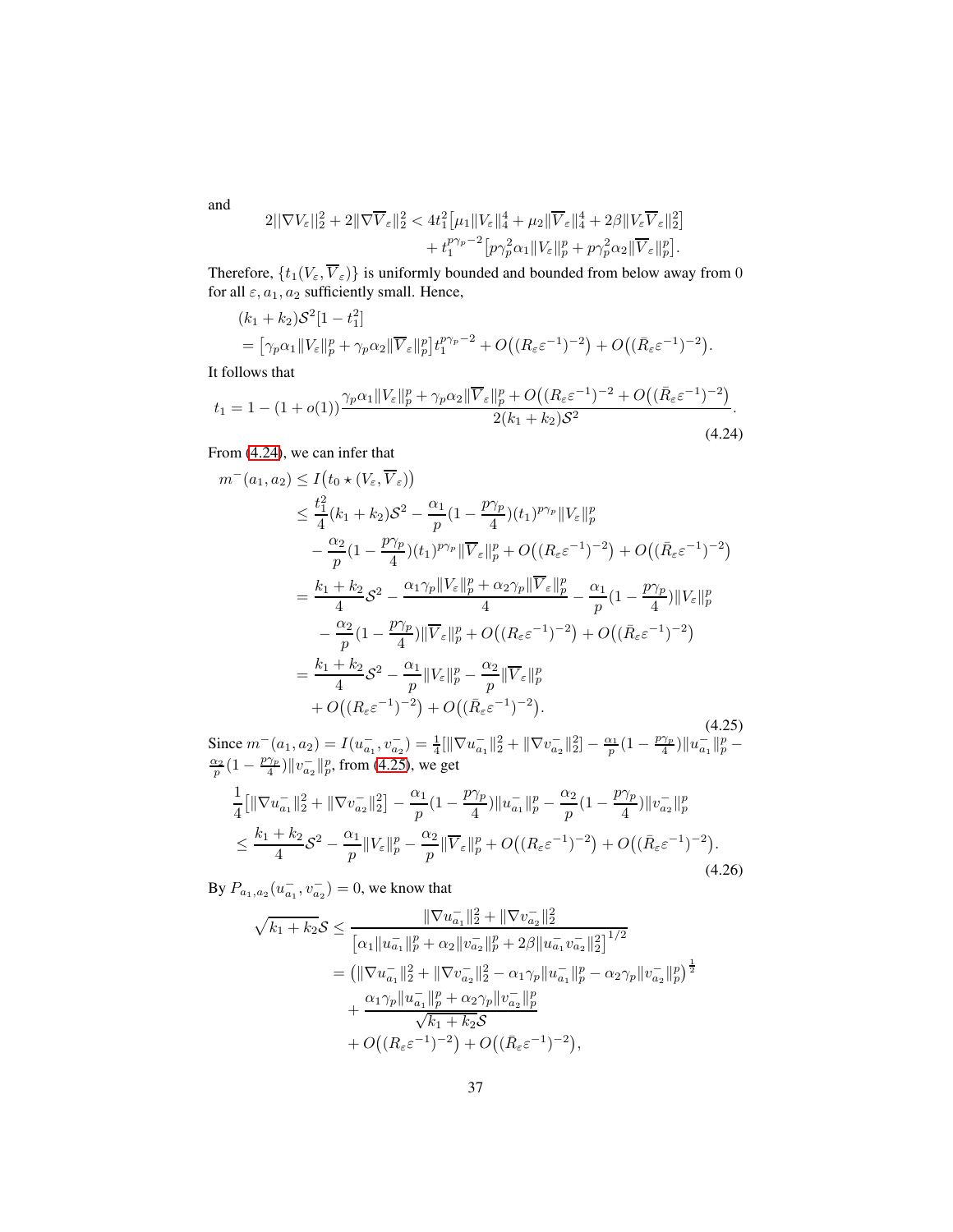and then

<span id="page-37-0"></span>
$$
\|\nabla u_{a_1}^-\|_2^2 + \|\nabla v_{a_2}^-\|_2^2 \ge \left[\sqrt{k_1 + k_2} \mathcal{S} - \frac{\alpha_1 \gamma_p \|u_{a_1}^-\|_p^p + \alpha_2 \gamma_p \|v_{a_2}^-\|_p^p}{\sqrt{k_1 + k_2} \mathcal{S}} + O\left((R_\varepsilon \varepsilon^{-1})^{-2}\right) + O\left((\bar{R}_\varepsilon \varepsilon^{-1})^{-2}\right)\right]^2 + \alpha_1 \gamma_p \|u_{a_1}^-\|_p^p + \alpha_2 \gamma_p \|v_{a_2}^-\|_p^p \ge (k_1 + k_2) \mathcal{S}^2 - \alpha_1 \gamma_p \|u_{a_1}^-\|_p^p - \alpha_2 \gamma_p \|v_{a_2}^-\|_p^p + O\left((R_\varepsilon \varepsilon^{-1})^{-2}\right) + O\left((\bar{R}_\varepsilon \varepsilon^{-1})^{-2}\right).
$$
\n(4.27)

From [\(4.25\)](#page-36-1)–[\(4.27\)](#page-37-0), we have

$$
\alpha_1 \|u_{a_1}^-\|_p^p + \alpha_2 \|v_{a_2}^-\|_p^p \gtrsim \alpha_1 \|V_{\varepsilon}\|_p^p + \alpha_2 \|\overline{V}_{\varepsilon}\|_p^p - O\big((R_{\varepsilon} \varepsilon^{-1})^{-2}\big) - O\big((\bar{R}_{\varepsilon} \varepsilon^{-1})^{-2}\big) \gtrsim \varepsilon^{4-p} + \varepsilon^{4-p} - O\big((R_{\varepsilon} \varepsilon^{-1})^{-2}\big) - O\big((\bar{R}_{\varepsilon} \varepsilon^{-1})^{-2}\big).
$$
\n(4.28)

By [\(4.22\)](#page-35-0)-[\(4.23\)](#page-35-1), we choose  $\varepsilon_{a_1, a_2}$  such that  $||u_{a_1}^-||_p^p + ||v_{a_2}^-||_p^p \gtrsim \varepsilon_{a_1, a_2}^{4-p}$ . Define

<span id="page-37-1"></span>
$$
w_1 = \varepsilon_{a_1, a_2} u_{a_1}^-(\varepsilon_{a_1, a_2} x)
$$
 and  $w_2 = \varepsilon_{a_1, a_2} v_{a_2}^-(\varepsilon_{a_1, a_2} x)$ , (4.29)

then  $\|\nabla w_1\|_2^2 \sim 1$ ,  $\|\nabla w_2\|_2^2 \sim 1$ ,  $\|w_1\|_4^4 \sim 1$ ,  $\|w_2\|_4^4 \sim 1$  and  $\|w_1\|_p^p + \|w_2\|_p^p \gtrsim 1$ . By [\(4.13\)](#page-33-3), it is easy to see that  $\sigma_1^{4-p} \|u_1\|_p^p = \|u_{a_1}\|_p^p = \varepsilon_{a_1, a_2}^{4-p} \|u_1\|_p^p$  and  $\sigma_1^{4-p} \|v_1\|_p^p =$  $||v_{a_2}||_p^p = \varepsilon_{a_1, a_2}^{4-p} ||w_2||_p^p$ . Then, we have  $\sigma_1 \gtrsim \varepsilon_{a_1, a_2}^{q}$ .

Next, we need to prove that  $\sigma_1 \lesssim \varepsilon_{a_1,a_2},$  then

$$
\varepsilon_{a_1,a_2} u_{a_1}^- (\varepsilon_{a_1,a_2} x) \to \sqrt{k_1} U_{\varepsilon_0} \quad \text{and} \quad \varepsilon_{a_1,a_2} v_{a_2}^- (\varepsilon_{a_1,a_2} x) \to \sqrt{k_2} U_{\varepsilon_0} \text{ in } D^{1,2}(\mathbb{R}^4),
$$

as  $(a_1, a_2)$  →  $(0, 0)$  and  $a_1$  ~  $a_2$ .

In fact, we know that

$$
w_1(x) = \left(\frac{\varepsilon_{a_1, a_2}}{\sigma_1}\right)u_1\left(\frac{\varepsilon_{a_1, a_2}}{\sigma_1}x\right) \text{ and } w_2(x) = \left(\frac{\varepsilon_{a_1, a_2}}{\sigma_1}\right)v_1\left(\frac{\varepsilon_{a_1, a_2}}{\sigma_1}x\right)
$$

and  $(\bar{w}_1, \bar{w}_2)$  satisfies

$$
\begin{cases} -\Delta \bar{w}_1 = h_1(\bar{w}_1, \bar{w}_2) & \text{in } \mathbb{R}^4, \\ -\Delta \bar{w}_2 = h_2(\bar{w}_1, \bar{w}_2) & \text{in } \mathbb{R}^4, \end{cases}
$$

where

$$
\bar{w}_1 = \frac{1}{w_1(0)} w_1(\frac{1}{w_1(0)}x), \quad \bar{w}_2 = \frac{1}{w_2(0)} w_2(\frac{1}{w_2(0)}x),
$$

$$
h_1(\bar{w}_1, \bar{w}_2) = -\lambda_1 \varepsilon_{a_1, a_2}^2 w_1^{-2}(0) \bar{w}_1 + \mu_1 \bar{w}_1^3 + \alpha_1 \varepsilon_{a_1, a_2}^{4-p} [w_1(0)]^{p-4} |\bar{w}_1|^{p-2} \bar{w}_1 + \beta[w_2(0)]^2 w_1^{-2}(0) \bar{w}_2^2 \bar{w}_1,
$$

and

$$
h_2(\bar{w}_1, \bar{w}_2) = -\lambda_2 \varepsilon_{a_1, a_2}^2 w_2^{-2}(0) \bar{w}_2 + \mu_2 \bar{w}_2^3 + \alpha_2 \varepsilon_{a_1, a_2}^{4-p} [w_2(0)]^{p-4} |\bar{w}_2|^{p-2} \bar{w}_1 + \beta [w_1(0)]^2 w_2^{-2}(0) \bar{w}_1^2 \bar{w}_2.
$$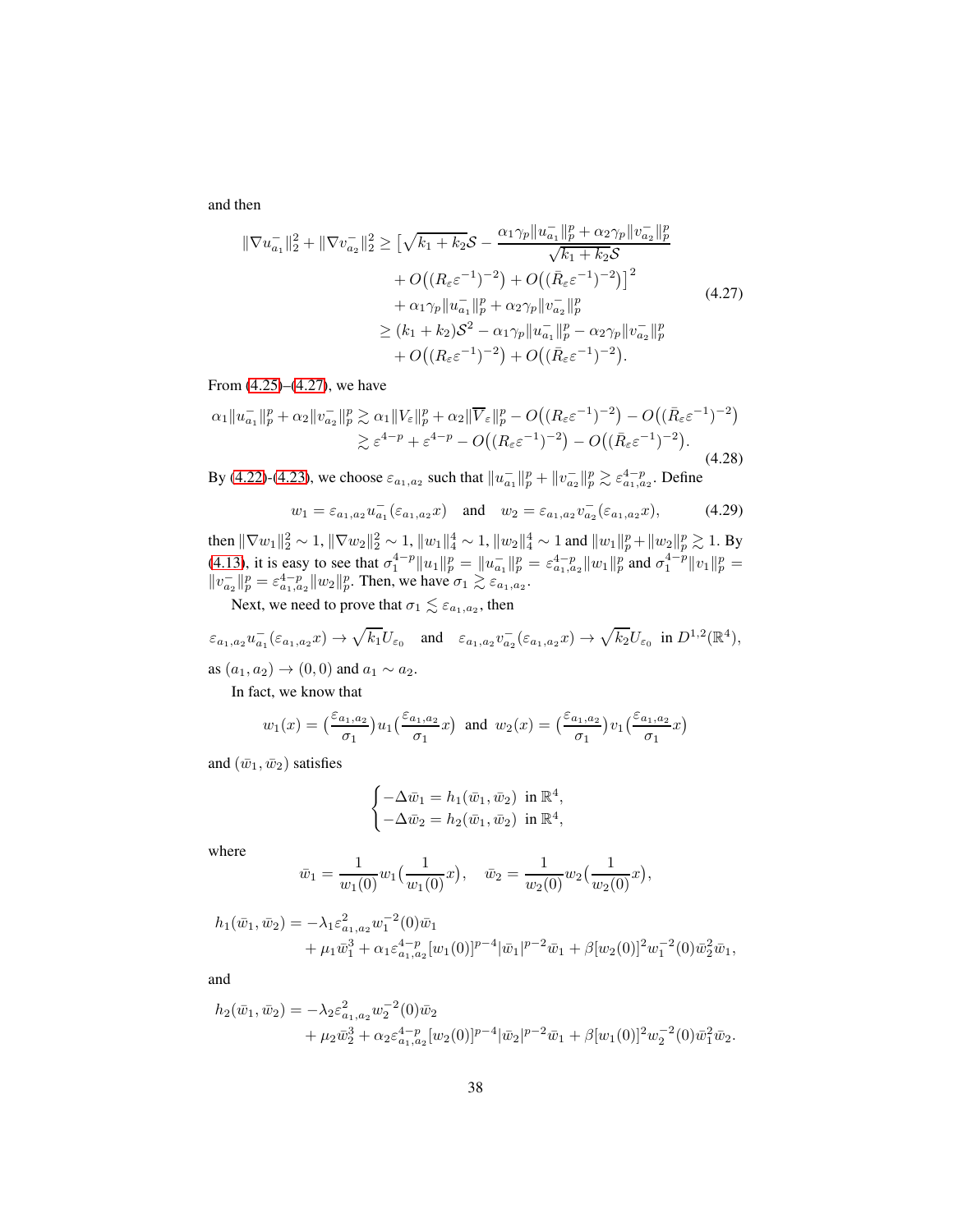By similar arguments as used for [\(4.20\)](#page-35-2)-[\(4.21\)](#page-35-3), we have

$$
w_1 \lesssim \frac{w_1(0)}{1 + b_1 r^2}
$$
 and  $w_2 \lesssim \frac{w_2(0)}{1 + b_2 r^2}$ ,

where

$$
b_1 = -\lambda_1 \varepsilon_{a_1, a_2}^2 w_1^{-2}(0) + \mu_1 + \alpha_1 \varepsilon_{a_1, a_2}^{4-p} [w_1(0)]^{p-4} + \beta [w_2(0)]^2 w_1^{-2}(0),
$$

and

$$
b_2 = -\lambda_2 \varepsilon_{a_1, a_2}^2 w_2^{-2}(0) + \mu_2 + \alpha_2 \varepsilon_{a_1, a_2}^{4-p} [w_2(0)]^{p-4} + \beta [w_1(0)]^2 w_2^{-2}(0).
$$

It follows from [\(4.29\)](#page-37-1) that  $b_1 \sim 1$ ,  $b_2 \sim 1$ , and then

$$
||w_1||_p^p \lesssim \left(\frac{\varepsilon_{a_1,a_2}}{\sigma_1}\right)^p
$$
 and  $||w_2||_p^p \lesssim \left(\frac{\varepsilon_{a_1,a_2}}{\sigma_1}\right)^p$ ,

for  $2 < p < 3$ . Therefore,  $\sigma_1 \lesssim \varepsilon_{a_1, a_2}$ .

Finally, there exists  $\varepsilon_{a_1,a_2} > 0$  such that

$$
\left(\varepsilon_{a_1,a_2}u_{a_1}^{-}(\varepsilon_{a_1,a_2}x),\varepsilon_{a_1,a_2}v_{a_2}^{-}(\varepsilon_{a_1,a_2}x)\right)\to(\sqrt{k_1}U_{\varepsilon_0},\sqrt{k_2}U_{\varepsilon_0})\ \text{ in } D^{1,2}(\mathbb{R}^4,\mathbb{R}^2),
$$

 $\Box$ 

for some  $\varepsilon_0 > 0$  as  $(a_1, a_2) \rightarrow (0, 0)$  and  $a_1 \sim a_2$ . We complete the proof.

Proof of Theorem 1.3. From Lemmas [4.3](#page-29-1) and [4.4,](#page-31-0) we can obtain Theorem [1.3.](#page-6-0)  $\Box$ 

## 5 Mass-critical perturbation

In this section, we deal with the case  $p = 3$ ,  $\alpha_i, \mu_i > 0$   $(i = 1, 2)$  and  $\beta > 0$ . We recall the decomposition of  $\mathcal{P}_{a_1, a_2} = \mathcal{P}^+_{a_1, a_2} \cup \mathcal{P}^0_{a_1, a_2} \cup \mathcal{P}^-_{a_1, a_2}$  (see [\(1.12\)](#page-4-4)). From the definition of  $\mathcal{P}^0_{a_1,a_2}$ , this is  $\Psi'_{(u,v)}(0) = \Psi''_{(u,v)}(0) = 0$ , then necessarily  $\|\nabla u\|_2^2 = \|\nabla v\|_2^2 = 0$ , which is not possible because  $(u, v) \in S(a_1) \times S(a_2)$ . Therefore,  $\mathcal{P}_{a_1,a_2}^0 = \emptyset$ . By Lemma [3.1,](#page-14-1) we can also check that  $\mathcal{P}_{a_1,a_2}$  is a smooth manifold of codimension 1 in  $S(a_1) \times S(a_2)$ .

Let  $\phi_0$  be a minimizer of Gagliardo-Nirenberg inequality [\(1.15\)](#page-5-4) with  $p = 3$ . Then, from [\[40\]](#page-57-1),  $\phi_0$  satisfies

$$
\begin{cases}\n-\Delta \phi_0 + \frac{1}{2} \phi_0 = |\phi_0| \phi_0 & \text{in} \quad \mathbb{R}^4, \\
\phi_0(x) > 0 & \text{in} \quad \mathbb{R}^4.\n\end{cases}
$$

By the well-known uniqueness result (cf. [\[21\]](#page-55-12)) and the scaling invariance of [\(1.14\)](#page-5-1), we have  $\phi_0(x) = \frac{1}{2} w_3(\frac{x}{\sqrt{2}})$ , and

$$
\frac{1}{|\mathcal{C}_3|^3} = \frac{\|\nabla \phi_0\|_2^2 \|\phi_0\|_2}{\|\phi_0\|_3^3} = \frac{2\|w_3\|_2}{3}.
$$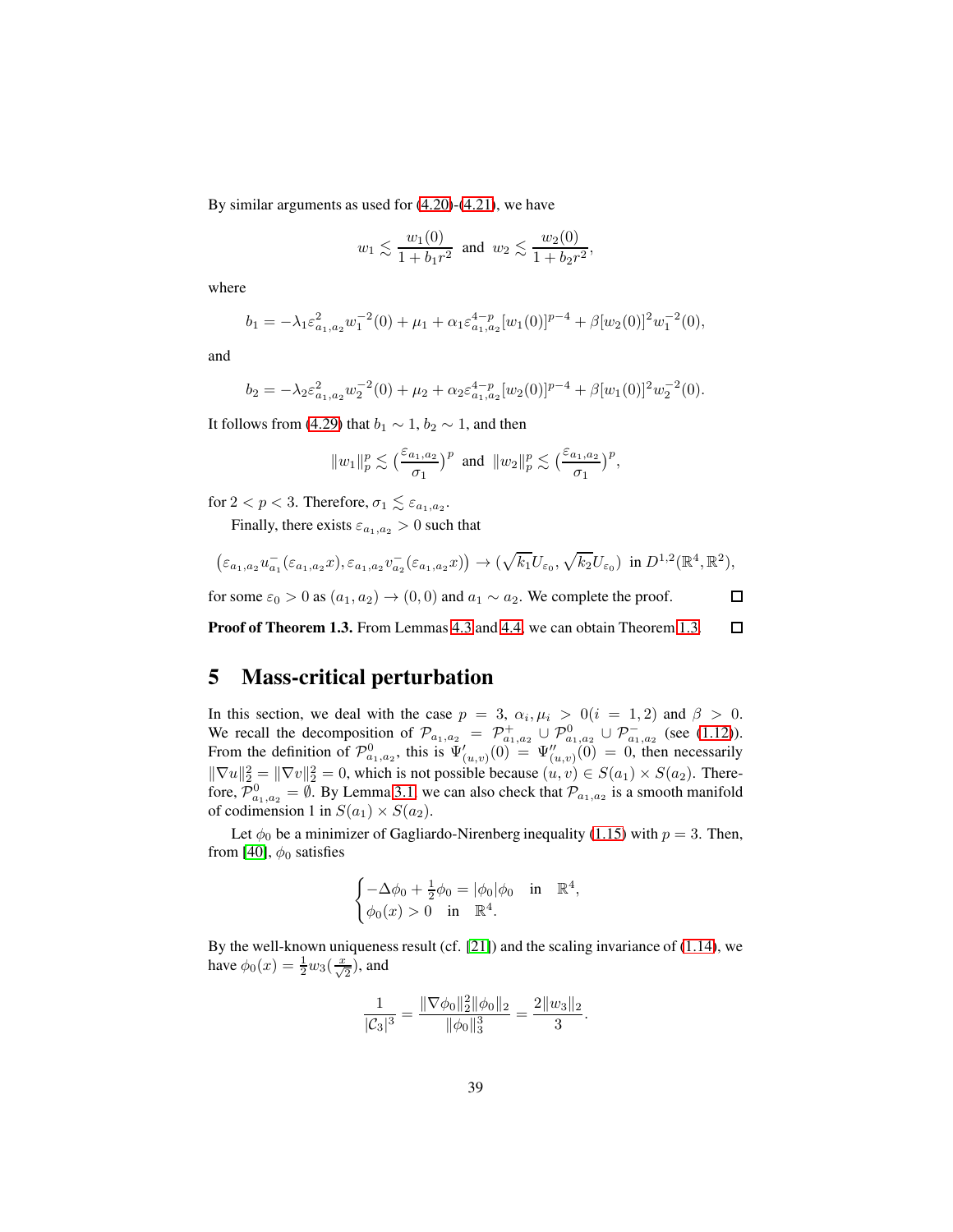<span id="page-39-0"></span>**Lemma 5.1.** *If*  $0 < \alpha_i a_i < \frac{3}{2|C_3|^3}$  (*i* = 1, 2)*, for all*  $(u, v) \in S(a_1) \times S(a_2)$ *, there*  $e$ xists  $t_{(u,v)}$  such that  $t_{(u,v)}\star (u,v)\in \mathcal{P}_{a_1,a_2}.$  *Further,*  $t_{(u,v)}$  *is the unique critical point of the function*  $\Psi_{(u,v)}$  *and is a strict maximum point at positive level. Moreover:* 

 $(1)$   $\mathcal{P}_{a_1,a_2} = \mathcal{P}_{a_1,a_2}^-$  and  $P_{a_1,a_2}(u,v) < 0$  iff  $t_{(u,v)} < 0$ . (2)  $\Psi_{(u,v)}$  is strictly increasing in  $(-\infty, t_{(u,v)})$ . (3) *The map*  $(u, v) \mapsto t_{(u, v)} \in \mathbb{R}$  *is of class*  $C^1$ *.* 

*Proof.* Since  $p = 3$ , we have

$$
\Psi_{(u,v)}(s) = e^{2s} \left[ \left( \frac{\|\nabla u\|_2^2}{2} - \frac{\alpha_1 \|u\|_3^3}{3} \right) + \left( \frac{\|\nabla v\|_2^2}{2} - \frac{\alpha_2 \|v\|_3^3}{3} \right) \right] \n- \frac{e^{4s}}{4} \left( \mu_1 \|u\|_4^4 + \mu_2 \|v\|_4^4 + 2\beta \|uv\|_2^2 \right) \n\geq \frac{e^{2s}}{2} \left[ \|\nabla u\|_2^2 \left( 1 - \frac{2|\mathcal{C}_3|^3}{3} \alpha_1 a_1 \right) + \|\nabla v\|_2^2 \left( 1 - \frac{2|\mathcal{C}_3|^3}{3} \alpha_2 a_2 \right) \right] \n- \frac{e^{4s}}{4} \left( \mu_1 \|u\|_4^4 + \mu_2 \|v\|_4^4 + 2\beta \|uv\|_2^2 \right).
$$

Note that  $s \star (u, v) \in \mathcal{P}_{a_1, a_2}$  if and only if  $\Psi'_{(u, v)}(s) = 0$ . It's easy to see that if  $\left[\|\nabla u\|_2^2\left(1-\frac{2|\mathcal{C}_3|^3}{3}\right)\right]$  $\frac{c_3|^3}{3}\alpha_1a_1$  +  $\|\nabla v\|_2^2\left(1-\frac{2|\mathcal{C}_3|^3}{3}\right)$  $\left[\frac{2s}{3}\right]^{3} \alpha_{2} a_{2}$ ) is positive, then  $\Psi_{(u,v)}(s)$  has a unique critical point  $t_{(u,v)}$ , which is a strict maximum point at positive level. Therefore, under the condition of  $0 < \alpha_i a_i < \frac{3}{2|\mathcal{C}_3|^3}$   $(i = 1, 2)$ , we know that  $\left[\frac{\|\nabla u\|_2^2 + \|\nabla v\|_2^2}{2} - \right]$  $\frac{\alpha_1 \|u\|_3^3 + \alpha_2 \|v\|_3^3}{3}$  > 0. If  $(u, v) \in \mathcal{P}_{a_1, a_2}$ , then  $t_{(u, v)}$  is a maximum point, we have that  $\Psi''_{(u,v)}(\tilde{t}_{(u,v)}) \leq 0$ . Since  $\mathcal{P}^0_{a_1,a_2} = \emptyset$ , we have  $(u,v) \in \mathcal{P}^-_{a_1,a_2}$ . To prove that the map  $(u, v) \in S(a_1) \times S(a_2) \mapsto t_{(u,v)} \in \mathbb{R}$  is of class  $C^1$ , we can apply the implicit function theorem as in Lemma [3.2.](#page-15-2) Finally,  $\Psi'_{(u,v)}(s) < 0$  if and only if  $s > t_{(u,v)}$ , then  $P_{a_1, a_2}(u, v) = \Psi'_{(u, v)}(0) < 0$  if and only if  $t_{(u, v)} < 0$ . П

**Corollary 5.2.** *Assume*  $p = 3$ ,  $\alpha_i, \mu_i, a_i > 0$  (i = 1, 2) and  $\beta > 0$ . Let  $0 < \alpha_i a_i <$  $\frac{3}{2|C_3|^3}$   $(i = 1, 2)$ *, then* 

$$
m^-(a_1, a_2) := \inf_{(u,v) \in \mathcal{P}_{a_1, a_2}^-} I(u, v) > 0.
$$

*Proof.* If  $(u, v) \in \mathcal{P}_{a_1, a_2}^-$ , then by Gagliardo-Nirenberg and the Sobolev inequalities, we have

$$
\|\nabla u\|_{2}^{2} + \|\nabla v\|_{2}^{2} < 2\|\mu_{1}\|u\|_{4}^{4} + \mu_{2}\|v\|_{4}^{4} + 2\beta\|uv\|_{2}^{2}\| + \frac{2\alpha_{1}}{3}\|u\|_{3}^{3} + \frac{2\alpha_{2}}{3}\|v\|_{3}^{3}
$$
\n
$$
\leq 8D_{1}[\|\nabla u\|_{2}^{2} + \|\nabla v\|_{2}^{2}]^{2} + \frac{2|\mathcal{C}_{3}|^{3}}{3}(\alpha_{1}a_{1}\|\nabla u\|_{2}^{2} + \alpha_{2}a_{2}\|\nabla v\|_{2}^{2}).
$$

Moreover,  $0 < \alpha_i a_i < \frac{3}{2|C_3|^3}$   $(i = 1, 2)$  and  $\|\nabla u\|_2^2 + \|\nabla v\|_2^2 \neq 0$  (since  $(u, v) \in$  $S(a_1) \times S(a_2)$ , we get

$$
\inf_{(u,v)\in \mathcal{P}_{a_1,a_2}^-} \|\nabla u\|_2^2 + \|\nabla v\|_2^2 \ge C > 0.
$$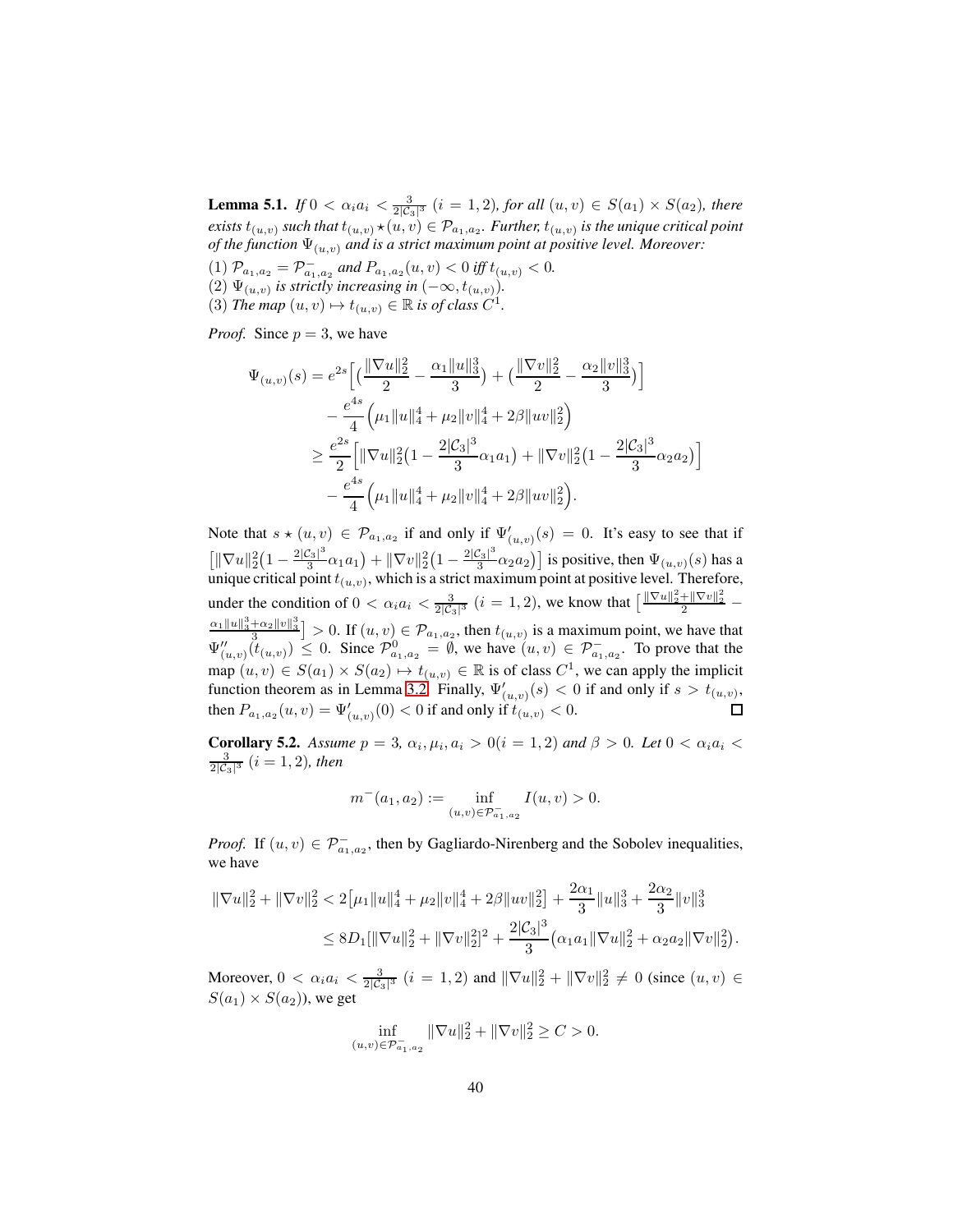$$
m^{-}(a_1, a_2) = \inf_{(u,v) \in \mathcal{P}_{a_1, a_2}^{-}} I(u, v)
$$
  
\n
$$
= \inf_{(u,v) \in \mathcal{P}_{a_1, a_2}^{-}} \frac{1}{4} [\|\nabla u\|_2^2 + \|\nabla v\|_2^2 - \frac{2\alpha_1}{3} \|u\|_3^3 - \frac{2\alpha_2}{3} \|v\|_3^3]
$$
  
\n
$$
\geq \inf_{(u,v) \in \mathcal{P}_{a_1, a_2}^{-}} \left[ \frac{1}{4} \left( 1 - \frac{2|\mathcal{C}_3|^3 \alpha_1 a_1}{3} \right) \|\nabla u\|_2^2 + \frac{1}{4} \left( 1 - \frac{2|\mathcal{C}_3|^3 \alpha_2 a_2}{3} \right) \|\nabla v\|_2^2 \right]
$$
  
\n
$$
\geq C > 0.
$$

From the above lemmas, then  $I|_{S(a_1)\times S(a_2)}$  has a mountain pass geometry. We need an estimate from above on

$$
m^{-}(a_1, a_2) = \inf_{(u,v) \in \mathcal{P}_{a_1, a_2}} I(u, v) = \inf_{(u,v) \in \mathcal{P}_{a_1, a_2}} I(u, v).
$$

<span id="page-40-0"></span>**Lemma 5.3.** *Let*  $p = 3$ ,  $\alpha_i, \mu_i, \alpha_i > 0 (i = 1, 2)$ , and  $\beta \in (0, \min\{\mu_1, \mu_2\}) \cup (\max\{\mu_1, \mu_2\}, \infty)$ . If  $0 < \alpha_i a_i < \frac{3}{2|\mathcal{C}_3|^3}$   $(i = 1, 2)$ , then

$$
0 < m^-(a_1, a_2) < \frac{k_1 + k_2}{4} \mathcal{S}^2,
$$

*where*  $k_1 = \frac{\beta - \mu_2}{\beta^2 - \mu_1 \mu_2}$  *and*  $k_2 = \frac{\beta - \mu_1}{\beta^2 - \mu_1 \mu_2}$ *.* 

*Proof.* From [\(1.19\)](#page-6-2),  $U_{\varepsilon} = \frac{2\sqrt{2}\varepsilon}{\varepsilon^2 + |x|^2}$ , taking a radially decreasing cut-off function  $\xi \in$  $C_0^{\infty}(\mathbb{R}^4)$  such that  $\xi \equiv 1$  in  $B_1$ ,  $\xi \equiv 0$  in  $\mathbb{R}^4 \setminus B_2$ , and let  $W_{\varepsilon}(x) = \xi(x)U_{\varepsilon}(x)$ . We have (see [\[1\]](#page-54-8)),

$$
\|\nabla W_{\varepsilon}\|_{2}^{2} = \mathcal{S}^{2} + O(\varepsilon^{2}), \qquad \|W_{\varepsilon}\|_{4}^{4} = \mathcal{S}^{2} + O(\varepsilon^{4}), \tag{5.1}
$$

and

$$
||W_{\varepsilon}||_{3}^{3} = O(\varepsilon), \qquad ||W_{\varepsilon}||_{2}^{2} = O(\varepsilon^{2}|\ln \varepsilon|). \tag{5.2}
$$

Setting

$$
(\overline{W}_{\varepsilon}, \overline{V}_{\varepsilon}) = \Big(a_1 \frac{W_{\varepsilon}}{\|W_{\varepsilon}\|_2}, a_2 \frac{W_{\varepsilon}}{\|W_{\varepsilon}\|_2}\Big),
$$

then  $(\overline{W}_{\varepsilon}, \overline{V}_{\varepsilon}) \in S(a_1) \times S(a_2)$ . From Lemma [5.1,](#page-39-0) there exists  $\tau_{\varepsilon} \in \mathbb{R}$  such that  $\tau_{\varepsilon} \star (W_{\varepsilon}, V_{\varepsilon}) \in \mathcal{P}_{a_1, a_2}$ , this implies that

$$
m^-(a_1,a_2) \leq I(\tau_{\varepsilon} \star (\overline{W}_{\varepsilon}, \overline{V}_{\varepsilon})) = \max_{t \in \mathbb{R}} I(t \star (\overline{W}_{\varepsilon}, \overline{V}_{\varepsilon})),
$$

and

$$
e^{2\tau_{\varepsilon}}\left[\|\nabla \overline{W}_{\varepsilon}\|_{2}^{2} + \|\nabla \overline{V}_{\varepsilon}\|_{2}^{2}\right] = e^{4\tau_{\varepsilon}}\left[\mu_{1}\|\overline{W}_{\varepsilon}\|_{4}^{4} + \mu_{2}\|\overline{V}_{\varepsilon}\|_{4}^{4} + 2\beta\|\overline{W}_{\varepsilon}\overline{V}_{\varepsilon}\|_{2}^{2}\right] + e^{2\tau_{\varepsilon}}\left(\frac{2\alpha_{1}}{3}\|\overline{W}_{\varepsilon}\|_{3}^{3} + \frac{2\alpha_{2}}{3}\|\overline{V}_{\varepsilon}\|_{3}^{3}\right).
$$
\n(5.3)

So

 $\Box$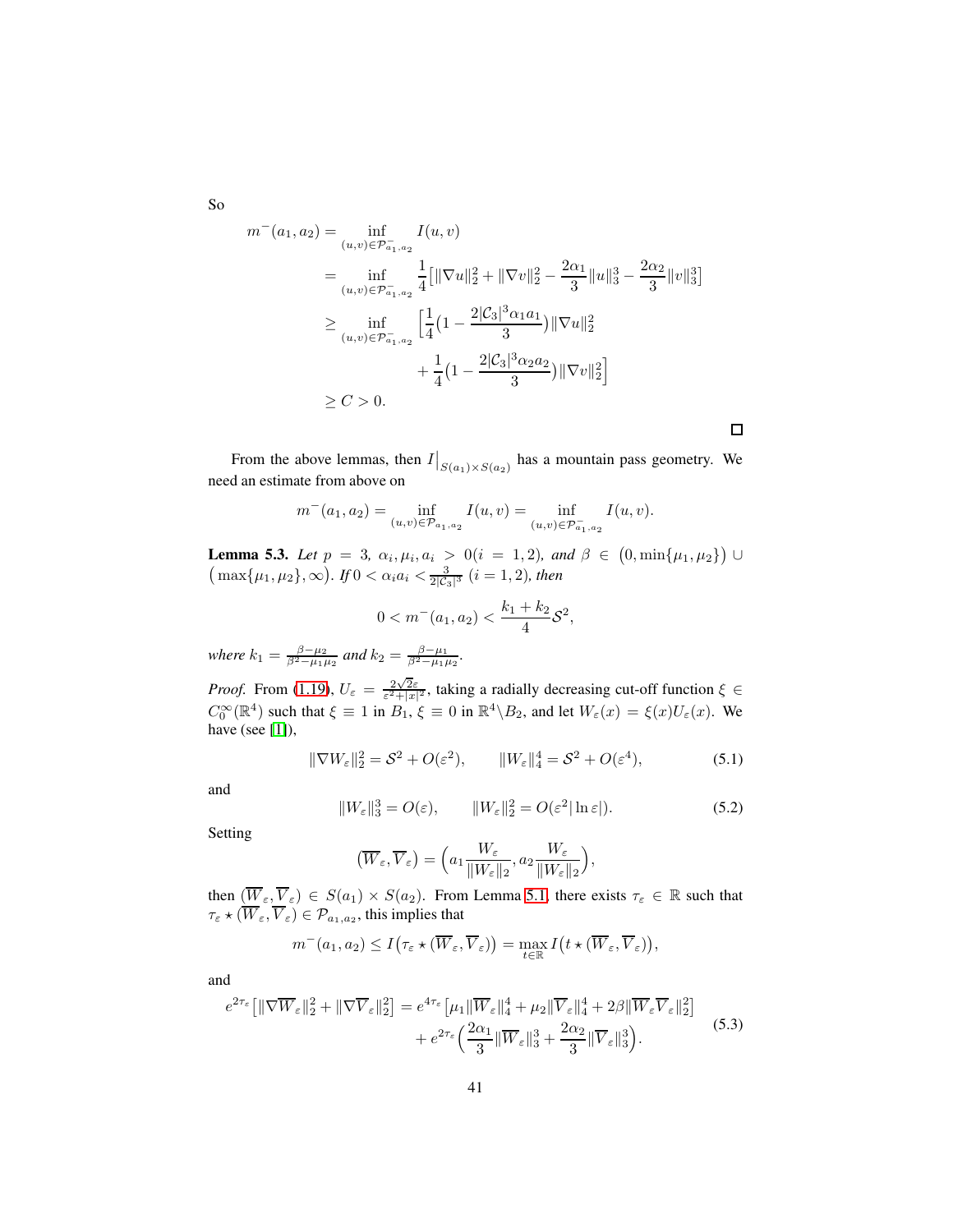Then,

<span id="page-41-0"></span>
$$
e^{2\tau_{\varepsilon}}\left[\mu_{1}\|\overline{W}_{\varepsilon}\|_{4}^{4}+\mu_{2}\|\overline{V}_{\varepsilon}\|_{4}^{4}+2\beta\|\overline{W}_{\varepsilon}\overline{V}_{\varepsilon}\|_{2}^{2}\right]
$$
  
\n
$$
\geq \left(1-\frac{2\alpha_{1}|\mathcal{C}_{3}|^{3}a_{1}}{3}\right)\|\nabla\overline{W}_{\varepsilon}\|_{2}^{2}+\left(1-\frac{2\alpha_{2}|\mathcal{C}_{3}|^{3}a_{2}}{3}\right)\|\nabla\overline{V}_{\varepsilon}\|_{2}^{2}.\tag{5.4}
$$

Therefore, for  $\varepsilon$  small enough, we have

$$
I(\tau_{\varepsilon} \star (\overline{W}_{\varepsilon}, \overline{V}_{\varepsilon})) = \frac{e^{2\tau_{\varepsilon}}}{2} (\|\nabla \overline{W}_{\varepsilon}\|_{2}^{2} + \|\nabla \overline{V}_{\varepsilon}\|_{2}^{2})
$$
  

$$
- \frac{e^{4\tau_{\varepsilon}}}{4} (\|\overline{W}_{\varepsilon}\|_{4}^{4} + \|\overline{V}_{\varepsilon}\|_{4}^{4} + 2\beta \|\overline{W}_{\varepsilon}\overline{V}_{\varepsilon}\|_{2}^{2})
$$
  

$$
- \frac{e^{2\tau_{\varepsilon}}}{2} (\alpha_{1} \|\overline{W}_{\varepsilon}\|_{3}^{3} + \alpha_{2} \|\overline{V}_{\varepsilon}\|_{3}^{3})
$$
  

$$
\leq \max_{s_{1}, s_{2} > 0} \frac{s_{1}^{2} + s_{2}^{2}}{2} \|\nabla W_{\varepsilon}\|_{2}^{2} - \frac{(\mu_{1}s_{1}^{4} + \mu_{2}s_{2}^{4} + 2\rho s_{1}^{2}s_{2}^{2})}{4} \|W_{\varepsilon}\|_{4}^{4}
$$
  

$$
- \frac{e^{2\tau_{\varepsilon}}}{2} (\alpha_{1} \|\overline{W}_{\varepsilon}\|_{3}^{3} + \alpha_{2} \|\overline{V}_{\varepsilon}\|_{3}^{3})
$$

where  $s_1 = \frac{e^{\tau_{\varepsilon}} a_1}{\|W_{\varepsilon}\|}$  $\frac{e^{\tau_{\varepsilon}}a_1}{\|W_{\varepsilon}\|_2}$  and  $s_2 = \frac{e^{\tau_{\varepsilon}}a_2}{\|W_{\varepsilon}\|_2}$  $\frac{e^{i\epsilon}a_2}{\|W_{\epsilon}\|_2}$ . Define

$$
f(s_1, s_2) = \frac{s_1^2 + s_2^2}{2} \|\nabla W_{\varepsilon}\|_2^2 - \frac{(\mu_1 s_1^4 + \mu_2 s_2^4 + 2\rho s_1^2 s_2^2)}{4} \|W_{\varepsilon}\|_4^4.
$$

Using that, for all  $0 < s_1, s_2$ ,

$$
\max_{s_1, s_2 > 0} f(s_1, s_2) \le \frac{k_1 + k_2}{4} \mathcal{S}^2 + O(\varepsilon^2).
$$

Finally, by [\(5.4\)](#page-41-0), we have

$$
\frac{e^{2\tau_{\varepsilon}}}{2} \Big( \alpha_1 \|\overline{W}_{\varepsilon}\|_3^3 + \alpha_2 \|\overline{V}_{\varepsilon}\|_3^3 \Big) = \frac{e^{2\tau_{\varepsilon}}}{2} \frac{\alpha_1 a_1^3 + \alpha_2 a_2^3}{\|W_{\varepsilon}\|_2^3} \int_{\mathbb{R}^4} |W_{\varepsilon}|^3
$$
  

$$
\geq \frac{C}{\|W_{\varepsilon}\|_2} \int_{\mathbb{R}^4} |W_{\varepsilon}|^3
$$
  

$$
\geq C |\ln \varepsilon|^{-\frac{1}{2}}.
$$

Hence, we deduce that

$$
m^-(a_1,a_2)\leq \max_{t\in\mathbb{R}} I(t\star (\overline{W}_{\varepsilon},\overline{V}_{\varepsilon}))<\frac{k_1+k_2}{4}\mathcal{S}^2.
$$

 $\Box$ 

<span id="page-41-1"></span>**Lemma 5.4.** *Let*  $p = 3$ ,  $\mu_i, \alpha_i, a_i > 0$  ( $i = 1, 2$ ) *and*  $0 < \alpha_i a_i < \frac{3}{2|\mathcal{C}_3|^3}$  ( $i = 1, 2$ ), *there exists*  $\beta_0 > 0$  *such that* 

$$
m^-(a_1, a_2) < \min\left\{m^-(a_1, 0), m^-(0, a_2)\right\},\,
$$

*for any*  $\beta > \beta_0$ *, where*  $m^-(a_1, 0)$  *and*  $m^-(0, a_2)$  *are defined in* [\(2.4\)](#page-10-1)*.*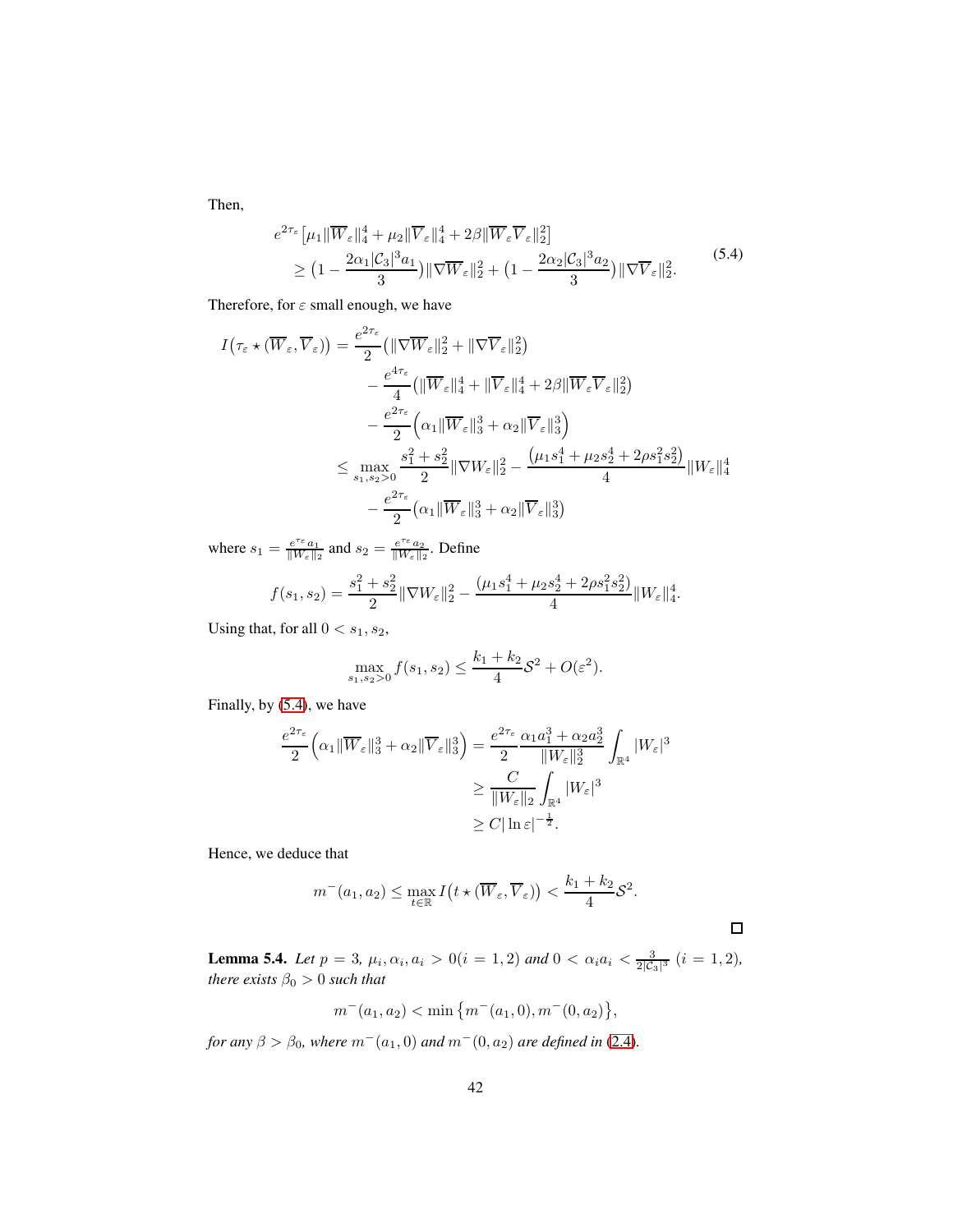*Proof.* By Lemma [2.1,](#page-10-2)  $m^-(a_1, 0)$  can be achieved by  $u^* \in S(a_1)$ , and  $m^-(0, a_2)$  can be achieved by  $v^* \in S(a_2)$ . Moreover,  $u^*$  and  $v^*$  are positive, radially symmetric and radially decreasing functions. From Section 2, it is easy to see that

$$
\mathcal{A}_{p,\mu_1,\alpha_1}(s \star u^*) \to 0 \quad \text{and} \quad \mathcal{A}_{p,\mu_2,\alpha_2}(s \star v^*) \to 0, \quad \text{as } s \to -\infty.
$$

Therefore, there exists an  $s_0 \ll -1$  which is independent of  $\beta$  such that

$$
\max_{s < s_0} I(s \star (u, v)) < \max_{s < s_0} A_{p, \mu_1, \alpha_1}(s \star u^*) + A_{p, \mu_2, \alpha_2}(s \star v^*)
$$
\n
$$
< \min \left\{ m^-(a_1, 0), m^-(0, a_2) \right\}.
$$

If  $s \geq s_0$ , then the intersection term can be bounded from below:

$$
\int_{\mathbb{R}^4} |s \star u^*|^2 |s \star v^*|^2 = e^{4s} \int_{\mathbb{R}^4} |u^*|^2 |v^*|^2 \geq Ke^{4s_0},
$$

where  $K > 0$ . Thus, we have

$$
\max_{s \ge s_0} I(s \star (u, v)) \le \max_{s \ge s_0} A_{p, \mu_1, \alpha_1}(s \star u^*) + A_{p, \mu_2, \alpha_2}(s \star v^*) - Ke^{4s_0}\beta
$$
  

$$
\le m^-(a_1, 0) + m^-(0, a_2) - Ke^{4s_0}\beta.
$$

It is clear that there exists  $\beta_0 > 0$  such that

$$
\max_{s \ge s_0} I(s \star (u, v)) < \min \{ m^-(a_1, 0), m^-(0, a_2) \} \text{ for all } \beta > \beta_0.
$$

By using the same techniques as that in Lemma [3.5,](#page-18-1) we can prove the following lemma.

<span id="page-42-1"></span>**Lemma 5.5.** *Let*  $p = 3$ ,  $\mu_i$ ,  $\alpha_i$ ,  $a_i > 0$  ( $i = 1, 2$ ), there exists a  $\beta_0 > 0$  such that  $\beta >$  $\beta_0$  *and*  $\beta \in (0, \min\{\mu_1, \mu_2\}) \cup (\max\{\mu_1, \mu_2\}, \infty)$ . If  $0 < \alpha_i a_i < \frac{3}{2|\mathcal{C}_3|^3}$   $(i = 1, 2)$ *and*

$$
0 < m^-(a_1, a_2) < \min\left\{\frac{k_1 + k_2}{4} \mathcal{S}^2, m^-(a_1, 0), m^-(0, a_2)\right\},\
$$

*where*  $m^-(a_1, 0)$  *and*  $m^-(0, a_2)$  *are defined in* [\(2.4\)](#page-10-1)*,*  $k_1 = \frac{\beta - \mu_2}{\beta^2 - \mu_1 \mu_2}$  *and*  $k_2 = \frac{\beta - \mu_1}{\beta^2 - \mu_1 \mu_2}$ *, then*  $m^-(a_1, a_2)$  *can be achieved by some function*  $(u_{a_1}^-, v_{a_2}^-) \in S(a_1) \times S(a_2)$  *which is real valued, positive, radially symmetric and radially decreasing.*

*Proof.* Similar to the proof of Lemma [3.5.](#page-18-1) Let  $\{(u_n, v_n)\}\subset \mathcal{P}^-_{a_1, a_2}$  be a minimizing sequence. We also assume that  $(u_n, v_n)$  are all real valued, nonnegative, radially symmetric and decreasing in  $r = |x|$ . Since  $P_{a_1, a_2}(u_n, v_n) = o_n(1)$ , we have

<span id="page-42-0"></span>
$$
\|\nabla u_n\|_2^2 + \|\nabla v_n\|_2^2 - \frac{2\alpha_1}{3} \|u_n\|_3^3
$$
  
 
$$
- \frac{2\alpha_2}{3} \|v_n\|_3^3 - \mu_1 \|u_n\|_4^4 - \mu_2 \|v_n\|_4^4 - 2\beta \|u_n v_n\|_2^2 = o_n(1).
$$
 (5.5)

 $\Box$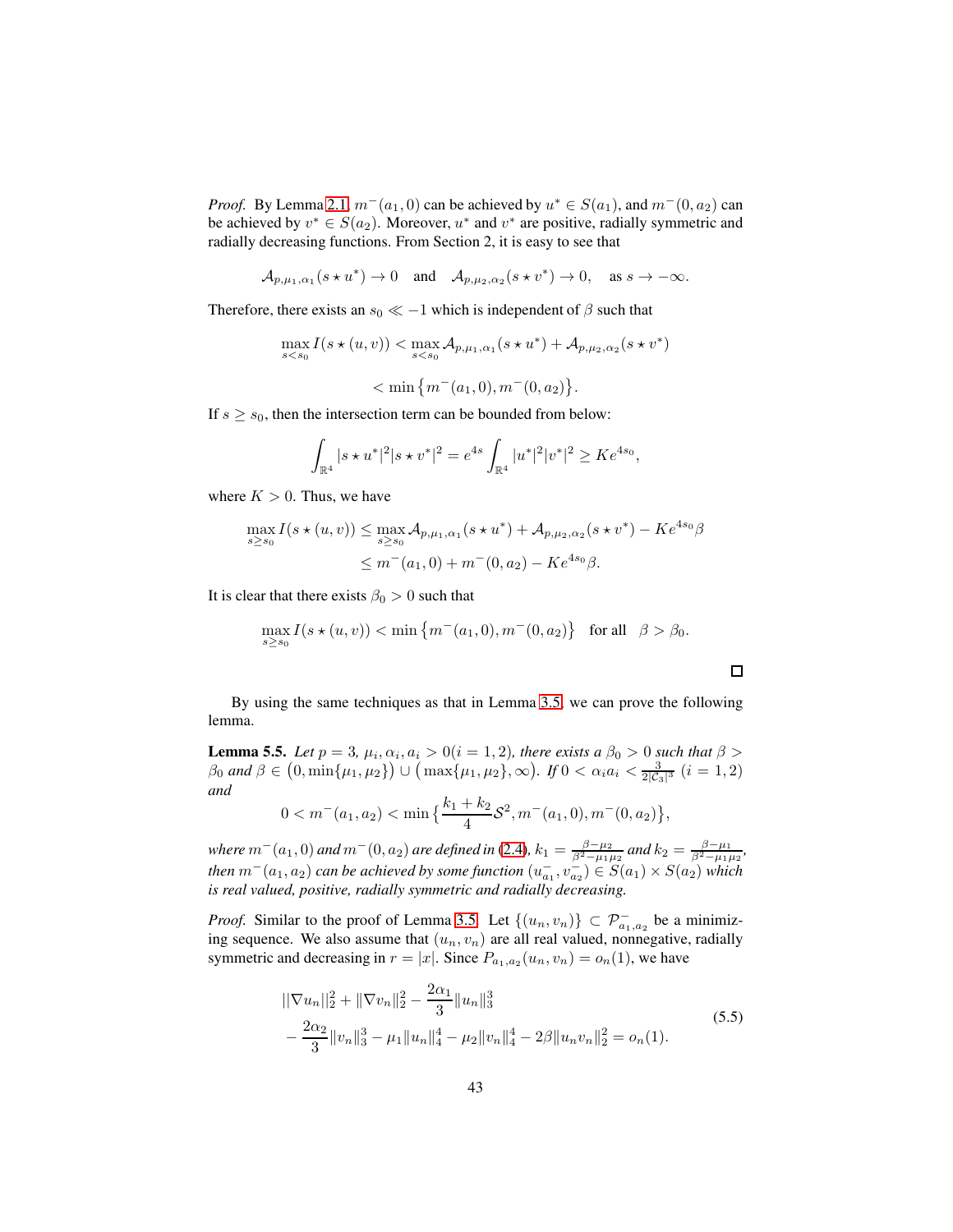Thus,

$$
m^{-}(a_1, a_2) = I(u_n, v_n) = \frac{1}{4} \left[ \mu_1 \|u_n\|_4^4 + \mu_2 \|v_n\|_4^4 + 2\beta \|u_n v_n\|_2^2 \right] + o_n(1),
$$

and by the Hölder's inequality, we get  $\alpha_1 \|u_n\|_3^3 + \alpha_2 \|v_n\|_3^3$  and  $\mu_1 \|u_n\|_4^4 + \mu_2 \|v_n\|_4^4 + \alpha_3 \|v_n\|_4^4$  $2\beta \|u_n v_n\|_2^2$  are bounded. Hence, it follows from [\(5.5\)](#page-42-0) that  $\{(u_n, v_n)\}$  is bounded in  $H^1(\mathbb{R}^4, \mathbb{R}^2)$ . There exists  $(u, v) \in H^1(\mathbb{R}^4, \mathbb{R}^2)$  such that  $(u_n, v_n) \to (u, v)$  in  $H^1(\mathbb{R}^4, \mathbb{R}^2)$ . We need to prove that  $u \neq 0$  and  $v \neq 0$ .

**Case 1.** If  $u = 0$  and  $v = 0$ , then  $\int_{\mathbb{R}^4} \alpha_1 |u_n|^3 \to 0$ ,  $\int_{\mathbb{R}^4} \alpha_2 |v_n|^3 \to 0$ , we have

$$
P_{a_1,a_2}(u_n,v_n) = ||\nabla u_n||_2^2 + ||\nabla v_n||_2^2 - \mu_1 ||u_n||_4^4 - \mu_2 ||v_n||_4^4 - 2\beta ||u_n v_n||_2^2 = o_n(1).
$$

By  $(1.18)$ , we have

<span id="page-43-0"></span>
$$
\sqrt{k_1 + k_2} \mathcal{S}\big(\mu_1 \|u_n\|_4^4 + \mu_2 \|v_n\|_4^4 + 2\beta \|u_n v_n\|_2^2\big)^{\frac{1}{2}} \le ||\nabla u_n||_2^2 + \|\nabla v_n\|_2^2. \tag{5.6}
$$

Then, we distinguish the two cases:

either (i) 
$$
||\nabla u_n||_2^2 + ||\nabla v_n||_2^2 \to 0
$$
 or (ii)  $||\nabla u_n||_2^2 + ||\nabla v_n||_2^2 \to l > 0$ .

If (i) holds, we have that  $I(u_n, v_n) \to 0$  which contradicts the fact that  $m^-(a_1, a_2)$ 0. If  $(ii)$  holds, we deduce  $(5.6)$  that

$$
\|\nabla u_n\|_2^2 + \|\nabla v_n\|_2^2 \ge (k_1 + k_2)\mathcal{S}^2 + o_n(1).
$$

Therefore,

$$
m^-(a_1, a_2) + o_n(1) = I(u_n, v_n) = \frac{1}{4} \int_{\mathbb{R}^4} |\nabla u_n|^2 + |\nabla v_n|^2 \ge \frac{k_1 + k_2}{4} S^2,
$$

this contradicts  $m^-(a_1, a_2) < \frac{k_1+k_2}{4} S^2$ .

**Case 2.** If  $u \neq 0$  and  $v = 0$ , then  $v_n \to 0$  in  $L^3(\mathbb{R}^4)$ . Let  $\bar{u}_n = u_n - u$ ,  $\bar{u}_n \to 0$  in  $L^3(\mathbb{R}^4)$ . By the maximum principle (see [\[17,](#page-55-11) Theorem 2.10]), u is a positive solution of [\(2.1\)](#page-9-0), then  $m^-(a_1, 0) \leq m^-(\|u\|_2, 0)$ . By the Brézis-Lieb Lemma [\[41\]](#page-57-3), we deduce that

$$
P_{a_1,a_2}(u_n, v_n)
$$
  
=  $||\nabla u_n||_2^2 + ||\nabla v_n||_2^2 - \mu_1 ||u_n||_4^4 - \mu_2 ||v_n||_4^4$   
 $- \gamma_p \alpha_1 ||u_n||_p^p - 2\beta ||u_n v_n||_2^2 + o_n(1)$   
=  $||\nabla \bar{u}_n||_2^2 + ||\nabla v_n||_2^2 - \mu_1 ||\bar{u}_n||_4^4 - \mu_2 ||v_n||_4^4 - 2\beta ||\bar{u}_n v_n||_2^2 + o_n(1).$ 

By  $(1.18)$ , we have

$$
\sqrt{k_1+k_2} \mathcal{S}\big(\mu_1 \|\bar{u}_n\|_4^4 + \mu_2 \|v_n\|_4^4 + 2\beta \|\bar{u}_n v_n\|_2^2\big)^{\frac{1}{2}} \le ||\nabla \bar{u}_n||_2^2 + \|\nabla v_n\|_2^2.
$$

Then, we distinguish the two cases:

either (i) 
$$
||\nabla \bar{u}_n||_2^2 + ||\nabla v_n||_2^2 \to 0
$$
 or (ii)  $||\nabla \bar{u}_n||_2^2 + ||\nabla v_n||_2^2 \to l > 0$ .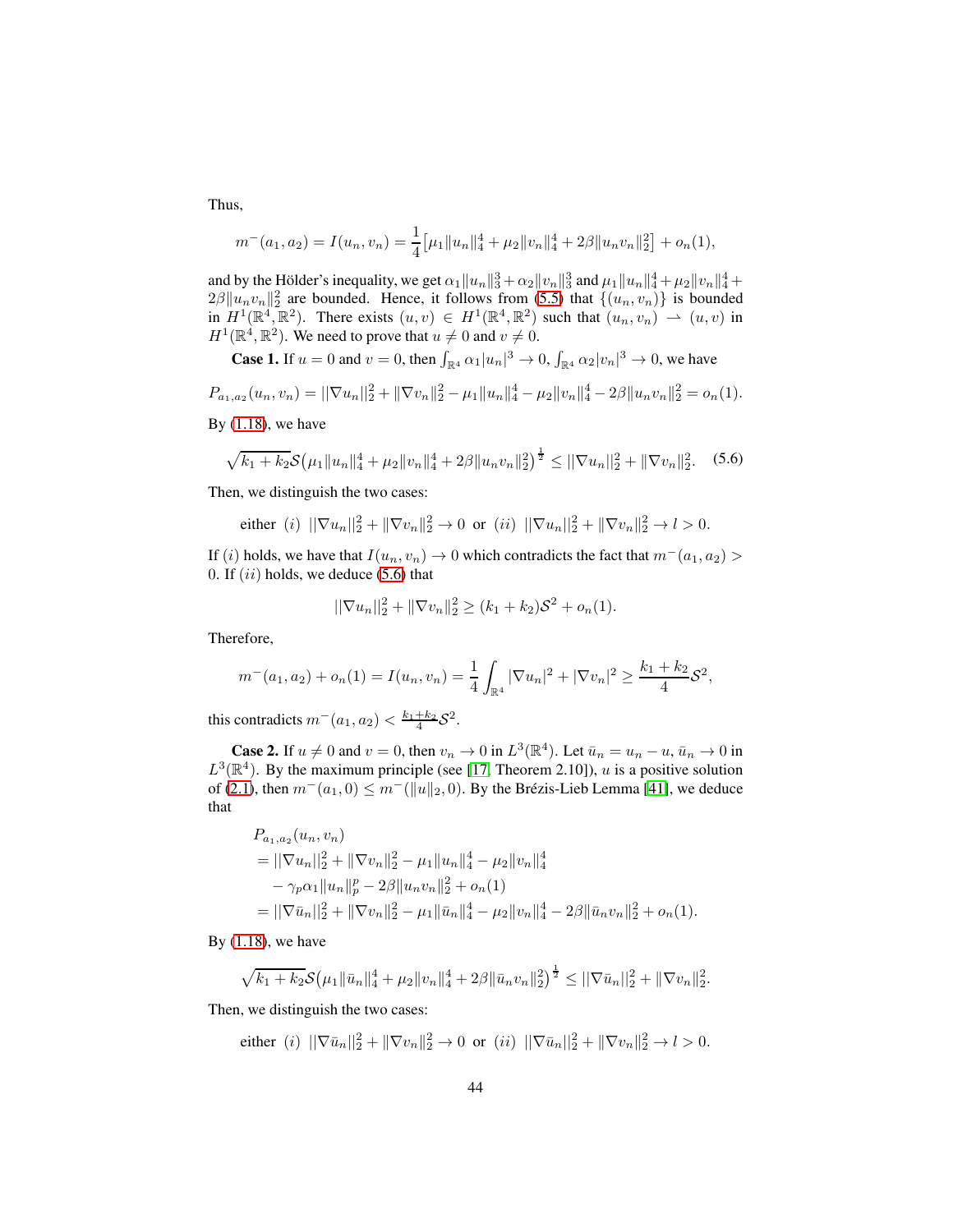If (i) holds, we have  $I(\bar{u}_n, v_n) \to 0$ . Thus,

$$
m^-(a_1, a_2) + o_n(1) = I(u_n, v_n) = I(\bar{u}_n, v_n) + I(u, 0) + o_n(1)
$$
  
=  $I(u, 0) + o_n(1) \ge m^-(a_1, 0).$ 

This is a contradiction. If  $(ii)$  holds,

$$
m^{-}(a_1, a_2) + o_n(1) = I(u_n, v_n) = I(\bar{u}_n, v_n) + I(u, 0) + o_n(1)
$$
  
\n
$$
\geq \frac{1}{4} \int_{\mathbb{R}^4} (|\nabla \bar{u}_n|^2 + |\nabla v_n|^2) + \frac{\mu_1}{4} \int_{\mathbb{R}^4} |u|^4 + o_n(1)
$$
  
\n
$$
\geq \frac{k_1 + k_2}{4} \mathcal{S}^2,
$$

which contradicts our assumption on  $m^-(a_1, a_2)$ .

**Case 3.** If  $u = 0$  and  $v \neq 0$ . Analysis similar to that in the proof of Case 2, we also have a contradiction.

Therefore,  $u \neq 0$  and  $v \neq 0$ . It remains to show that  $m^-(a_1, a_2)$  is achieved. It follows from the same computations in [\(3.5\)](#page-18-0)-[\(3.8\)](#page-19-2) that there exist  $\lambda_1, \lambda_2 > 0$  such that

<span id="page-44-0"></span>
$$
\lambda_1 a_1^2 + \lambda_2 a_2^2 = \lambda_1 \|u\|_2^2 + \lambda_2 \|v\|_2^2. \tag{5.7}
$$

Since  $||u||_2^2 \le a_1^2$  and  $||v||_2^2 \le a_2^2$ , it follows from [\(5.7\)](#page-44-0) that  $||u||_2^2 = a_1^2$  and  $||v||_2^2 = a_2^2$ , and hence  $(u, v) \in \mathcal{P}_{a_1, a_2}$ . Let  $(\bar{u}_n, \bar{v}_n) = (u_n - u, v_n - v)$ , we obtain

$$
o_n(1) = P_{a_1, a_2}(u_n, v_n) = P_{a_1, a_2}(\bar{u}_n, \bar{v}_n) + P_{a_1, a_2}(u, v) + o_n(1)
$$
  
= 
$$
||\nabla \bar{u}_n||_2^2 + ||\nabla \bar{v}_n||_2^2 - \mu_1 ||\bar{u}_n||_4^4 - \mu_2 ||\bar{v}_n||_4^4 - 2\beta ||\bar{u}_n \bar{v}_n||_2^2 + o_n(1).
$$

Here again we distinguish the two cases:

either (*i*)  $\|\nabla \bar{u}_n\|_2^2 + \|\nabla \bar{v}_n\|_2^2 \to 0$  or (*ii*)  $\|\nabla \bar{u}_n\|_2^2 + \|\nabla \bar{v}_n\|_2^2 \to l > 0$ .

If  $(ii)$  holds,

$$
m^{-}(a_1, a_2) + o_n(1) = I(u_n, v_n) = I(\bar{u}_n, \bar{v}_n) + I(u, v) + o_n(1)
$$
  
\n
$$
\geq \frac{1}{4} \int_{\mathbb{R}^4} (|\nabla \bar{u}_n|^2 + |\nabla \bar{v}_n|^2)
$$
  
\n
$$
+ \frac{1}{4} \int_{\mathbb{R}^4} (\mu_1 |u|^4 + \mu_2 |v|^4) + o_n(1)
$$
  
\n
$$
\geq \frac{k_1 + k_2}{4} S^2 + o_n(1).
$$

We then conclude that  $I(u, v) = m^-(a_1, a_2)$  and  $(u_n, v_n) \to (u, v)$  in  $H^1(\mathbb{R}^4, \mathbb{R}^2)$ . Therefore, we have proved that  $m^-(a_1, a_2)$  can be attained by some  $(u_{a_1}^-, v_{a_2}^-)$  which is real valued, positive, radially symmetric and decreasing in  $r = |x|$ .  $\Box$ 

In the following, we study the nonexistence of ground states for the case  $\alpha_1 a_1 \geq$  $\frac{3}{2|C_3|^3}$  and  $\alpha_2 a_2 \ge \frac{3}{2|C_3|^3}$ . We follow the ideas of [\[42\]](#page-57-0) and [\[27,](#page-56-10) Lemma 3.2].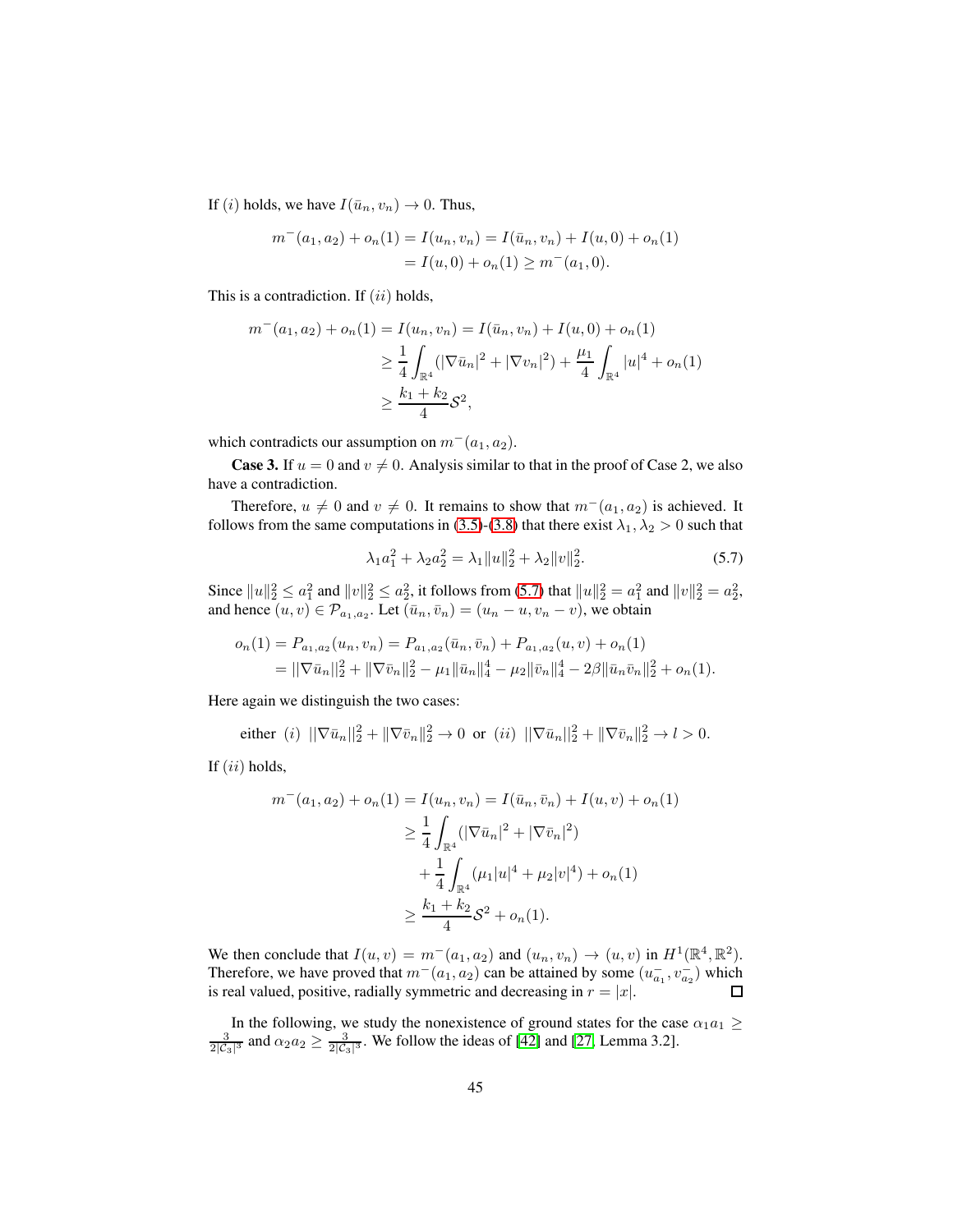<span id="page-45-1"></span>**Lemma 5.6.** Let  $p = 3$ ,  $\mu_i, \alpha_i, a_i > 0$  (i = 1, 2), there exists a  $\beta_0 > 0$  such that  $\beta > \beta_0$  and  $\beta \in (0, \min\{\mu_1, \mu_2\}) \cup (\max\{\mu_1, \mu_2\}, \infty)$ . If  $\alpha_1 a_1 \geq \frac{3}{2|\mathcal{C}_3|^3}$  and  $\alpha_2 a_2 \geq \frac{3}{2|\mathcal{C}_3|^3}$ , we have

$$
m^-(a_1, a_2) = 0.
$$

*Moreover,*  $m^-(a_1, a_2)$  *can not be achieved and therefore* [\(1.1\)](#page-2-0)-[\(1.2\)](#page-2-3) *has no ground states.*

*Proof.* For all  $\alpha_1, \alpha_2 > 0$ , we can choose  $(u, v) \in S(a_1) \times S(a_2)$  such that (see [\[33,](#page-56-11) Lemma 3.3])

$$
\|\nabla u\|_2^2 > \frac{2\alpha_1}{3} \|u\|_3^3 \quad \text{and} \quad \|\nabla v\|_2^2 > \frac{2\alpha_2}{3} \|v\|_3^3.
$$

**Case 1** ( $\alpha_1 a_1 = \frac{3}{2|\mathcal{C}_3|^3}$  and  $\alpha_2 a_2 = \frac{3}{2|\mathcal{C}_3|^3}$ ).

Since the assumption  $\frac{2\alpha_1}{3}a_1 = \frac{1}{\sqrt{2}}$  $\frac{1}{|C_3|^3}$  and  $\frac{2\alpha_2}{3}a_2 = \frac{1}{|C_3|}$  $\frac{1}{|C_3|^3}$ , for any  $(u, v) \in S(a_1) \times$  $S(a_2)$ , we have

$$
\frac{2\alpha_1}{3}||u||_3^3 + \frac{2\alpha_2}{3}||v||_3^3 \le \frac{2\alpha_1}{3}|\mathcal{C}_3|^3 a_1||\nabla u||_2^2 + \frac{2\alpha_2}{3}|\mathcal{C}_3|^3 a_2||\nabla v||_2^2 = ||\nabla u||_2^2 + ||\nabla v||_2^2.
$$

<span id="page-45-0"></span>Let  $\{Q_n\}$  is a minimizing sequence of (see [\[21,](#page-55-12) [40\]](#page-57-1))

$$
\frac{1}{|\mathcal{C}_3|^3} := \inf_{u \in H^1(\mathbb{R}^4) \setminus \{0\}} \frac{\|\nabla u\|_2^2 \|u\|_2}{\|u\|_3^3}.
$$
 (5.8)

Then by scaling  $u_n(x) := a_1 t_n^2 ||Q_n||_2^{-1} Q_n(t_n x)$  and  $v_n(x) := a_2 s_n^2 ||Q_n||_2^{-1} Q_n(s_n x)$ if necessary, we may assume that  $||u_n||_2^2 = a_1^2$ ,  $||u_n||_3^3 = 1$  and  $||\nabla u_n||_2^2 = |\mathcal{C}_3|^{-3} (a_1)^{-1}$ + $o_n(1)$ . Similarly,  $||v_n||_2^2 = a_2^2$ ,  $||v_n||_3^3 = 1$  and  $||\nabla v_n||_2^2 = |\mathcal{C}_3|^{-3} (a_2)^{-1} + o_n(1)$ . Then we have

$$
h(s) = e^{2s} \left( \|\nabla u_n\|_2^2 + \|\nabla v_n\|_2^2 - \frac{2\alpha_1 \|u_n\|_3^3 + 2\alpha_2 \|v_n\|_3^3}{3} \right)
$$
  
\n
$$
- e^{4s} \left( \mu_1 \|u_n\|_4^4 + \mu_2 \|v_n\|_4^4 + 2\beta \|u_n v_n\|_2^2 \right)
$$
  
\n
$$
= e^{2s} \left( |C_3|^{-3} (a_1)^{-1} - \frac{2\alpha_1}{3} + |C_3|^{-3} (a_2)^{-1} - \frac{2\alpha_2}{3} + o_n(1) \right)
$$
  
\n
$$
- e^{4s} \left( \mu_1 \|u_n\|_4^4 + \mu_2 \|v_n\|_4^4 + 2\beta \|u_n v_n\|_2^2 \right).
$$

By Lemma [5.1,](#page-39-0) there exists a unique  $s_{a_1,a_2} \in \mathbb{R}$  such that  $h(s_{a_1,a_2}) = 0$  for  $0 <$  $\alpha_i a_i < \frac{3}{2|\mathcal{C}_3|^3}$   $(i = 1, 2)$ . Therefore,  $s_{a_1, a_2} \star (u_n, v_n) \in \mathcal{P}_{a_1, a_2}$  for  $0 < \alpha_i a_i <$  $\frac{3}{2|\mathcal{C}_3|^3}$   $(i = 1, 2)$ . Since  $||u_n||_3^3 = 1$  and  $||v_n||_3^3 = 1$ , by Hölder inequality,  $||u_n||_4^4 \gtrsim 1$ and  $||v_n||_4^4 \gtrsim 1$ . It follows that  $s_{a_1,a_2} \to -\infty$  as  $(a_1, a_2) \to \left(\frac{3}{2|\mathcal{C}_3|^3\alpha_1}, \frac{3}{2|\mathcal{C}_3|^3\alpha_2}\right)$ , which implies

$$
I(s_{a_1,a_2} \star (u_n, v_n)) = \frac{1}{4} e^{4s_{a_1,a_2}} \left[ \mu_1 \|u_n\|_4^4 + \mu_2 \|v_n\|_4^4 + 2\beta \|u_n v_n\|_2^2 \right] = o_n(1)
$$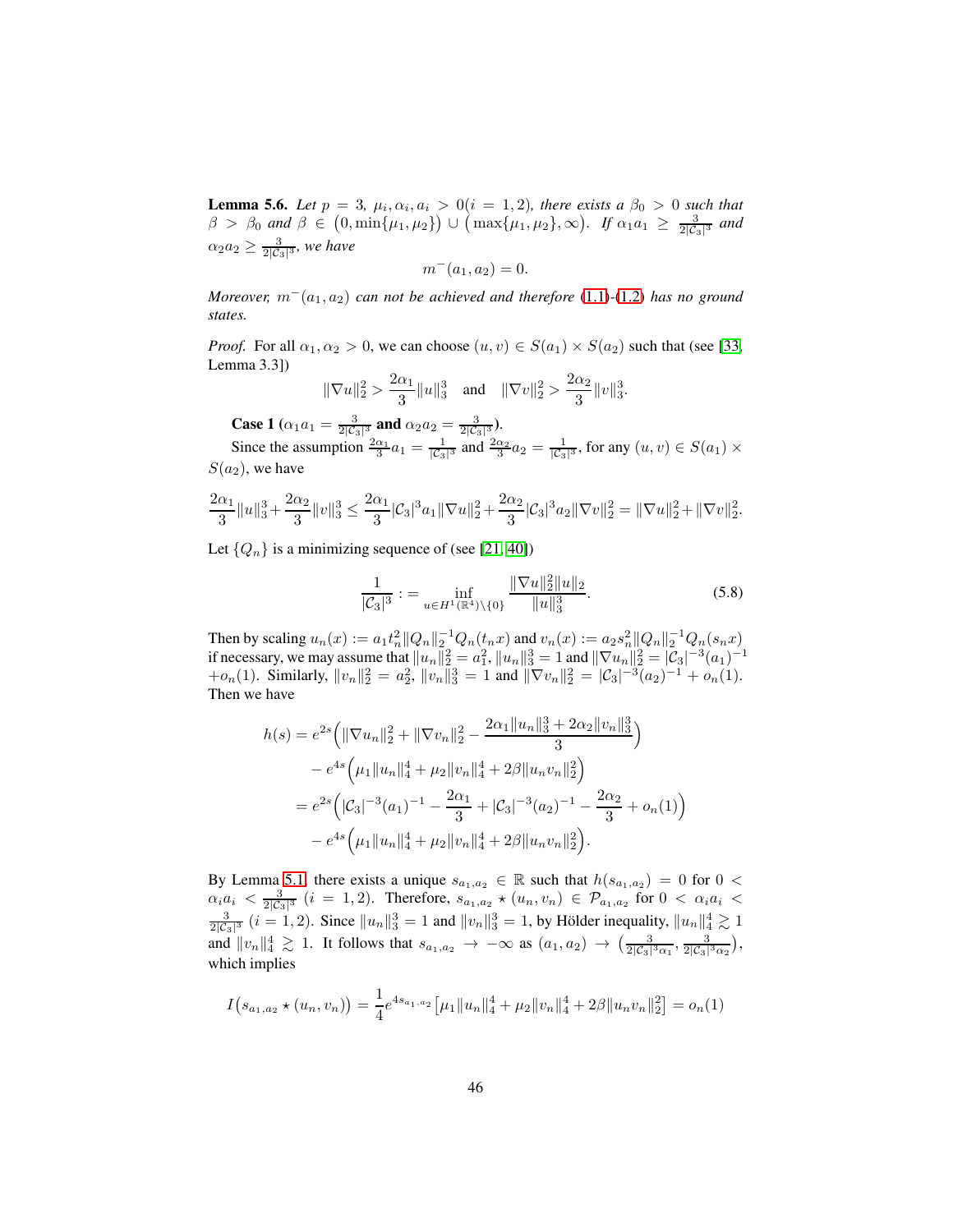as  $(a_1, a_2) \rightarrow (\frac{3}{2|\mathcal{C}_3|^3 \alpha_1}, \frac{3}{2|\mathcal{C}_3|^3 \alpha_2})$ . Thus, we get  $m^-(a_1, a_2) \leq 0$  for  $(a_1, a_2) =$  $\left(\frac{3}{2|\mathcal{C}_3|^3\alpha_1},\frac{3}{2|\mathcal{C}_3|^3\alpha_2}\right)$ . Moreover,

<span id="page-46-0"></span>
$$
I(u,v) = \frac{1}{4} \big[ \mu_1 \|u\|_4^4 + \mu_2 \|v\|_4^4 + 2\beta \|uv\|_2^2 \big] \ge 0, \quad \forall (u,v) \in \mathcal{P}_{a_1, a_2}.
$$
 (5.9)

Thus, we get  $m^-(a_1, a_2) = 0$  for case 1.

Case 2  $(\alpha_1 a_1 > \frac{3}{2|C_3|^3}$  and  $\alpha_2 a_2 \ge \frac{3}{2|C_3|^3}$ ) or  $(\alpha_1 a_1 \ge \frac{3}{2|C_3|^3}$  and  $\alpha_2 a_2 > \frac{3}{2|C_3|^3}$ ). We first consider the case  $\alpha_1 a_1 > \frac{3}{2|\mathcal{C}_3|^3}$  and  $\alpha_2 a_2 \ge \frac{3}{2|\mathcal{C}_3|^3}$ . For any  $(u, v) \in$  $S(a_1) \times S(a_2)$  with  $\|\nabla u_n\|_2^2 + \|\nabla v_n\|_2^2 > \frac{2\alpha_1}{3} \|u_n\|_3^3 + \frac{2\alpha_2}{3} \|v_n\|_3^3$ , there exists a unique  $\tau \in (0, \infty)$  such that  $P_{a_1, a_2}(\tau \star (u, v)) = 0$ . Hence, we have

$$
e^{2\tau}\left(\|\nabla u\|_{2}^{2}+\|\nabla v\|_{2}^{2}-\frac{2\alpha_{1}\|u\|_{3}^{3}+2\alpha_{2}\|v\|_{3}^{3}}{3}\right)=e^{4\tau}\left(\mu_{1}\|u\|_{4}^{4}+\mu_{2}\|v\|_{4}^{4}+2\beta\|uv\|_{2}^{2}\right),
$$

and then

$$
I(\tau \star (u, v)) = \frac{1}{4} \left( \frac{\|\nabla u\|_2^2 + \|\nabla v\|_2^2 - \frac{2\alpha_1}{3} \|u\|_3^3 - \frac{2\alpha_2}{3} \|v\|_3^3}{[\mu_1 \|u\|_4^4 + \mu_2 \|v\|_4^4 + 2\beta \|uv\|_2^2]^{\frac{1}{2}}} \right)^2.
$$

If  $(u, v) \in S(a_1) \times S(a_2)$  with  $\|\nabla u_n\|_2^2 + \|\nabla v_n\|_2^2 \le \frac{2\alpha_1}{3} \|u_n\|_3^3 + \frac{2\alpha_2}{3} \|v_n\|_3^3$ , then there does not exist  $\tau \in (0, \infty)$  such that  $P_{a_1, a_2}(\tau \star (u, v)) = 0$ , and  $\Psi_{(u, v)}(s)$  is negative and is strictly decreasing on  $(0, \infty)$ . To complete the proof it suffices to find  $\{(u_n, v_n)\}\subset S(a_1)\times S(a_2)$  with

$$
\|\nabla u_n\|_2^2 + \|\nabla v_n\|_2^2 > \frac{2\alpha_1}{3} \|u_n\|_3^3 + \frac{2\alpha_2}{3} \|v_n\|_3^3,
$$
\n(5.10)

and

$$
\frac{\|\nabla u_n\|_2^2 + \|\nabla v_n\|_2^2 - \frac{2\alpha_1}{3} \|u_n\|_3^3 - \frac{2\alpha_2}{3} \|v_n\|_3^3}{[\mu_1 \|u_n\|_4^4 + \mu_2 \|v_n\|_4^4 + 2\beta \|u_n v_n\|_2^2]^{\frac{1}{2}}} \to 0.
$$
 (5.11)

Define

$$
f(u) := \frac{\|\nabla u\|_2^2 \|u\|_2}{\|u\|_3^3}.
$$

By [\(5.8\)](#page-45-0), for any  $M > \frac{1}{|C_3|^3}$ , there exists  $u \in H^1(\mathbb{R}^4) \setminus \{0\}$  such that  $f(u) = M$ . For any  $\alpha, \beta > 0$ , we define  $\tilde{u}(x) := \alpha u(\beta x)$ . By direct calculations, we have

$$
\|\tilde{u}\|_2 = \alpha \beta^{-2} \|u\|_2, \quad \|\tilde{u}\|_3 = \alpha \beta^{-4/3} \|u\|_3, \quad \|\nabla \tilde{u}\|_2 = \alpha \beta^{-1} \|\nabla u\|_2
$$

and  $f(\tilde{u}) = M$ . So we can choose  $\alpha = \frac{1}{\|u\|_3}$  $\int \frac{\|u\|_2}{\|u\|_2}$  $a_1||u||_3$  $\int^2$  and  $\beta = \left(\frac{\|u\|_2}{\|u\|_2}\right)$  $a_1||u||_3$  $\int^{3/2}$  such that  $\|\tilde{u}\|_2^2 = a_1^2$  and  $\|\tilde{u}\|_3 = 1$ .

We distinguish the two cases:

$$
\text{either} \ \ (i) \ \ \alpha_2a_2 > \frac{3}{2|\mathcal{C}_3|^3} \quad \text{or} \ \ (ii) \ \ \alpha_2a_2 = \frac{3}{2|\mathcal{C}_3|^3}.
$$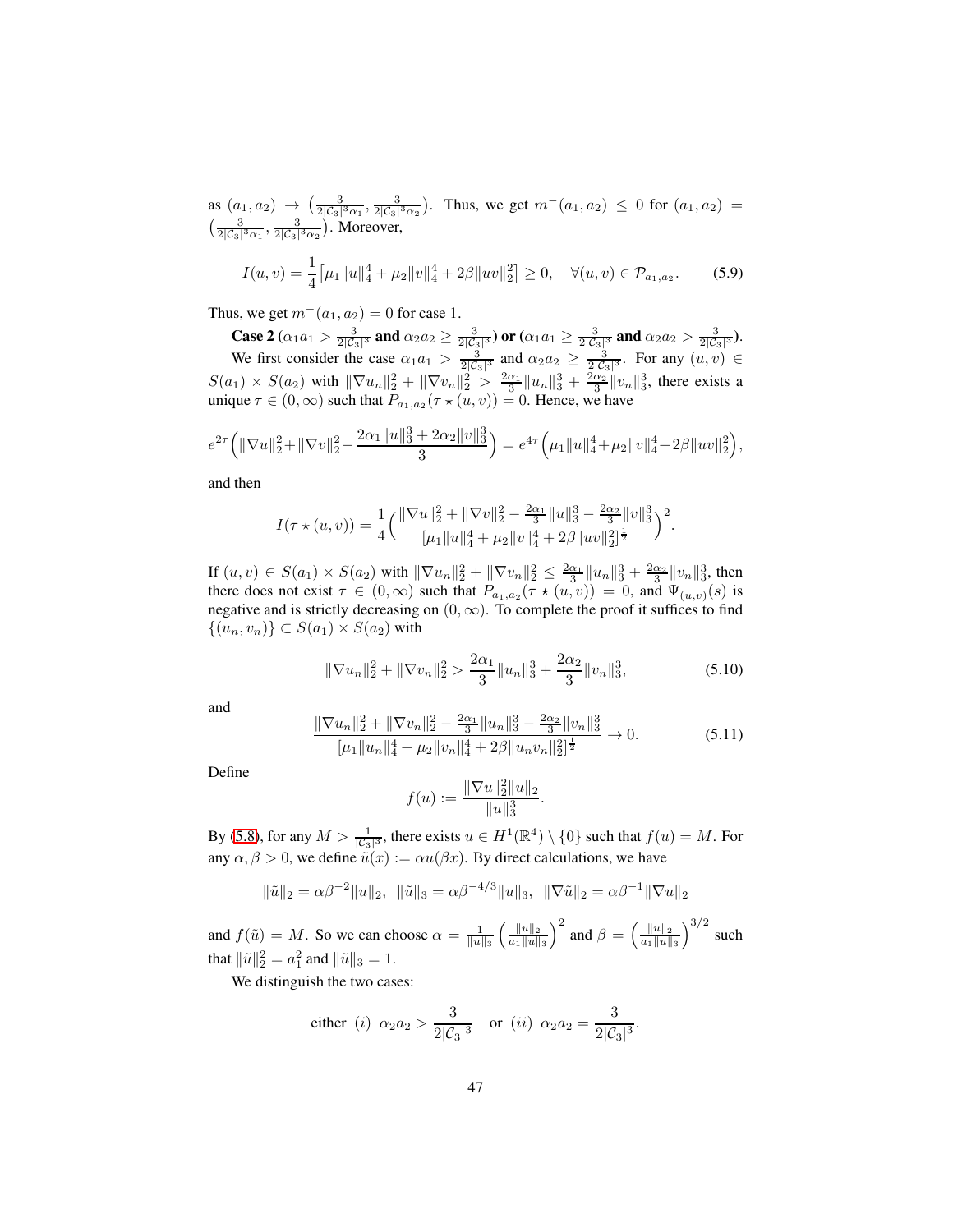If (i) holds, for any  $N > \frac{1}{|\mathcal{C}_3|^3}$ , we choose  $\tilde{v}$  such that  $f(\tilde{v}) = N$ ,  $\|\tilde{v}\|_2^2 = a_2^2$  and  $\|\tilde{v}\|_3 = 1$ . Under the assumption  $\frac{2\alpha_1}{3}a_1 > \frac{1}{|\mathcal{C}_3|}$  $\frac{1}{|\mathcal{C}_3|^3}$  and  $\frac{2\alpha_2}{3}a_2 > \frac{1}{|\mathcal{C}_3|}$  $\frac{1}{|C_3|^3}$ . Thus, there exist  ${A_n}, {B_n} \subset \mathbb{R}$  with  $A_n, B_n > 0$ , and  $A_n \to 0$ ,  $B_n \to 0$  as  $n \to \infty$  such that

$$
M_n:=(\frac{2\alpha_1}{3}+A_n)a_1>\frac{1}{|\mathcal{C}_3|^3}\quad\text{and}\quad N_n:=(\frac{2\alpha_2}{3}+B_n)a_2>\frac{1}{|\mathcal{C}_3|^3}.
$$

For such chosen  $M_n$ , we choose  $\{(u_n, v_n)\}\subset H^1(\mathbb{R}^4)\times H^1(\mathbb{R}^4)$  such that  $||u_n||_2^2 =$  $a_1^2$ ,  $||u_n||_3 = 1$  and  $f(u_n) = M_n$ . Similarly,  $||v_n||_2^2 = a_2^2$ ,  $||v_n||_3 = 1$  and  $f(v_n) = N_n$ . Then we have

$$
\|\nabla u_n\|_2^2 = \left(\frac{2\alpha_1}{3} + A_n\right) \|u_n\|_3^3 > \frac{2\alpha_1}{3} \|u_n\|_3^3,
$$
  

$$
\|\nabla v_n\|_2^2 = \left(\frac{2\alpha_2}{3} + B_n\right) \|v_n\|_3^3 > \frac{2\alpha_2}{3} \|v_n\|_3^3,
$$

and

$$
\frac{\|\nabla u_n\|_2^2 + \|\nabla v_n\|_2^2 - \frac{2\alpha_1}{3} \|u_n\|_3^3 - \frac{2\alpha_2}{3} \|v_n\|_3^3}{[\mu_1 \|u_n\|_4^4 + \mu_2 \|v_n\|_4^4 + 2\beta \|u_n v_n\|_2^2]^{\frac{1}{2}}}
$$

$$
= \frac{A_n \|u_n\|_3^3 + B_n \|v_n\|_3^3}{[\mu_1 \|u_n\|_4^4 + \mu_1 \|v_n\|_4^4 + 2\beta \|u_n v_n\|_2^2]^{\frac{1}{2}}} \to 0
$$

as  $n \to \infty$ .

If (*ii*) holds, similar as in case (1), there exists  $\bar{v}_n$  such that  $\|\bar{v}_n\|_2^2 = a_2^2$ ,  $\|\bar{v}_n\|_3^3 = 1$ and  $\|\nabla \bar{v}_n\|_2^2 = |\mathcal{C}_3|^{-3} a_2 + o_n(1)$ . Then we have

$$
\frac{\|\nabla u_n\|_2^2 + \|\nabla \bar{v}_n\|_2^2 - \frac{2\alpha_1}{3} \|u_n\|_3^3 - \frac{2\alpha_2}{3} \|\bar{v}_n\|_3^3}{[\mu_1 \|u_n\|_4^4 + \mu_2 \|\bar{v}_n\|_4^4 + 2\beta \|u_n \bar{v}_n\|_2^2]^{\frac{1}{2}}}
$$

$$
= \frac{A_n \|u_n\|_3^3 + o_n(1)}{[\mu_1 \|u_n\|_4^4 + \mu_1 \|v_n\|_4^4 + 2\beta \|u_n v_n\|_2^2]^{\frac{1}{2}}} \to 0
$$

as  $n \to \infty$ . Thus, we get  $m^-(a_1, a_2) = 0$  for case (2).

Suppose by contradiction that  $m^-(a_1, a_2)$  is attained by some  $(u_{a_1}^-, v_{a_2}^-)$  for case  $\alpha_1 a_1 \ge \frac{3}{2|\mathcal{C}_3|^3}$  and  $\alpha_2 a_2 \ge \frac{3}{2|\mathcal{C}_3|^3}$ . By [\(5.9\)](#page-46-0), then  $||u_{a_1}^{-}||_4^4 = ||v_{a_2}^{-}||_4^4 = 0$ , which is a contradiction with  $(u_{a_1}^-, v_{a_2}^-) \in S(a_1) \times S(a_2)$ . Thus,  $m^-(a_1, a_2)$  can not be attained for  $\alpha_1 a_1 \ge \frac{3}{2|\mathcal{C}_3|^3}$  and  $\alpha_2 a_2 \ge \frac{3}{2|\mathcal{C}_3|^3}$ . The proof is complete.

**Lemma 5.7.** Let  $p = 3$ ,  $\mu_i, \alpha_i, a_i > 0$  (i = 1, 2), there exists a  $\beta_0 > 0$  such that  $\beta > \beta_0$  and  $\beta \in (0, \min\{\mu_1, \mu_2\}) \cup (\max\{\mu_1, \mu_2\}, \infty)$ . If  $\alpha_i a_i < \frac{3}{2|\mathcal{C}_3|^3} (i = 1, 2)$ , *for any ground state*  $(u_{a_1}^-, v_{a_2}^-)$  *of*  $(1.1)$ - $(1.2)$ *, there exist*  $\nu_1, \nu_2 > 0$  *such that* 

$$
\begin{aligned} & \left( \left( \frac{a_1}{\|w_3\|_2} \right) r_1^2 u_{a_1}^- \left( \frac{a_1}{\|w_3\|_2} r_1 x \right), \left( \frac{a_2}{\|w_3\|_2} \right) r_2^2 v_{a_2}^- \left( \frac{a_2}{\|w_3\|_2} r_2 x \right) \right) \\ &\to \left( \nu_1 w_3 \left( \sqrt{\nu_1} x \right), \nu_2 w_3 \left( \sqrt{\nu_2} x \right) \right), \end{aligned}
$$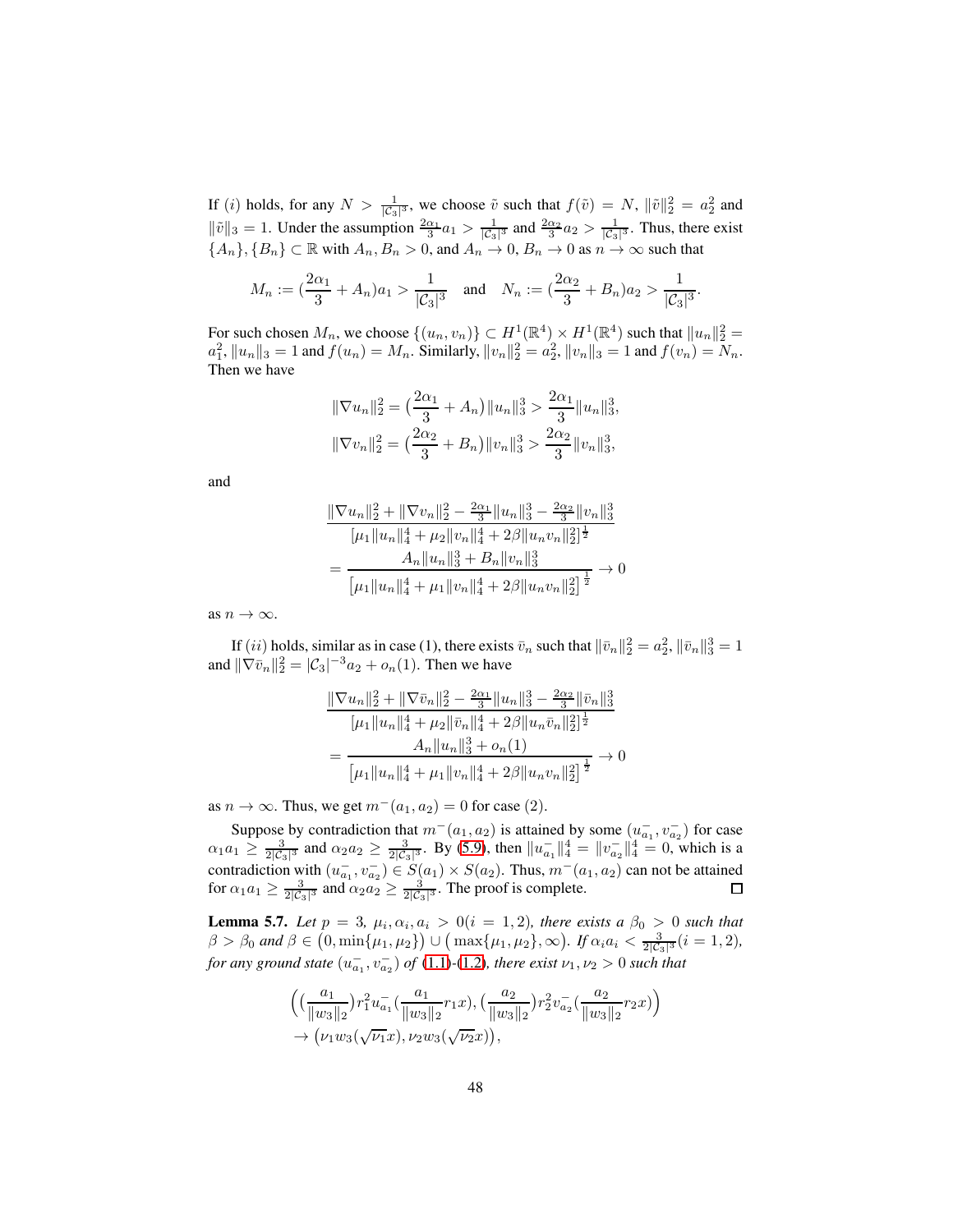*in*  $H^1(\mathbb{R}^4, \mathbb{R}^2)$  *as*  $(a_1, a_2) \rightarrow (\frac{3}{2\alpha_1|\mathcal{C}_3|^3}, \frac{3}{2\alpha_2|\mathcal{C}_3|^3})$  *and*  $1 - \frac{2\alpha_1a_1|\mathcal{C}_3|^3}{3} \sim 1 - \frac{2\alpha_2a_2|\mathcal{C}_3|^3}{3}$ 3 *up to a subsequence, where*  $r_1 = \left(1 - \frac{2\alpha_1 a_1 |\mathcal{C}_3|^3}{3}\right)$  $\left(\frac{1}{3}|3^3|^3\right)^{-\frac{1}{2}}$  and  $r_2 = \left(1 - \frac{2\alpha_2 a_2 |\mathcal{C}_3|^3}{3}\right)$  $\frac{2|\mathcal{C}_3|^3}{3}\Big)^{-\frac{1}{2}}.$ *Proof.* We choose  $(\varphi_1, \varphi_2) = \left(\frac{a_1}{\|w_3\|_2}w_3, \frac{a_2}{\|w_3\|_2}w_3\right) \in S(a_1) \times S(a_2)$  as a text function of  $m^-(a_1, a_2)$ . There exists a unique  $\tau \in (0, \infty)$  such that  $P_{a_1, a_2}(\tau \star (\varphi_1, \varphi_2)) = 0$ . Hence, we have

$$
I(\tau \star (\varphi_1, \varphi_2)) = \frac{1}{4} \left( \frac{\|\nabla \varphi_1\|_2^2 + \|\nabla \varphi_2\|_2^2 - \frac{2\alpha_1}{3} \|\varphi_1\|_3^3 - \frac{2\alpha_2}{3} \|\varphi_2\|_3^3}{[\mu_1 \|\varphi_1\|_4^4 + \mu_2 \|\varphi_2\|_4^4 + 2\beta \|\varphi_1 \varphi_2\|_2^2]^{\frac{1}{2}}} \right)^2,
$$

and then

$$
m^-(a_1, a_2)
$$
  
\n
$$
\leq I(\tau \star (\varphi_1, \varphi_2))
$$
  
\n
$$
\leq \frac{\max\{a_1^4, a_2^4\} \|\nabla w_3\|_2^4}{4[\mu_1 a_1^4 + \mu_2 a_2^4 + 2\beta a_1^2 a_2^2] \|w_3\|_4^4} \Big[ \Big(1 - \frac{2\alpha_1 a_1 |\mathcal{C}_3|^3}{3}\Big) + \Big(1 - \frac{2\alpha_2 a_2 |\mathcal{C}_3|^3}{3}\Big) \Big]^2.
$$

It follows from  $(u_{a_1}^-, v_{a_2}^-) \in \mathcal{P}_{a_1, a_2}$  and the Gagliardo-Nirenberg and the Sobolev inequalities that

$$
\left(1 - \frac{2\alpha_1 a_1 |\mathcal{C}_3|^3}{3}\right) + \left(1 - \frac{2\alpha_2 a_2 |\mathcal{C}_3|^3}{3}\right) \lesssim \frac{1}{\mathcal{S}_{\mu_1,\mu_2,\beta}^2} \left(\|\nabla u_{a_1}^-\|_2^2 + \|v_{a_2}^-\|_2^2\right)
$$

and

$$
\begin{split} &\left( \|\nabla u_{a_1}^{-}\|_2^2 + \|v_{a_2}^{-}\|_2^2 \right) \\ &\lesssim \frac{\max\{a_1^4, a_2^4\} \|\nabla w_3\|_2^4}{[\mu_1 a_1^4 + \mu_2 a_2^4 + 2\beta a_1^2 a_2^2] \|w_3\|_4^4} \Big[ \big( 1 - \frac{2\alpha_1 a_1 |\mathcal{C}_3|^3}{3} \big) + \big( 1 - \frac{2\alpha_2 a_2 |\mathcal{C}_3|^3}{3} \big) \Big]. \end{split}
$$

By the Pohozaev identity, we have

$$
\lambda_1 a_1^2 + \lambda_2 a_2^2 = \frac{2\alpha_1}{3} \|u_{a_1}\|_3^3 + \frac{2\alpha_2}{3} \|v_{a_2}\|_3^3 \sim \left[ \left( 1 - \frac{2\alpha_1 a_1 |\mathcal{C}_3|^3}{3} \right) + \left( 1 - \frac{2\alpha_2 a_2 |\mathcal{C}_3|^3}{3} \right) \right]
$$
  
Let  $r_1 = \left( 1 - \frac{2\alpha_1 a_1 |\mathcal{C}_3|^3}{3} \right)^{-\frac{1}{2}}, r_2 = \left( 1 - \frac{2\alpha_2 a_2 |\mathcal{C}_3|^3}{3} \right)^{-\frac{1}{2}}$  and  

$$
(u_{r_1}, v_{r_2}) = \left( \frac{a_1}{\|w_3\|_2} r_1^2 u_{a_1}^-(\frac{a_1}{\|w_3\|_2} r_1 x), \frac{a_2}{\|w_3\|_2} r_2^2 v_{a_2}^-(\frac{a_2}{\|w_3\|_2} r_2 x) \right).
$$

.

By direct calculation,  $\{(u_{r_1}, v_{r_2})\}$  is bounded and  $(u_{r_1}, v_{r_2})$  satisfies

$$
\begin{cases}-\Delta u_{r_1}+\lambda_1 r_1^2\frac{a_1^2}{\|w_3\|_2^2}u_{r_1}=\mu_1 r_1^{-2}u_{r_1}^3+\alpha_1\frac{a_1}{\|w_3\|_2}u_{r_1}^2+\beta\frac{a_1^2}{a_2^2}r_2^{-4}r_1^2v_{r_2}^2u_{r_1},\\ -\Delta v_{r_2}+\lambda_2 r_2^2\frac{a_2^2}{\|w_3\|_2^2}v_{r_2}=\mu_1 r_2^{-2}v_{r_2}^3+\alpha_1\frac{a_2}{\|w_3\|_2}v_{r_2}^2+\beta\frac{a_2^2}{a_1^2}r_1^{-4}r_2^2u_{r_1}^2v_{r_2}. \end{cases}
$$

Similar to the proof in Lemma [3.8,](#page-21-1) we deduce that

$$
(u_{r_1},v_{r_2})\to (\nu_1 w_3(\sqrt{\nu_1}x),\nu_2 w_3(\sqrt{\nu_2}x))
$$

strongly in  $H^1(\mathbb{R}^4, \mathbb{R}^2)$  as  $(a_1, a_2) \to (\frac{3}{2\alpha_1|\mathcal{C}_3|^3}, \frac{3}{2\alpha_2|\mathcal{C}_3|^3})$  and  $1 - \frac{2\alpha_1 a_1|\mathcal{C}_3|^3}{3} \sim 1 2\alpha_2a_2|\mathcal{C}_3|^3$  $\Box$  $\frac{2|\mathcal{C}_3|}{3}$  up to a subsequence for some  $\nu_1, \nu_2 > 0$ .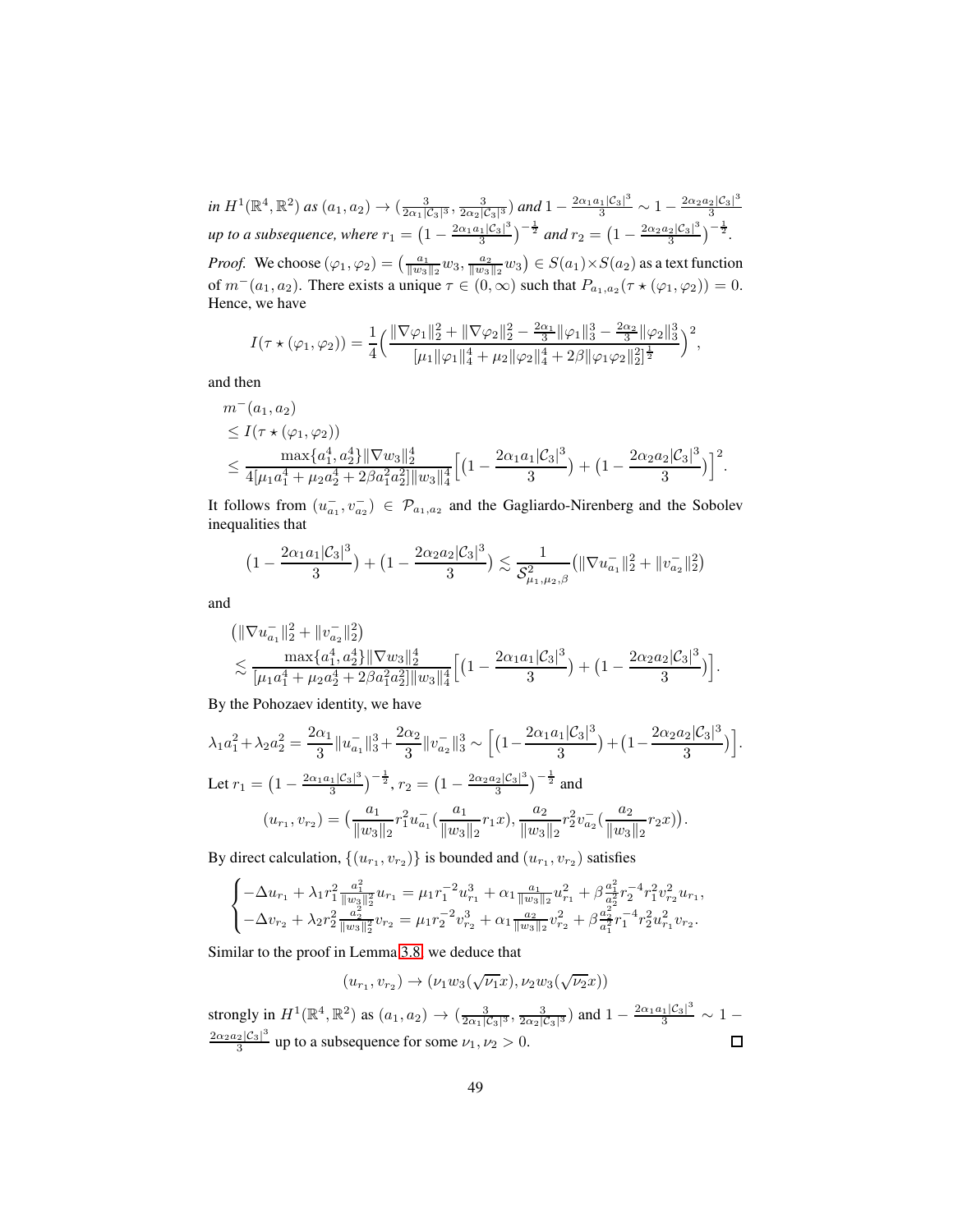**Lemma 5.8.** *Let*  $p = 3$ ,  $\mu_i$ ,  $\alpha_i > 0$ ( $i = 1, 2$ ), there exists a  $\beta_0 > 0$  such that  $\beta > \beta_0$  $and \beta \in (0, \min\{\mu_1, \mu_2\}) \cup (\max\{\mu_1, \mu_2\}, \infty)$ . If  $\alpha_i a_i < \frac{3}{2|C_3|^3} (i = 1, 2)$ , for any ground state  $(u_{a_1}^-, v_{a_2}^-)$  of  $(1.1)$ - $(1.2)$ *, then* 

$$
I(u_{a_1}^-, v_{a_2}^-) = m^-(a_1, a_2) \to \frac{k_1 + k_2}{4} S^2 \text{ as } (a_1, a_2) \to (0, 0).
$$

*Moreover, there exists*  $\varepsilon_{a_1,a_2} > 0$  *such that* 

$$
(\varepsilon_{a_1,a_2}u_{a_1}^-(\varepsilon_{a_1,a_2}x),\varepsilon_{a_1,a_2}v_{a_2}^-(\varepsilon_{a_1,a_2}x)) \rightarrow (\sqrt{k_1}U_{\varepsilon_0},\sqrt{k_2}U_{\varepsilon_0})
$$

*in*  $D^{1,2}(\mathbb{R}^4, \mathbb{R}^2)$ , for some  $\varepsilon_0 > 0$  as  $(a_{1}, a_{2}) \to (0, 0)$  and  $a_1 \sim a_2$  up to a subse*quence, where*  $k_1 = \frac{\beta - \mu_2}{\beta^2 - \mu_1 \mu_2}$  and  $k_2 = \frac{\beta - \mu_1}{\beta^2 - \mu_1 \mu_2}$ .

*Proof.* The proof is similar to that of Lemma [4.4,](#page-31-0) thus we focus only on the differences. By  $P_{a_1, a_2}(u_{a_1}^-, v_{a_2}^-) = 0$ , we have

$$
\frac{k_1 + k_2}{4} S^2
$$
\n
$$
= \frac{1}{4} (\|\nabla u_{a_1}^{-}\|_2^2 + \|\nabla v_{a_2}^{-}\|_2^2 - \frac{2}{3} \alpha_1 \|u_{a_1}^{-}\|_3^3 - \frac{2}{3} \alpha_2 \|v_{a_2}^{-}\|_3^3)
$$
\n
$$
\geq \frac{1}{4} (1 - \frac{2\alpha_1 a_1}{3} |\mathcal{C}_3|^3) \|\nabla u_{a_1}^{-}\|_2^2 + \frac{1}{4} (1 - \frac{2\alpha_2 a_2}{3} |\mathcal{C}_3|^3) \|\nabla v_{a_2}^{-}\|_2^2,
$$

then  $\{(u_{a_1}^-, v_{a_2}^-\})$  is bounded in  $H^1(\mathbb{R}^4, \mathbb{R}^2)$ . We claim that  $l \neq 0$ . Indeed, if  $l = 0$ , by  $(u_{a_1}^-, v_{a_2}^-) \in \mathcal{P}_{a_1, a_2}^-$  and

$$
\|\nabla u_{a_1}^{-}\|_2^2 + \|\nabla v_{a_2}^{-}\|_2^2
$$
  

$$
< 2[\mu_1 \|u_{a_1}^{-}\|_4^4 + \mu_2 \|v_{a_2}^{-}\|_4^4 + 2\beta \|u_{a_1}^{-}v_{a_2}^{-}\|_2^2] + \frac{2\alpha_1}{3} \|u_{a_1}^{-}\|_3^3 + \frac{2\alpha_2}{3} \|v_{a_2}^{-}\|_3^3
$$

,

we obtain a contradiction:

$$
\begin{aligned} &\left(1-\frac{2\alpha_1a_1}{3}|\mathcal{C}_3|^3\right)\|\nabla u_{a_1}^-\|_2^2+\left(1-\frac{2\alpha_2a_2}{3}|\mathcal{C}_3|^3\right)\|\nabla v_{a_2}^-\|_2^2\\&<\frac{2}{\mathcal{S}^2_{\mu_1,\mu_2,\beta}}\big[\|\nabla u_{a_1}^-\|_2^2+\|\nabla v_{a_2}^-\|_2^2\big]^2. \end{aligned}
$$

Therefore,  $l > 0$  and then  $I(u_{a_1}^-, v_{a_2}^-) \to \frac{k_1 + k_2}{4} S^2$  as  $(a_1, a_2) \to (0, 0)$ . The rest of the proof runs as before.

Proof of Theorem 1.4. The proof is finished when we combine Lemmas [5.5](#page-42-1) and [5.6.](#page-45-1)  $\Box$ 

#### 6 Mass-supercritical perturbation

In this section, we fix  $3 < p < 4$ ,  $\alpha_i, \mu_i > 0$  ( $i = 1, 2$ ) and  $\beta > 0$ . We recall the decomposition of  $\mathcal{P}_{a_1,a_2} = \mathcal{P}_{a_1,a_2}^+ \cup \mathcal{P}_{a_1,a_2}^0 \cup \mathcal{P}_{a_1,a_2}^-$  (see [\(1.12\)](#page-4-4)). From the definition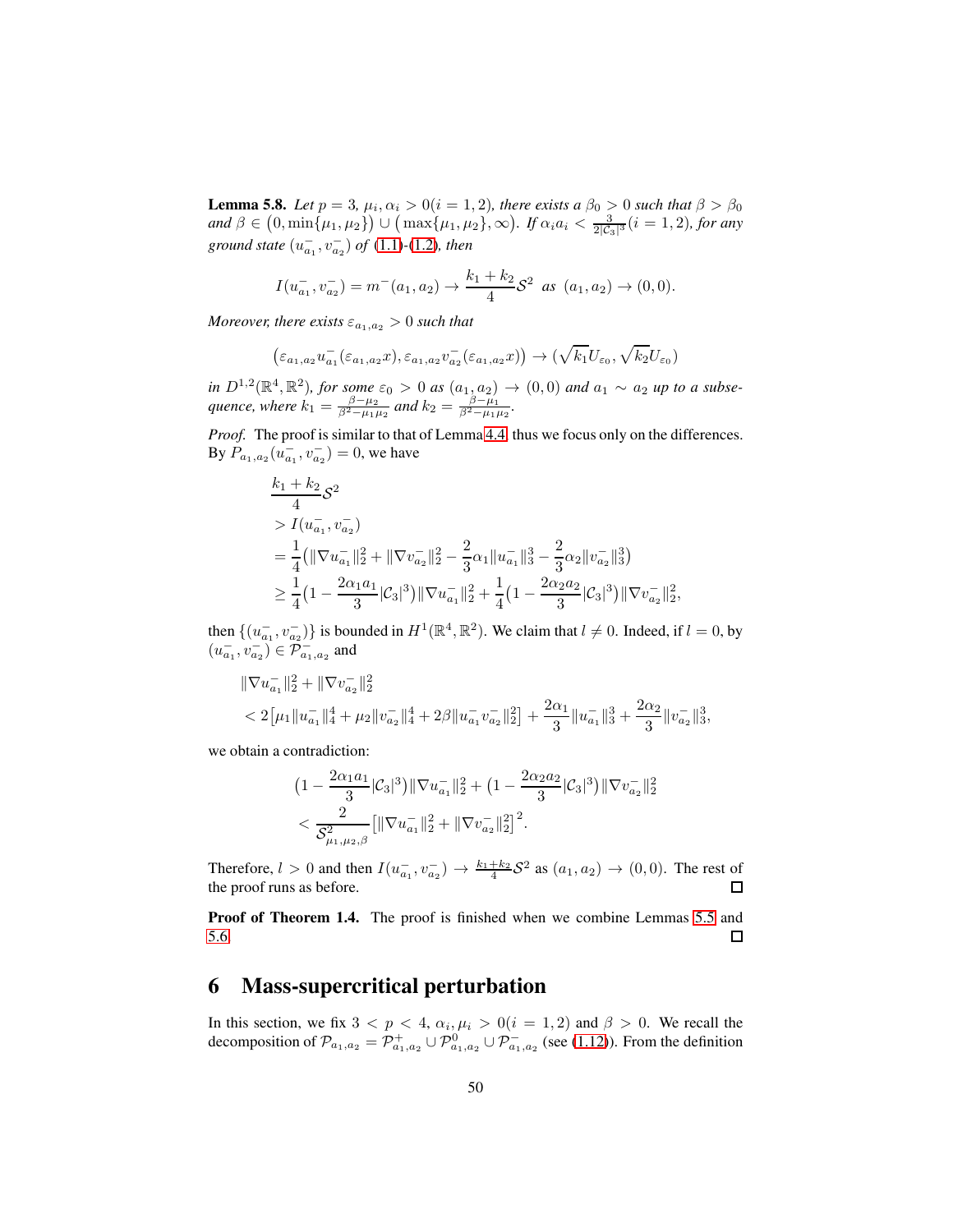of  $\mathcal{P}^0_{a_1, a_2}$ , this is  $\Psi'_{(u,v)}(0) = \Psi''_{(u,v)}(0) = 0$ , we have

$$
-(p\gamma_p-2)\gamma_p[\alpha_1||u||_p^p+\alpha_2||v||_p^p]=2[\mu_1||u||_4^4+\mu_2||v||_4^4+2\beta||uv||_2^2],
$$

which is not possible. Then  $\mathcal{P}^0_{a_1,a_2} = \emptyset$ . By Lemma [3.1,](#page-14-1) we can also check that  $\mathcal{P}_{a_1,a_2}$ is a smooth manifold of codimension 1 in  $S(a_1) \times S(a_2)$ .

**Lemma 6.1.** *For all*  $(u, v) \in S(a_1) \times S(a_2)$ *, there exists*  $t_{(u, v)}$  *such that*  $t_{(u, v)} \star (u, v) \in$  $\mathcal{P}_{a_1,a_2}$ .  $t_{(u,v)}$  is the unique critical point of the function  $\Psi_{(u,v)}$  and is a strict maximum *point at positive level. Moreover:*

 $(1)$   $\mathcal{P}_{a_1,a_2} = \mathcal{P}_{a_1,a_2}^-$  and  $P_{a_1,a_2}(u,v) < 0$  iff  $t_{(u,v)} < 0$ . (2)  $\Psi_{(u,v)}$  is strictly increasing in  $(-\infty, t_{(u,v)})$ . (3) *The map*  $(u, v) \mapsto t_{(u, v)} \in \mathbb{R}$  *is of class*  $C^1$ *.* 

*Proof.* The proof is the same as that of Lemma 6.1 [\[34\]](#page-56-3).

**Lemma 6.2.** *Assume*  $3 < p < 4$ ,  $\alpha_i, \mu_i, \alpha_i > 0$  (i = 1, 2) and  $\beta > 0$ . For any  $a_1, a_2 > 0$ *, then* 

$$
m^-(a_1, a_2) := \inf_{(u,v) \in \mathcal{P}_{a_1, a_2}} I(u, v) > 0.
$$

*Proof.* If  $(u, v) \in \mathcal{P}_{a_1, a_2}$ , then by the Gagliardo-Nirenberg and the Sobolev inequalities, we have

$$
\begin{aligned} \|\nabla u\|_{2}^{2} + \|\nabla v\|_{2}^{2} &= \mu_{1} \|u\|_{4}^{4} + \mu_{2} \|v\|_{4}^{4} + 2\beta \|uv\|_{2}^{2} + \alpha_{1} \gamma_{p} \|u\|_{p}^{p} + \alpha_{2} \gamma_{p} \|v\|_{p}^{p} \\ &\leq D_{1} [\|\nabla u\|_{2}^{2} + \|\nabla v\|_{2}^{2}]^{2} + (D_{2} + D_{3}) [\|\nabla u\|_{2}^{2} + \|\nabla v\|_{2}^{2}]^{\frac{p\gamma_{p}}{2}}. \end{aligned}
$$

Thus, from the above inequality and  $\|\nabla u\|_2^2 + \|\nabla v\|_2^2 \neq 0$  (since  $(u, v) \in S(a_1) \times$  $S(a_2)$ , we get that

$$
\inf_{(u,v)\in \mathcal{P}_{a_1,a_2}} \|\nabla u\|_2^2 + \|\nabla v\|_2^2 \ge C > 0.
$$

Therefore, from  $P_{a_1,a_2}(u,v) = 0$ , we have

$$
m^{-}(a_1, a_2) = \inf_{(u,v)\in \mathcal{P}_{a_1, a_2}} I(u, v)
$$
  
= 
$$
\inf_{(u,v)\in \mathcal{P}_{a_1, a_2}} \frac{1}{4} \left[ \mu_1 \|u\|_4^4 + \mu_2 \|v\|_4^4 + 2\beta \|uv\|_2^2 \right]
$$
  
+ 
$$
\frac{p\gamma_p - 2}{2p} \left[ \alpha_1 \|u\|_p^p + \alpha_2 \|v\|_p^p \right]
$$
  

$$
\geq C \inf_{(u,v)\in \mathcal{P}_{a_1, a_2}} \|\nabla u\|_2^2 + \|\nabla v\|_2^2 > 0.
$$

**Lemma 6.3.** *Let*  $3 < p < 4$ ,  $\mu_i$ ,  $\alpha_i$ ,  $a_i > 0$   $(i = 1, 2)$  and  $\beta \in (0, \min\{\mu_1, \mu_2\})$   $\cup$  $(\max\{\mu_1, \mu_2\}, \infty)$ *. For any*  $a_1, a_2 > 0$ *, then* 

$$
0 < m^-(a_1, a_2) < \frac{k_1 + k_2}{4} \mathcal{S}^2,
$$

*where*  $k_1 = \frac{\beta - \mu_2}{\beta^2 - \mu_1 \mu_2}$  *and*  $k_2 = \frac{\beta - \mu_1}{\beta^2 - \mu_1 \mu_2}$ *.* 

 $\Box$ 

 $\Box$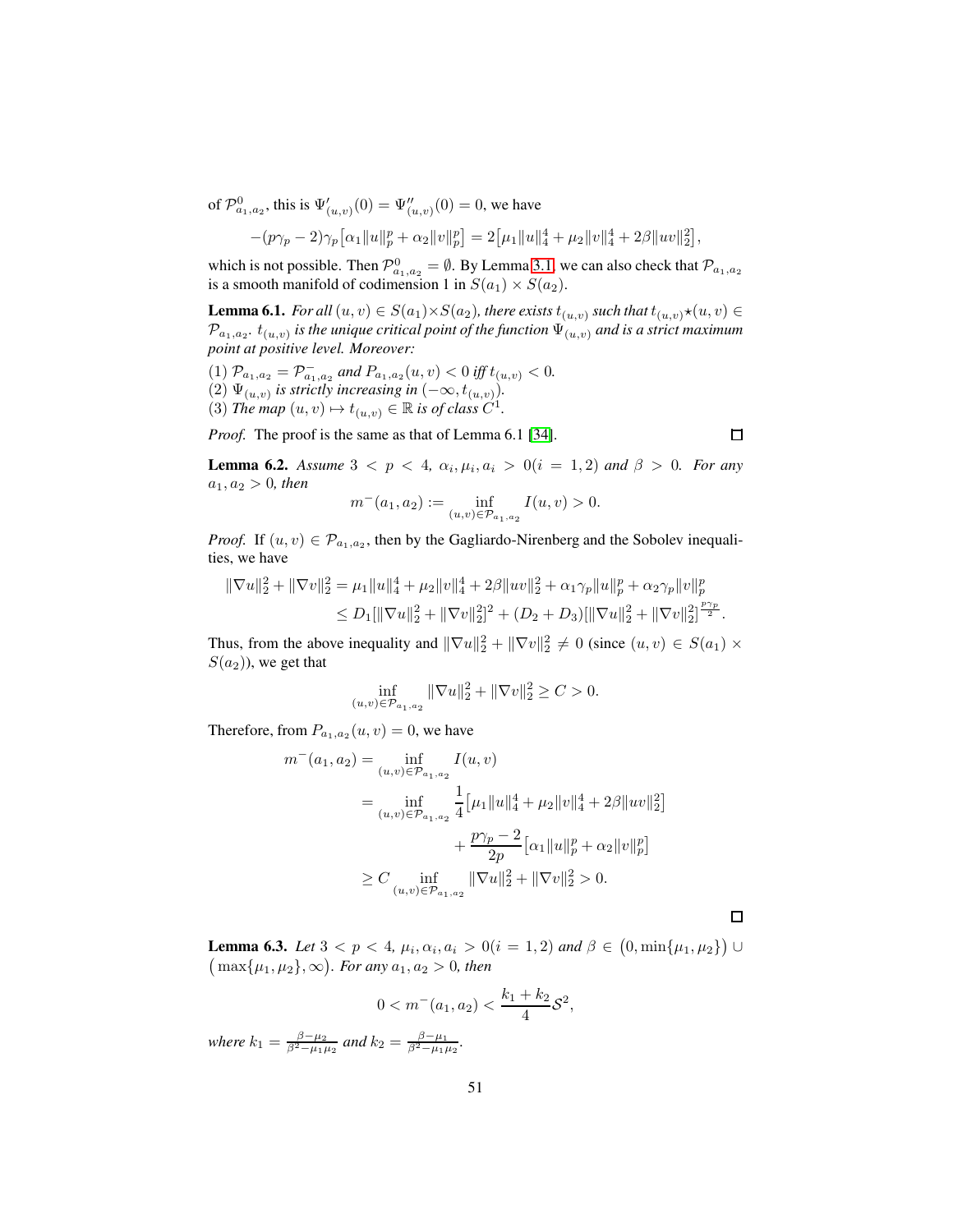*Proof.* The proof is similar to that of Lemma [5.3.](#page-40-0)

**Lemma 6.4.** *Let*  $3 < p < 4$ ,  $\mu_i$ ,  $\alpha_i$ ,  $a_i > 0$  ( $i = 1, 2$ ), there exists  $\beta_1 > 0$  such that

$$
m^-(a_1, a_2) < \min\{m^-(a_1, 0), m^-(0, a_2)\},\
$$

*for any*  $\beta > \beta_1$ *, where*  $m^-(a_1, 0)$  *and*  $m^-(0, a_2)$  *are defined in* [\(2.4\)](#page-10-1)*.* 

*Proof.* The proof is similar to that of Lemma [5.4.](#page-41-1)

By using the same techniques as that in Lemma [5.5,](#page-42-1) we can prove the following lemma.

<span id="page-51-0"></span>**Lemma 6.5.** Let  $3 < p < 4$ ,  $\mu_i$ ,  $\alpha_i > 0$  (i = 1, 2), there exists  $\beta_1 > 0$  such that  $\beta > \beta_1$  and  $\beta \in (0, \min\{\mu_1, \mu_2\}) \cup (\max\{\mu_1, \mu_2\}, \infty)$ . For any  $a_1, a_2 > 0$ , if

$$
0 < m^-(a_1, a_2) < \min\left\{\frac{k_1 + k_2}{4} \mathcal{S}^2, m^-(a_1, 0), m^-(0, a_2)\right\},\
$$

*where*  $m^-(a_1, 0)$  *and*  $m^-(0, a_2)$  *are defined in* [\(2.4\)](#page-10-1)*,*  $k_1 = \frac{\beta - \mu_2}{\beta^2 - \mu_1 \mu_2}$  *and*  $k_2 = \frac{\beta - \mu_1}{\beta^2 - \mu_1 \mu_2}$ *, then*  $m^-(a_1, a_2)$  *can be achieved by some function*  $(u_{a_1}^-, v_{a_2}^-) \in S(a_1) \times S(a_2)$  *which is real valued, positive, radially symmetric and radially decreasing.*

In the following, we study the asymptotic behavior of the minimizers of

$$
I(u,v)|_{S(a_1)\times S(a_2)} \quad \text{in} \quad \mathcal{P}^-_{a_1,a_2}
$$

as  $(a_1, a_2) \rightarrow (+\infty, +\infty)$  and  $a_1 \sim a_2$ . By direct calculations, we also have the following corollaries. If  $3 < p < 4$ , [\(3.10\)](#page-20-1) also has a unique positive solution  $(\lambda, u_{p,\alpha_1})$ (see [\(3.11\)](#page-21-2)).

**Corollary 6.6.** *Let*  $a_1 > 0$ ,  $\alpha_1 > 0$  *and*  $p \in (3, 4)$ *. Then, we have* 

$$
0 < I_0(u_{p,\alpha_1}) = K_{p,\alpha_1} \cdot a_1^{-\frac{4-p}{p-3}},
$$
\n
$$
0 < I_0(u_{p,\alpha_1}) = K_{p,\alpha_1} \cdot a_1^{-\frac{4-p}{p-3}},
$$

*where*  $K_{p,\alpha_1} := \frac{p-3}{4-p} ||w_p||_2^{\frac{p-2}{p-3}} \alpha_1^{\frac{1}{3-p}} > 0.$ 

**Corollary 6.7.** *Let*  $a_1, a_2 > 0, a_1, a_2 > 0$  *and*  $3 < p < 4$ *. Then, we have* 

$$
0 < m^{-}(a_1, a_2) < K_{p, \alpha_1} \cdot a_1^{-\frac{4-p}{p-3}} + K_{p, \alpha_2} \cdot a_2^{-\frac{4-p}{p-3}}
$$
  
*where*  $K_{p, \alpha_1} := \frac{p-3}{4-p} ||w_p||_2^{\frac{p-2}{p-3}} \alpha_1^{\frac{1}{3-p}} > 0$  and  $K_{p, \alpha_2} := \frac{p-3}{4-p} ||w_p||_2^{\frac{p-2}{p-3}} \alpha_2^{\frac{1}{3-p}} > 0$ .

 $\Box$ 

 $\Box$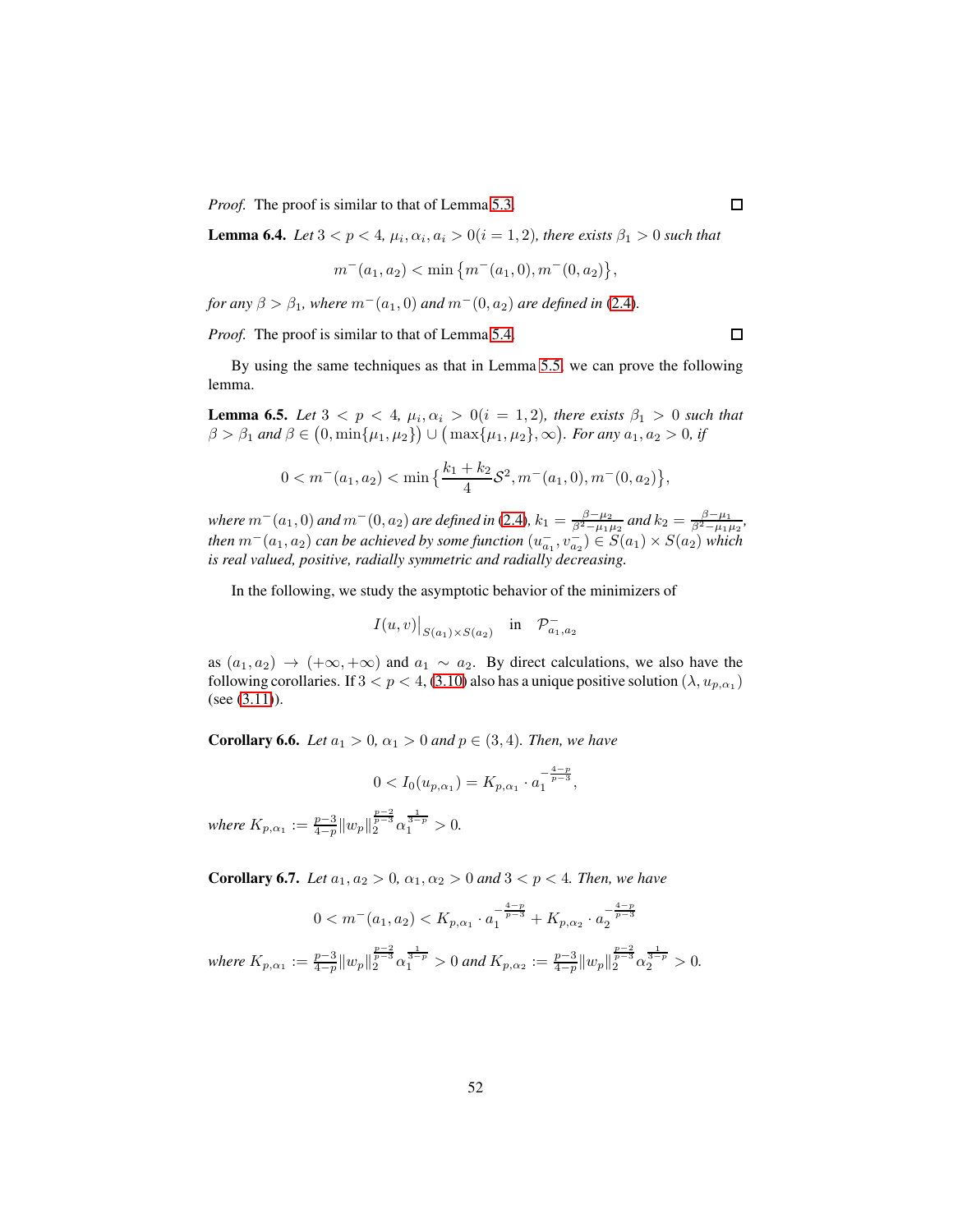<span id="page-52-0"></span>**Lemma 6.8.** Assume  $3 < p < 4$ ,  $\mu_i$ ,  $\alpha_i > 0$  (i = 1, 2), there exists  $\beta_1 > 0$  such *that*  $\beta > \beta_1$  *and*  $\beta \in (0, \min\{\mu_1, \mu_2\}) \cup (\max\{\mu_1, \mu_2\}, \infty)$ *. Let*  $(u_{a_1}^-, v_{a_2}^-)$  *be the minimizer of*  $I(u, v)|_{S(a_1) \times S(a_2)}$  *in*  $\mathcal{P}_{a_1, a_2}^-$  *for any*  $a_1, a_2 > 0$ *. Then* 

$$
\left( \left( \frac{L_1}{\alpha_1} \right)^{-\frac{1}{p-2}} u_{a_1}^{-} (L_1^{-\frac{1}{2}} x), \left( \frac{L_2}{\alpha_2} \right)^{-\frac{1}{p-2}} v_{a_2}^{-} (L_2^{-\frac{1}{2}} x) \right) \to (w_p, w_p) \text{ in } H^1(\mathbb{R}^4, \mathbb{R}^2),
$$

*as*  $(a_1, a_2)$  →  $(+\infty, +\infty)$  *and*  $a_1 \sim a_2$ *, where*  $w_p$  *is defined in* [\(1.14\)](#page-5-1) *and* 

$$
L_1 = \left(\frac{a_1^2}{\|w_p\|_2^2} \alpha_1^{\frac{2}{p-2}}\right)^{-\frac{p-2}{2p-6}}; \quad L_2 = \left(\frac{a_2^2}{\|w_p\|_2^2} \alpha_2^{\frac{2}{p-2}}\right)^{-\frac{p-2}{2p-6}}.
$$

*Proof.* Since the proof is similar to that of Lemma [3.8,](#page-21-1) we only sketch it. By Lemma [6](#page-51-0).5, we can suppose that  $\{(u_{a_{1,n}}^-, v_{a_{2,n}}^-\})$  is positive and radially symmetric, i.e.,  $0 <$  $u_{a_{1,n}}^-, v_{a_{2,n}}^- \in H_r^1(\mathbb{R}^4)$ . Moreover,

$$
0 < m^{-}(a_{1,n}, a_{2,n}) + o_n(1) = I(u_{a_{1,n}}^{-}, v_{a_{2,n}}^{-}) \le K_{p,\alpha_1} a_{1,n}^{-\frac{4-p}{p-3}} + K_{p,\alpha_2} a_{2,n}^{-\frac{4-p}{p-3}},
$$

it follows that  $m^-(a_{1,n}, a_{2,n}) \to 0$  as  $(a_{1,n}, a_{2,n}) \to (+\infty, +\infty)$ , and  $\|\nabla u_{a_{1,n}}^-\|_2^2 +$  $\frac{1}{2}$   $\frac{1}{2}$  $\|\nabla v_{a_{2,n}}^{-}\|_{2}^{2} \to 0$  as  $(a_{1,n}, a_{2,n}) \to (+\infty, +\infty)$ . Since  $P_{a_{1,n}, a_{2,n}}(u_{a_{1,n}}, v_{a_{2,n}}) = 0$ , we get

$$
I(u_{a_{1,n}}^{-}, v_{a_{2,n}}^{-}) = \left(\frac{1}{2} - \frac{1}{p\gamma_p}\right) \int_{\mathbb{R}^4} |\nabla u_{a_{1,n}}^{-}|^2 + |\nabla v_{a_{2,n}}^{-}|^2
$$
  

$$
- \left(\frac{1}{4} - \frac{1}{p\gamma_p}\right) \int_{\mathbb{R}^4} (\mu_1 |u_{a_{1,n}}^{-}|^4 + \mu_2 |v_{a_{2,n}}^{-}|^4
$$
  

$$
+ 2\beta |u_{a_{1,n}}^{-}|^2 |v_{a_{2,n}}^{-}|^2)
$$
  

$$
\leq K_{p,\alpha_1} a_{1,n}^{-} + K_{p,\alpha_2} a_{2,n}^{-\frac{4-p}{p-3}}.
$$

Moreover, we use the fact that

$$
\int_{\mathbb{R}^4} \left( \mu_1 |u_{a_{1,n}}^{-}|^4 + \mu_2 |v_{a_{2,n}}^{-}|^4 + 2\beta |u_{a_{1,n}}^{-}|^2 |v_{a_{2,n}}^{-}|^2 \right)
$$
  
\n
$$
\leq \mathcal{S}_{\mu_1,\mu_2,\beta}^2 \left( \int_{\mathbb{R}^4} |\nabla u_{a_{1,n}}^{-}|^2 + |\nabla v_{a_{2,n}}^{-}|^2 \right)^2
$$
  
\n
$$
\leq C a_{1,n}^{-\frac{2(4-p)}{p-3}} + C' a_{2,n}^{-\frac{2(4-p)}{p-3}}.
$$

Then

$$
(1+o_n(1))\left(\alpha_1\gamma_p a_{1,n}^{p-p\gamma_p}|\mathcal{C}_p|^p+\alpha_2\gamma_p a_{2,n}^{p-p\gamma_p}|\mathcal{C}_p|^p\right)^{-\frac{2}{p\gamma_p-2}} \leq \|\nabla u_{a_{1,n}}^{-}\|_2^2 + \|\nabla v_{a_{2,n}}^{-}\|_2^2.
$$
  
There exist  $C_i, C'_i > 0 (i = 1, 2)$  such that

$$
C_1a_{1,n}^{-\frac{4-p}{p-3}}+C_2a_{2,n}^{-\frac{4-p}{p-3}}\leq \int_{\mathbb{R}^4}|\nabla u_{a_{1,n}}^-|^2+|\nabla v_{a_{2,n}}^-|^2\leq C_1'a_{1,n}^{-\frac{4-p}{p-3}}+C_2'a_{2,n}^{-\frac{4-p}{p-3}}.
$$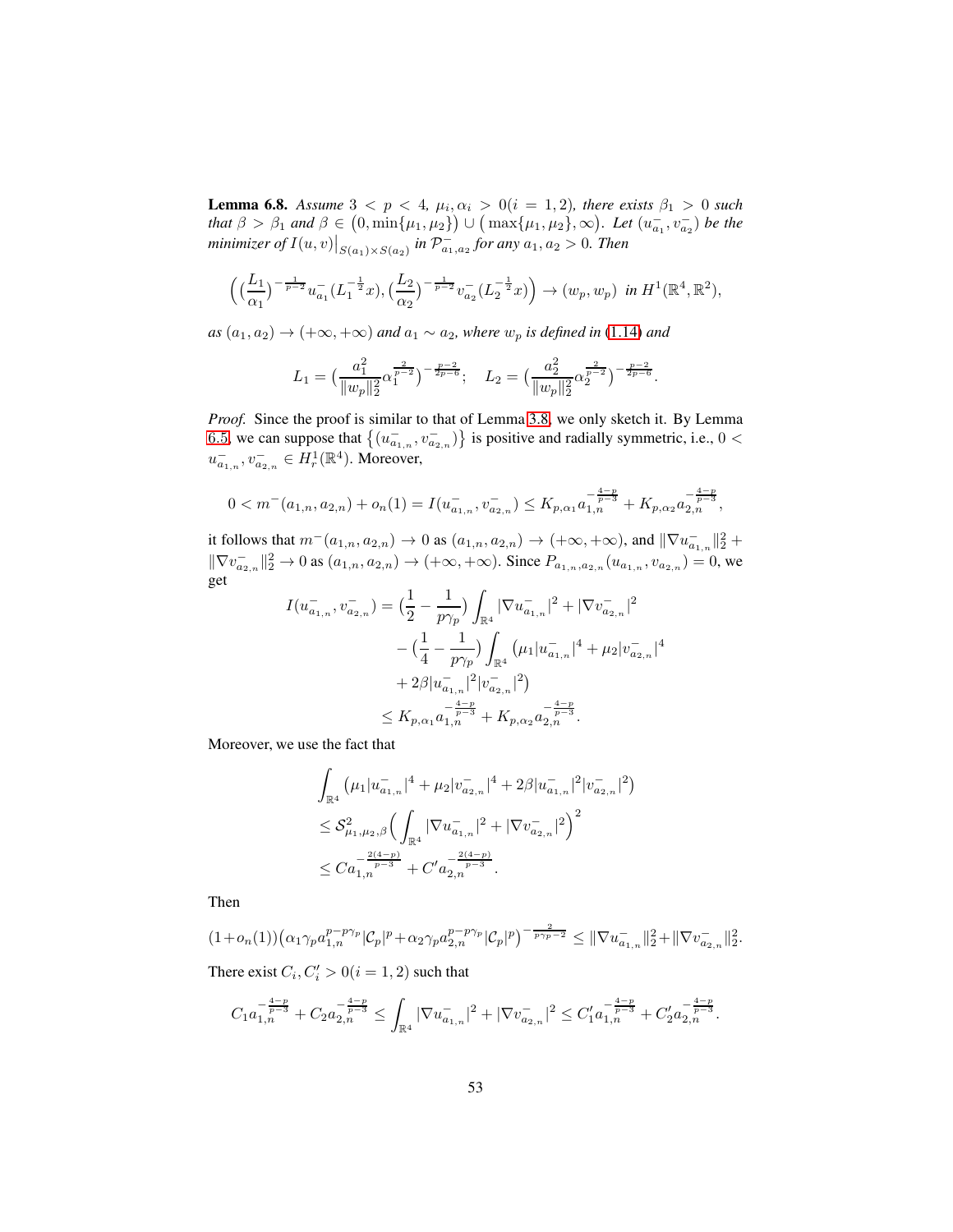In addition, by  $P_{a_{1,n},a_{2,n}}(u^-_{a_{1,n}},v^-_{a_{2,n}})=0,$ 

$$
\lambda_{1,n} a_{1,n}^2 + \lambda_{2,n} a_{2,n}^2 = (1 - \gamma_p) \alpha_1 \|u_{a_{1,n}}\|_p^p + (1 - \gamma_p) \alpha_2 \|v_{a_{2,n}}\|_p^p
$$
  
= 
$$
(1 + o_n(1)) (C_1 a_{1,n}^{-\frac{4-p}{p-3}} + C'_1 a_{2,n}^{-\frac{4-p}{p-3}}).
$$

Therefore, there exist  $\lambda_{1,n} \sim a_{1,n}^{-\frac{p-2}{p-3}}$  and  $\lambda_{2,n} \sim a_{2,n}^{-\frac{p-2}{p-3}}$  as  $(a_{1,n}, a_{2,n}) \to (+\infty, +\infty)$ and  $a_{1,n} \sim a_{2,n}$ . Define

$$
\tilde{u}_{a_{1,n}}^- = \frac{1}{\theta_{1,n}} u_{a_{1,n}}^- \left(\frac{1}{\gamma_{1,n}}x\right) \text{ and } \tilde{v}_{a_{2,n}}^- = \frac{1}{\theta_{2,n}} v_{a_{2,n}}^- \left(\frac{1}{\gamma_{2,n}}x\right),
$$

where

$$
\theta_{1,n} = \left(\frac{a_{1,n}^2}{\|w_p\|_2^2}\right)^{-\frac{1}{2p-6}} \alpha_1^{-\frac{1}{p-3}}, \qquad \theta_{2,n} = \left(\frac{a_{2,n}^2}{\|w_p\|_2^2}\right)^{-\frac{1}{2p-6}} \alpha_2^{-\frac{1}{p-3}},
$$

and

$$
\gamma_{1,n} = \left(\frac{a_{1,n}^2}{\|w_p\|_2^2}\right)^{-\frac{p-2}{4(p-3)}} \alpha_1^{-\frac{1}{2p-6}}, \qquad \gamma_{2,n} = \left(\frac{a_{2,n}^2}{\|w_p\|_2^2}\right)^{-\frac{p-2}{4(p-3)}} \alpha_2^{-\frac{1}{2p-6}}.
$$

By similar arguments as used in Lemma [3.8,](#page-21-1) we have  $(\tilde{u}_{a_{1,n}}^-, \tilde{v}_{a_{2,n}}^-) \to (w_p, w_p)$  in  $H^1(\mathbb{R}^4, \mathbb{R}^2)$  as  $(a_1, a_2) \to (+\infty, +\infty)$  and  $a_1 \sim a_2$ .

<span id="page-53-0"></span>**Lemma 6.9.** *Let*  $3 < p < 4$ ,  $\mu_i, \alpha_i, a_i > 0$  ( $i = 1, 2$ ), there exists a  $\beta_1 > 0$  such *that*  $\beta > \beta_1$  *and*  $\beta \in (0, \min\{\mu_1, \mu_2\}) \cup (\max\{\mu_1, \mu_2\}, \infty)$ . If  $a_1, a_2 > 0$ , for any ground state  $(u_{a_1}^-, v_{a_2}^-)$  of  $(1.1)$ - $(1.2)$ *, then* 

$$
I(u_{a_1}^-, v_{a_2}^-) = m^-(a_1, a_2) \to \frac{k_1 + k_2}{4} S^2 \text{ as } (a_1, a_2) \to (0, 0).
$$

*Moreover, there exists*  $\varepsilon_{a_1,a_2} > 0$  *such that* 

$$
\left(\varepsilon_{a_1,a_2}u_{a_1}^-(\varepsilon_{a_1,a_2}x),\varepsilon_{a_1,a_2}v_{a_2}^-(\varepsilon_{a_1,a_2}x)\right)\to (\sqrt{k_1}U_{\varepsilon_0},\sqrt{k_2}U_{\varepsilon_0})
$$

*in*  $D^{1,2}(\mathbb{R}^4, \mathbb{R}^2)$ , for some  $\varepsilon_0 > 0$  as  $(a_{1,2} a_{2}) \to (0,0)$  and  $a_{1} \sim a_{2}$  up to a subse*quence, where*  $k_1 = \frac{\beta - \mu_2}{\beta^2 - \mu_1 \mu_2}$  and  $k_2 = \frac{\beta - \mu_1}{\beta^2 - \mu_1 \mu_2}$ .

*Proof.* The proof is similar to that of Lemma [4.4,](#page-31-0) thus we focus only on the differences. By  $P_{a_1, a_2}(u_{a_1}^-, v_{a_2}^-) = 0$ , we have

$$
\frac{k_1 + k_2}{4} S^2 > I(u_{a_1}^-, v_{a_2}^-) = \frac{1}{4} \left( \mu_1 \| u_{a_1}^- \|_4^4 + \mu_2 \| v_{a_2}^- \|_4^4 + 2\beta \| u_{a_1}^- v_{a_2}^- \|_2^2 \right) \n+ \frac{1}{p} \left( \frac{p\gamma_p}{2} - 1 \right) \left( \alpha_1 \| u_{a_1}^- \|_p^p + \alpha_2 \| v_{a_2}^- \|_p^p \right),
$$

since  $p\gamma_p > 2$ , we deduce that  $\{(u_{a_1}^-, v_{a_2}^-\})$  is bounded in  $L^p(\mathbb{R}^4, \mathbb{R}^2) \cap L^4(\mathbb{R}^4, \mathbb{R}^2)$ , and hence, since  $P_{a_1,a_2}(u_{a_1}^-, v_{a_2}^-) = 0$ , it is also bounded in  $H^1(\mathbb{R}^4, \mathbb{R}^2)$ . We claim that  $l \neq 0$ . Indeed, if  $l = 0$ , by  $(u_{a_1}^-, v_{a_2}^-) \in \mathcal{P}_{a_1, a_2}^-$ , we see that

$$
\begin{aligned} &2\|\nabla u_{a_1}^{-}\|_2^2+2\|\nabla v_{a_2}^{-}\|_2^2\\&<4\big[\mu_1\|u_{a_1}^{-}\|_4^4+\mu_2\|v_{a_2}^{-}\|_4^4+2\beta\|u_{a_1}^{-}v_{a_2}^{-}\|_2^2\big]+\alpha_1p\gamma_p^2\|u_{a_1}^{-}\|_p^p+\alpha_2p\gamma_p^2\|v_{a_2}^{-}\|_p^p, \end{aligned}
$$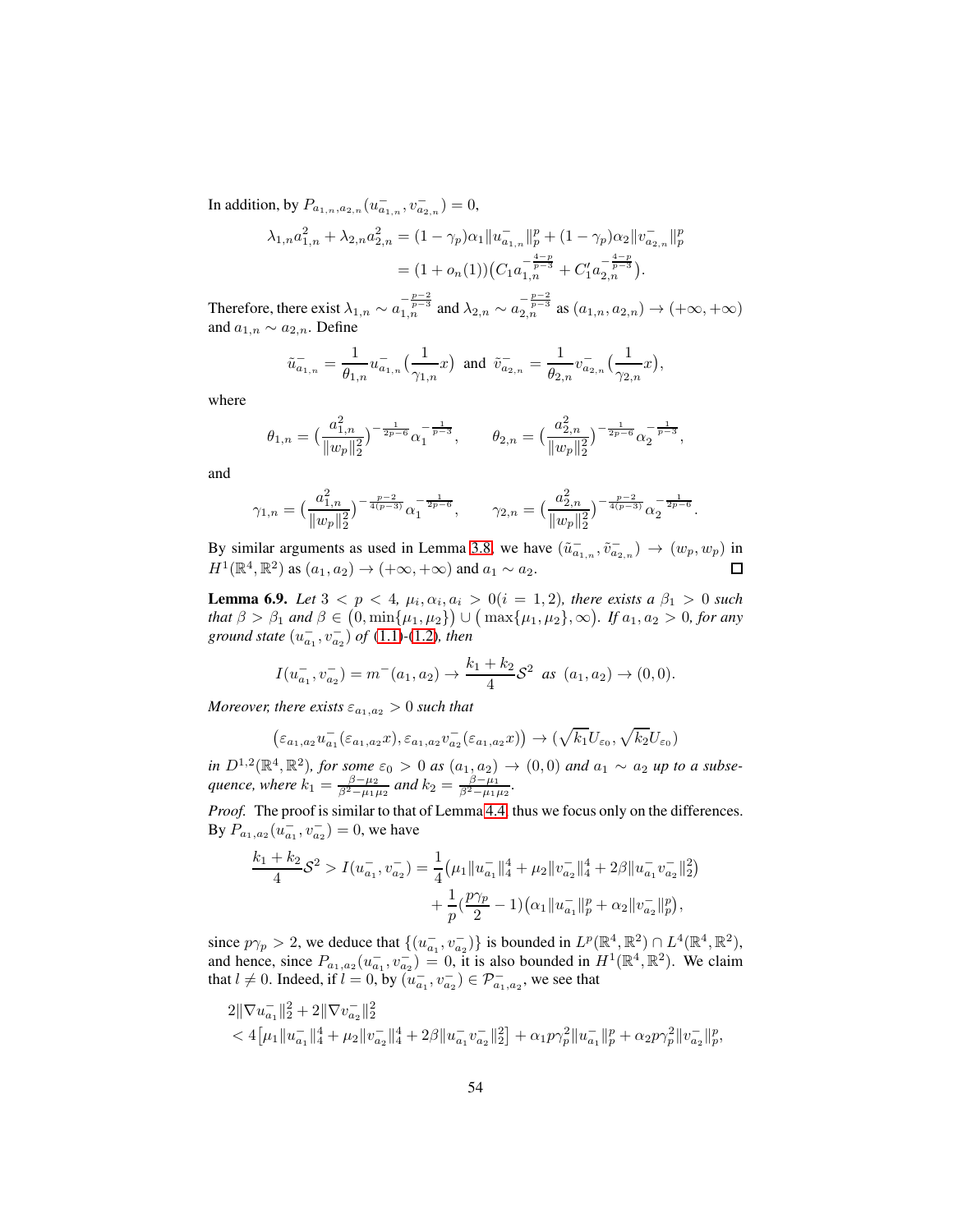we obtain a contradiction:

k∇u − a<sup>1</sup> k 2 <sup>2</sup> + k∇v − a<sup>2</sup> k 2 <sup>2</sup> < 2 S 2 µ1,µ2,β k∇u − a<sup>1</sup> k 2 <sup>2</sup> + k∇v − a<sup>2</sup> k 2 2 2 + pγ<sup>2</sup> p |Cp| p a p−pγ<sup>p</sup> 1 k∇u − a<sup>1</sup> k pγ<sup>p</sup> <sup>2</sup> + a p−pγ<sup>p</sup> 2 k∇v − a<sup>2</sup> k pγ<sup>p</sup> 2 .

Therefore,  $l > 0$ , we obtain that  $I(u_{a_1}^-, v_{a_2}^-) \to \frac{k_1 + k_2}{4} S^2$  as  $(a_1, a_2) \to (0, 0)$ . The rest of the proof runs as before.

Proof of Theorem 1.5. The proof is finished when we combine Lemma [6.5](#page-51-0) and Lemmas [6.8-](#page-52-0)[6.9.](#page-53-0)  $\Box$ 

#### <span id="page-54-8"></span>References

- [1] A. Ambrosetti, H. Brézis and G. Cerami. Combined effects of concave and convex nonlinearities in some elliptic problems. *J. Funct. Anal.*, 122(1994), 519–543.
- <span id="page-54-0"></span>[2] N. Akhmediev and A. Ankiewicz. Partially coherent solitons on a finite background. *Phys. Rev. Lett.*, 82(1999), 2661–2664.
- <span id="page-54-6"></span>[3] H. Berestycki and P.-L. Lions. Nonlinear scalar field equations. I. Existence of a ground state. *Arch. Rational Mech. Anal.*, 82(4)(1983), 313–345.
- <span id="page-54-5"></span>[4] T. Bartsch and L. Jeanjean. Normalized solutions for nonlinear Schrödinger systems. *Proc. Roy. Soc. Edinburgh Sect. A*, 148(2018), No. 2, 225–242.
- <span id="page-54-1"></span>[5] T. Bartsch, L. Jeanjean and N. Soave. Normalized solutions for a system of coupled cubic Schrödinger equations on  $\mathbb{R}^3$ . J. Math. Pures Appl., 106(9)(2016), No. 4, 583–614.
- <span id="page-54-2"></span>[6] T. Bartsch and N. Soave. A natural constraint approach to normalized solutions of nonlinear Schrödinger equations and systems. *J. Funct. Anal.*, 272(2017), No. 12, 4998–5037.
- <span id="page-54-3"></span>[7] T. Bartsch, N. Soave, Multiple normalized solutions for a competing system of Schrödinger equations, *Calc. Var. Partial Differ. Equ.*, **58**(2019), No. 1, 24 pp.
- <span id="page-54-4"></span>[8] T. Barstch, X. Zhong and W. Zou. Normalized solutions for a coupled Schrödinger system. *Math. Ann.*, (2020), https://doi.org/10.1007/s00208-020-02000-w.
- <span id="page-54-7"></span>[9] H. Berestycki and P.-L. Lions. Nonlinear scalar field equations. II. Existence of infinitely many solutions. *Arch. Ration. Mech. Anal.*, 82(4)(1983), 347– 375.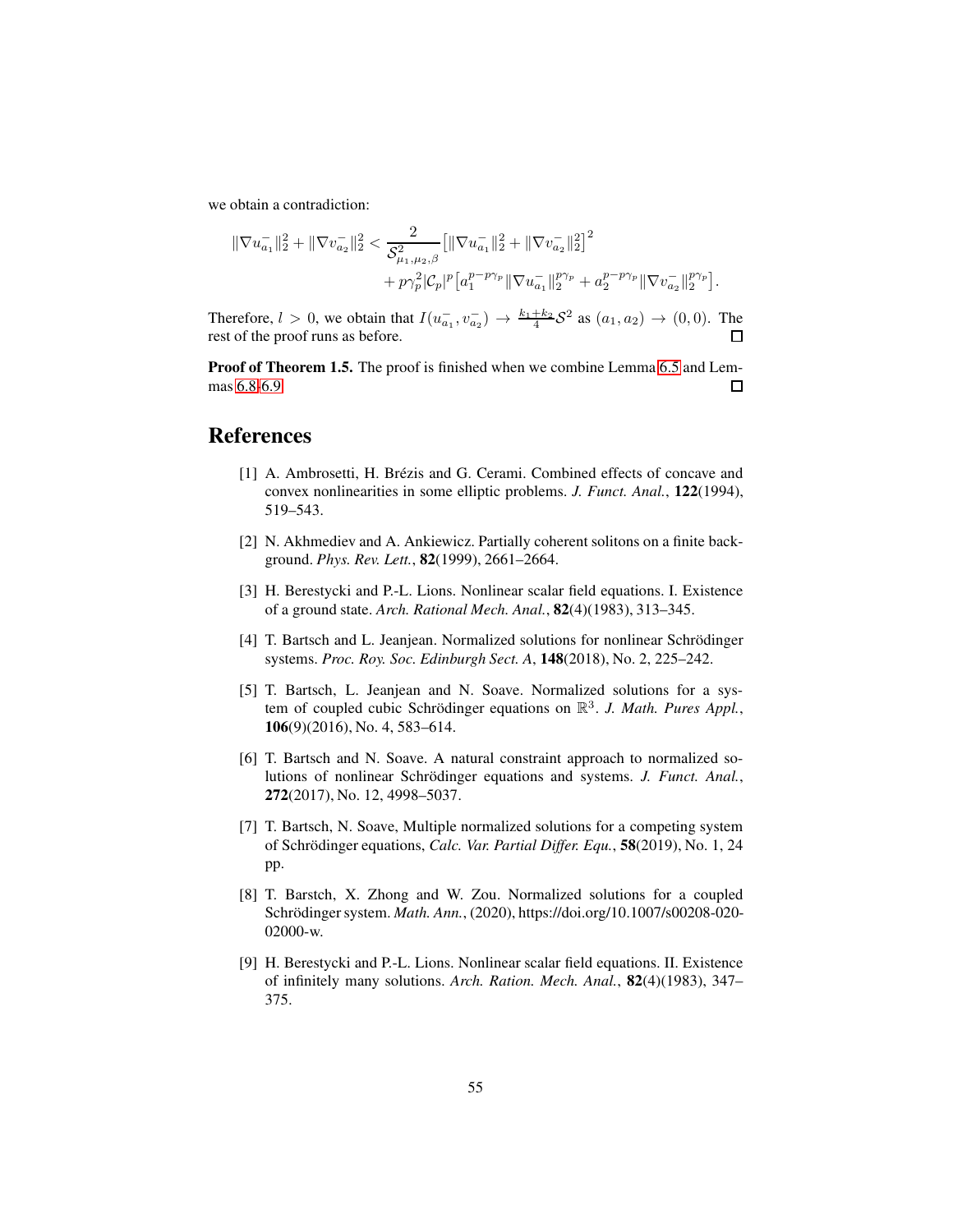- <span id="page-55-5"></span>[10] Z. Chen and W. Zou. Positive least energy solutions and phase separation for coupled Schrödinger equations with critical exponent. *Arch. Ration. Mech. Anal.*, 205(2012), No. 2, 515–551.
- <span id="page-55-6"></span>[11] Z. Chen and W. Zou. Existence and symmetry of positive ground states for a doubly critical Schrödinger system. *Trans. Amer. Math. Soc.*, 367(2015), 3599–3646.
- <span id="page-55-1"></span><span id="page-55-0"></span>[12] B. D. Esry, C. H. Greene, J. P. Burke Jr. and J. L. Bohn. Hartree-Fock theory for double condensates. *Phys. Rev. Lett.*, 78(1997), 3594–3597.
- <span id="page-55-8"></span>[13] D. J. Frantzeskakis. Dark solitons in atomic Bose-Einstein condensates: from theory to experiments. *J. Phys. A Math. Theory*, 43(2010), 213001.
- [14] D. Gilbarg and N.S. Trudinger, Elliptic Partial Differential Equations of Second Order, second edition, Grundlehren der Mathematischen Wissenschaften (Fundamental Principles of Mathematical Sciences), vol. 224, Springer-Verlag, *Berlin* (1983).
- <span id="page-55-3"></span><span id="page-55-2"></span>[15] T. Gou and L. Jeanjean. Multiple positive normalized solutions for nonlinear Schrödinger systems. *Nonlinearity*, **31**(2018), No. 5, 2319–2345.
- [16] D. Hall, M. Matthews, J. Ensher, C. Wieman and E. Cornell. Dynamics of component separation in a binary mixture of Bose-Einstein condensates. *Phys. Rev. Lett.*, 81(1998), 1539–1542.
- <span id="page-55-11"></span>[17] Q. Han and F. Lin. Elliptic Partial Differetial Equations, Volume 1 of Courant Lecture Notes in Mathematics, 2nd edn. Courant Institute of Mathematical Sciences, *New York* (2011).
- [18] L. Jeanjean. Existence of solutions with prescribed norm for semilinear elliptic equations. *Nonlinear Anal.*, 28(10)(1997), 1633–1659.
- <span id="page-55-10"></span>[19] L. Jeanjean, J. Jendrej, T.T. Le and N. Viscilia. Orbital stanility of ground states for a Sobolev critical Schrödinger equation. (2020), [arXiv:2008.12084.](http://arxiv.org/abs/2008.12084)
- <span id="page-55-4"></span>[20] L. Jeanjean and T.T. Le. Multiple normalized solutions for a Sobolev critical Schrödinger equation. *Math. Ann.*, (2021), https://doi.org/10.1007/s00208-021-02228-0.
- <span id="page-55-12"></span>[21] M. Kwong. Uniqueness of positive solutions of  $\Delta u - u + u^p = 0$  in  $\mathbb{R}^N$ . *Arch. Ration. Mech. Anal.*, 105(1989), 243–266.
- <span id="page-55-9"></span>[22] T. Kato. Growth properties of solutions of the reduced wave equation with a variable coefficient. *Comm. Pure Appl. Math.*, 12(1959), 403–425.
- <span id="page-55-7"></span>[23] E. H. Lieb and M. Loss. Analysis, volume 14 of Graduate Studies in Mathematics. American Mathematical Society, Providence, RI, second edition, (2001).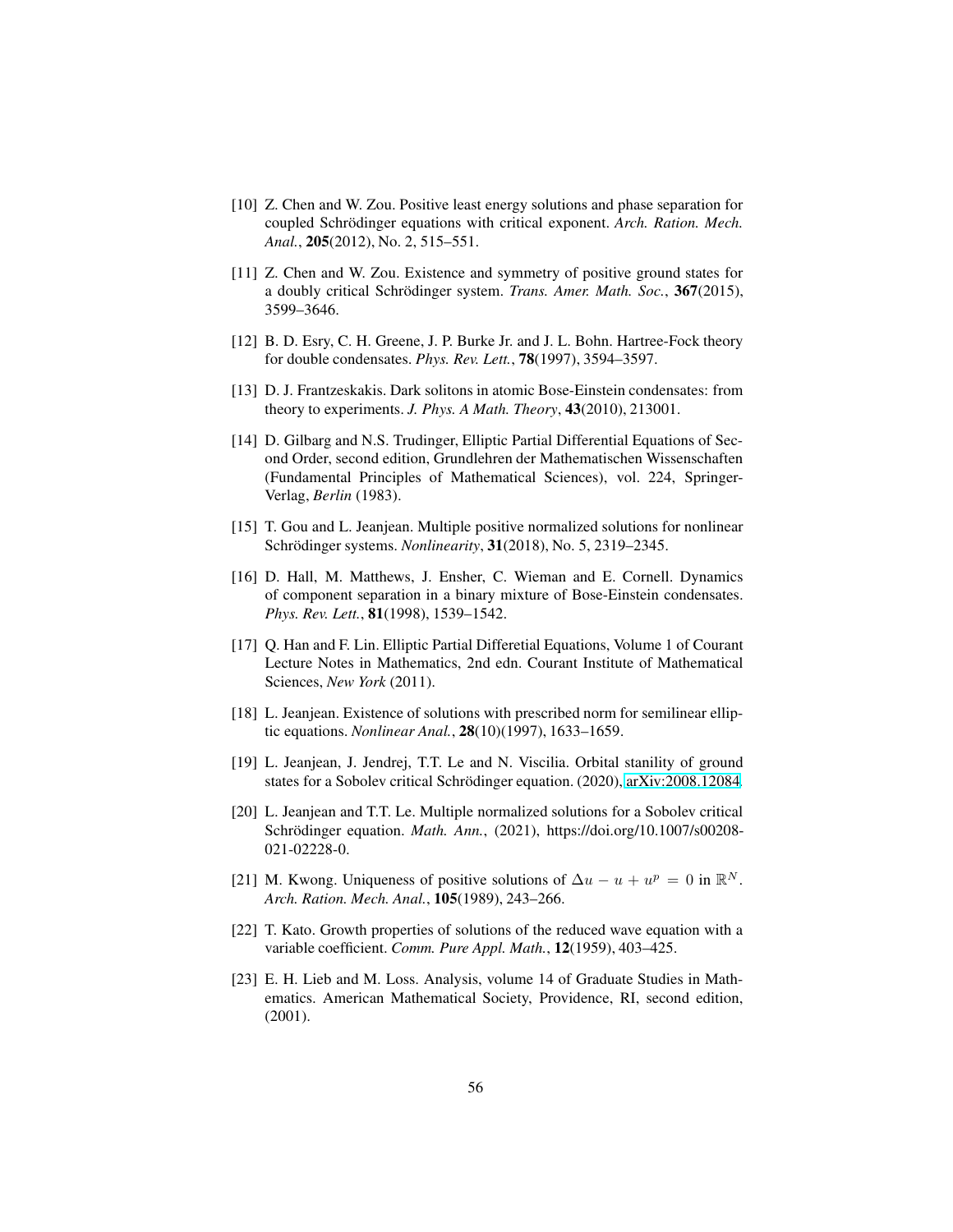- <span id="page-56-5"></span><span id="page-56-1"></span>[24] H. D. Liu and Z. L. Liu. A coupled Schrödinger system with critical exponent. *Calc. Var. Partial Differ. Equ.*, 59(2020), 28pp.
- [25] H. W. Li and W. M. Zou. Normalized ground states for semilinear elliptic systems with critical and subcritical nonlinearities. (2020), [arXiv:2006.14387v](http://arxiv.org/abs/2006.14387)3.
- [26] X. Luo and T. Yang. Ground states for 3D dipolar Bose-Einstein condensate involving quantum fluctuations and three-body losses. (2020), [arXiv:2011.00804v](http://arxiv.org/abs/2011.00804)1.
- <span id="page-56-10"></span>[27] X. F. Li. Studies of normalized solutions to Schrödinger equations with Sobolev critical exponent and combined nonlinearities. (2021), [arXiv:2104.12997.](http://arxiv.org/abs/2104.12997)
- <span id="page-56-13"></span><span id="page-56-2"></span>[28] Y. Li and W.-M. Ni, Radial symmetry of positive solutions of nonlinear elliptic equations in  $\mathbb{R}^n$ . *Commun. Partial Diff. Equ.*, **18**(1993), 1043–1054.
- [29] J. Mederski and J. Schino, Least energy solutions to a cooperative system of Schrödinger equations with prescribed  $L^2$ -bounds: at least  $L^2$ -critical growth. (2021), [arXiv:2101.02611.](http://arxiv.org/abs/2101.02611)
- <span id="page-56-12"></span>[30] M. H. Protter and H. F. Weinberger. Maximum principles in differential equations. Prentice-Hall, Inc., Englewood Cliffs, N.J., (1967).
- <span id="page-56-6"></span>[31] S. Peng, Y. Peng and Z-Q. Wang. On elliptic systems with Sobolev critical growth. *Calc. Var. Partial Differ. Equ.*, 55(2016), 30pp.
- <span id="page-56-7"></span>[32] Y. F. Peng. On elliptic systems with Sobolev critical exponent. *Discrete Contin. Dyn. Syst.*, 36(2016), No. 6, 3357–3373.
- <span id="page-56-11"></span>[33] N. Soave. Normalized ground states for the NLS equation with combined nonlinearities. *J. Differ. Equ.*, 269(2020), No. 9, 6941–6987.
- <span id="page-56-3"></span>[34] N. Soave. Normalized ground states for the NLS equation with combined nonlinearities: the Sobolev critical case. *J. Funct. Anal.*, 279(2019), No. 6, 108610.
- <span id="page-56-9"></span>[35] G. Talenti. Best constant in Sobolev inequality. *Ann. Mat. Pura Appl.*, 110(1976), 353–372.
- <span id="page-56-8"></span>[36] H. Tavares and S. You. Existence of least energy positive solutions to Schrödinger systems with mixed competition and cooperation terms: the critical case. *Calc. Var. Partial Differ. Equ.*, 59(2020), No. 1, 35pp.
- <span id="page-56-0"></span>[37] S. Terracini and G. Verzini. Multipulse phases in k-mixtures of Bose-Einstein condensates. *Arch. Ration. Mech. Anal.*, 194(2009), 717–741.
- <span id="page-56-4"></span>[38] J. C. Wei and Y. Z. Wu. Normalized solutions for Schrödinger equations with critical Sobolev exponent and mixed nonlinearities. (2021), [arXiv:2102.04030v](http://arxiv.org/abs/2102.04030)1.